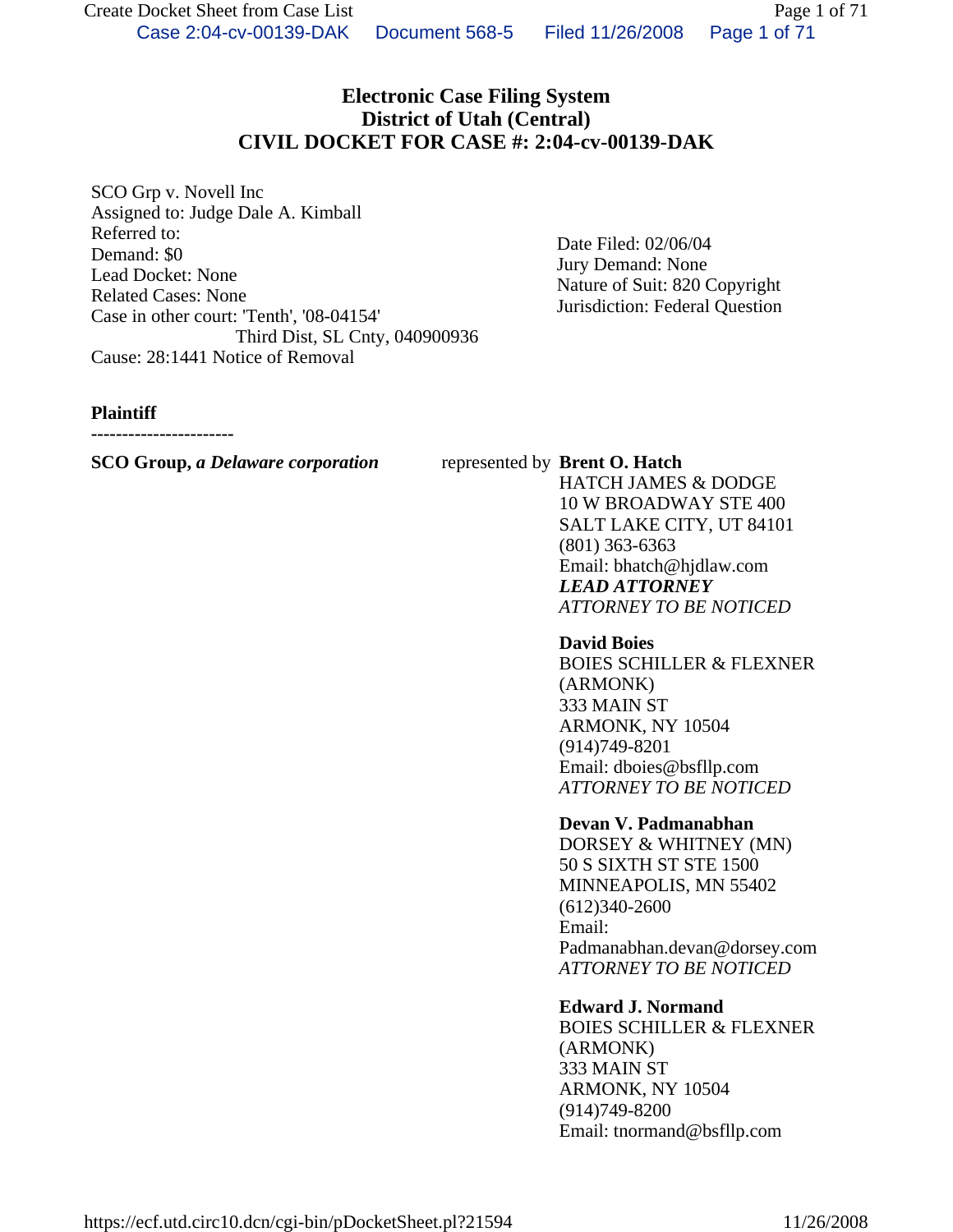# *ATTORNEY TO BE NOTICED*

# **Jason C. Cyrulnik**

BOIES SCHILLER & FLEXNER (ARMONK) 333 MAIN ST ARMONK, NY 10504 (914)749-8200 Email: jcyrulnik@bsfllp.com *LEAD ATTORNEY PRO HAC VICE*

*ATTORNEY TO BE NOTICED*

## **John J. Brogan**

DORSEY & WHITNEY (MN) 50 S SIXTH ST STE 1500 MINNEAPOLIS, MN 55402 (612)340-2600 Email: brogan.john@dorsey.com *ATTORNEY TO BE NOTICED*

## **Kevin P. McBride**

MCBRIDE LAW PC 1299 OCEAN AVE STE 900 SANTA MONICA, CA 90401 (310)393-1080 Email: km@mcbride-law.com *ATTORNEY TO BE NOTICED*

#### **Mark R. Clements**

HATCH JAMES & DODGE 10 W BROADWAY STE 400 SALT LAKE CITY, UT 84101 (801)363-6363

*TERMINATED: 06/13/2006 ATTORNEY TO BE NOTICED*

# **Mark J. Heise** BOIES SCHILLER & FLEXNER (FL) 100 SE 2ND ST STE 2800

MIAMI, FL 33131 (305)539-8400

# **Mark F James**

HATCH JAMES & DODGE 10 W BROADWAY STE 400 SALT LAKE CITY, UT 84101 (801) 363-6363 Email: mjames@hjdlaw.com *ATTORNEY TO BE NOTICED*

## **Mauricio A. Gonzalez**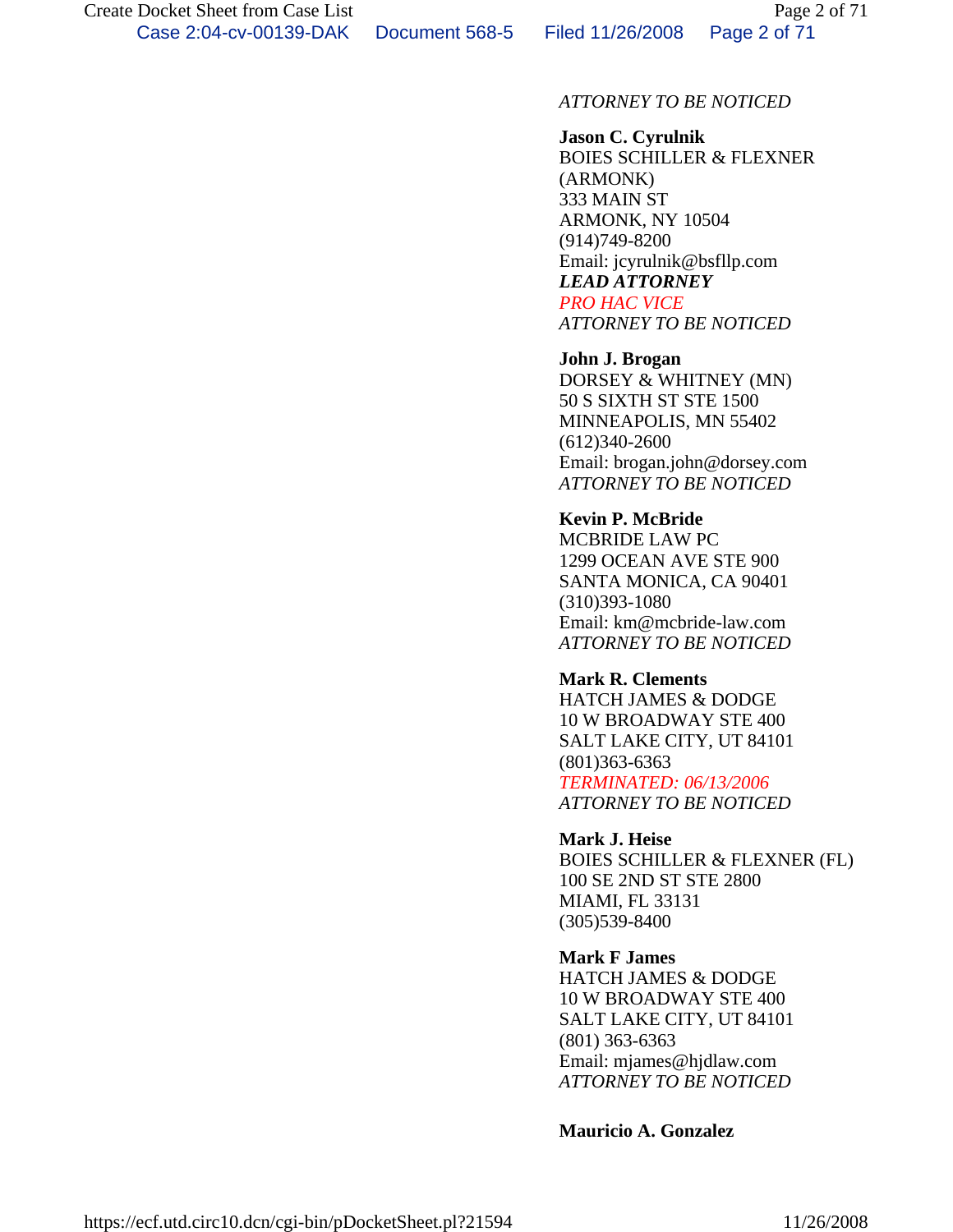BOIES SCHILLER & FLEXNER (ARMONK) 333 MAIN ST ARMONK, NY 10504 (914)749-8200 Email: magonzalez@bsfllp.com *LEAD ATTORNEY PRO HAC VICE*

*ATTORNEY TO BE NOTICED*

 **Robert Silver** BOIES SCHILLER & FLEXNER (NY)

333 MAIN ST ARMONK, NY 10504 (914)749-8200 *LEAD ATTORNEY*

 **Sashi Bach Boruchow** BOIES SCHILLER & FLEXNER (FT LAUDER) 401 E LAS OLAS BLVD STE 1200 FORT LAUDERDALE, FL 33301 (954)356-0011 Email: sboruchow@bsfllp.com *ATTORNEY TO BE NOTICED*

 **Scott E. Gant** BOIES SCHILLER & FLEXNER (DC)

5301 WISCONSIN AVE NW WASHINGTON, DC 20015 (202)237-2727 *ATTORNEY TO BE NOTICED*

 **Sean Eskovitz** BOIES SCHILLER & FLEXNER (NY)

333 MAIN ST ARMONK, NY 10504 (914)749-8200

## **Stephen Neal Zack**

BOIES SCHILLER & FLEXNER (FL) 100 SE 2ND ST STE 2800 MIAMI, FL 33131 (305)539-8400 *ATTORNEY TO BE NOTICED*

#### **Stuart H. Singer**

BOIES SCHILLER & FLEXNER (FT LAUDER)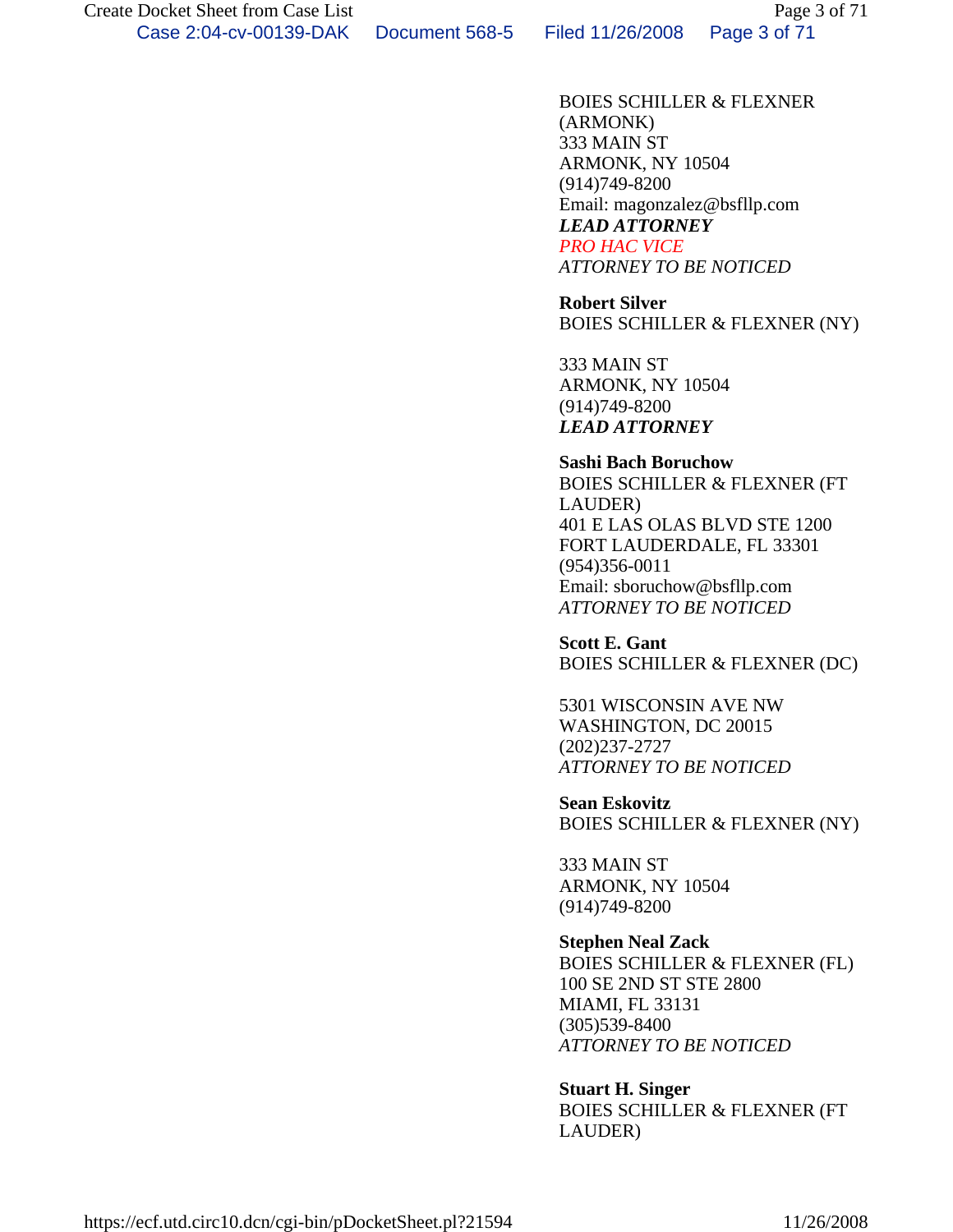401 E LAS OLAS BLVD STE 1200 FORT LAUDERDALE, FL 33301 (954)356-0011 Email: ssinger@bsfllp.com *LEAD ATTORNEY ATTORNEY TO BE NOTICED*

#### **William T. Dzurilla**

BOIES SCHILLER & FLEXNER LLP 401 E LAS OLAS BLVD STE 1200 FT LAUDERDALE, FL 33301 (954)356-0011 Email: wdzurilla@bsfllp.com *LEAD ATTORNEY ATTORNEY TO BE NOTICED*

V.

#### **Defendant**

**-----------------------**

#### **Novell, Inc.,** *a Delaware corporation* represented by **David E. Melaugh**

MORRISON & FOERSTER (SF) 425 MARKET ST SAN FRANCISCO, CA 94105-2482 (415)268-7000 Email: dmelaugh@mofo.com *ATTORNEY TO BE NOTICED*

## **Eric M. Acker** MORRISON & FOERSTER (SAN DIEGO) 12531 HIGH BLUFF DR STE 100 SAN DIEGO, CA 92130-2040 (858)720-5100 Email: eacker@mofo.com

*ATTORNEY TO BE NOTICED*

## **Grant L. Kim** MORRISON & FOERSTER (SF) 425 MARKET ST SAN FRANCISCO, CA 94105-2482 (415)268-7359

# **Heather M. Sneddon**

ANDERSON & KARRENBERG 50 W BROADWAY STE 700 SALT LAKE CITY, UT 84101 (801)534-1700 Email: hsneddon@aklawfirm.com *ATTORNEY TO BE NOTICED*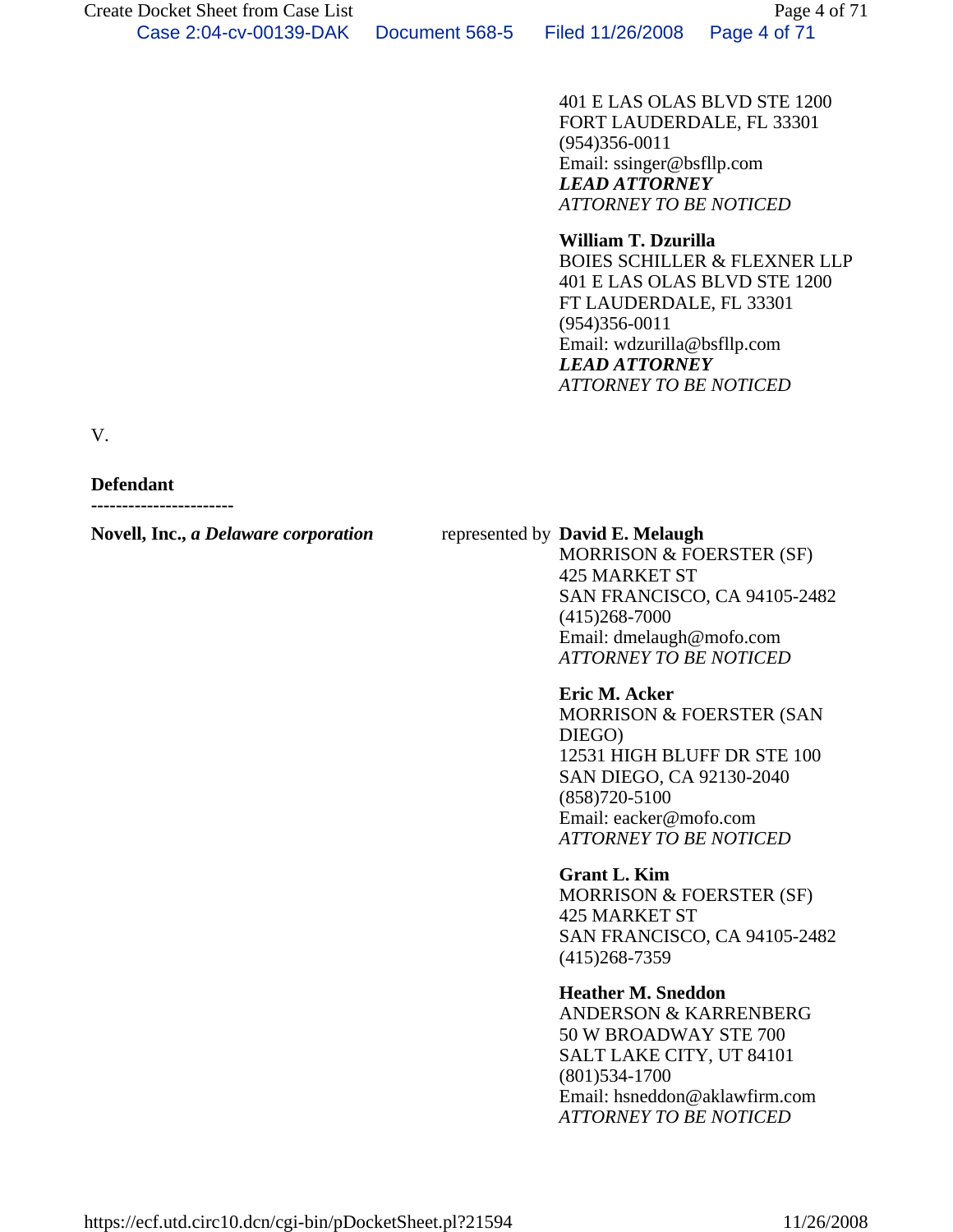Case 2:04-cv-00139-DAK Document 568-5 Filed 11/26/2008 Page 5 of 71

# **Jim F. Lundberg**

NOVELL INC 1800 S NOVELL PLACE PROVO, UT 84606 (801)861-6906 *ATTORNEY TO BE NOTICED*

# **John P. Mullen**

ANDERSON & KARRENBERG 50 W BROADWAY STE 700 SALT LAKE CITY, UT 84101 (801)534-1700 Email: jmullen@aklawfirm.com *TERMINATED: 12/12/2007 ATTORNEY TO BE NOTICED*

#### **Johnathan E. Mansfield**

MORRISON & FOERSTER LLP 425 MARKET ST SAN FRANCISCO, CA 94105-2482 (415)268-7000 *TERMINATED: 08/31/2007*

#### **Kenneth W. Brakebill**

MORRISON & FOERSTER 425 MARKET ST SAN FRANCISCO, CA 94105 (415)268-6943 Email: kbrakebill@mofo.com *ATTORNEY TO BE NOTICED*

# **Maame A.F. Ewusi-Mensah**

MORRISON & FOERSTER (SF) 425 MARKET ST SAN FRANCISCO, CA 94105-2482 (415)268-7000 *TERMINATED: 08/31/2007*

## **Marc J. Pernick**

MORRISON & FOERSTER (PALO ALTO) 755 PAGE MILL RD PALO ALTO, CA 94304-1018 (650)813-5600 Email: mpernick@mofo.com *ATTORNEY TO BE NOTICED*

## **Matthew I. Kreeger**

MORRISON & FOERSTER LLP 425 MARKET ST SAN FRANCISCO, CA 94105-2482 (415)268-7000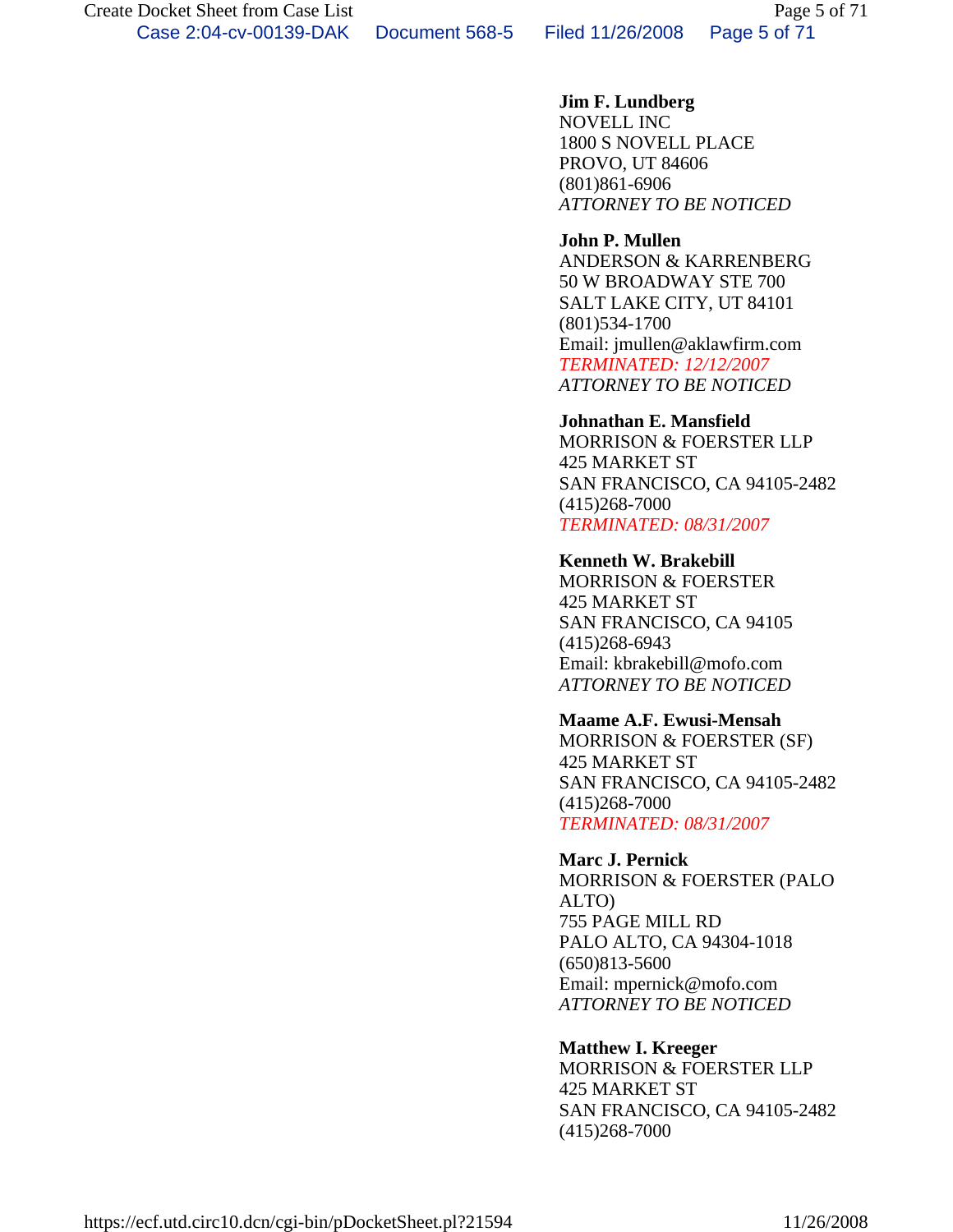## *TERMINATED: 08/31/2007*

 **Michael A. Jacobs** MORRISON & FOERSTER (SF) 425 MARKET ST SAN FRANCISCO, CA 94105-2482 (415)268-7000 Email: mjacobs@mofo.com *LEAD ATTORNEY ATTORNEY TO BE NOTICED*

 **Paul Goldstein** 559 NATHAN ABBOTT WY STANFORD, CA 94305 (650)723-0313 *ATTORNEY TO BE NOTICED*

 **Thomas R Karrenberg** ANDERSON & KARRENBERG 50 W BROADWAY STE 700 SALT LAKE CITY, UT 84101 (801)534-1700 Email: tkarrenberg@aklawfirm.com *LEAD ATTORNEY ATTORNEY TO BE NOTICED*

**Movant** 

**-----------------------**

**Jonathan Lee Riches** *TERMINATED: 07/15/2008*

#### represented by **Jonathan Lee Riches**

WILLIAMSBURG FEDERAL CORRECTIONAL **INSTITUTION** INMATE MAIL/PARCELS PO BOX 340 SALTERS, SC 29590 PRO SE

#### **Counter Claimant**

**-----------------------**

**Novell, Inc.,** *a Delaware corporation* represented by **David E. Melaugh**

(See above for address) *ATTORNEY TO BE NOTICED*

**Eric M. Acker**

(See above for address) *ATTORNEY TO BE NOTICED*

**Grant L. Kim**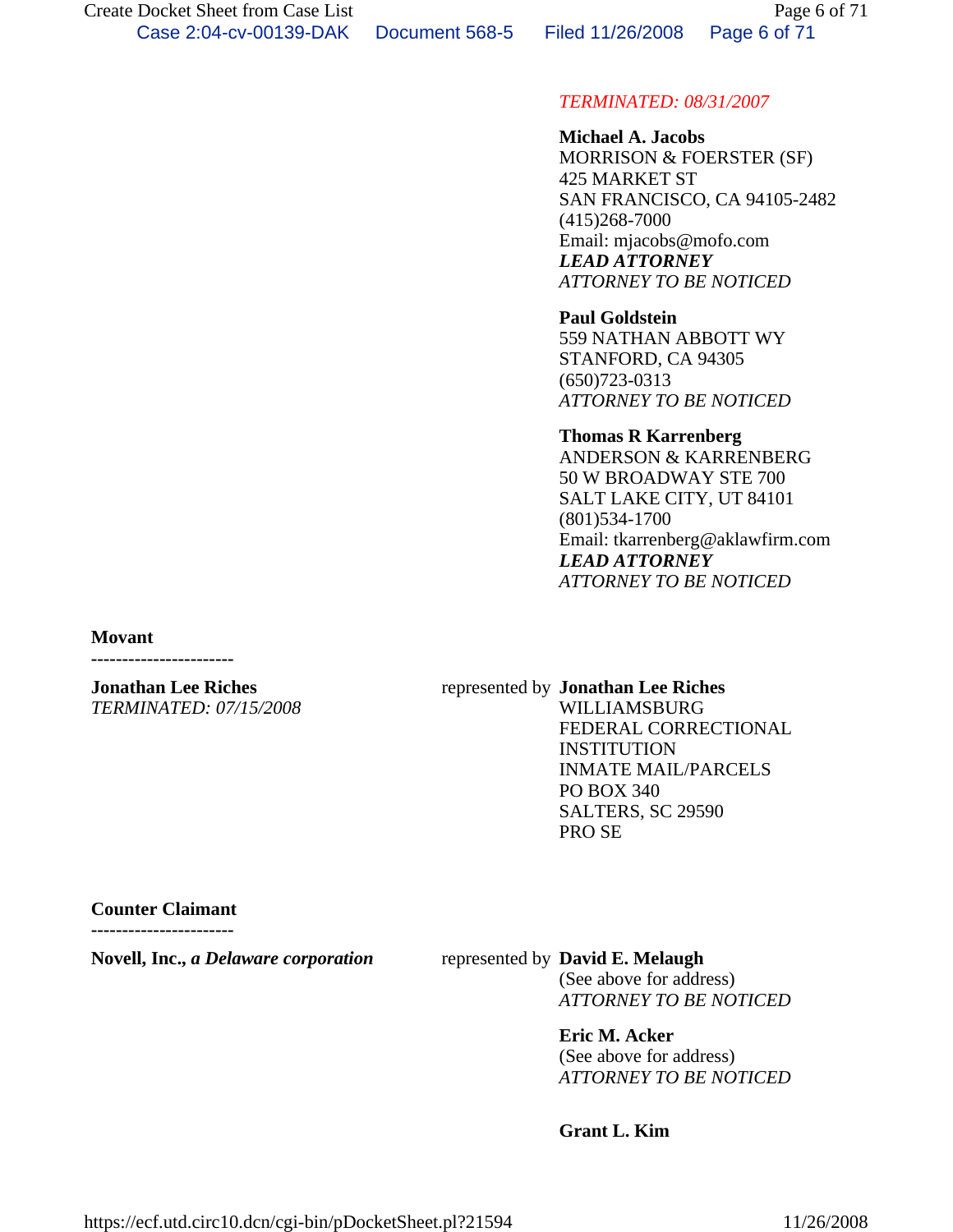(See above for address)

 **Heather M. Sneddon** (See above for address) *ATTORNEY TO BE NOTICED*

 **Jim F. Lundberg** (See above for address) *ATTORNEY TO BE NOTICED*

 **John P. Mullen** (See above for address) *TERMINATED: 12/12/2007 ATTORNEY TO BE NOTICED*

 **Johnathan E. Mansfield** (See above for address) *TERMINATED: 08/31/2007*

 **Kenneth W. Brakebill** (See above for address) *ATTORNEY TO BE NOTICED*

 **Maame A.F. Ewusi-Mensah** (See above for address) *TERMINATED: 08/31/2007*

 **Marc J. Pernick** (See above for address) *ATTORNEY TO BE NOTICED*

 **Matthew I. Kreeger** (See above for address) *TERMINATED: 08/31/2007*

 **Michael A. Jacobs** (See above for address) *ATTORNEY TO BE NOTICED*

 **Paul Goldstein** (See above for address) *ATTORNEY TO BE NOTICED*

 **Thomas R Karrenberg** (See above for address) *LEAD ATTORNEY ATTORNEY TO BE NOTICED*

V.

**Counter Defendant -----------------------**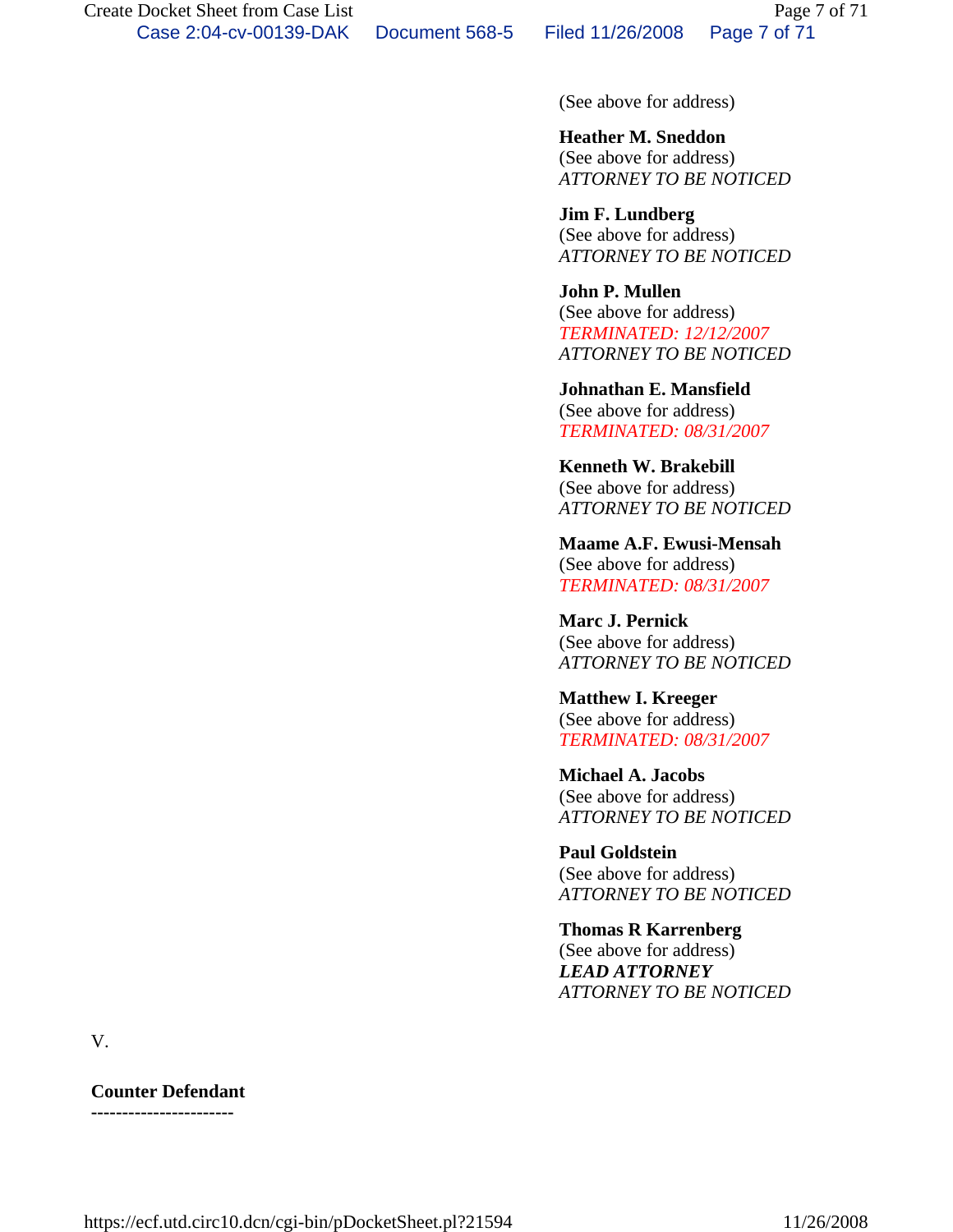#### **SCO Group,** *a Delaware corporation* represented by **Brent O. Hatch**

(See above for address) *LEAD ATTORNEY ATTORNEY TO BE NOTICED*

 **David Boies** (See above for address) *ATTORNEY TO BE NOTICED*

#### **Devan V. Padmanabhan**

(See above for address) *ATTORNEY TO BE NOTICED*

 **Edward J. Normand** (See above for address) *ATTORNEY TO BE NOTICED*

 **Jason C. Cyrulnik** (See above for address) *LEAD ATTORNEY PRO HAC VICE ATTORNEY TO BE NOTICED*

 **John J. Brogan** (See above for address) *ATTORNEY TO BE NOTICED*

 **Kevin P. McBride** (See above for address) *ATTORNEY TO BE NOTICED*

 **Mark J. Heise** (See above for address)

 **Mark F James** (See above for address) *ATTORNEY TO BE NOTICED*

 **Mauricio A. Gonzalez** (See above for address) *LEAD ATTORNEY PRO HAC VICE ATTORNEY TO BE NOTICED*

 **Robert Silver** (See above for address) *LEAD ATTORNEY*

#### **Sashi Bach Boruchow**

(See above for address) *ATTORNEY TO BE NOTICED*

**Scott E. Gant**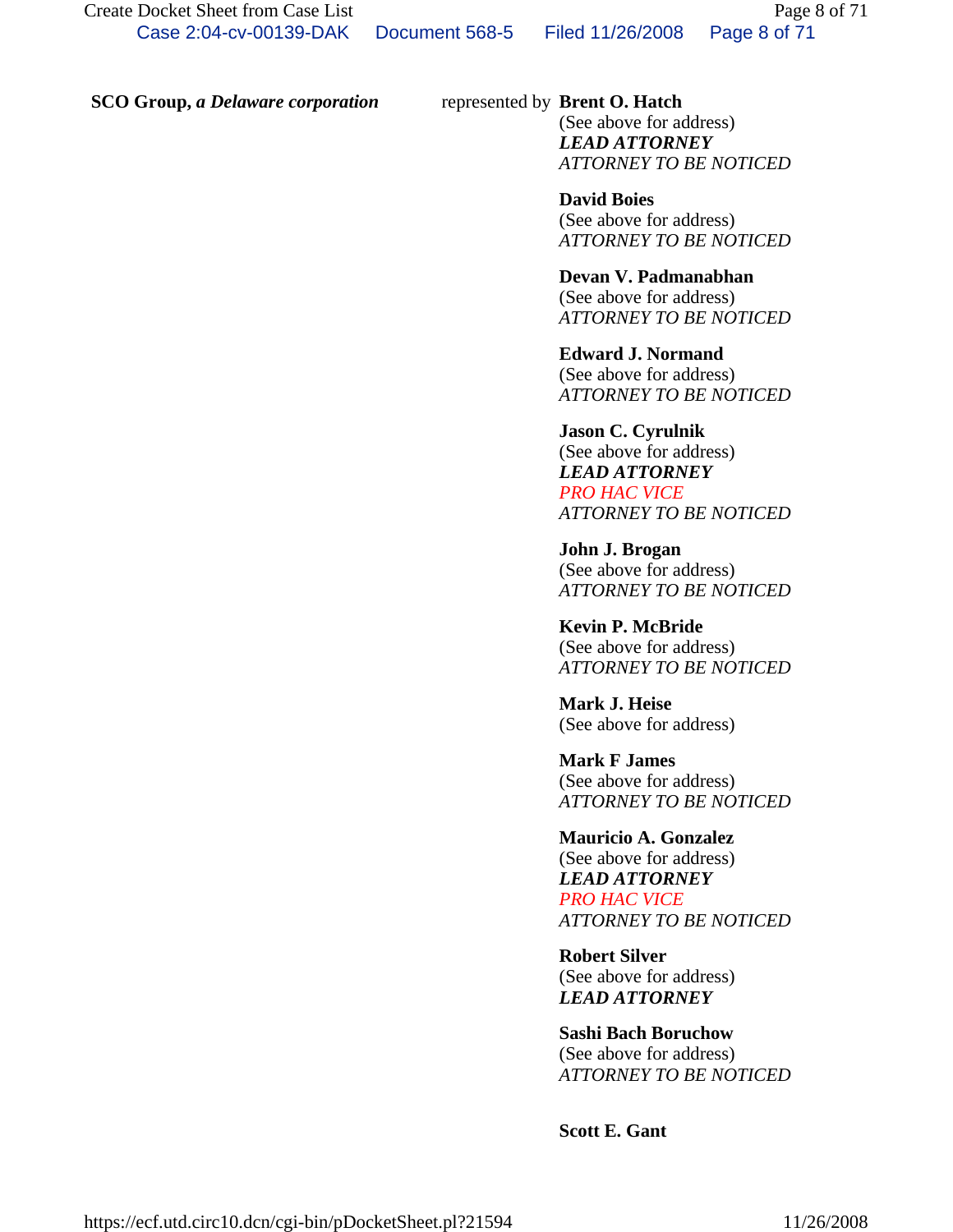(See above for address) *ATTORNEY TO BE NOTICED*

 **Sean Eskovitz** (See above for address)

 **Stephen Neal Zack** (See above for address) *ATTORNEY TO BE NOTICED*

 **Stuart H. Singer** (See above for address)

*ATTORNEY TO BE NOTICED*

# **William T. Dzurilla**

(See above for address) *ATTORNEY TO BE NOTICED*

| <b>Filing Date</b> | Num#           | <b>Docket Text</b>                                                                                                                                                                                                                |
|--------------------|----------------|-----------------------------------------------------------------------------------------------------------------------------------------------------------------------------------------------------------------------------------|
| 02/06/2004         | $\overline{1}$ | Notice of Removal assigned to Judge Kimball Receipt no.: 136232 [Entry<br>Date 02/09/2004]                                                                                                                                        |
| 02/09/2004         |                | Clerk's mailing of certificate of acknowledgment of alternative dispute<br>resolution option. Mailed, faxed or emailed to plaintiff SCO Grp,<br>defendant Novell Inc [Entry Date 02/09/2004]                                      |
| 02/09/2004         |                | Notification of Filing mailed to Register of Copyrights. [Entry Date<br>02/09/2004]                                                                                                                                               |
| 02/09/2004         | $\overline{2}$ | Motion by Novell Inc to dismiss (blk) [Entry Date 02/10/2004]                                                                                                                                                                     |
| 02/09/2004         | $\overline{3}$ | Memorandum by Novell Inc in support of $[2-1]$ motion to dismiss (blk)<br>[Entry Date 02/10/2004]                                                                                                                                 |
| 02/09/2004         | $\overline{4}$ | Notice of filing Original Affidavit of Ryan L. Richards Re: Memo in<br>Support of Novell's Motion for Change of Venue. (motion and memo<br>filed in State Court and not on this case docket yet) (blk) [Entry Date<br>02/10/2004] |
| 02/10/2004         | 5              | Certificate of election filed by plaintiff SCO Grp Refer to: Litigation (blk)<br>[Entry Date 02/11/2004]                                                                                                                          |
| 02/10/2004         | 6              | Motion and Order signed by Judge Dale A. Kimball, 2/10/04 Granting<br>motion/PHV for Attorney Goldstein Paul on behalf of defendant Novell<br>Inc cc: attys (blk) [Entry Date $02/12/2004$ ]                                      |
|                    |                |                                                                                                                                                                                                                                   |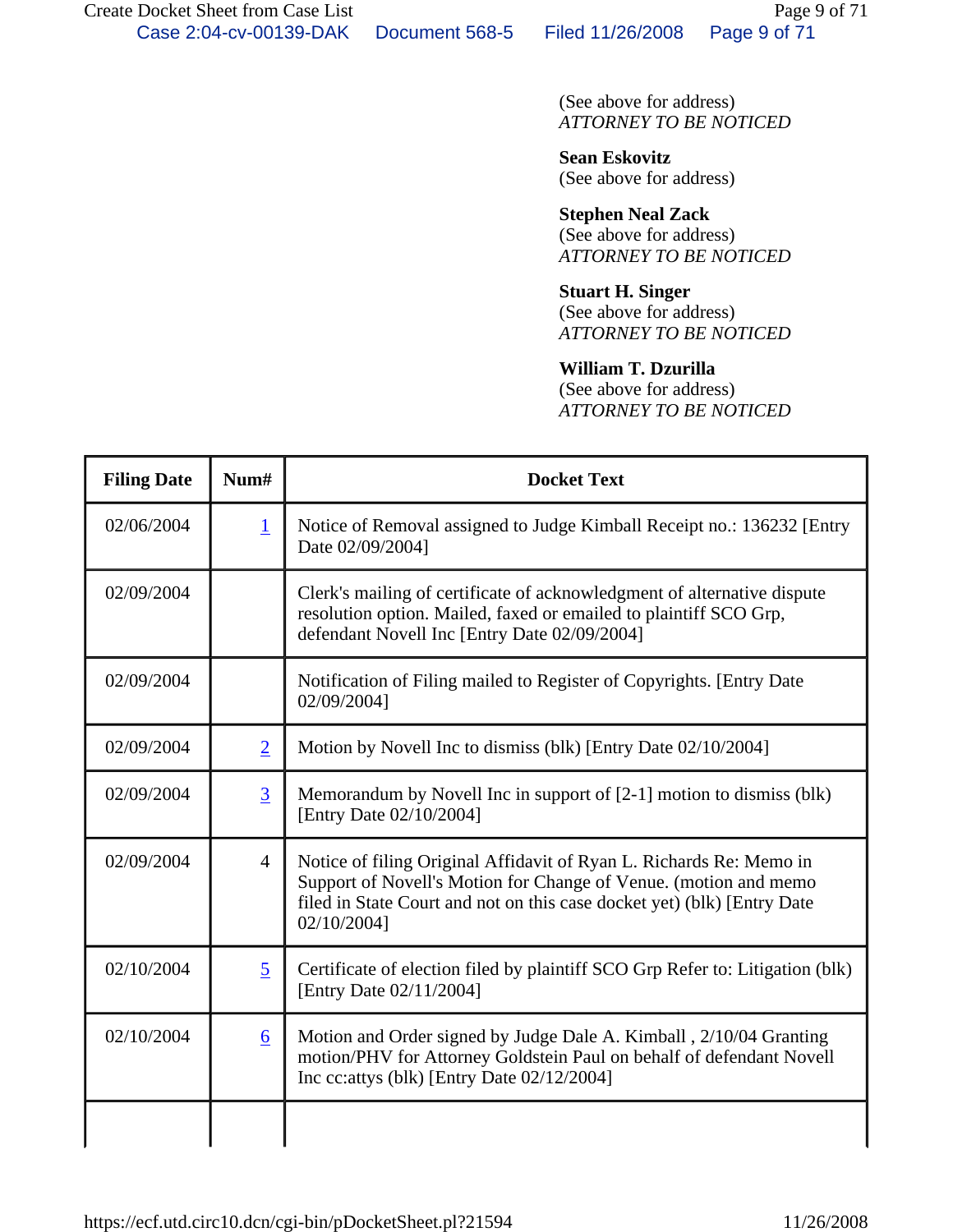| 02/10/2004 | $\overline{7}$ | Motion and Order signed by Judge Dale A. Kimball, 2/10/04 Granting<br>motion/PHV for Attorney Michael A. Jacobs on behalf of defendant<br>Novell Inc cc: attys (blk) [Entry Date 02/12/2004]                                                                                                                                                         |
|------------|----------------|------------------------------------------------------------------------------------------------------------------------------------------------------------------------------------------------------------------------------------------------------------------------------------------------------------------------------------------------------|
| 02/10/2004 | 8              | Motion and Order signed by Judge Dale A. Kimball, 2/10/04 Granting<br>motion/PHV for Attorney Matthew I. Kreeger on behalf of defendant<br>Novell Inc cc: attys (blk) [Entry Date 02/12/2004]                                                                                                                                                        |
| 02/27/2004 | 9              | Stipulation by SCO Grp, Novell Inc stipulated to extend time for SCO to<br>file a memo in opposition to Novell's motion to dismiss up to and<br>including 3/5/04. SCO will not file any further pleadings in the matter<br>until it files its opposition memo. (blk) [Entry Date 03/01/2004]                                                         |
| 03/01/2004 | 10             | Order granting [9-1] stipulation motion stipulated to extend time for SCO<br>to file a memo in opposition to Novell's motion to dismiss up to and<br>including 3/5/04. SCO will not file any further pleadings in the matter<br>until it files its opposition memo signed by Judge Dale A. Kimball,<br>3/1/04 cc: atty (blk) [Entry Date 03/02/2004] |
| 03/05/2004 | 11             | Motion by SCO Grp to remand (blk) [Entry Date 03/08/2004]                                                                                                                                                                                                                                                                                            |
| 03/05/2004 | 12             | Memorandum by Novell Inc in support of [11-1] motion to remand (blk)<br>[Entry Date 03/08/2004]                                                                                                                                                                                                                                                      |
| 03/05/2004 | 13             | Memorandum by SCO Grp in opposition to $[2-1]$ motion to dismiss (blk)<br>[Entry Date 03/08/2004]                                                                                                                                                                                                                                                    |
| 03/16/2004 | <u>14</u>      | Stipulation by Novell Inc, SCO Grp to extend time for Novell to file reply<br>memo in support of its motion to dismiss up to and including 3/19/04<br>(blk) [Entry Date 03/17/2004]                                                                                                                                                                  |
| 03/17/2004 | 15             | Order granting [14-1] stipulation motion to extend time for Novell to file<br>reply memo in support of its motion to dismiss up to and including<br>3/19/04 signed by Judge Dale A. Kimball, 3/17/04 cc: atty (blk) [Entry<br>Date 03/17/2004]                                                                                                       |
| 03/18/2004 | 16             | Stipulation by SCO Grp, Novell Inc to extend time for Novell to file<br>opposition memo re: remand motion up to and including 3/26/04 (blk)<br>[Entry Date 03/18/2004]                                                                                                                                                                               |
| 03/19/2004 | 17             | Order granting [16-1] stipulation motion to extend time for Novell to file<br>opposition memo re: remand motion up to and including 3/26/04 signed<br>by Judge Dale A. Kimball, 3/19/04 cc: atty (blk) [Entry Date 03/22/2004]                                                                                                                       |
| 03/19/2004 | <u>18</u>      | Reply by Novell Inc to response to [2-1] motion to dismiss (blk) [Entry<br>Date 03/23/2004]                                                                                                                                                                                                                                                          |
|            |                |                                                                                                                                                                                                                                                                                                                                                      |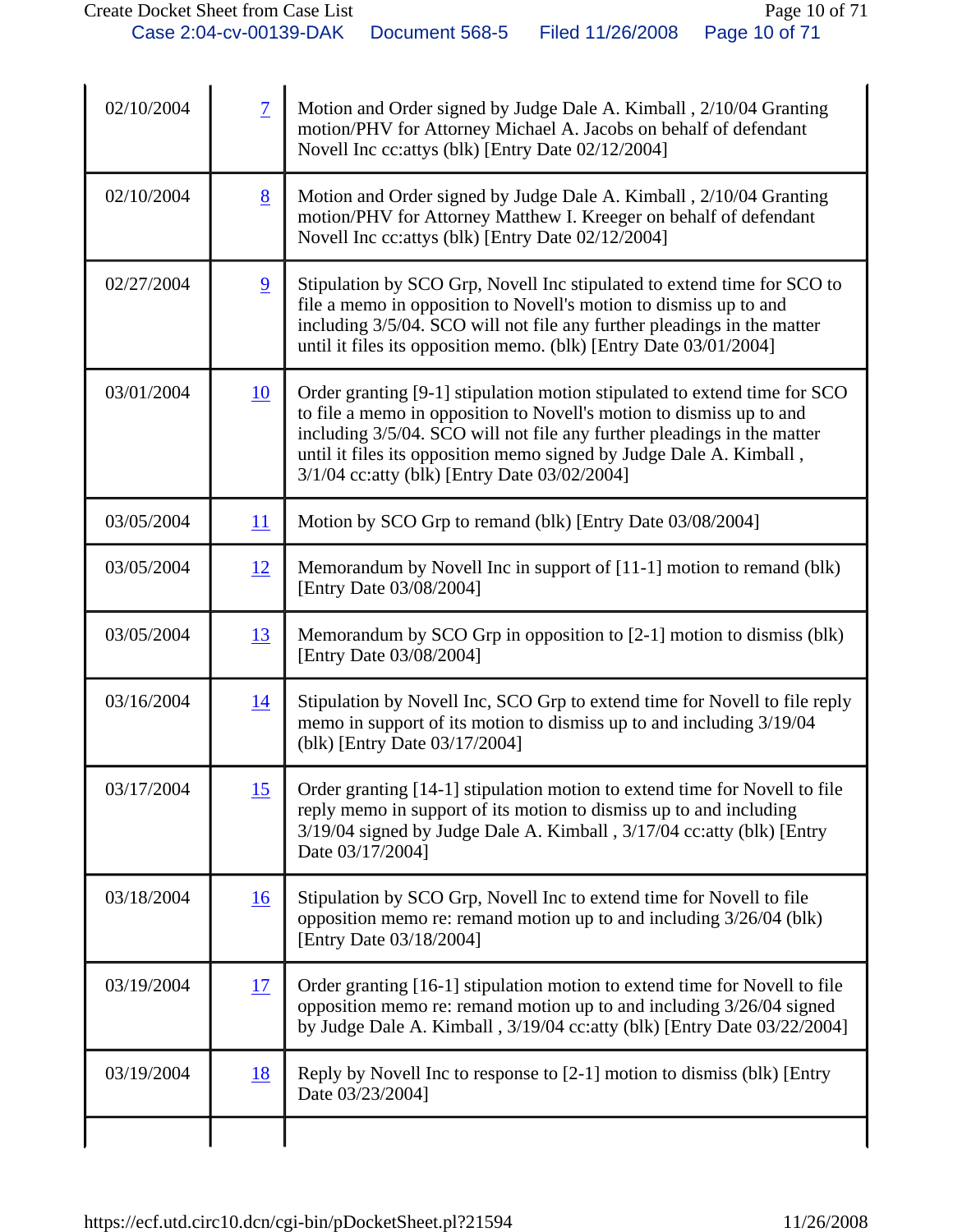| 03/23/2004 | 19        | Reply by Novell Inc to response to [2-1] motion to dismiss (blk) [Entry<br>Date 03/24/2004]                                                                                                                                                                                                                                                                                                                                                 |
|------------|-----------|---------------------------------------------------------------------------------------------------------------------------------------------------------------------------------------------------------------------------------------------------------------------------------------------------------------------------------------------------------------------------------------------------------------------------------------------|
| 03/26/2004 | 20        | Memorandum by Novell Inc in opposition to [11-1] motion to remand<br>(alt) [Entry Date 03/29/2004]                                                                                                                                                                                                                                                                                                                                          |
| 04/07/2004 | 21        | Reply by SCO Grp to response to [11-1] motion to remand (blk) [Entry<br>Date 04/08/2004]                                                                                                                                                                                                                                                                                                                                                    |
| 04/07/2004 | 22        | Exhibit No. 1 filed by plaintiff SCO Grp RE: [11-1] motion to remand<br>(blk) [Entry Date 04/09/2004]                                                                                                                                                                                                                                                                                                                                       |
| 04/09/2004 | 23        | Notice of Hearing filed : Motion hearing set for 3:00 p.m. on 5/11/04 for<br>[11-1] motion to remand To be held before Judge Dale A. Kimball cc: atty<br>(Ntc generated by: DAK, KJ.) (jmr) [Entry Date 04/09/2004]                                                                                                                                                                                                                         |
| 04/12/2004 | 24        | Amended Notice of Hearing filed : Motion hearing set for 3:00 5/11/04<br>for $[11-1]$ motion to remand, set for 3:00 5/11/04 for $[2-1]$ motion to<br>dismiss To be held before Judge Kimball cc: atty (Ntc generated by:<br>clerk) (blk) [Entry Date 04/12/2004]                                                                                                                                                                           |
| 05/04/2004 | 25        | Motion and Order signed by Judge Dale A. Kimball, 4/30/04 Granting<br>motion/PHV for Attorney Scott E. Gant on behalf of plaintiff SCO Grp<br>cc: attys (blk) [Entry Date $05/05/2004$ ]                                                                                                                                                                                                                                                    |
| 05/11/2004 | <u>26</u> | Minute entry: Motion hearing held for [11-1] motion to remand, held for<br>[2-1] motion to dismiss [11-1] motion to remand taken under advisement,<br>[2-1] motion to dismiss taken under advisement; Judge: DAK Court<br>Reporter: Kelly Hicken Court Deputy: Kim Jones (kj) [Entry Date<br>05/12/2004]                                                                                                                                    |
| 06/09/2004 | 27        | Motion and Order signed by Judge Dale A. Kimball, 6/9/04 Granting<br>motion/PHV for Attorney Johnathan E. Mansfield on behalf of defendant<br>Novell Inc cc: attys (blk) [Entry Date 06/09/2004]                                                                                                                                                                                                                                            |
| 06/09/2004 | 28        | Motion and Order signed by Judge Dale A. Kimball, 6/9/04 Granting<br>motion/PHV for Attorney Maame A.F. Ewusi-Mensah on behalf of<br>defendant Novell Inc cc: attys (blk) [Entry Date 06/09/2004]                                                                                                                                                                                                                                           |
| 06/09/2004 | 29        | Memorandum Decision denying [11-1] motion to remand, granting in<br>part, denying in part [2-1] motion to dismiss: Dft's Motion to Dismiss is<br>denied as to pla's pleading of falsity and granted as to pla's pleading of<br>special damages. Pla is granted 30 days from the date of this order to<br>amend its Complaint to more specifically plead special damages signed<br>by Dale A. Kimball cc: atty (blk) [Entry Date 06/10/2004] |
| 07/07/2004 | 30        | Motion and Order signed by Judge Dale A. Kimball, 7/7/04 Granting                                                                                                                                                                                                                                                                                                                                                                           |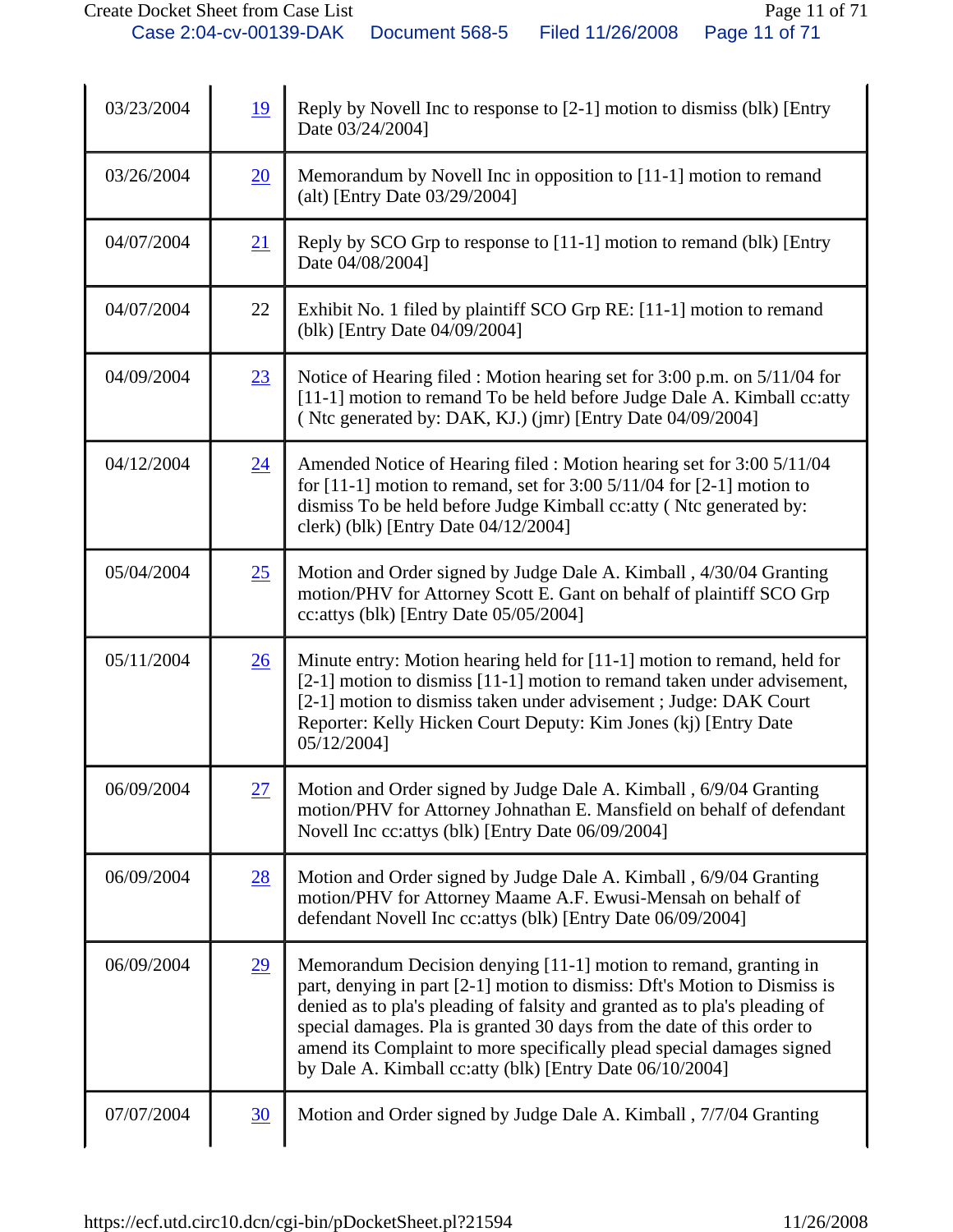|            |    | motion/PHV for Attorney Robert Silver on behalf of plaintiff SCO Grp<br>cc: attys (blk) [Entry Date 07/08/2004]                                                                                                                   |
|------------|----|-----------------------------------------------------------------------------------------------------------------------------------------------------------------------------------------------------------------------------------|
| 07/09/2004 | 31 | SECOND Amended complaint by SCO Grp Amends [31-1] amended<br>complaint; jury demand (kvs) [Entry Date 07/12/2004]                                                                                                                 |
| 07/22/2004 | 32 | Stipulation by SCO Grp, Novell Inc Stip to extend time upto 8/6/04 for<br>Novell to answer or otherwise respond to pla's amended complaint (jmr)<br>[Entry Date 07/26/2004]                                                       |
| 07/26/2004 | 33 | Order granting [32-1] stipulation motion to extend time upto 8/6/04 for<br>Novell to answer or otherwise respond to pla's amended complaint signed<br>by Judge Dale A. Kimball, 7/26/04 cc:atty. (jmr) [Entry Date<br>07/26/2004] |
| 07/29/2004 | 34 | Motion and Order signed by Judge Dale A. Kimball, 7/29/04 Granting<br>motion/PHV for Attorney David E. Melaugh on behalf of defendant<br>Novell Inc cc: attys (blk) [Entry Date 07/30/2004]                                       |
| 08/06/2004 | 35 | Motion by Novell Inc to dismiss the Amended Complaint (blk) [Entry<br>Date 08/09/2004]                                                                                                                                            |
| 08/06/2004 | 36 | Ex parte motion by Novell Inc for leave to file overlength memorandum<br>in support of motion to dismiss [35-1] (blk) [Entry Date 08/09/2004]                                                                                     |
| 08/06/2004 | 37 | Declaration of Bruce Lowry Re: [35-1] motion to dismiss the Amended<br>Complaint (blk) [Entry Date 08/09/2004]                                                                                                                    |
| 08/06/2004 | 38 | Declaration of David E. Melaugh Re: [35-1] motion to dismiss the<br>Amended Complaint (blk) [Entry Date 08/09/2004]                                                                                                               |
| 08/09/2004 | 39 | Order granting [36-1] ex parte motion for leave to file overlength<br>memorandum in support of motion to dismiss [35-1] signed by Judge<br>Dale A. Kimball, 8/9/04 cc: atty (blk) [Entry Date 08/10/2004]                         |
| 08/09/2004 | 40 | Memorandum by Novell Inc in support of [35-1] motion to dismiss the<br>Amended Complaint (blk) [Entry Date 08/10/2004]                                                                                                            |
| 08/11/2004 | 41 | Notice of filing original declarations by Novell Inc (blk) [Entry Date<br>08/11/2004]                                                                                                                                             |
| 08/23/2004 | 42 | Stipulation by SCO Grp, Novell Inc to extend time for SCO to file memo<br>in opposition to Moiton to Dismiss by 9/7/04 (blk) [Entry Date<br>08/24/2004]                                                                           |
| 08/24/2004 | 43 | Order granting [42-1] stipulation motion to extend time for SCO to file                                                                                                                                                           |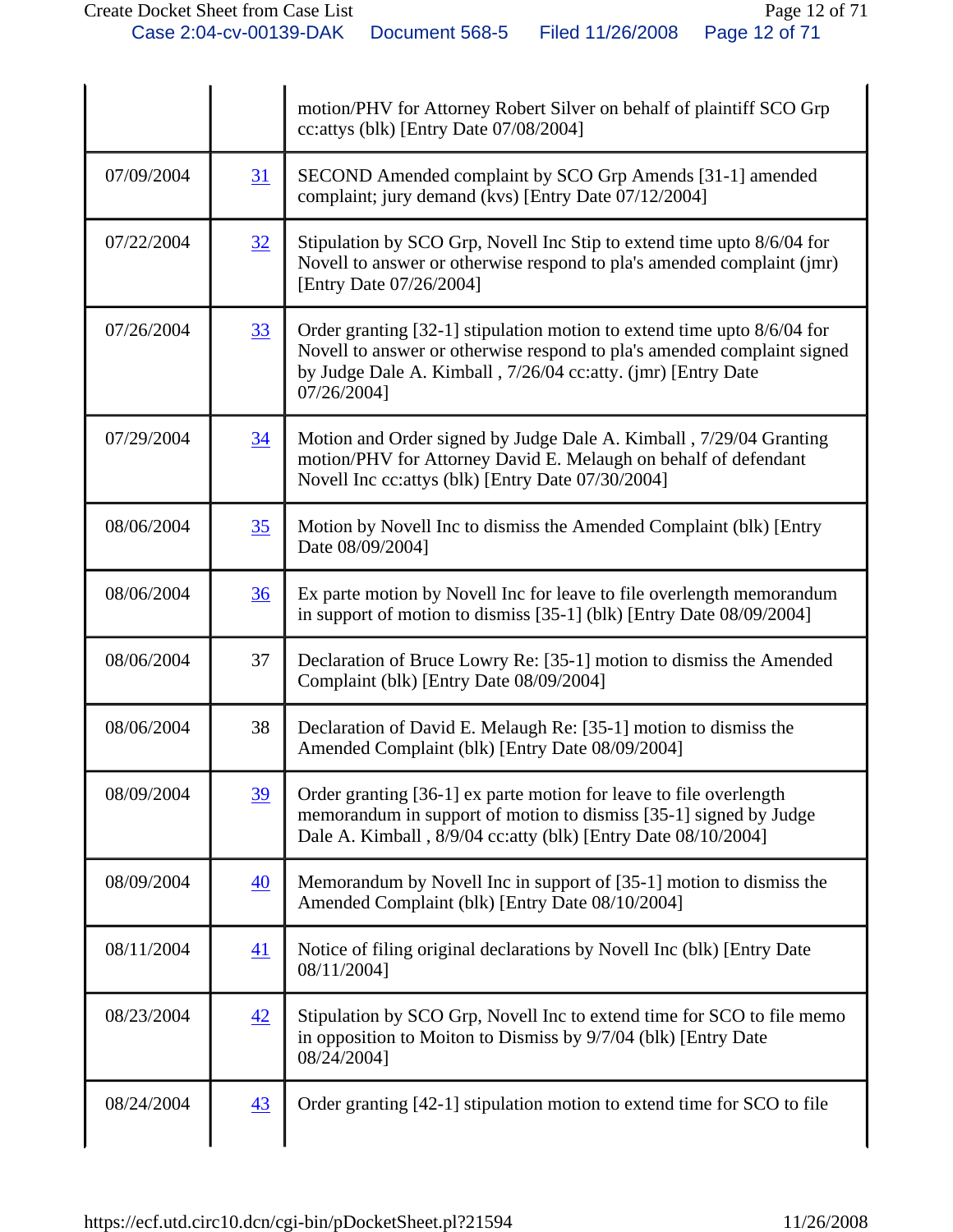|            |                  | memo in opposition to Moiton to Dismiss by 9/7/04 signed by Judge Dale<br>A. Kimball, 8/24/04 cc: atty (blk) [Entry Date 08/25/2004]                                                                                                                 |
|------------|------------------|------------------------------------------------------------------------------------------------------------------------------------------------------------------------------------------------------------------------------------------------------|
| 08/30/2004 | $\overline{44}$  | Notice of Hearing filed : Motion hearing set for 2:00 9/15/04 for [35-1]<br>motion to dismiss the Amended Complaint and motion for summary jgm<br>To be held before Judge Kimball cc: atty (Ntc generated by: KJ) (blk)<br>[Entry Date 08/30/2004]   |
| 09/01/2004 | 45               | Notice of VACATED Hearing filed : Hearing set for 9/15/04 at 2:00 p.m.<br>set in error therefore is VACATED cc: atty (Ntc generated by: BK) (blk)<br>[Entry Date 09/01/2004]                                                                         |
| 09/07/2004 | 46               | Stipulation by SCO Grp to extend time for SCO to file a memorandum in<br>opposition to Novell's Motion to Dismiss up to and including 9/24/04<br>(blk) [Entry Date 09/09/2004]                                                                       |
| 09/09/2004 | 47               | Order granting [46-1] stipulation motion to extend time for SCO to file a<br>memorandum in opposition to Novell's Motion to Dismiss up to and<br>including 9/24/04 signed by Judge Dale A. Kimball, 9/8/04 cc: atty (blk)<br>[Entry Date 09/10/2004] |
| 09/24/2004 | 48               | Stipulation by SCO Grp, Novell Inc to extend time to 10/1/04 for SCO to<br>resp to 2nd mot/dism (alt) [Entry Date 09/24/2004]                                                                                                                        |
| 09/24/2004 | 49               | Order granting $[48-1]$ stipulation motion to extend time to $10/1/04$ for<br>SCO to resp to 2nd mot/dism signed by Judge Dale A. Kimball, 9/24/04<br>cc: atty (blk) [Entry Date $09/27/2004$ ]                                                      |
| 10/01/2004 | 50               | Ex parte motion by SCO Grp for leave to file overlength opposition<br>memo (blk) [Entry Date 10/05/2004]                                                                                                                                             |
| 10/01/2004 |                  | Proposed document from SCO Grp entitled: Memo in opposition to<br>Novell's motion to dismiss amended complaint (blk) [Entry Date<br>10/05/2004]                                                                                                      |
| 10/04/2004 | 51               | Order granting [50-1] ex parte motion for leave to file overlength<br>opposition memo signed by Judge Dale A. Kimball, 10/4/04 cc: atty (blk)<br>[Entry Date 10/05/2004]                                                                             |
| 10/04/2004 | 52               | Memorandum by SCO Grp in opposition to [35-1] motion to dismiss the<br>Amended Complaint (blk) [Entry Date 10/06/2004]                                                                                                                               |
| 10/06/2004 | 53               | Stipulation by Novell Inc to extend time for Novell to file reply<br>memorandum in support of second motion to dismiss up to and including<br>11/8/04 (blk) [Entry Date 10/07/2004]                                                                  |
| 10/07/2004 | $\underline{54}$ | Order granting [53-1] stipulation motion to extend time for Novell to file                                                                                                                                                                           |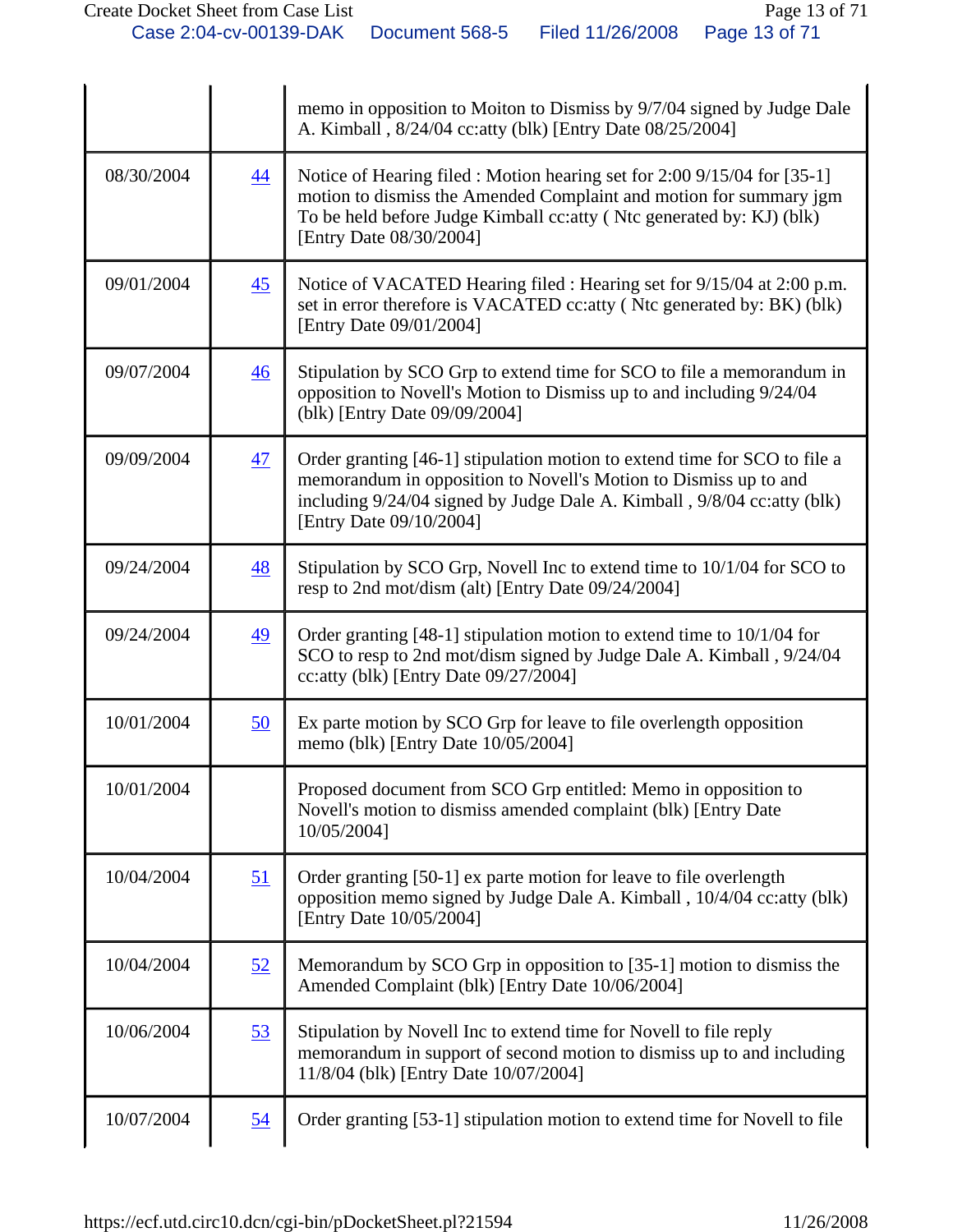|            |           | reply memorandum in support of second motion to dismiss up to and<br>including 11/8/04 signed by Judge Dale A. Kimball, 10/7/04 cc: atty (blk)<br>[Entry Date 10/07/2004]                                                                                          |
|------------|-----------|--------------------------------------------------------------------------------------------------------------------------------------------------------------------------------------------------------------------------------------------------------------------|
| 11/08/2004 | 55        | Ex parte motion by Novell Inc for leave to file overlength memorandum<br>(blk) [Entry Date 11/09/2004]                                                                                                                                                             |
| 11/08/2004 | 56        | Reply by Novell Inc to response to [35-1] motion to dismiss the Amended<br>Complaint (blk) [Entry Date 11/09/2004]                                                                                                                                                 |
| 11/08/2004 | 57        | Declaration of Kellie Carlton Re: [35-1] motion to dismiss the Amended<br>Complaint (blk) [Entry Date 11/09/2004]                                                                                                                                                  |
| 11/09/2004 | 58        | Order granting [55-1] ex parte motion for leave to file overlength<br>memorandum signed by Judge Dale A. Kimball, 11/9/04 cc: atty (blk)<br>[Entry Date 11/10/2004]                                                                                                |
| 11/10/2004 | 59        | Notice of filing by Novell Inc re: Original Declaration of Kellie Carlton in<br>Support of Dft Novell's Motion to Dismiss, which contained a faxed<br>signature page. $(tsh)$ [Entry Date $11/12/2004$ ]                                                           |
| 11/16/2004 | 60        | Notice of Hearing filed : Motion hearing set for 3:00 1/20/05 for [35-1]<br>motion to dismiss the Amended Complaint To be held before Judge<br>Kimball cc: atty (Ntc generated by: KJ) (blk) [Entry Date 11/16/2004]                                               |
| 12/28/2004 | <u>61</u> | Notice of Hearing filed : Motion hearing reset for 3:00 2/1/05 for [35-1]<br>motion to dismiss the Amended Complaint To be held before Judge<br>Kimball cc: atty (Ntc generated by: KJ) (blk) [Entry Date 12/28/2004]                                              |
| 01/25/2005 | 62        | Amended Notice of Hearing filed by plaintiff SCO Grp : Motion hearing<br>reset for 3:00 3/8/05 for [35-1] motion to dismiss the Amended Complaint<br>To be held before Judge Kimball cc: atty (Ntc generated by: counsel for<br>Pla) (blk) [Entry Date 01/26/2005] |
| 02/28/2005 | 63        | Motion by Novell Inc to continue hearing on motion to dismiss set for<br>3/8/05 (blk) [Entry Date 02/28/2005]                                                                                                                                                      |
| 02/28/2005 | 64        | Declaration of Heather M. Sneddon Re: [63-1] motion to continue hearing<br>on motion to dismiss set for 3/8/05 (blk) [Entry Date 02/28/2005]                                                                                                                       |
| 02/28/2005 | 65        | Declaration of Michael A. Jacobs Re: [63-1] motion to continue hearing<br>on motion to dismiss set for 3/8/05 (blk) [Entry Date 02/28/2005]                                                                                                                        |
| 03/01/2005 | 66        | Stipulation by Novell Inc, SCO Grp to continue hearing re: Motion to<br>Dismiss Amended Complaint (blk) Modified on 03/02/2005                                                                                                                                     |
|            |           |                                                                                                                                                                                                                                                                    |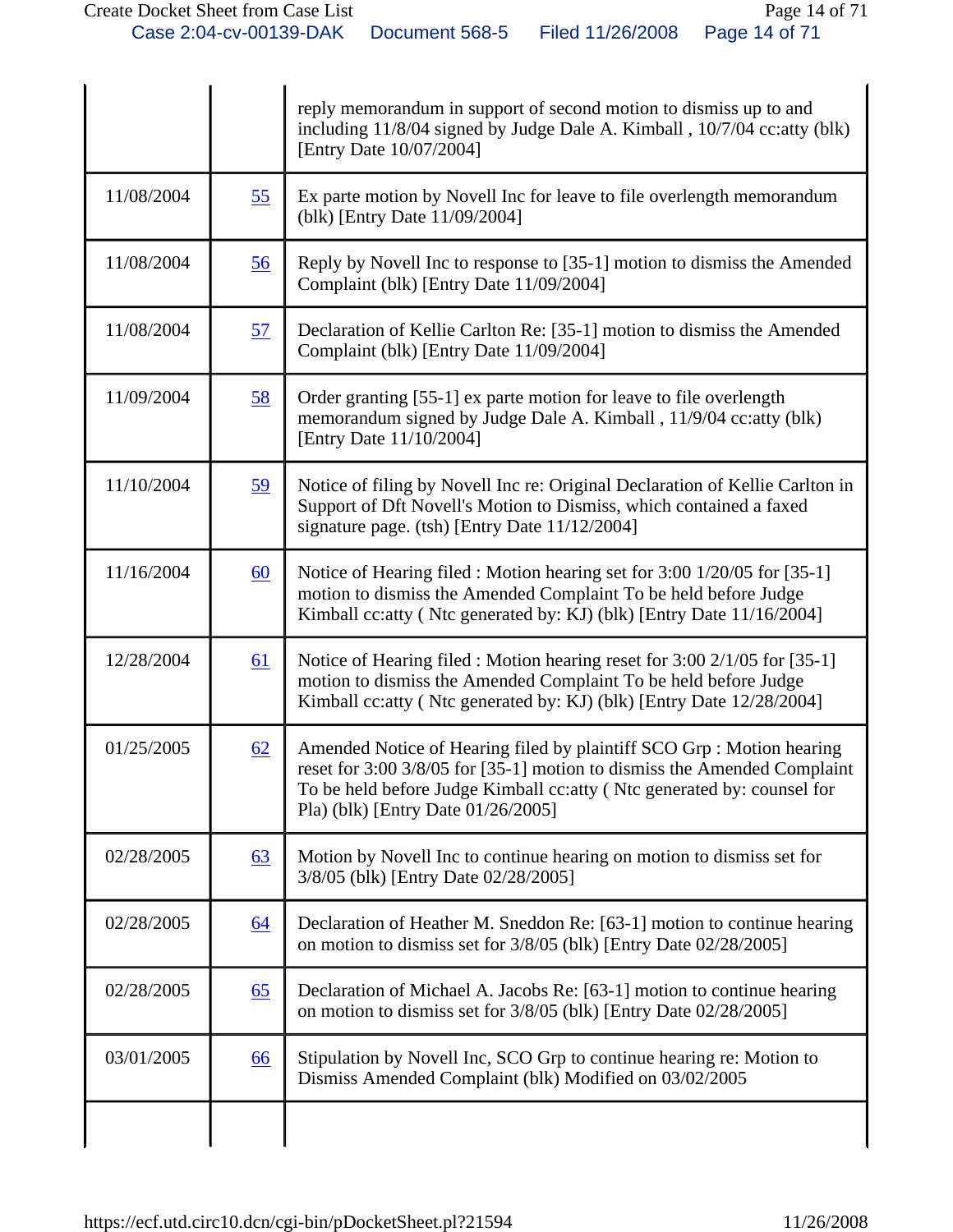| 03/03/2005 | 67              | Order granting [66-1] stipulation motion to continue hearing re: Motion to<br>Dismiss Amended Complaint, granting [63-1] motion to continue hearing<br>on motion to dismiss set for 3/8/05, Motion hearing set for 3:00 5/25/05<br>for [35-1] motion to dismiss the Amended Complaint signed by Judge<br>Dale A. Kimball, 3/2/05 cc: atty (blk) [Entry Date 03/04/2005]                                     |
|------------|-----------------|-------------------------------------------------------------------------------------------------------------------------------------------------------------------------------------------------------------------------------------------------------------------------------------------------------------------------------------------------------------------------------------------------------------|
| 03/04/2005 | 68              | Original Declaration of Michael A. Jacobs Re: [66-1] stipulation motion<br>to continue hearing re: Motion to Dismiss Amended Complaint (blk)<br>[Entry Date 03/04/2005]                                                                                                                                                                                                                                     |
| 03/04/2005 | 69              | Notice of filing original declaration by Novell Inc (blk) [Entry Date<br>03/04/2005]                                                                                                                                                                                                                                                                                                                        |
| 05/23/2005 | $\overline{70}$ | MOTION/ORDER granting motion for Admission Pro Hac Vice for of<br>Edward Normand for SCO Group.<br>Attorneys admitted pro hac vice may download a copy of the District of<br>Utah's local rules from court's web site at http://www.utd.uscourts.gov.<br>Signed by Judge Dale A. Kimball on 5/23/05. (blk, ) [Entry Date<br>05/23/2005]                                                                     |
| 05/24/2005 | 71              | MOTION/ORDER granting motion for Admission Pro Hac Vice for of<br>Sean Eskovitz for SCO Group.<br>Attorneys admitted pro hac vice may download a copy of the District of<br>Utah's local rules from court's web site at http://www.utd.uscourts.gov.<br>Signed by Judge Dale A. Kimball on 5/24/05. (blk, ) [Entry Date<br>05/25/2005]                                                                      |
| 05/25/2005 | 72              | Minute Entry for proceedings held before Judge Dale A. Kimball :<br>Motion Hearing held on $5/25/2005$ re $35$ Motion to Dismiss filed by<br>Novell, Inc., motion taken under advisement. Attorney for Plaintiff:<br>Edward Normand, Sean Eskovitz, Brent Hatch; Attorney for Defendant:<br>Michael Jacobs, Thomas Karrenberg, John Mullen.(Court Reporter Becky<br>Janke.) (kmj, ) [Entry Date 05/25/2005] |
| 06/07/2005 | $\overline{73}$ | MOTION/ORDER granting motion for Admission Pro Hac Vice for of<br>Kenneth W. Brakebill for Novell, Inc<br>Attorneys admitted pro hac vice may download a copy of the District of<br>Utah's local rules from court's web site at http://www.utd.uscourts.gov.<br>Signed by Judge Dale A. Kimball on 6/7/05. (blk, ) [Entry Date<br>06/08/2005]                                                               |
| 06/07/2005 | $\overline{14}$ | CERTIFICATE OF SERVICE of motion/application for admission pro<br>hac vice by Novell, Inc. (blk, ) [Entry Date 06/09/2005]                                                                                                                                                                                                                                                                                  |
| 06/27/2005 | 75              | ORDER denying 35 Motion to Dismiss. Signed by Judge Dale A.<br>Kimball on 6/27/05. (sih, ) [Entry Date 06/27/2005]                                                                                                                                                                                                                                                                                          |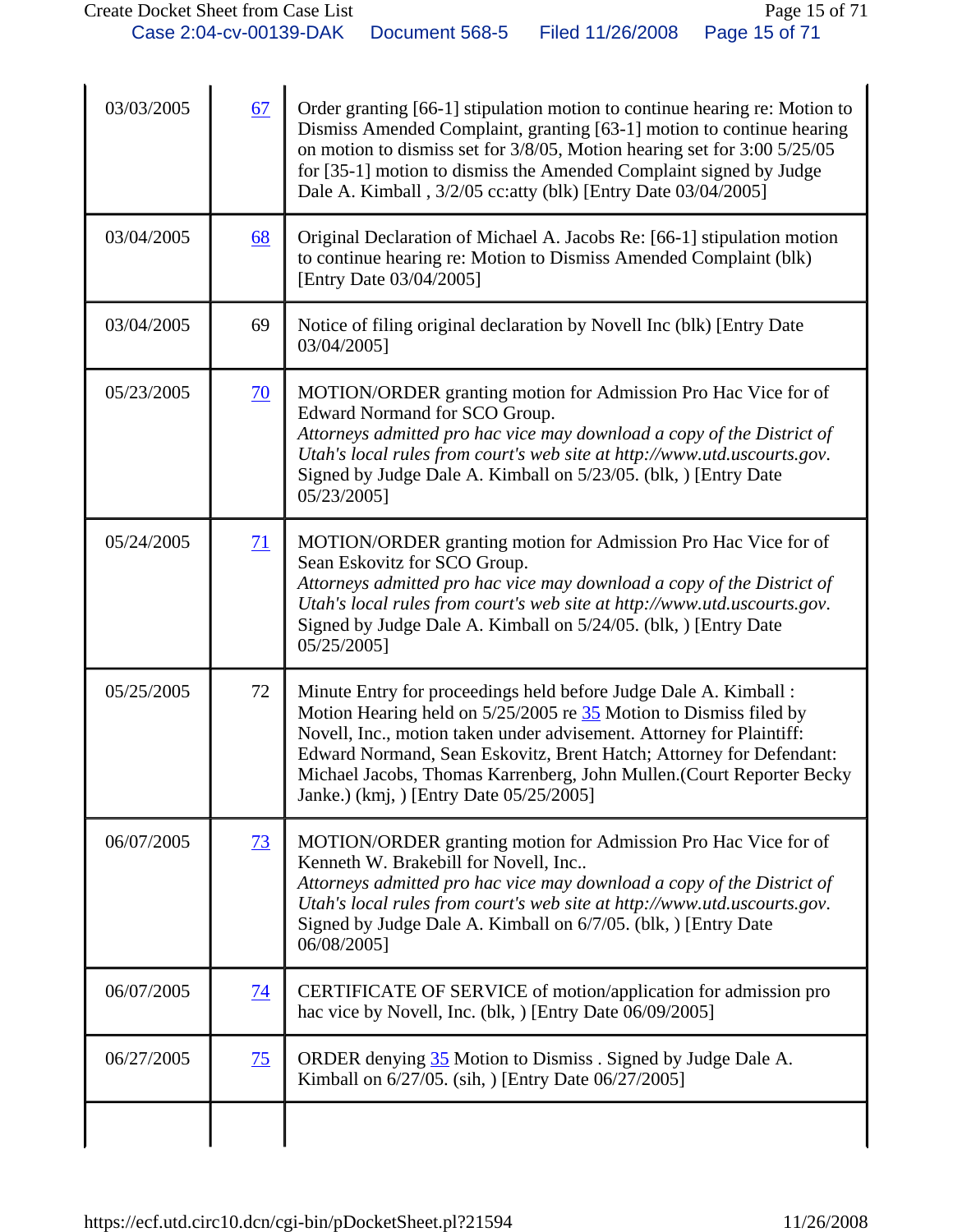| 07/12/2005 | 76        | STIPULATION for extension of time to file Answer and Counterclaims<br>in response to SCO's Amended Complaint by 7/29/05 by Novell, Inc.<br>(blk, ) [Entry Date 07/15/2005]                                                                                                                                                                                                                                                                                                                                                                                                                                                                                                                                                                                                                                                                                                       |
|------------|-----------|----------------------------------------------------------------------------------------------------------------------------------------------------------------------------------------------------------------------------------------------------------------------------------------------------------------------------------------------------------------------------------------------------------------------------------------------------------------------------------------------------------------------------------------------------------------------------------------------------------------------------------------------------------------------------------------------------------------------------------------------------------------------------------------------------------------------------------------------------------------------------------|
| 07/13/2005 | 77        | ORDER approving 76 Stipulation for extension of time for Novell to<br>answer Amended Complaint/file counterclaims by 7/29/05. Signed by<br>Judge Dale A. Kimball on 7/13/05. (blk, ) [Entry Date 07/15/2005]                                                                                                                                                                                                                                                                                                                                                                                                                                                                                                                                                                                                                                                                     |
| 07/29/2005 | <u>78</u> | ANSWER to Amended Complaint with Jury Demand,<br>COUNTERCLAIM against SCO Group filed by Novell, Inc.(ce, ) [Entry<br>Date 08/03/2005]                                                                                                                                                                                                                                                                                                                                                                                                                                                                                                                                                                                                                                                                                                                                           |
| 08/17/2005 | <u>79</u> | STIPULATION/MOTION for Extension of Time to File Answer re 78<br>Answer to Amended Complaint, Counterclaim by 9/12/05 filed by<br>Counter Defendant SCO Group. (blk, ) [Entry Date 08/18/2005]                                                                                                                                                                                                                                                                                                                                                                                                                                                                                                                                                                                                                                                                                   |
| 08/18/2005 | 80        | ORDER granting 79 Motion for Extension of Time to Answer Answer<br>deadline updated for SCO Group answer due 9/12/2005. . Signed by<br>Judge Dale A. Kimball on 8/18/05. (blk, ) [Entry Date 08/22/2005]                                                                                                                                                                                                                                                                                                                                                                                                                                                                                                                                                                                                                                                                         |
| 09/12/2005 | 81        | ANSWER to Counterclaim filed by SCO Group.(blk, ) [Entry Date<br>09/14/2005]                                                                                                                                                                                                                                                                                                                                                                                                                                                                                                                                                                                                                                                                                                                                                                                                     |
| 11/10/2005 | 82        | <b>NOTICE OF INITIAL PRETRIAL CONFERENCE: (Notice</b><br>generated by clerk)***The Attorneys Planning Meeting Report and<br>Proposed Scheduling Order forms, available on the court web site at<br>http://www.utd.uscourts.gov/documents/formpage.html, should be<br>prepared 30 days before the Initial Pretrial Conference hearing date. The<br>Court may enter a scheduling order and vacate the hearing if counsel (a)<br>file a stipulated Attorneys Planning Meeting Report and (b) e-mail a<br>Proposed Scheduling Order to ipt@utd.uscourts.gov 30 days before the<br>scheduled hearing.*** Initial Pretrial Conference set for 12/20/2005<br>01:30 PM in Room 477 before Magistrate Judge David Nuffer. (blk, )<br>[Entry Date 11/10/2005]                                                                                                                              |
| 11/29/2005 | 83        | NOTICE REMINDER of Attorneys' Planning Meeting Report due five<br>days from receipt of this notice re [82] <b>NOTICE OF INITIAL</b><br><b>PRETRIAL CONFERENCE:</b> (Notice generated by clerk)***The<br>Attorneys Planning Meeting Report and Proposed Scheduling Order<br>forms, available on the court web site at<br>http://www.utd.uscourts.gov/documents/formpage.html, should be<br>prepared 30 days before the Initial Pretrial Conference hearing date. The<br>Court may enter a scheduling order and vacate the hearing if counsel (a)<br>file a stipulated Attorneys Planning Meeting Report and (b) e-mail a<br>Proposed Scheduling Order to ipt@utd.uscourts.gov 30 days before the<br>scheduled hearing.*** Initial Pretrial Conference set for 12/20/2005<br>01:30 PM in Room 477 before Magistrate Judge David Nuffer. (blk, )<br>(tsh, ) [Entry Date 11/29/2005] |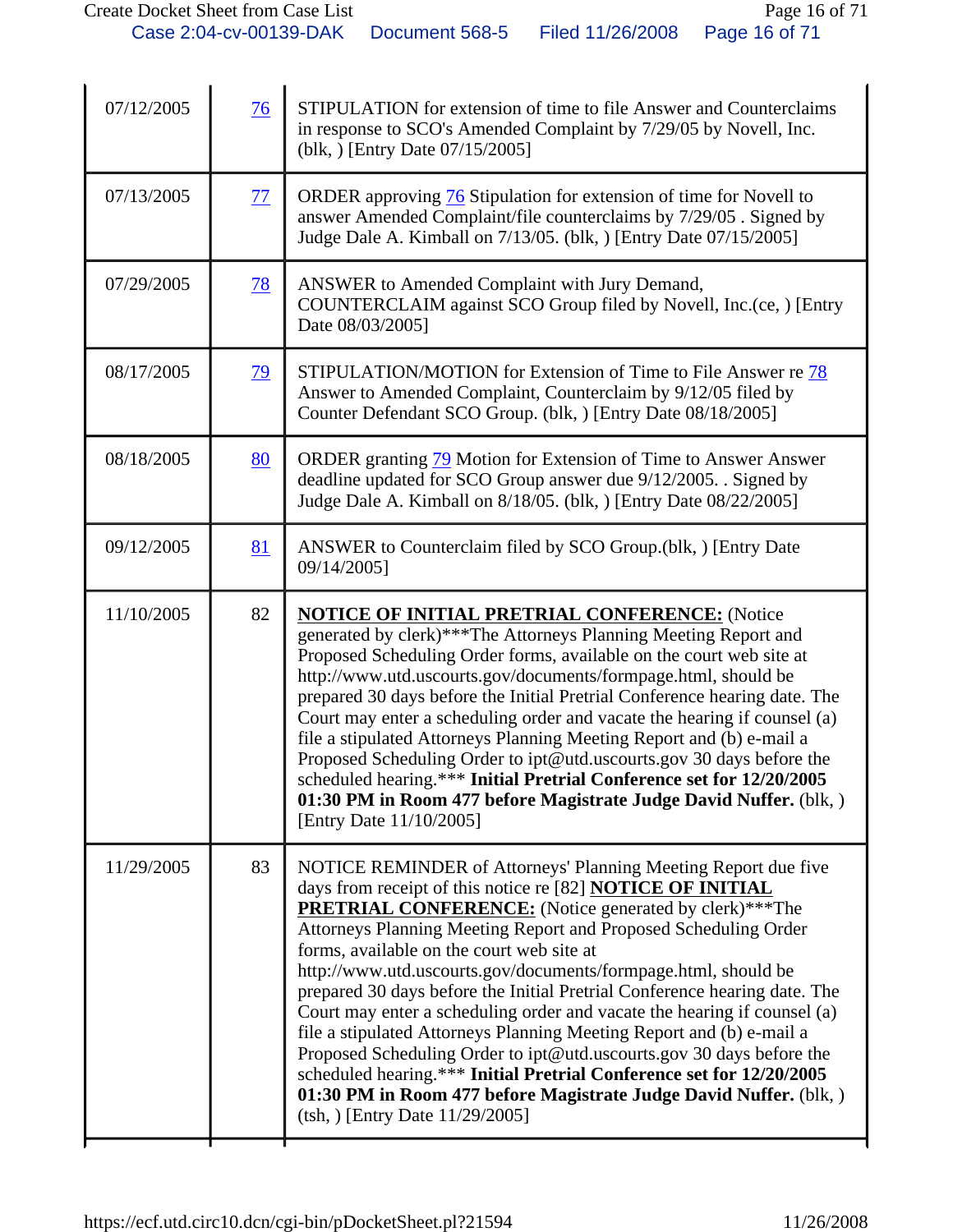| 12/01/2005 | 84 | REPORT OF ATTORNEY PLANNING MEETING. (blk.) [Entry Date<br>12/02/2005]                                                                                                                                                                                                                                                                                                                                                                                                             |
|------------|----|------------------------------------------------------------------------------------------------------------------------------------------------------------------------------------------------------------------------------------------------------------------------------------------------------------------------------------------------------------------------------------------------------------------------------------------------------------------------------------|
| 12/06/2005 | 85 | <b>SCHEDULING ORDER: Initial Pretrial Conference vacated. Amended</b><br>Pleadings due by 3/7/2006. Joinder of Parties due by 3/7/2006. Discovery<br>due by 11/1/06, 1/12/2007. Motions due by 1/26/2007. Final Pretrial<br>Conference set for 6/6/2007 02:30 PM in Room 220 before Judge Dale A.<br>Kimball. 21 day Jury Trial set for 6/25/2007 08:30 AM in Room 220<br>before Judge Dale A. Kimball Signed by Judge David Nuffer on 12/6/05.<br>(blk, ) [Entry Date 12/06/2005] |
| 12/06/2005 | 86 | CERTIFICATE OF SERVICE re: Discovery by Novell, Inc. (blk, ) [Entry<br>Date 12/07/2005]                                                                                                                                                                                                                                                                                                                                                                                            |
| 12/14/2005 | 87 | CERTIFICATE OF SERVICE re: discovery by Novell, Inc. (kla.) [Entry<br>Date 12/19/20051                                                                                                                                                                                                                                                                                                                                                                                             |
| 12/19/2005 | 88 | <b>NOTICE OF HEARING:</b> (Notice generated by Kim Jones) Telephone<br>Conference set for 1/25/2006 02:30 PM in Room 220 before Judge Dale<br>A. Kimball. (kmj, ) [Entry Date 12/19/2005]                                                                                                                                                                                                                                                                                          |
| 12/30/2005 | 89 | MOTION to Amend/Correct, File Second Amended Complaint filed by<br>Plaintiff SCO Group. (Attachments: $\#$ 1 exhibts)(blk, ) [Entry Date<br>01/03/2006]                                                                                                                                                                                                                                                                                                                            |
| 12/30/2005 | 90 | CERTIFICATE OF SERVICE of First Set of Interrogatories to SCO Grp<br>by Novell, Inc. (blk, ) [Entry Date $01/04/2006$ ]                                                                                                                                                                                                                                                                                                                                                            |
| 01/11/2006 | 91 | CERTIFICATE OF SERVICE re: First Request for Production of<br>Documents and First Set of Interrogatories by SCO Group (blk, ) [Entry<br>Date 01/12/2006]                                                                                                                                                                                                                                                                                                                           |
| 01/18/2006 |    | Deadlines/Hearings terminated: telephone conference re: scheduling trial<br>date is stricken by stipulation of counsel. (kmj, ) [Entry Date 01/18/2006]                                                                                                                                                                                                                                                                                                                            |
| 01/26/2006 | 92 | STIPULATION re: 89 MOTION to Amend Amended Complaint by SCO<br>Group, Novell, Inc (alt) [Entry Date 01/31/2006]                                                                                                                                                                                                                                                                                                                                                                    |
| 01/31/2006 | 93 | ORDER granting 89 Motion to Amend Amended Complaint. Signed by<br>Judge Dale A. Kimball on 1/26/06 (alt) [Entry Date 01/31/2006]                                                                                                                                                                                                                                                                                                                                                   |
| 01/31/2006 | 94 | CERTIFICATE OF SERVICE re: Subpoena by Novell, Inc. (kla, ) [Entry<br>Date 02/03/2006]                                                                                                                                                                                                                                                                                                                                                                                             |
| 02/02/2006 | 95 | CERTIFICATE OF SERVICE re: subpoena by Novell, Inc. (kla, ) [Entry<br>Date 02/03/2006]                                                                                                                                                                                                                                                                                                                                                                                             |
|            |    |                                                                                                                                                                                                                                                                                                                                                                                                                                                                                    |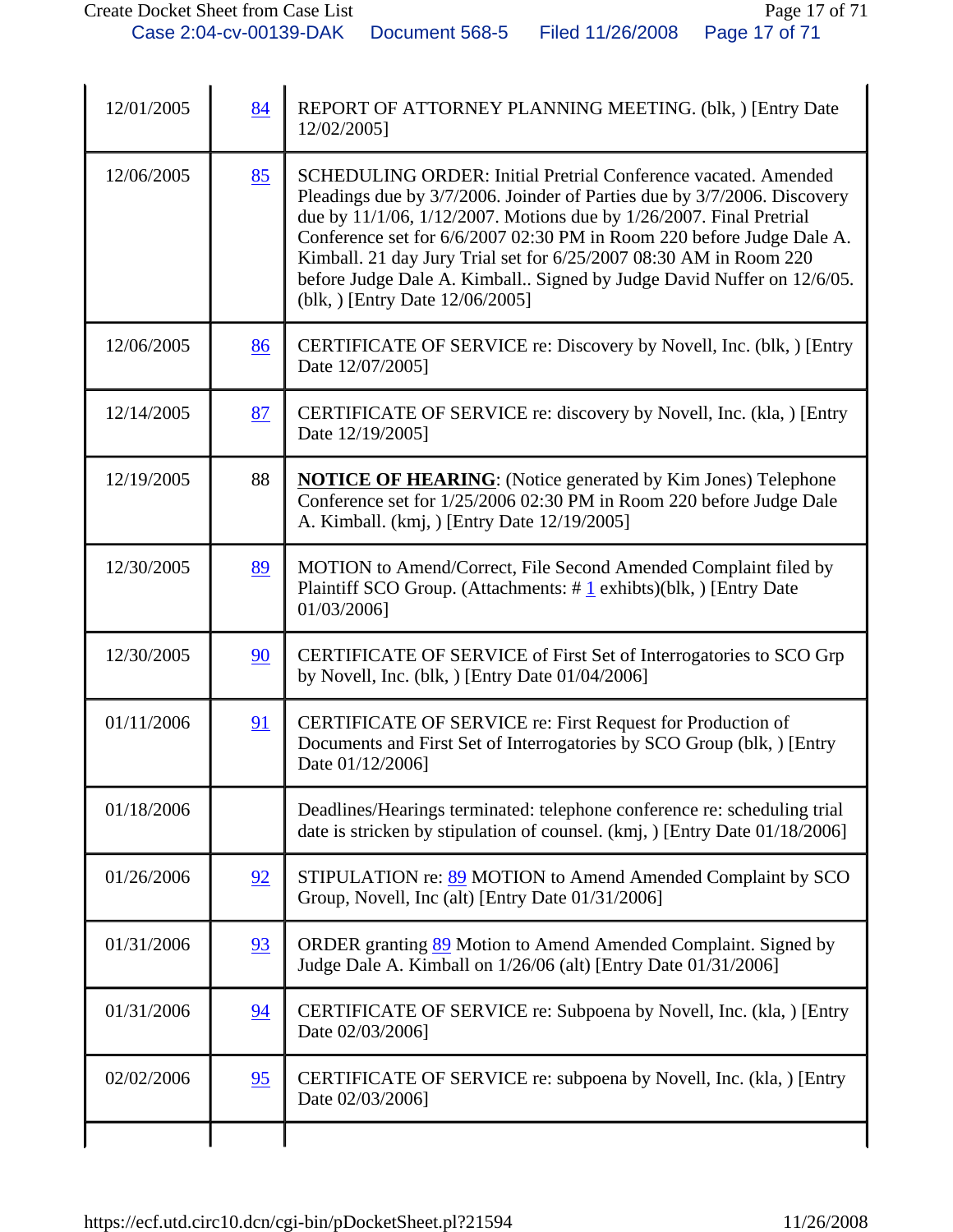| 02/03/2006 | 96         | SECOND AMENDED COMPLAINT against Novell with Jury Demand,<br>filed by SCO Group.(blk, ) [Entry Date 02/06/2006]                                                                                      |
|------------|------------|------------------------------------------------------------------------------------------------------------------------------------------------------------------------------------------------------|
| 02/10/2006 | 97         | CERTIFICATE OF SERVICE re: discovery by Novell, Inc. (kla, ) [Entry<br>Date 02/13/2006]                                                                                                              |
| 02/17/2006 | 98         | CERTIFICATE OF SERVICE re: discovery by Novell, Inc. (blk, ) [Entry<br>Date 02/21/2006]                                                                                                              |
| 03/01/2006 | 99         | CERTIFICATE OF SERVICE re: Rule 26 Initial Disclosure by Novell,<br>Inc. (blk, ) [Entry Date 03/03/2006]                                                                                             |
| 03/17/2006 | 100        | STIPULATION/MOTION for Extension of Time to File Answer re 96 2d<br>Amended Complaint filed by Defendant Novell, Inc. (blk, ) Modified on<br>$3/20/2006$ by adding text - stipulation (blk, ).       |
| 03/21/2006 | <u>101</u> | CERTIFICATE OF SERVICE re: Initial Disclosures by SCO Group<br>(blk, ) [Entry Date 03/22/2006]                                                                                                       |
| 04/10/2006 | <u>102</u> | ORDER that Novell may file, under seal, confidential exhibits to its<br>Motion to Stay. Signed by Judge Dale A. Kimball on 4/10/06. (blk, )<br>[Entry Date 04/11/2006]                               |
| 04/10/2006 | 103        | STIPULATION to file confidential exhibits under seal re: Motion to Stay<br>by Novell, Inc. (blk, ) [Entry Date $04/11/2006$ ]                                                                        |
| 04/10/2006 | <u>104</u> | MOTION to Stay Claims Raising Issues Subject to Arbitration filed by<br>Defendant Novell, Inc. (blk, ) [Entry Date 04/11/2006]                                                                       |
| 04/10/2006 | <b>105</b> | <b>**SEALED DOCUMENT**</b> Memo in Support re <b>104</b> MOTION to Stay<br>filed by Defendant Novell, Inc (blk, ) [Entry Date 04/11/2006]                                                            |
| 04/10/2006 | 106        | REDACTION to 105 Sealed Document Memo in Support of Motion to<br>Stay by Defendant Novell, Inc (blk, ) [Entry Date 04/11/2006]                                                                       |
| 04/10/2006 | <b>107</b> | <b>**SEALED DOCUMENT**</b> Declaration of Michael A. Jacobs re 104<br>MOTION to Stay filed by Defendant Novell, Inc (Attachments: #(1)<br>Exhibit # $(2)$ Exhibit)(blk, ) [Entry Date $04/11/2006$ ] |
| 04/10/2006 | <u>108</u> | REDACTION to 107 Sealed Document: Declaration of Michael A. Jacobs<br>in Support of Motion to Stay by Defendant Novell, Inc. (blk, ) [Entry<br>Date 04/11/2006]                                      |
| 04/10/2006 | 109        | MOTION for More Definite Statement of SCOs Unfair Competition<br>Cause of Action filed by Defendant Novell, Inc., (blk, ) [Entry Date<br>04/11/2006]                                                 |
|            |            |                                                                                                                                                                                                      |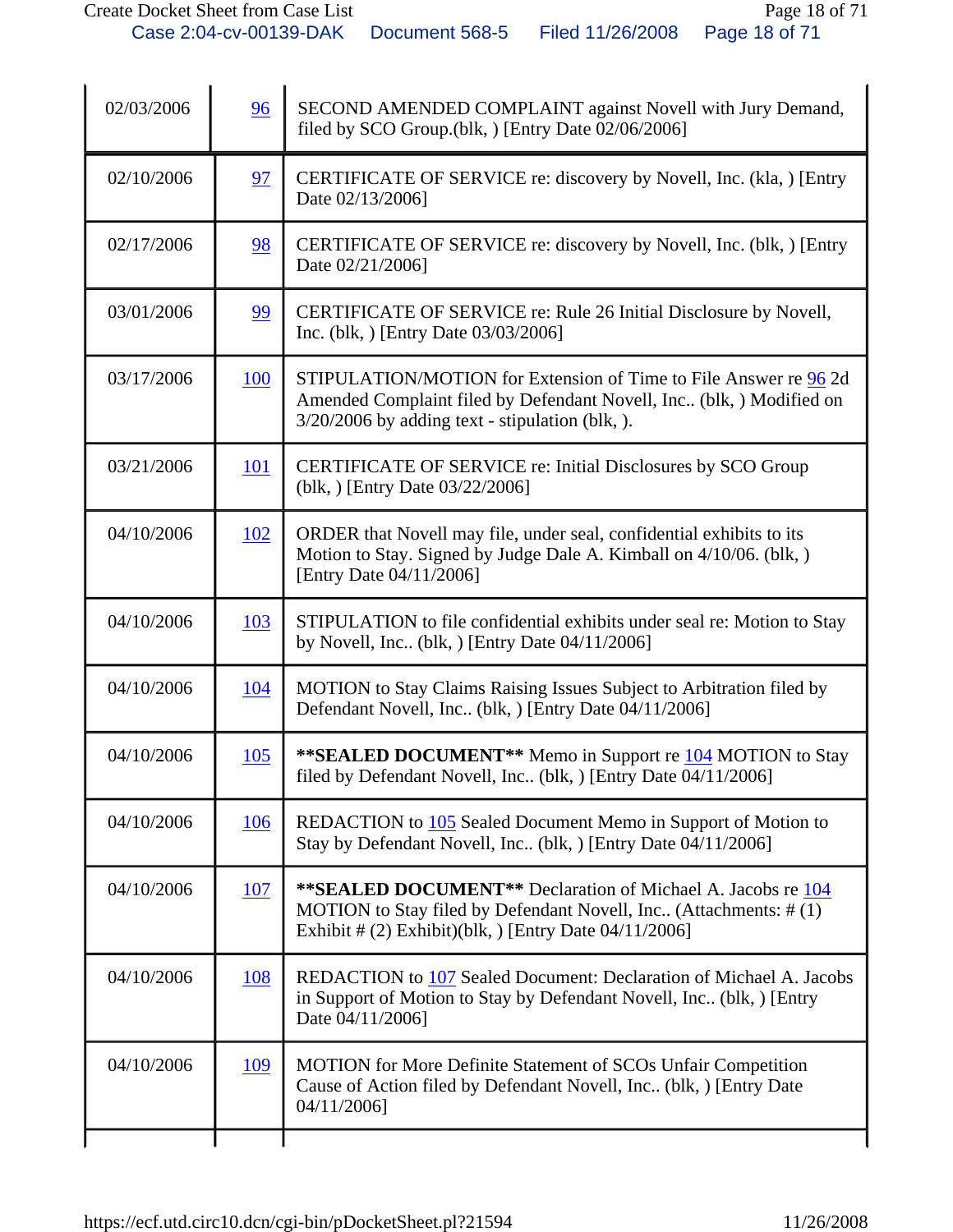| 04/10/2006 | <b>110</b> | MEMORANDUM in Support re 109 MOTION for More Definite<br>Statement filed by Defendant Novell, Inc (blk, ) [Entry Date 04/11/2006]                                                                                                                                                                                                                                           |
|------------|------------|-----------------------------------------------------------------------------------------------------------------------------------------------------------------------------------------------------------------------------------------------------------------------------------------------------------------------------------------------------------------------------|
| 04/10/2006 | 111        | DECLARATION of Kenneth W. Brakebill re 109 MOTION for More<br>Definite Statement filed by Novell, Inc (blk, ) [Entry Date 04/11/2006]                                                                                                                                                                                                                                       |
| 04/10/2006 | <u>112</u> | CERTIFICATE OF SERVICE by Novell, Inc. re 103 Stipulation (blk, )<br>[Entry Date 04/11/2006]                                                                                                                                                                                                                                                                                |
| 04/10/2006 | <b>113</b> | CERTIFICATE OF SERVICE by Novell, Inc. re 105 Sealed Document<br>Memo in Support of Motion to Stay (blk, ) [Entry Date 04/11/2006]                                                                                                                                                                                                                                          |
| 04/10/2006 | <u>114</u> | CERTIFICATE OF SERVICE by Novell, Inc. re 107 Sealed Document:<br>Declaration of Machael A. Jacobs re: Motion to Stay (blk, ) [Entry Date<br>04/11/2006]                                                                                                                                                                                                                    |
| 04/10/2006 | <u>115</u> | ANSWER to SCO's Second Amended Complaint, and Counterclaims<br>filed by Novell, Inc(blk, ) [Entry Date 04/11/2006]                                                                                                                                                                                                                                                          |
| 04/10/2006 | 120        | COUNTERCLAIM against SCO Group, filed by Novell, Inc(blk,)<br>[Entry Date 05/04/2006]                                                                                                                                                                                                                                                                                       |
| 04/17/2006 | 116        | NOTICE of Third-Party Subpoena by Novell, Inc. (Brakebill, Kenneth)<br>[Entry Date 04/17/2006]                                                                                                                                                                                                                                                                              |
| 04/25/2006 | <u>117</u> | CERTIFICATE OF SERVICE re: Subpoena in a Civil Case (Recall) and<br>Declaration of Service by Novell, Inc., Novell, Inc. (kla, ) [Entry Date<br>04/27/2006]                                                                                                                                                                                                                 |
| 04/28/2006 | <b>118</b> | STIPULATION by SCO Group, Novell, Inc. (blk, ) [Entry Date<br>05/01/2006]                                                                                                                                                                                                                                                                                                   |
| 05/01/2006 | <u>121</u> | ANSWER to Counterclaim filed by SCO Group.(blk, ) [Entry Date<br>05/04/2006]                                                                                                                                                                                                                                                                                                |
| 05/02/2006 | <u>119</u> | ORDER for SCO to file response to Motion to Stay and Motion for More<br>Definite Statement on or before $5/19/06$ - re $118$ Stipulation filed by<br>Novell, Inc.,, SCO Group, . Signed by Judge Dale A. Kimball on 5/1/06.<br>(blk, ) [Entry Date 05/02/2006]                                                                                                              |
| 05/26/2006 | <u>122</u> | MEMORANDUM in Opposition re 104 MOTION to Stay Claims Raising<br>Issues Subject to Arbitration filed by Plaintiff SCO Group. (Attachments:<br># 1 Exhibit 1# 2 Exhibit 2# 3 Exhibit 3# 4 Exhibit 4# 5 Exhibit 5# 6<br>Exhibit 6# 7 Exhibit 7# 8 Exhibit 8# 9 Exhibit A# 10 Exhibit B# 11<br>Exhibit C# 12 Exhibit D# 13 Exhibit E)(Hatch, Brent) [Entry Date<br>05/26/2006] |
|            |            |                                                                                                                                                                                                                                                                                                                                                                             |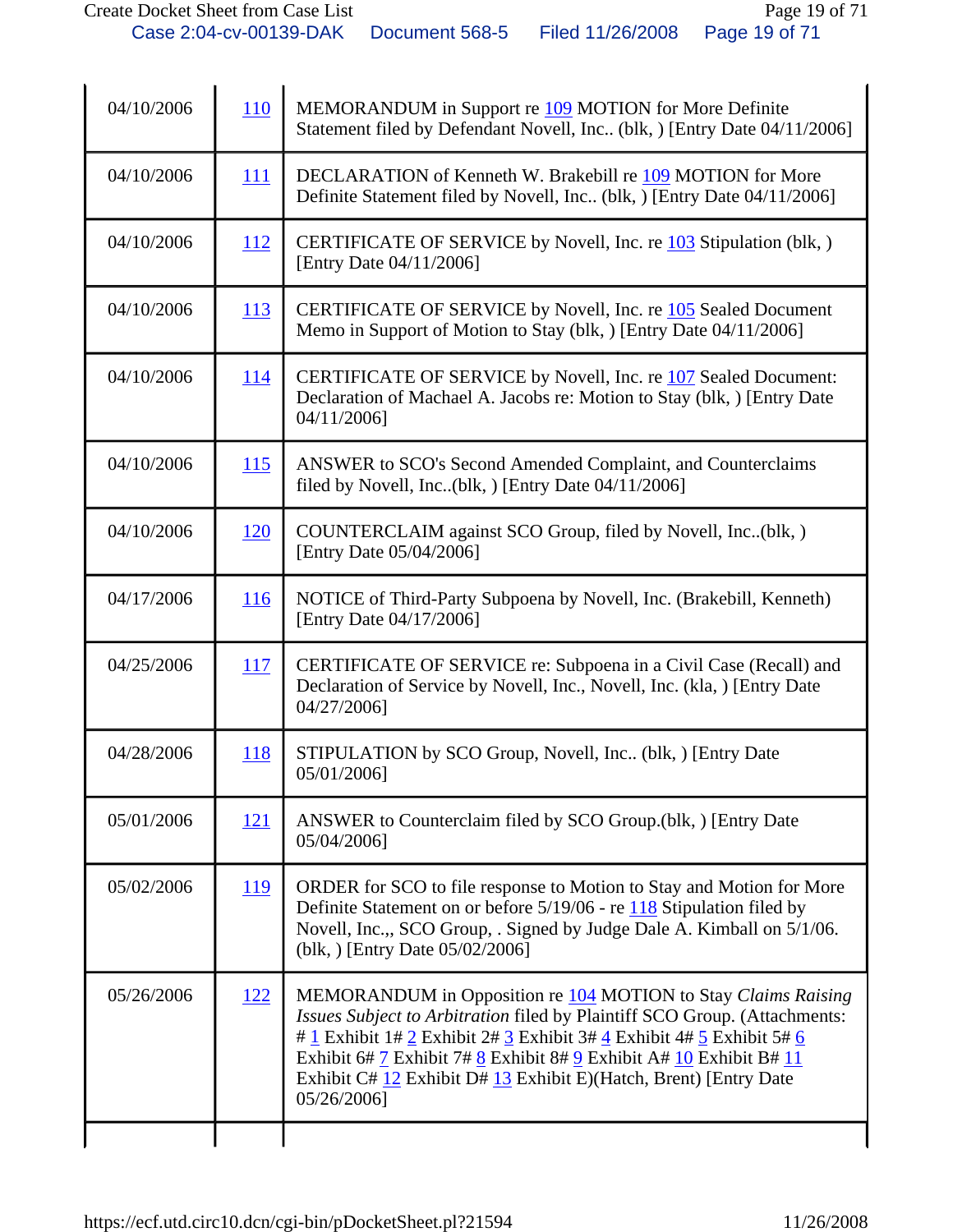| 05/26/2006 | 123         | Ex Parte (Not Sealed) MOTION for Leave to File Excess Pages<br>Memorandum in Opposition to Novell's Motion to Stay Claims Relating to<br>Issues Subject to Arbitration filed by Plaintiff SCO Group. (Hatch, Brent)<br>[Entry Date 05/26/2006]                                                                                                                                                                               |
|------------|-------------|------------------------------------------------------------------------------------------------------------------------------------------------------------------------------------------------------------------------------------------------------------------------------------------------------------------------------------------------------------------------------------------------------------------------------|
| 05/26/2006 | <u> 124</u> | MEMORANDUM in Opposition re 109 MOTION for More Definite<br>Statement filed by Plaintiff SCO Group. (Attachments: $\# \underline{1}$ Exhibit A $\# \underline{2}$<br>Exhibit B)(Hatch, Brent) [Entry Date 05/26/2006]                                                                                                                                                                                                        |
| 05/31/2006 | <u>125</u>  | ORDER granting 123 Motion for Leave to File Excess Pages . Signed by<br>Judge Dale A. Kimball on 2:04cv139. (sih) [Entry Date 05/31/2006]                                                                                                                                                                                                                                                                                    |
| 06/09/2006 | <u>126</u>  | MOTION to Withdraw as Attorney filed by Plaintiff SCO Group.<br>(Attachments: $\#$ 1 Text of Proposed Order)(Hatch, Brent) [Entry Date<br>06/09/2006]                                                                                                                                                                                                                                                                        |
| 06/12/2006 | <u>127</u>  | Stipulated MOTION for Extension of Time to File Response/Reply<br>Memoranda in Support of Novell, Inc.'s Motions to Stay and For More<br>Definite Statement filed by Defendant Novell, Inc (Attachments: # $1$<br>Text of Proposed Order)(Sneddon, Heather) [Entry Date 06/12/2006]                                                                                                                                          |
| 06/13/2006 | 128         | DOCKET TEXT ORDER granting 126 Motion to Withdraw as Attorney.<br>Attorney Mark R. Clements withdrawn from case for The SCO Group.<br>Signed by Judge Dale A. Kimball on 6/12/06. (kmj, ) [Entry Date<br>06/13/2006]                                                                                                                                                                                                         |
| 06/13/2006 | <u>129</u>  | ORDER granting 127 Motion for Extension of Time to File<br>Response/Reply re 109 MOTION for More Definite Statement Replies<br>due by $6/19/2006$ . Signed by Judge Dale A. Kimball on $6/13/06$ . (blk, )<br>[Entry Date 06/14/2006]                                                                                                                                                                                        |
| 06/19/2006 | <u>130</u>  | Ex Parte (Not Sealed) MOTION for Leave to File Excess Pages in Reply<br>in Support of Novell, Inc.'s Motion to Stay Claims Raising Issues Subject<br>to Arbitration filed by Defendant Novell, Inc (Attachments: #1 Text of<br>Proposed Order)(Sneddon, Heather) [Entry Date 06/19/2006]                                                                                                                                     |
| 06/19/2006 | <u>131</u>  | REPLY to Response to Motion re 104 MOTION to Stay Claims Raising<br>Issues Subject to Arbitration filed by Defendant Novell, Inc<br>(Attachments: # $1$ Exhibit A - Thies v. Lifeminders, Inc.# $2$ Exhibit B -<br>IBA Rules)(Sneddon, Heather) [Entry Date 06/19/2006]                                                                                                                                                      |
| 06/19/2006 | <u>132</u>  | DECLARATION of David E. Melaugh re 131 Reply Memorandum/Reply<br>to Response to Motion to Stay filed by Novell, Inc (Attachments: $\#\underline{1}$<br>Exhibit 1 - SCO Source Log in SCO v. Novell# 2 Exhibit 2 - SCO Source<br>Log in SCO v. IBM# 3 Exhibit 3 - SCO's First Requests for Production<br>and Interrogatories# 4 Exhibit 4 - Attorneys' Planning Meeting Report)<br>(Sneddon, Heather) [Entry Date 06/19/2006] |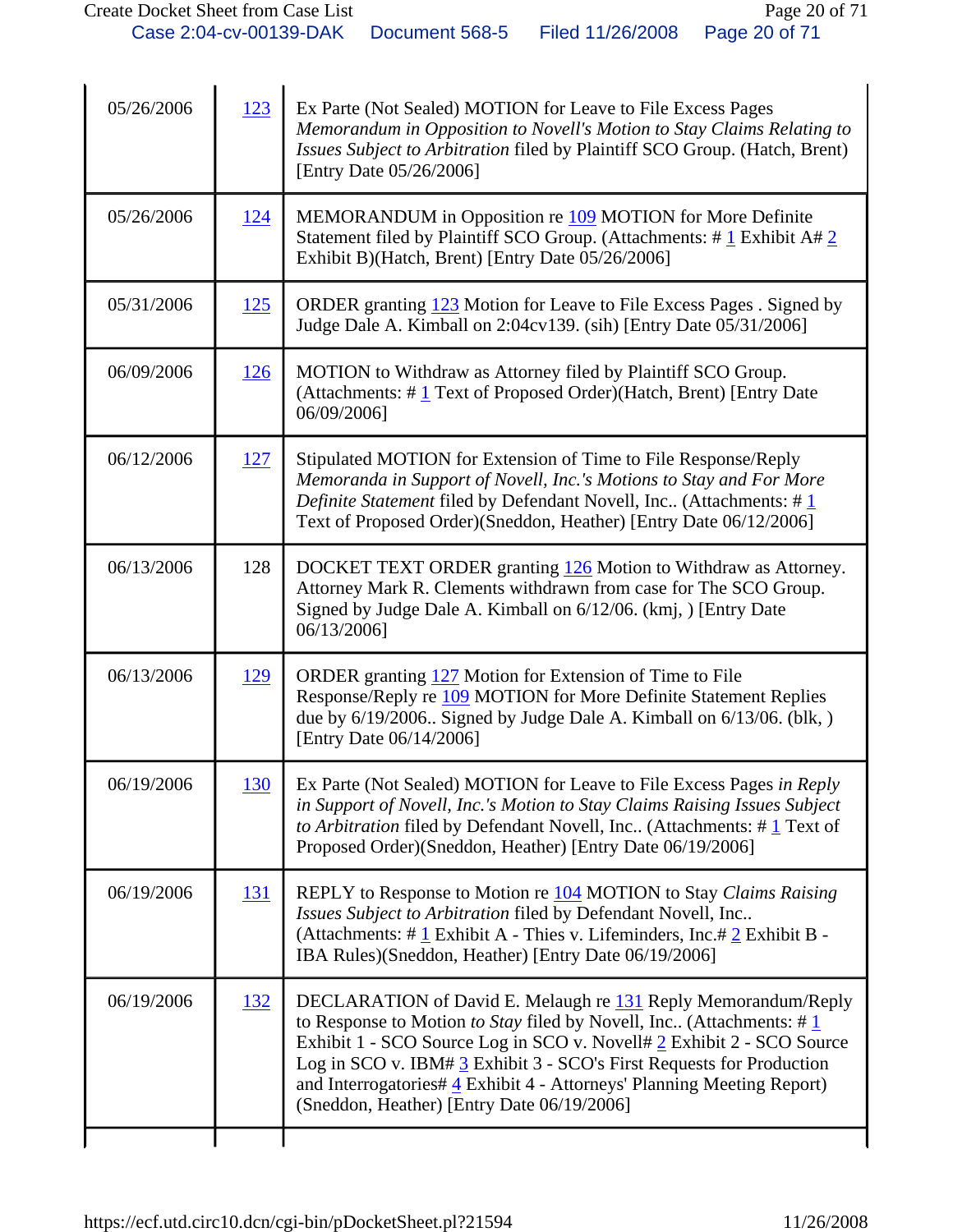| 06/19/2006 | 133        | REPLY to Response to Motion re 109 MOTION for More Definite<br>Statement of SCO's Unfair Competition Cause of Action filed by<br>Defendant Novell, Inc (Attachments: #1 Exhibit A - Coexist, LLP v.<br>Cafepress.com, et al.)(Sneddon, Heather) [Entry Date 06/19/2006]                                                                                                                                                                                                                                                                                                                                                                                                                                                                                                                                 |
|------------|------------|---------------------------------------------------------------------------------------------------------------------------------------------------------------------------------------------------------------------------------------------------------------------------------------------------------------------------------------------------------------------------------------------------------------------------------------------------------------------------------------------------------------------------------------------------------------------------------------------------------------------------------------------------------------------------------------------------------------------------------------------------------------------------------------------------------|
| 06/20/2006 | <u>134</u> | ORDER granting 130 Motion for Leave to File Excess Pages . Signed by<br>Judge Dale A. Kimball on 6/20/06. (kmj, ) [Entry Date 06/20/2006]                                                                                                                                                                                                                                                                                                                                                                                                                                                                                                                                                                                                                                                               |
| 06/20/2006 | 135        | <b>NOTICE OF HEARING ON MOTION re: 109 MOTION for More</b><br>Definite Statement, 104 MOTION to Stay: Motion Hearing set for<br>7/17/2006 10:00 AM in Room 220 before Judge Dale A. Kimball. (kmj, )<br>[Entry Date 06/20/2006]                                                                                                                                                                                                                                                                                                                                                                                                                                                                                                                                                                         |
| 07/17/2006 | 136        | Minute Entry for proceedings held before Judge Dale A. Kimball : Motion<br>Hearing held on 7/17/2006 re 104 MOTION to Stay filed by Novell, Inc.,<br>and 109 MOTION for More Definite Statement filed by Novell, Inc Mr.<br>Jacobs advised Court that 109 Motion for More Definite Statement is<br>moot as pla will be amending complaint, and that arbitration will begin<br>shortly as arbitrators are being chosen at this time. The Court heard the<br>arguments of counsel as to the Motion to Stay and took the motion under<br>advisement. Written Order to follow oral order: no. Attorney for Plaintiff:<br>Stuart Singer, William Dzurilla and Brent Hatch, Attorney for Defendant:<br>Michael Jacobs and Thomas Karrenburg.(Court Reporter: Becky Janke.)<br>(kmj, ) [Entry Date 07/17/2006] |
| 07/31/2006 | 137        | Stipulated MOTION for Protective Order filed by Defendant Novell, Inc<br>(Attachments: #1 Text of Proposed Order)(Sneddon, Heather) [Entry<br>Date 07/31/2006]                                                                                                                                                                                                                                                                                                                                                                                                                                                                                                                                                                                                                                          |
| 08/02/2006 | 138        | STIPULATED PROTECTIVE ORDER granting 137 Motion for<br>Protective Order . Signed by Judge Dale A. Kimball on 8/1/06.<br>(Attachments: $\#$ 1 Exhibit a)(blk, ) [Entry Date 08/02/2006]                                                                                                                                                                                                                                                                                                                                                                                                                                                                                                                                                                                                                  |
| 08/21/2006 | 139        | ORDER granting in part and denying in part 104 Motion to Stay. Signed<br>by Judge Dale A. Kimball on $8-21-06$ . (sih) [Entry Date $08/21/2006$ ]                                                                                                                                                                                                                                                                                                                                                                                                                                                                                                                                                                                                                                                       |
| 09/21/2006 | 140        | Stipulated MOTION for Leave to File Novell, Inc.'s Amended<br>Counterclaims filed by Defendant Novell, Inc (Attachments: $\# \underline{1}$ Exhibit<br>A - Novell, Inc.'s Amended Counterclaims# 2 Text of Proposed Order)<br>(Sneddon, Heather) [Entry Date 09/21/2006]                                                                                                                                                                                                                                                                                                                                                                                                                                                                                                                                |
| 09/22/2006 | <u>141</u> | ORDER granting 140 Motion for Leave to File Amended Counterclaims.<br>Signed by Judge Dale A. Kimball on 9/22/06.(blk, ) [Entry Date<br>09/25/2006]                                                                                                                                                                                                                                                                                                                                                                                                                                                                                                                                                                                                                                                     |
| 09/25/2006 | <u>142</u> | AMENDED COUNTERCLAIM against SCO Group, filed by Novell,<br>Inc(blk, ) [Entry Date $09/25/2006$ ]                                                                                                                                                                                                                                                                                                                                                                                                                                                                                                                                                                                                                                                                                                       |
|            |            |                                                                                                                                                                                                                                                                                                                                                                                                                                                                                                                                                                                                                                                                                                                                                                                                         |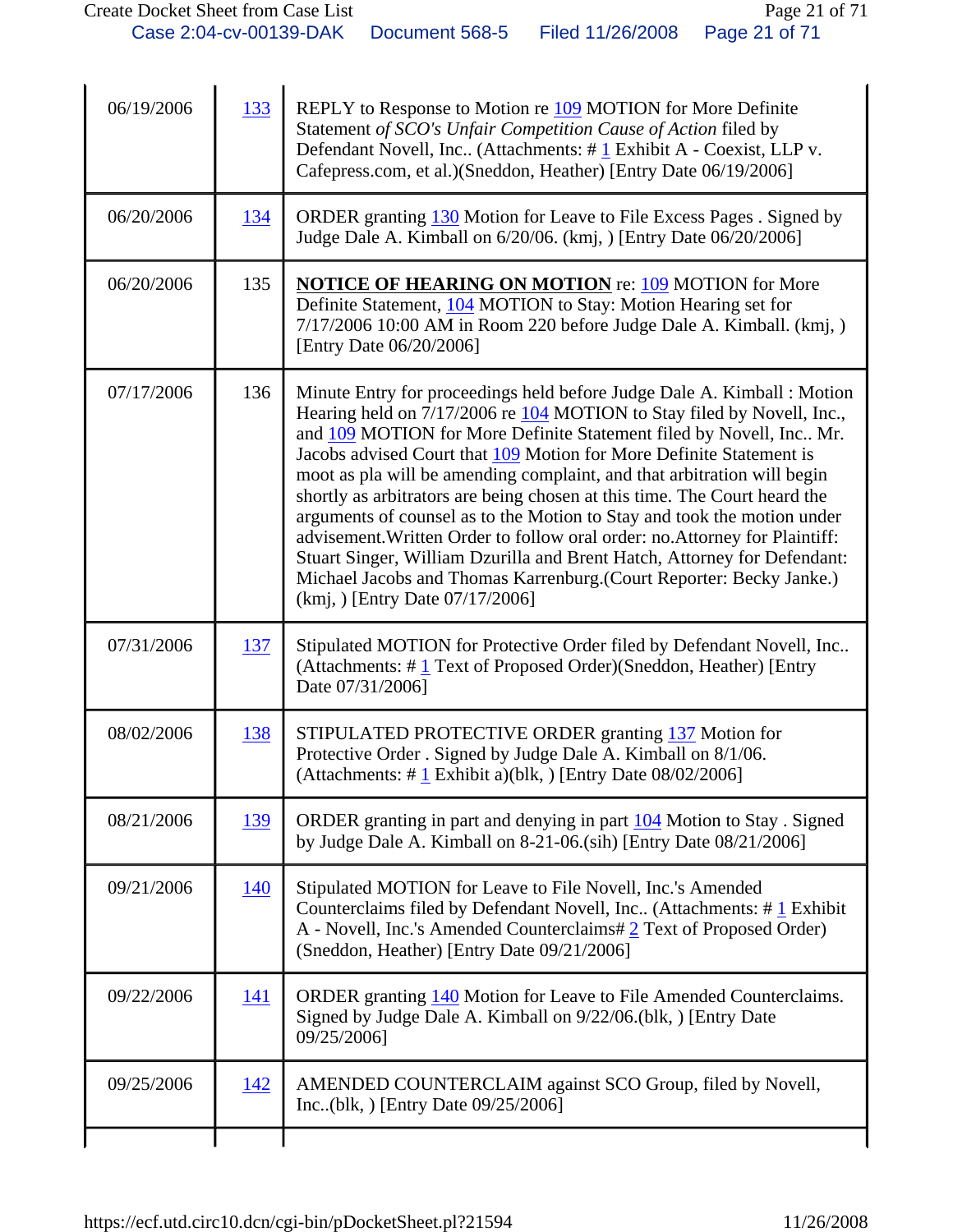| 09/27/2006 | 143        | CERTIFICATE OF SERVICE by Novell, Inc. (Novell, Inc.'s Second Set<br>of Interrogatories and Third Set of Requests for Production to The SCO<br>Group, Inc.) (Sneddon, Heather) [Entry Date 09/27/2006]                                                                                                                       |
|------------|------------|------------------------------------------------------------------------------------------------------------------------------------------------------------------------------------------------------------------------------------------------------------------------------------------------------------------------------|
| 09/29/2006 | 144        | CERTIFICATE OF SERVICE by Novell, Inc. (Novell, Inc.'s First Set of<br>Requests for Admission to The SCO Group, Inc.) (Sneddon, Heather)<br>[Entry Date 09/29/2006]                                                                                                                                                          |
| 09/29/2006 | 145        | CERTIFICATE OF SERVICE by Novell, Inc. (Novell, Inc.'s Third Set of<br>Interrogatories to The SCO Group, Inc.) (Sneddon, Heather) [Entry Date<br>09/29/2006]                                                                                                                                                                 |
| 09/29/2006 | <u>146</u> | CERTIFICATE OF SERVICE by Novell, Inc. (Novell, Inc.'s Fourth Set<br>of Requests for Production to The SCO Group, Inc.) (Sneddon, Heather)<br>[Entry Date 09/29/2006]                                                                                                                                                        |
| 09/29/2006 | <u>147</u> | MOTION for Partial Summary Judgment or Preliminary Injunction filed<br>by Defendant Novell, Inc (Sneddon, Heather) [Entry Date 09/29/2006]                                                                                                                                                                                   |
| 09/29/2006 | 148        | MEMORANDUM in Support re 147 MOTION for Partial Summary<br>Judgment or Preliminary Injunction [REDACTED pursuant to the August<br>2, 2006 Stipulated Protective Order] filed by Defendant Novell, Inc<br>(Sneddon, Heather) [Entry Date 09/29/2006]                                                                          |
| 09/29/2006 | 149        | DECLARATION of Joseph A. LaSala, Jr. re 148 Memorandum in<br>Support of Motion, 147 MOTION for Partial Summary Judgment or<br>Preliminary Injunction filed by Novell, Inc (Attachments: #1 Exhibit 1 -<br>July 11, 2003 Novell Letter# 2 Exhibit 2 - July 17, 2003 SCO Letter)<br>(Sneddon, Heather) [Entry Date 09/29/2006] |
| 10/02/2006 | 150        | **SEALED DOCUMENT** DECLARATION of Michael A. Jacobs re<br>147 MOTION for Partial Summary Judgment or Preliminary Injunction<br>filed by Defendant Novell, Inc NOTE: Document Oversized - Not<br>Scanned/Attached. Retained in Clerks Office Sealed Room. (blk, ) [Entry<br>Date 10/02/2006]                                 |
| 10/02/2006 | <u>151</u> | REDACTION to [150] Sealed Declaration of Michael A. Jacobs in<br>support of 147 MOTION for Partial Summary Judgment or Preliminary<br>Injunction by Defendant Novell, Inc NOTE: Oversized - Partially<br>Scanned/Attached. Retained in Clerks Office for Viewing. (blk, ) [Entry<br>Date 10/02/2006]                         |
| 10/02/2006 | <u>152</u> | CERTIFICATE OF SERVICE by Novell, Inc. re [150] Sealed Document,<br>(Declaration of Michael A. Jacobs in Support of Novell, Inc.'s Motion for<br>Partial Summary Judgment or Preliminary Injunction) (Sneddon,<br>Heather) [Entry Date 10/02/2006]                                                                           |
|            |            |                                                                                                                                                                                                                                                                                                                              |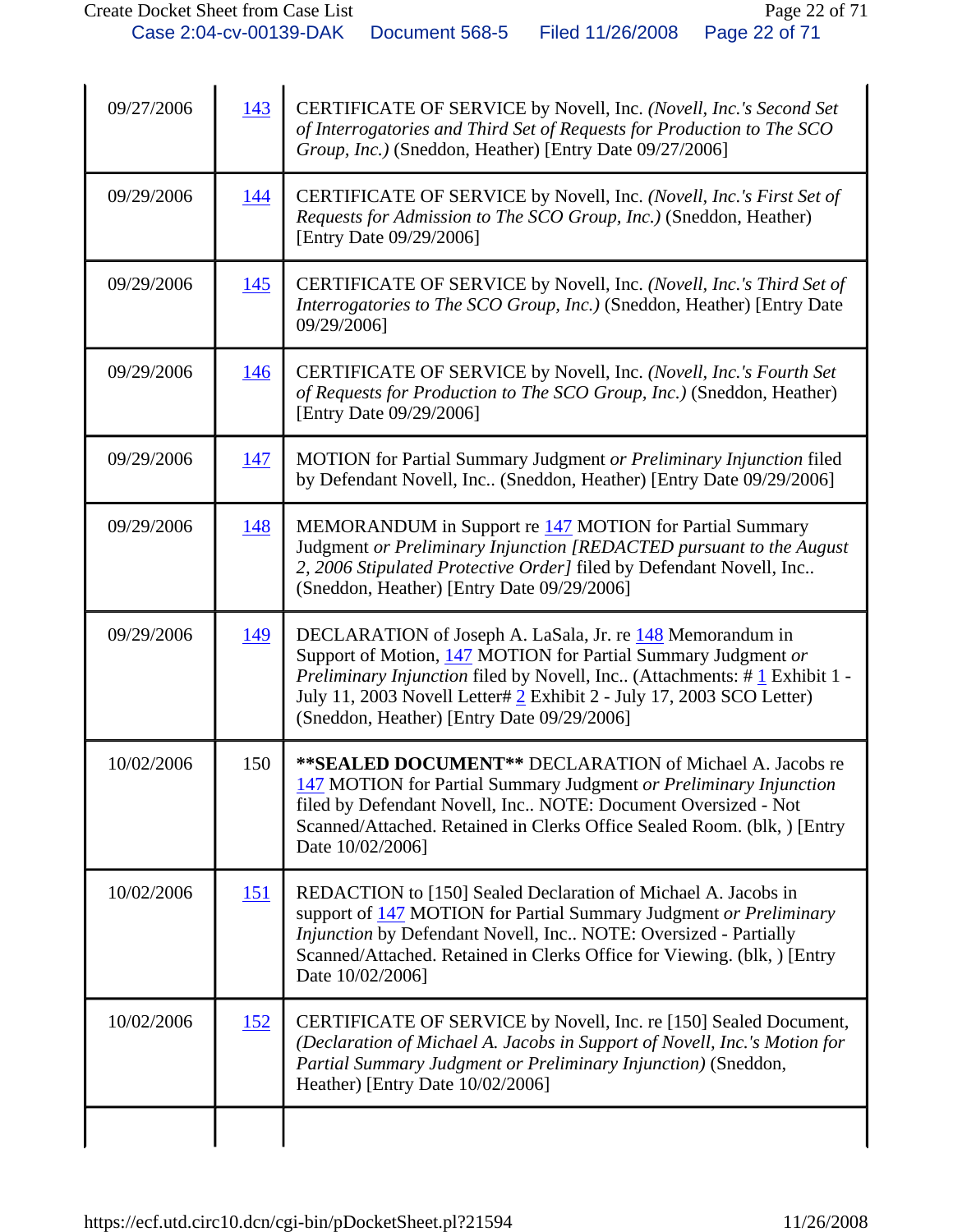| 10/02/2006 | 153        | NOTICE OF CONVENTIONAL FILING of Declaration of Michael A.<br>Jacobs in Support of Novell, Inc.'s Motion for Partial Summary Judgment<br>or Preliminary Injunction [REDACTED pursuant to the August 2, 2006<br>Stipulated Protective Order] filed by Defendant Novell, Inc. re 151<br>Redacted Document, (Sneddon, Heather) [Entry Date 10/02/2006] |
|------------|------------|-----------------------------------------------------------------------------------------------------------------------------------------------------------------------------------------------------------------------------------------------------------------------------------------------------------------------------------------------------|
| 10/02/2006 | <u>154</u> | CERTIFICATE OF SERVICE by Novell, Inc. (Memorandum in Support<br>of Novell, Inc.'s Motion for Partial Summary Judgment or Preliminary<br>Injunction [Filed UNDER SEAL pursuant to the August 2, 2006 Stipulated<br>Protective Order]) (Sneddon, Heather) [Entry Date 10/02/2006]                                                                    |
| 10/02/2006 | <u>155</u> | **SEALED DOCUMENT** Memorandum in Support re 147 MOTION<br>for Partial Summary Judgment or Preliminary Injunction filed by<br>Defendant Novell, Inc. (blk, ) [Entry Date 10/03/2006]                                                                                                                                                                |
| 10/04/2006 | <u>156</u> | Plaintiff's MOTION to Stay or Continue Novell's Motion for Partial<br>Summary Judgment - EXPEDITED TREATMENT SOUGHT filed by<br>Counter Defendant SCO Group, Plaintiff SCO Group. (Hatch, Brent)<br>[Entry Date 10/04/2006]                                                                                                                         |
| 10/08/2006 | <u>157</u> | ERRATA to 148 Memorandum in Support of Motion, 155 Sealed<br>Document filed by Defendant Novell, Inc (Sneddon, Heather) [Entry<br>Date 10/08/2006]                                                                                                                                                                                                  |
| 10/16/2006 | <u>158</u> | ANSWER to Counterclaim <i>docket</i> #142 filed by SCO Group, SCO<br>Group.(Hatch, Brent) [Entry Date 10/16/2006]                                                                                                                                                                                                                                   |
| 10/18/2006 | <u>159</u> | MEMORANDUM in Opposition re 156 Plaintiff's MOTION to Stay or<br>Continue Novell's Motion for Partial Summary Judgment - EXPEDITED<br>TREATMENT SOUGHT filed by Defendant Novell, Inc (Attachments: #<br>1 Exhibit 1# 2 Exhibit 2# 3 Exhibit 3# $\frac{4}{3}$ Exhibit 4# 5 Exhibit 5)(Sneddon,<br>Heather) [Entry Date 10/18/2006]                  |
| 10/23/2006 | <u>160</u> | MOTION for Admission Pro Hac Vice of Stuart H. Singer Registration<br>fee \$15, receipt number 407276. filed by Plaintiff SCO Group.<br>(Attachments: # $1$ Exhibit A# 2 Exhibit B# 3 Text of Proposed Order)<br>(Hatch, Brent) [Entry Date 10/23/2006]                                                                                             |
| 10/23/2006 | <u>161</u> | <b>MOTION</b> for Admission Pro Hac Vice of William Dzurilla Registration<br>fee \$15, receipt number 407281. filed by Plaintiff SCO Group.<br>(Attachments: # $\underline{1}$ Exhibit A# $\underline{2}$ Exhibit B# $\underline{3}$ Text of Proposed Order)<br>(Hatch, Brent) [Entry Date 10/23/2006]                                              |
| 10/24/2006 | 162        | ORDER granting in part, denying in part 156 Plaintiff's MOTION to Stay<br>or Continue Novell's Motion for Partial Summary Judgment. Existing<br>deadlines and trial date vacated. Motions now due by 3/14/2007. Jury<br>Trial reset for 9/17/2007 08:30 AM before Judge Dale A. Kimball. Signed                                                     |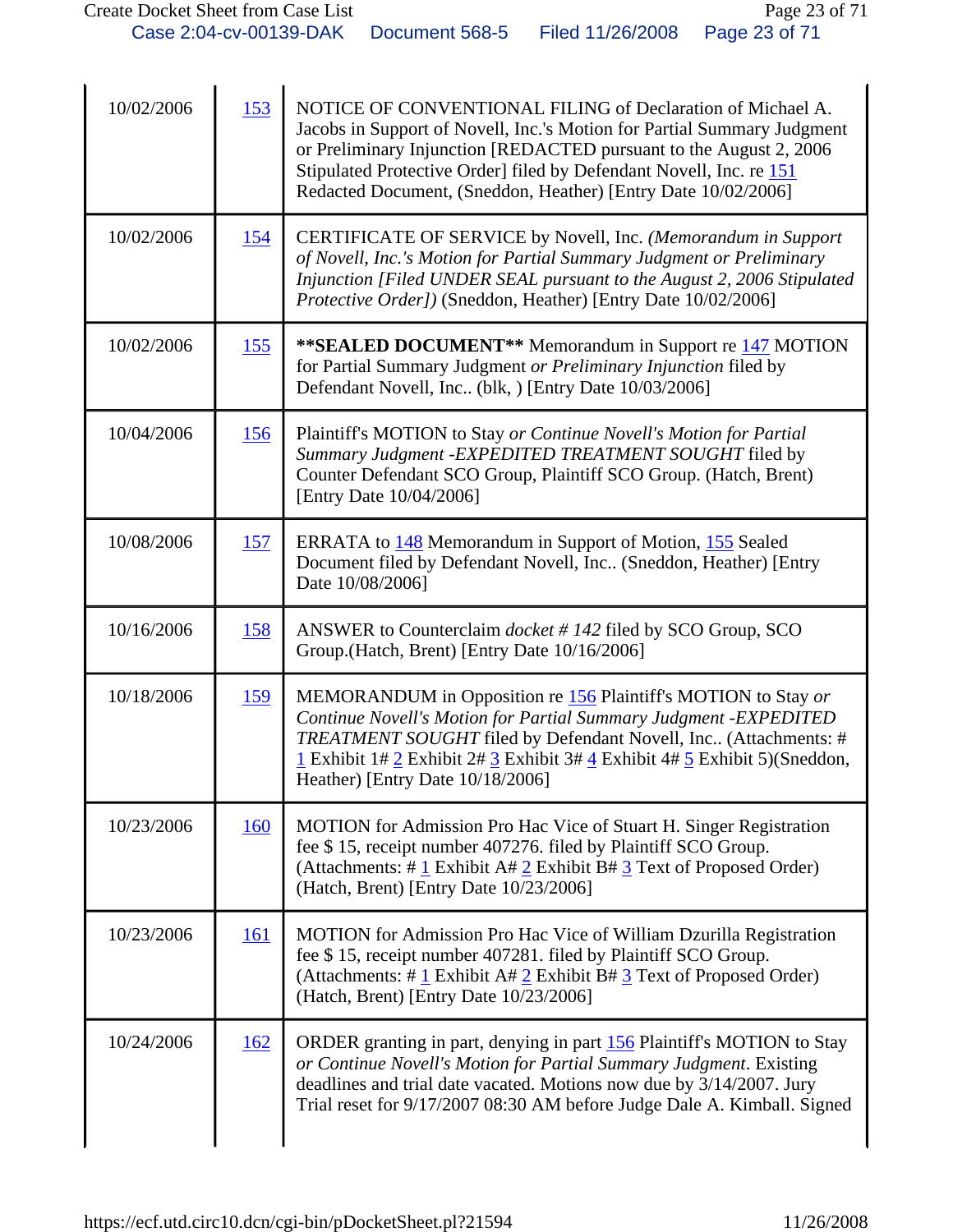|            |             | by Judge Dale A. Kimball on 10/24/06 (alt) [Entry Date 10/24/2006]                                                                                                                                                                                                                                                                                                                                                      |
|------------|-------------|-------------------------------------------------------------------------------------------------------------------------------------------------------------------------------------------------------------------------------------------------------------------------------------------------------------------------------------------------------------------------------------------------------------------------|
| 10/25/2006 | 163         | ORDER granting 160 Motion for Admission Pro Hac Vice of Stuart H.<br>Singer for SCO Group, granting 161 Motion for Admission Pro Hac Vice<br>of William Dzurilla for SCO Group.<br>Attorneys admitted Pro Hac Vice may download a copy of the District of<br>Utahs local rules from the courts web site at http://www.utd.uscourts.gov.<br>Signed by Judge Dale A. Kimball on 10/24/06.(kla) [Entry Date<br>10/26/2006] |
| 11/06/2006 | <u>164</u>  | CERTIFICATE OF SERVICE by Novell, Inc. (Sneddon, Heather) [Entry<br>Date 11/06/2006]                                                                                                                                                                                                                                                                                                                                    |
| 11/07/2006 | 165         | MOTION to Compel Production of Deposition Transcripts and Exhibits<br>from SCO v. IBM filed by Defendant Novell, Inc (Sneddon, Heather)<br>[Entry Date 11/07/2006]                                                                                                                                                                                                                                                      |
| 11/07/2006 | <b>166</b>  | MEMORANDUM in Support re 165 MOTION to Compel Production of<br>Deposition Transcripts and Exhibits from SCO v. IBM filed by Defendant<br>Novell, Inc (Attachments: $\#$ 1 Exhibit 1# 2 Exhibit 2)(Sneddon, Heather)<br>[Entry Date 11/07/2006]                                                                                                                                                                          |
| 11/07/2006 | <u>167</u>  | DECLARATION of Kenneth W. Brakebill re 165 MOTION to Compel<br>Production of Deposition Transcripts and Exhibits from SCO v. IBM filed<br>by Novell, Inc. (Attachments: # $1$ Exhibit A# $2$ Exhibit B# $3$ Exhibit C# $4$<br>Exhibit D# $\frac{5}{5}$ Exhibit E# $\frac{6}{5}$ Exhibit F# $\frac{7}{5}$ Exhibit G# $\frac{8}{5}$ Exhibit H)(Sneddon,<br>Heather) [Entry Date 11/07/2006]                               |
| 11/09/2006 | 168         | ORDER REFERRING CASE to Magistrate Judge Brooke C. Wells under<br>$28:636$ (b)(1)(A), Magistrate to hear and determine all nondispositive<br>pretrial matters Signed by Judge Dale A. Kimball on 11/09/06. (abr, )<br>[Entry Date 11/09/2006]                                                                                                                                                                           |
| 11/14/2006 | <u>169</u>  | NOTICE OF FILING filed by Defendant Novell, Inc (Attachments: $\#$ 1<br>Exhibit)(Sneddon, Heather) [Entry Date 11/14/2006]                                                                                                                                                                                                                                                                                              |
| 11/27/2006 | <u>170</u>  | MEMORANDUM in Opposition re 165 MOTION to Compel Production<br>of Deposition Transcripts and Exhibits from SCO v. IBM filed by<br>Plaintiff SCO Group. (Attachments: #1 Exhibit 1-7)(Hatch, Brent) [Entry<br>Date 11/27/2006]                                                                                                                                                                                           |
| 12/01/2006 | <u> 171</u> | MOTION for Partial Summary Judgment on Novell's Fourth Claim for<br>Relief filed by Defendant Novell, Inc (Sneddon, Heather) [Entry Date<br>12/01/2006]                                                                                                                                                                                                                                                                 |
| 12/01/2006 | <u>172</u>  | MEMORANDUM in Support re 171 MOTION for Partial Summary<br>Judgment on Novell's Fourth Claim for Relief [REDACTED pursuant to                                                                                                                                                                                                                                                                                           |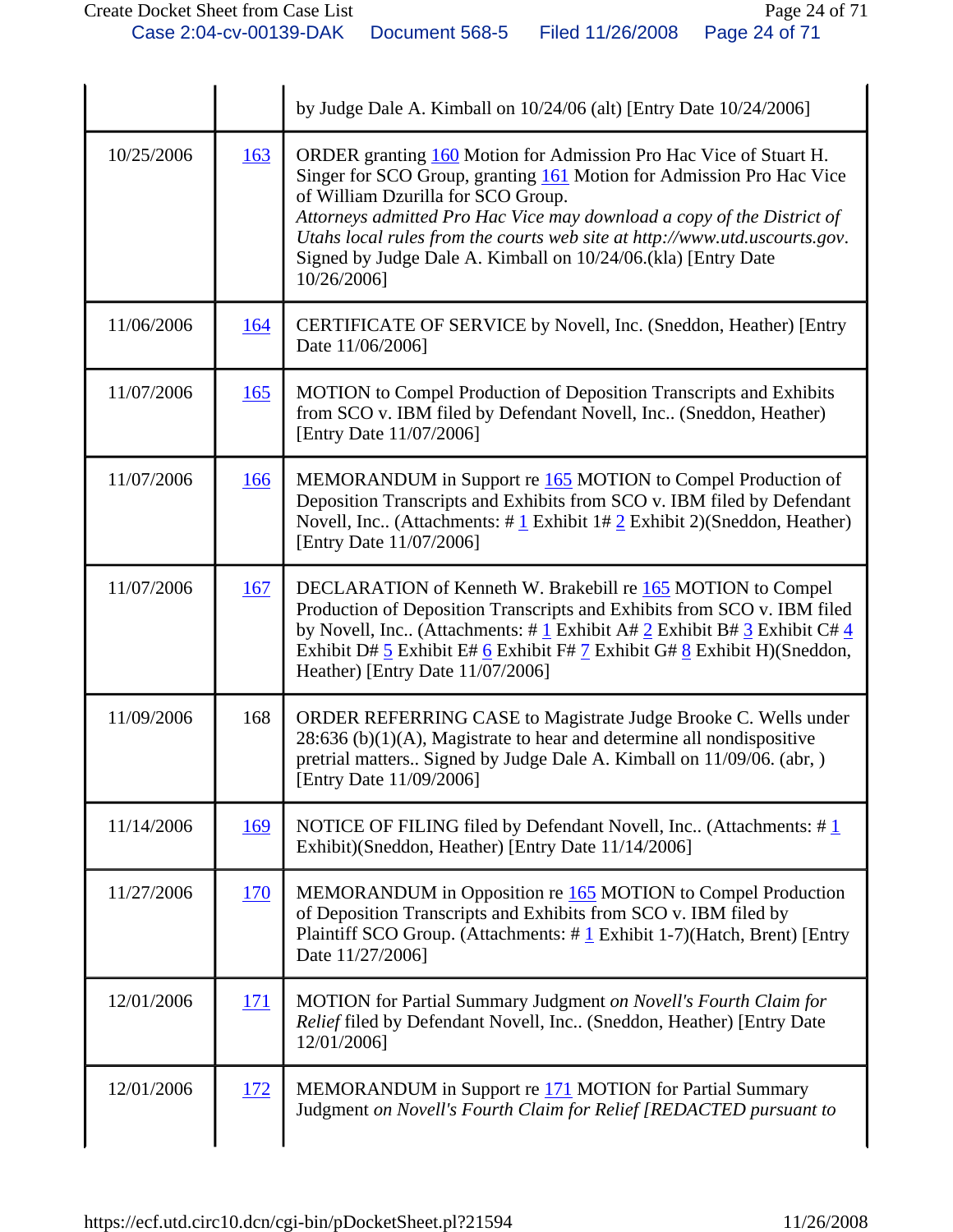|            |            | the August 2, 2006 Stipulated Protective Order] filed by Defendant<br>Novell, Inc (Sneddon, Heather) [Entry Date 12/01/2006]                                                                                                                                                                                                                                                                                                                                                                                                                                        |
|------------|------------|---------------------------------------------------------------------------------------------------------------------------------------------------------------------------------------------------------------------------------------------------------------------------------------------------------------------------------------------------------------------------------------------------------------------------------------------------------------------------------------------------------------------------------------------------------------------|
| 12/01/2006 | 173        | DECLARATION of Kenneth W. Brakebill re 171 MOTION for Partial<br>Summary Judgment on Novell's Fourth Claim for Relief [REDACTED<br>pursuant to the August 2, 2006 Stipulated Protective Order] filed by<br>Novell, Inc (Attachments: $\# \underline{1}$ Exhibit 1 - Part 1 (pp. 1-48) $\# \underline{2}$ Exhibit 1 -<br>Part 2 (pp. 49-97)# 3 Exhibit 2-3# 4 Exhibit 4-8# 5 Exhibit 12-15, 17# 6<br>Exhibit 23# 7 Exhibit 24-27# 8 Exhibit 28-41# 9 Exhibit 42 - Part 1# 10<br>Exhibit 42 - Part 2# 11 Exhibit 43, 45)(Sneddon, Heather) [Entry Date<br>12/01/2006] |
| 12/01/2006 | <u>174</u> | NOTICE OF CONVENTIONAL FILING of Memorandum and<br>Declaration of Kenneth W. Brakebill in Support of Novell's Motion for<br>Partial Summary Judgment on Its Fourth Claim for Relief [FILED<br>UNDER SEAL pursuant to the August 2, 2006 Stipulated Protective<br>Order] filed by Defendant Novell, Inc. re 171 MOTION for Partial<br>Summary Judgment on Novell's Fourth Claim for Relief (Sneddon,<br>Heather) [Entry Date 12/01/2006]                                                                                                                             |
| 12/01/2006 | 175        | ** SEALED DOCUMENT** MEMORANDUM IN SUPPORT re 171<br>MOTION for Partial Summary Judgment on Novell's Fourth Claim for<br>Relief filed by Defendant Novell, Inc (blk, ) [Entry Date 12/04/2006]                                                                                                                                                                                                                                                                                                                                                                      |
| 12/01/2006 | 176        | ** SEALED DOCUMENT** DECLARATION OF KENNETH W.<br>BRAKEBILL re 175 Sealed MEMORANDUM IN SUPPORT re 171<br>MOTION for Partial Summary Judgment on Novell's Fourth Claim for<br>Relief filed by Defendant Novell, Inc., (blk, ) [Entry Date 12/04/2006]                                                                                                                                                                                                                                                                                                               |
| 12/11/2006 | <u>177</u> | REPLY to Response to Motion re 165 MOTION to Compel Production of<br>Deposition Transcripts and Exhibits from SCO v. IBM filed by Defendant<br>Novell, Inc (Sneddon, Heather) [Entry Date 12/11/2006]                                                                                                                                                                                                                                                                                                                                                               |
| 12/12/2006 | 178        | NOTICE OF CONVENTIONAL FILING of SCO'S MEMORANDUM<br>IN OPPOSITION TO NOVELL'S MOTION FOR PARTIAL<br>SUMMARY JUDGMENT OR PRELIMINARY INJUNCTION AND IN<br>SUPPORT OF SCO'S CROSS MOTION FOR SUMMARY JUDGMENT<br>OR PARTIAL SUMMARY JUDGMENT filed by Plaintiff SCO Group<br>(Hatch, Brent) [Entry Date 12/12/2006]                                                                                                                                                                                                                                                  |
| 12/12/2006 | 179        | NOTICE OF CONVENTIONAL FILING of Declaration of Brent O.<br>Hatch filed by Plaintiff SCO Group (Hatch, Brent) [Entry Date<br>12/12/2006]                                                                                                                                                                                                                                                                                                                                                                                                                            |
| 12/12/2006 | 180        | Cross MOTION for Summary Judgment OR PARTIAL SUMMARY<br>JUDGMENT ON NOVELL'S THIRD, SIXTH, SEVENTH, EIGHTH AND<br>NINTH COUNTERCLAIMS filed by Plaintiff SCO Group. (Hatch, Brent)<br>[Entry Date 12/12/2006]                                                                                                                                                                                                                                                                                                                                                       |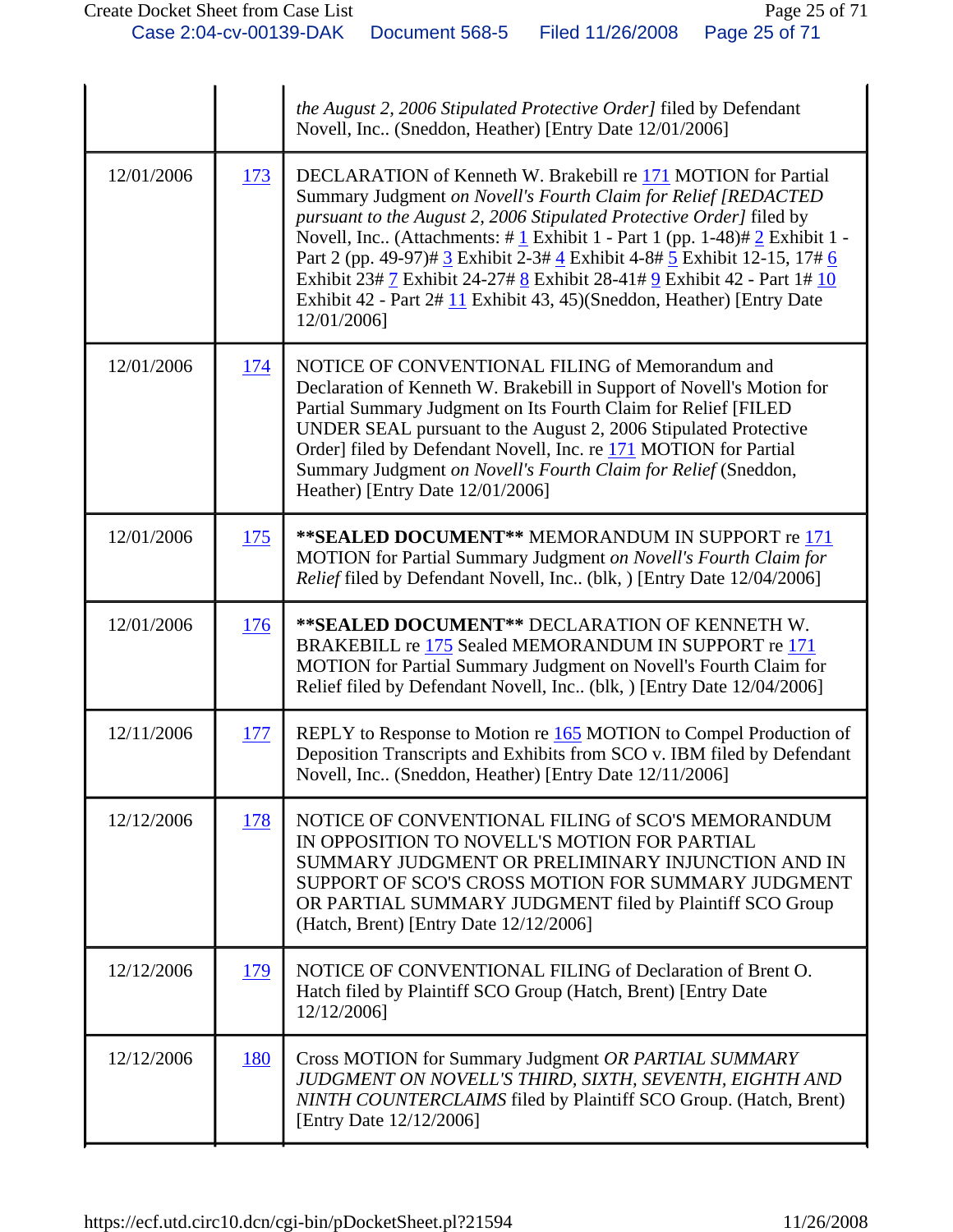| 12/12/2006 | 181 | STIPULATION AND MOTION FOR LEAVE TO FILE MEMORANDUM<br><i>IN OPPOSITION</i> by SCO Group. (Attachments: #1 Text of Proposed<br>Order)(Hatch, Brent) Modified on 1/10/2007 by changing this to a motion<br>$(b$ lk $).$                                                                                                                                                                             |
|------------|-----|----------------------------------------------------------------------------------------------------------------------------------------------------------------------------------------------------------------------------------------------------------------------------------------------------------------------------------------------------------------------------------------------------|
| 12/12/2006 | 182 | Ex Parte (Not Sealed) MOTION for Leave to File OVERLENGTH<br>MEMORANDUM IN OPPOSITION TO NOVELL'S MOTION FOR<br>PARTIAL SUMMARY JUDGMENT OR PRELIMINARY<br>INJUNCTION AND IN SUPPORT OF SCO'S CROSS MOTION FOR<br>SUMMARY JUDGMENT OR PARTIAL SUMMARY JUDGMENT<br>filed by Plaintiff SCO Group. (Attachments: $\# \underline{1}$ Text of Proposed Order)<br>(Hatch, Brent) [Entry Date 12/12/2006] |
| 12/12/2006 | 183 | ** SEALED DOCUMENT** MEMORANDUM IN OPPOSITION re<br>147 MOTION for Partial Summary Judgment or Preliminary Injunction<br>filed by Plaintiff SCO Group. Note: Exhibits are oversized and not<br>attached in the pdf image. The Complete document is retained in the<br>sealed room for access by authorized persons only.(blk, ) [Entry Date<br>12/13/2006]                                         |
| 12/12/2006 | 184 | <b>**SEALED DOCUMENT** DECLARATION OF BRENT O. HATCH</b><br>filed by Plaintiff SCO Group. (blk, ) [Entry Date 12/13/2006]                                                                                                                                                                                                                                                                          |
| 12/12/2006 | 185 | ** SEALED DOCUMENT** EXHIBITS 1-20 re 184 Sealed Declaration<br>of Brent O. Hatch filed by Plaintiff SCO Group. (blk, ) NOTE: No image<br>attached - document is oversized. Document retained in the sealed room<br>for access by authorized persons only. [Entry Date 12/13/2006]                                                                                                                 |
| 12/12/2006 | 186 | **SEALED DOCUMENT** EXHIBITS 21-27 re 184 Sealed<br>Declaration of Brent O. Hatch filed by Plaintiff SCO Group. NOTE: No<br>image attached - document oversized. Document is retained in the sealed<br>room for access by authorized persons only. (blk, ) [Entry Date<br>12/13/2006]                                                                                                              |
| 12/12/2006 | 187 | ** SEALED DOCUMENT** EXHIBIT 28 re 184 Sealed Declaration of<br>Brent O. Hatch filed by Plaintiff SCO Group. NOTE: No image attached -<br>document oversized. Document retained in the sealed room for access by<br>authorized persons only. (blk, ) [Entry Date 12/13/2006]                                                                                                                       |
| 12/12/2006 | 188 | **SEALED DOCUMENT** EXHIBITS 20-32 re 184 Sealed<br>Declaration of Brent O. Hatch filed by Plaintiff SCO Group. NOTE: No<br>image attached - document oversized. Document retained in the sealed<br>room for access by authorized persons only. (blk, ) [Entry Date<br>12/13/2006]                                                                                                                 |
| 12/12/2006 | 189 | ** SEALED DOCUMENT** EXHIBITS 33-46 re 184 Sealed<br>Declaration of Brent O. Hatch filed by Plaintiff SCO Group. NOTE: No<br>image attached - document oversized. Document retained in the sealed                                                                                                                                                                                                  |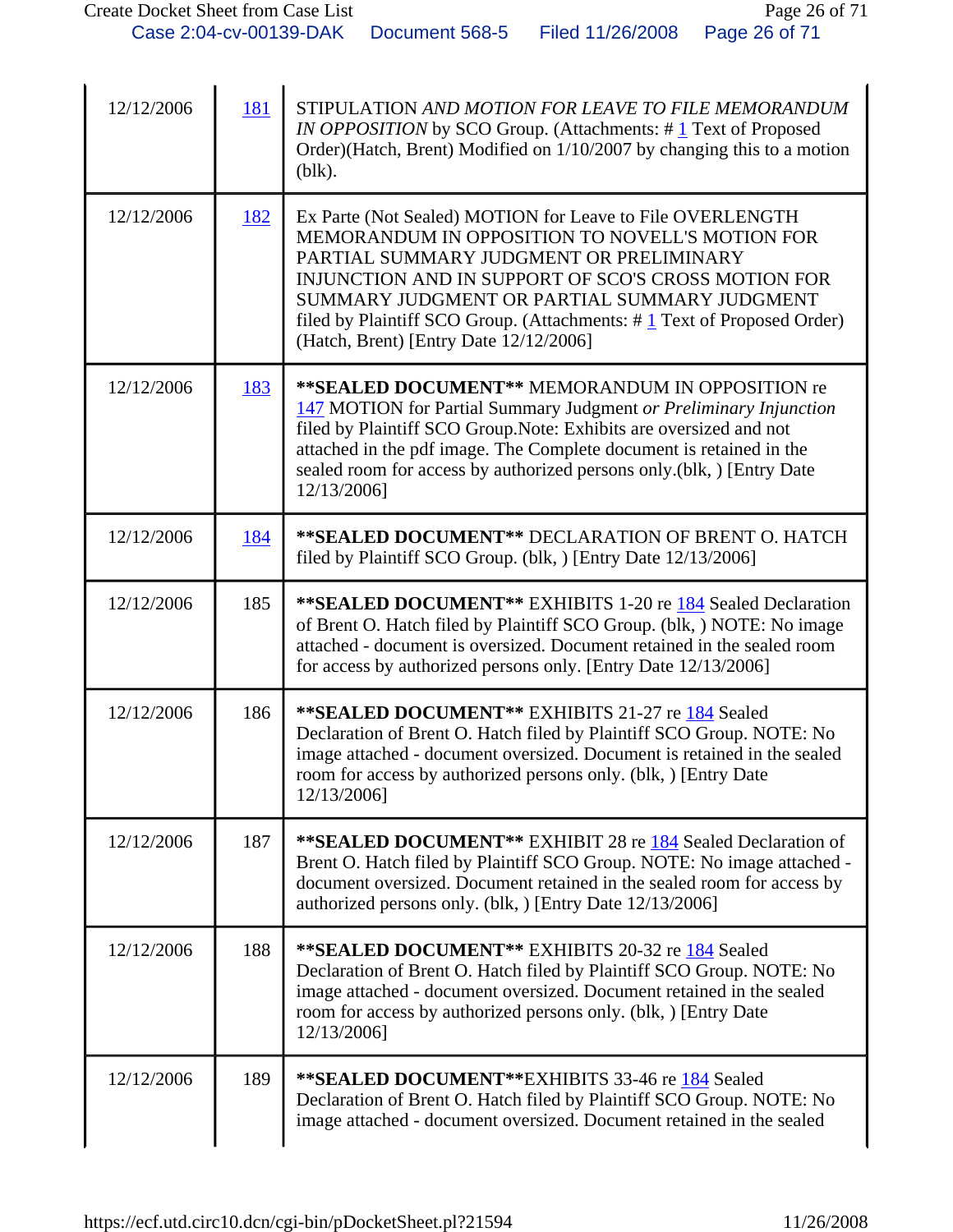|            |            | room for access by authorized persons only. (blk, ) [Entry Date<br>12/13/2006]                                                                                                                                                                                                                                                                       |
|------------|------------|------------------------------------------------------------------------------------------------------------------------------------------------------------------------------------------------------------------------------------------------------------------------------------------------------------------------------------------------------|
| 12/13/2006 | 190        | ** SEALED DOCUMENT** ELECTRONIC EXHIBIT 26 (cd) re 184<br>Sealed Declaration of Brent O. Hatch filed by Plaintiff SCO Group. (blk, )<br>[Entry Date 12/14/2006]                                                                                                                                                                                      |
| 12/18/2006 | <u>191</u> | Stipulated MOTION for Extension of Time to File Response/Reply as to<br>171 MOTION for Partial Summary Judgment on Novell's Fourth Claim<br>for Relief filed by Counter Defendant SCO Group, Plaintiff SCO Group.<br>(Attachments: $\#$ 1 Text of Proposed Order [Proposed] Order to Enlarge<br>Deadlines)(Normand, Edward) [Entry Date 12/18/2006]  |
| 12/19/2006 | <u>192</u> | ORDER granting 191 Motion for Extension of Time to File<br>Response/Reply re 171 MOTION for Partial Summary Judgment on<br>Novell's Fourth Claim for Relief . Signed by Judge Dale A. Kimball on<br>12-19-06.(sih) [Entry Date 12/19/2006]                                                                                                           |
| 01/03/2007 | 193        | <b>NOTICE OF HEARING ON MOTION</b> re: 165 MOTION to Compel<br>Production of Deposition Transcripts and Exhibits from SCO v. IBM :<br>Motion Hearing set for 1/11/2007 10:30 AM in Room 436 before<br>Magistrate Judge Brooke C. Wells. (jwd) [Entry Date 01/03/2007]                                                                                |
| 01/04/2007 | 194        | MOTION for Admission Pro Hac Vice of Devan Padmanabhan,<br>Registration fee \$15, receipt number 4681015433, filed by Counter<br>Defendant SCO Group, Plaintiff SCO Group. (Attachments: #1<br>Application for Admission# $2$ e-filing Registration Form# $3$ Text of<br>Proposed Order)(James, Mark) [Entry Date 01/04/2007]                        |
| 01/04/2007 | <u>195</u> | MOTION for Admission Pro Hac Vice of John J. Brogan, Registration fee<br>\$15, receipt number 4681015434, filed by Counter Defendant SCO<br>Group, Plaintiff SCO Group. (Attachments: $\# \underline{1}$ Application for<br>Admission# 2 e-filing Registration Form# 3 Text of Proposed Order)<br>(James, Mark) [Entry Date 01/04/2007]              |
| 01/08/2007 | <u>196</u> | MOTION for Extension of Time to File Response/Reply as to 171<br>MOTION for Partial Summary Judgment on Novell's Fourth Claim for<br>Relief filed by Counter Defendant SCO Group, Plaintiff SCO Group.<br>(Attachments: $\# \mathbf{1}$ Text of Proposed Order) Motions referred to Brooke C.<br>Wells.(Normand, Edward) [Entry Date 01/08/2007]     |
| 01/08/2007 | 197        | Ex Parte (Not Sealed) MOTION for Leave to File Excess Pages<br>(Overlength Reply to SCO's Opposition to Novell's Motion for Partial<br>Summary Judgment or Preliminary Injunction) filed by Defendant Novell,<br>Inc (Attachments: $\#$ 1 Text of Proposed Order) Motions referred to<br>Brooke C. Wells. (Sneddon, Heather) [Entry Date 01/08/2007] |
|            |            |                                                                                                                                                                                                                                                                                                                                                      |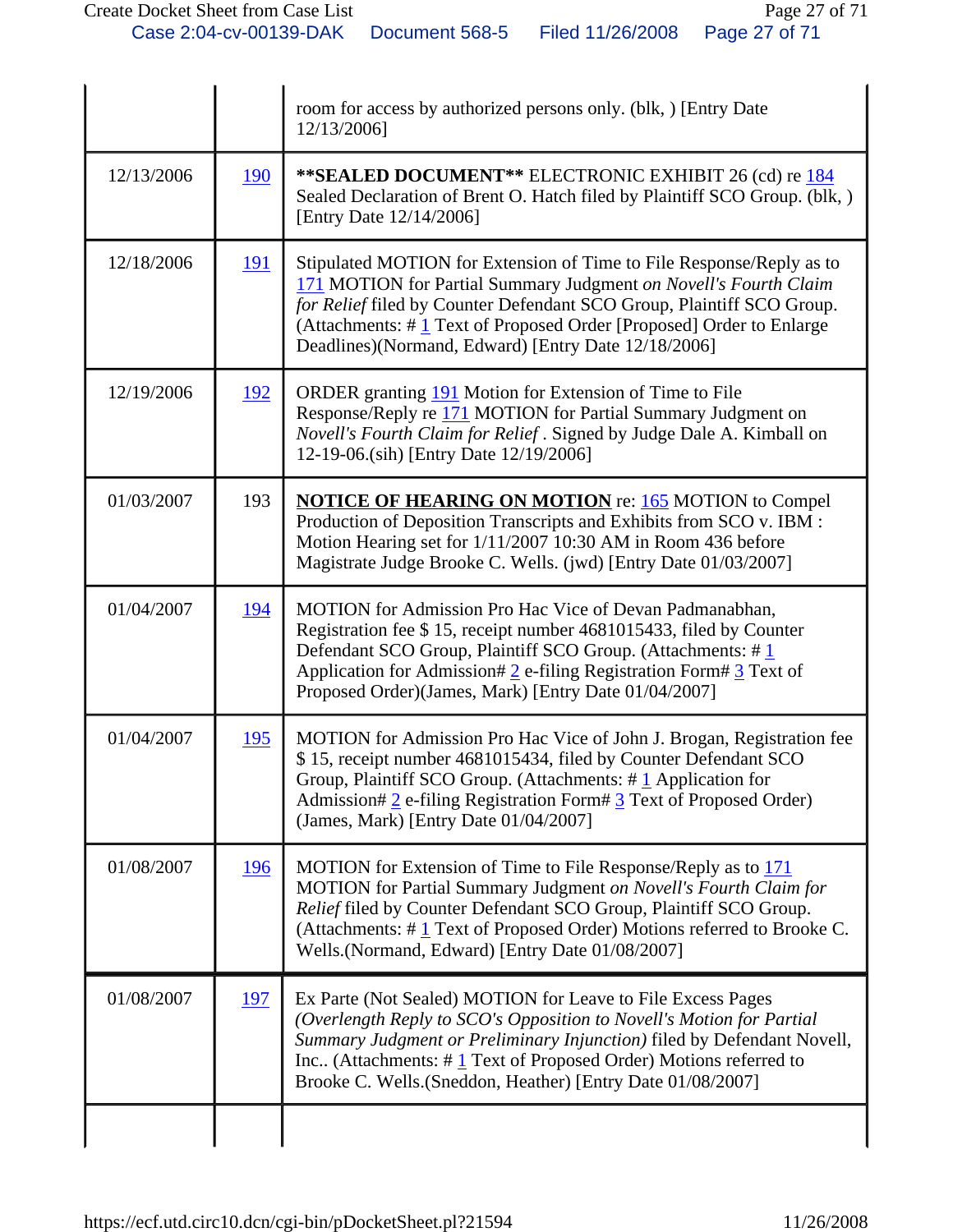| 01/08/2007 | 198 | REDACTION (Reply to SCO's Opposition to Novell's Motion for Partial<br>Summary Judgment or Preliminary Injunction) by Defendant Novell, Inc<br>(Attachments: $\#$ 1 Exhibit A)(Sneddon, Heather) [Entry Date 01/08/2007]                                                                                                                                                                               |
|------------|-----|--------------------------------------------------------------------------------------------------------------------------------------------------------------------------------------------------------------------------------------------------------------------------------------------------------------------------------------------------------------------------------------------------------|
| 01/08/2007 | 199 | DECLARATION of Heather M. Sneddon re 198 Redacted Document<br>(Reply to SCO's Opposition to Novell's Motion for Partial Summary<br>Judgment or Preliminary Injunction) filed by Novell, Inc (Attachments:<br># 1 Exhibit 1, Pt. 1# 2 Exhibit 1, Pt. 2# 3 Exhibit 1, Pt. 3# 4 Exhibit 2, Pt.<br>1# 5 Exhibit 2, Pt. 2) (Sneddon, Heather) [Entry Date 01/08/2007]                                       |
| 01/08/2007 | 203 | ORDER granting 195 Motion for Admission Pro Hac Vice of John J.<br>Brogan for SCO Group.<br>Attorneys admitted Pro Hac Vice may download a copy of the District of<br>Utahs local rules from the courts web site at http://www.utd.uscourts.gov<br>. Signed by Judge Dale A. Kimball on 1/5/07. (blk) [Entry Date<br>01/09/2007]                                                                       |
| 01/08/2007 | 204 | ORDER granting 194 Motion for Admission Pro Hac Vice of Devan V.<br>Padmanabhan for SCO Group.<br>Attorneys admitted Pro Hac Vice may download a copy of the District of<br>Utahs local rules from the courts web site at http://www.utd.uscourts.gov<br>. Signed by Judge Dale A. Kimball on 1/5/07. (blk) [Entry Date<br>01/09/2007]                                                                 |
| 01/09/2007 | 200 | MEMORANDUM in Opposition re 196 MOTION for Extension of Time<br>to File Response/Reply as to $171$ MOTION for Partial Summary<br>Judgment on Novell's Fourth Claim for Relief MOTION for Extension of<br>Time to File Response/Reply as to 171 MOTION for Partial Summary<br>Judgment on Novell's Fourth Claim for Relief filed by Defendant Novell,<br>Inc (Sneddon, Heather) [Entry Date 01/09/2007] |
| 01/09/2007 | 201 | NOTICE OF CONVENTIONAL FILING of Novell's Reply to SCO's<br>Opposition to Novell's Motion for Partial Summary Judgment or<br>Preliminary Injunction [Filed Under Seal] filed by Defendant Novell, Inc.<br>(Sneddon, Heather) [Entry Date 01/09/2007]                                                                                                                                                   |
| 01/09/2007 | 202 | REPLY to Response to Motion re 196 MOTION for Extension of Time to<br>File Response/Reply as to 171 MOTION for Partial Summary Judgment<br>on Novell's Fourth Claim for Relief MOTION for Extension of Time to<br>File Response/Reply as to 171 MOTION for Partial Summary Judgment<br>on Novell's Fourth Claim for Relief filed by Plaintiff SCO Group.<br>(Normand, Edward) [Entry Date 01/09/2007]  |
| 01/09/2007 | 205 | <b>**SEALED DOCUMENT**</b> Novell's Reply to SCO's Opposition re 147<br>MOTION for Partial Summary Judgment or Preliminary Injunction filed<br>by Defendant Novell, Inc. (kla) [Entry Date 01/10/2007]                                                                                                                                                                                                 |
| 01/10/2007 | 206 | ORDER granting 197 Motion for Leave to File Excess Pages. Signed by                                                                                                                                                                                                                                                                                                                                    |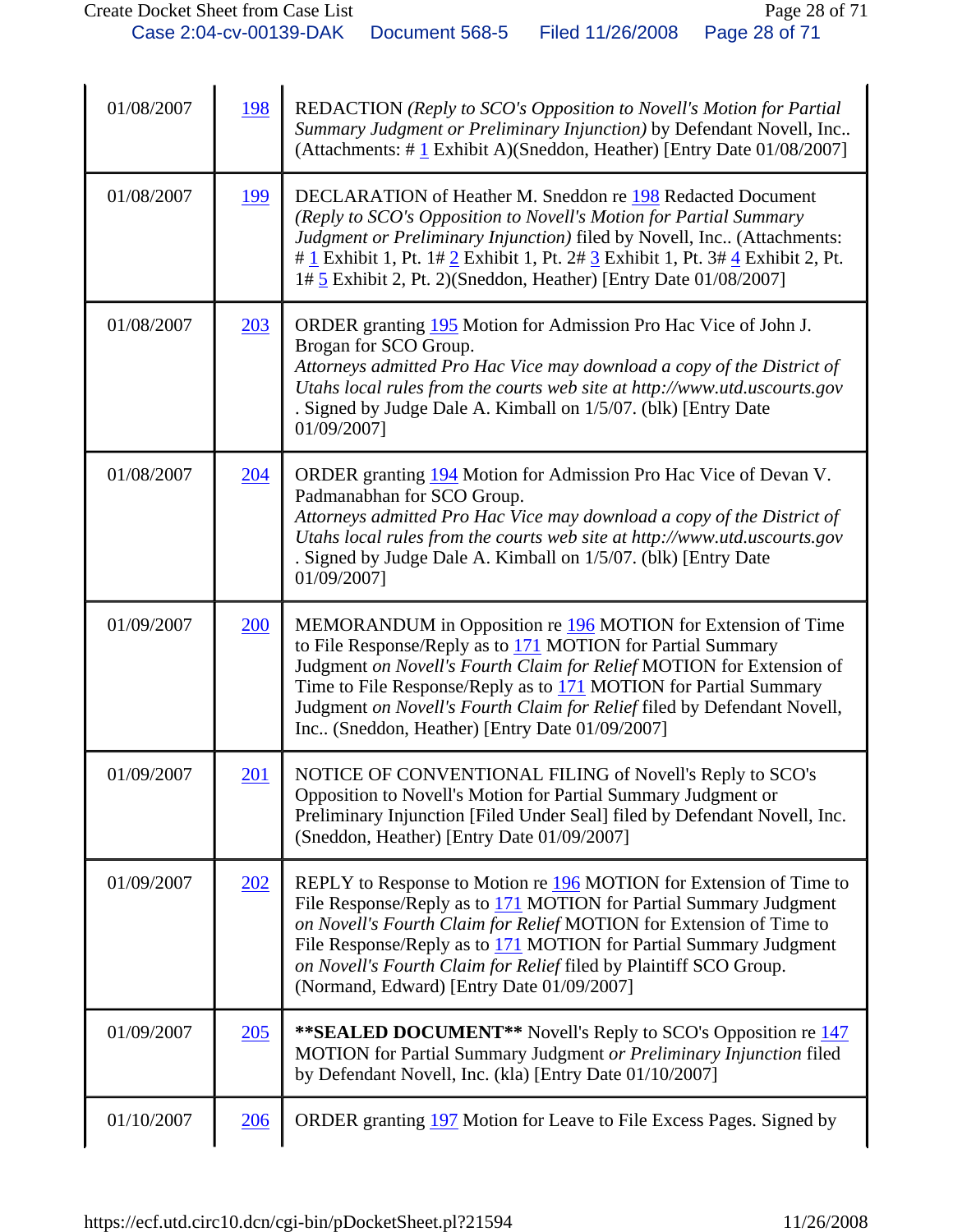|            |     | Judge Dale A. Kimball on 1-10-07. (sih) [Entry Date 01/10/2007]                                                                                                                                                                                                                                                                                                                              |
|------------|-----|----------------------------------------------------------------------------------------------------------------------------------------------------------------------------------------------------------------------------------------------------------------------------------------------------------------------------------------------------------------------------------------------|
| 01/10/2007 | 207 | ORDER granting 196 Motion for Extension of Time to File<br>Response/Reply re 171 MOTION for Partial Summary Judgment on<br>Novell's Fourth Claim for Relief Replies due by 1/17/2007. Signed by<br>Judge Dale A. Kimball on 1/9/07. (blk) [Entry Date 01/10/2007]                                                                                                                            |
| 01/11/2007 |     | Parties notified court they have resolved Novell's motion/compel. Hearing<br>stricken for 1/11/07. Parties will file stipulation. (mlp) [Entry Date<br>01/11/2007]                                                                                                                                                                                                                           |
| 01/12/2007 | 208 | ORDER granting 181 Motion for Leave to File. Signed by Judge Dale A.<br>Kimball on 1-12-07. (sih) [Entry Date 01/12/2007]                                                                                                                                                                                                                                                                    |
| 01/12/2007 | 209 | REDACTION to 183 Sealed Document, SCO's Memorandum in<br>Opposition to Novell's Motion for Partial Summary Judgment or<br>Preliminary Injunction and In Support of SCO's Cross Motion for<br>Summary Judgment or Partial Summary Judgment by Counter Defendant<br>SCO Group, Plaintiff SCO Group. (Attachments: $\#$ 1 Part 2 $\#$ 2 Appendix<br>A)(Normand, Edward) [Entry Date 01/12/2007] |
| 01/16/2007 | 221 | **SEALED DOCUMENT** OPPOSITION to 180 Cross MOTION for<br>Summary Judgment OR PARTIAL SUMMARY JUDGMENT ON<br>NOVELL'S THIRD, SIXTH, SEVENTH, EIGHTH AND NINTH<br><b>COUNTERCLAIMS</b> filed by Defendant Novell, Inc (blk) [Entry Date<br>01/18/2007]                                                                                                                                        |
| 01/16/2007 | 222 | **SEALED DOCUMENT** DECLARATION of Heather M. Sneddon<br>re 221 Sealed Opposition to Cross-Motion filed by Defendant Novell,<br>Inc., Part 1 of 2. (Oversized - No attachment.) (blk) [Entry Date<br>01/18/2007]                                                                                                                                                                             |
| 01/16/2007 | 223 | ** SEALED DOCUMENT** DECLARATION of Heather M. Sneddon<br>re 221 Sealed Opposition to Cross-Motion filed by Defendant Novell,<br>Inc Part 2 of 2. (Oversized - no attachment.) (blk) [Entry Date<br>01/18/2007]                                                                                                                                                                              |
| 01/17/2007 | 210 | NOTICE OF CONVENTIONAL FILING of Novell's Opposition to<br>SCO's Cross-Motion for Summary Judgment (Filed Under Seal),<br>Declaration of Heather M. Sneddon (Filed Under Seal), and Novell's<br>Response to SCO's Statement of Facts (Filed Under Seal) filed by<br>Defendant Novell, Inc. (Sneddon, Heather) [Entry Date 01/17/2007]                                                        |
| 01/17/2007 | 211 | NOTICE OF CONVENTIONAL FILING of (1)SCO's Memorandum in<br>Opposition to Novell's Motion for Partial Summary on its Fourth<br>Counterclaim for Relief, and in Support of SCO's Motion for Summary<br>Judgment (2) Declaration of Brent O. Hatch filed by Counter Defendant                                                                                                                   |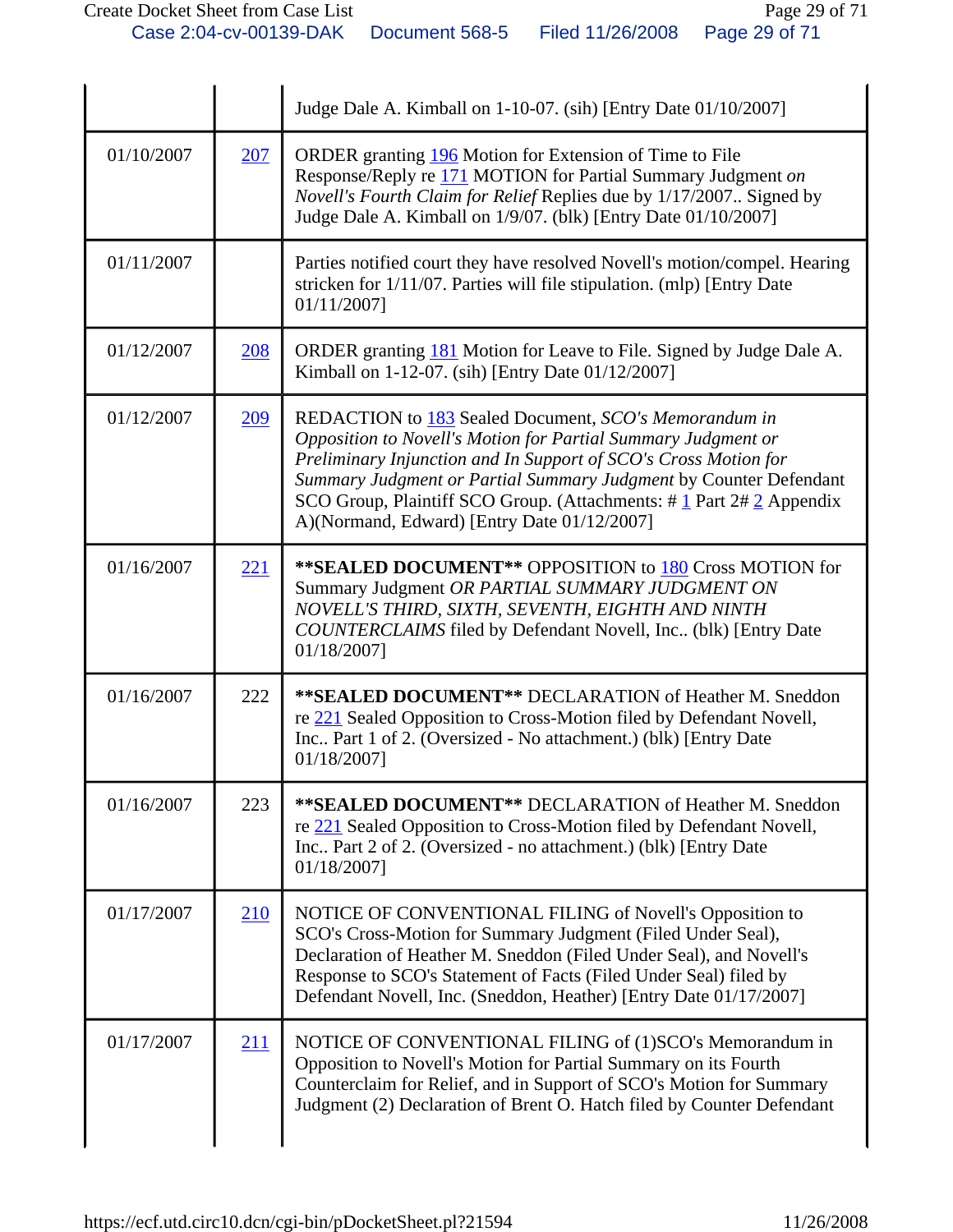|            |            | SCO Group, Plaintiff SCO Group (Hatch, Brent) [Entry Date 01/17/2007]                                                                                                                                                                                                                                                                                                                              |
|------------|------------|----------------------------------------------------------------------------------------------------------------------------------------------------------------------------------------------------------------------------------------------------------------------------------------------------------------------------------------------------------------------------------------------------|
| 01/17/2007 | 212        | MOTION for Leave to File Over Length Memorandum in Opposition to<br>Novell's Motion for Partial Summary Judgment on its Fourth<br>Counterclaim for Relief, and for SCO's Cross Motion for Summary<br>Judgment filed by Counter Defendant SCO Group, Plaintiff SCO Group.<br>(Attachments: #1 Text of Proposed Order) Motions referred to Brooke C.<br>Wells.(Hatch, Brent) [Entry Date 01/17/2007] |
| 01/17/2007 | 213        | ** SEALED DOCUMENT** MEMORANDUM IN OPPOSITION to 171<br>MOTION for Partial Summary Judgment on Novell's Fourth Claim for<br>Relief filed by Plaintiff SCO Group. (Oversized - no document attached.)<br>(blk) [Entry Date 01/18/2007]                                                                                                                                                              |
| 01/17/2007 | 214        | <b>**SEALED DOCUMENT**</b> Memorandum in Support re 180 Cross<br>MOTION for Summary Judgment OR PARTIAL SUMMARY JUDGMENT<br>ON NOVELL'S THIRD, SIXTH, SEVENTH, EIGHTH AND NINTH<br>COUNTERCLAIMS filed by Plaintiff SCO Group. (Oversized - No<br>document attached.) (blk) [Entry Date 01/18/2007]                                                                                                |
| 01/17/2007 | 215        | <b>**SEALED DOCUMENT**</b> DECLARATION of Brent O. Hatch filed<br>by Plaintiff SCO Group. (blk) (Oversized - no attachment.) [Entry Date<br>01/18/2007]                                                                                                                                                                                                                                            |
| 01/17/2007 | 216        | ** SEALED DOCUMENT** EXHIBITS 10-43 re [215] Sealed<br>Declaration of Brent Hatch filed by Plaintiff SCO Group. (Oversized - no<br>attachment.) (blk) [Entry Date 01/18/2007]                                                                                                                                                                                                                      |
| 01/17/2007 | 217        | ** SEALED DOCUMENT** EXHIBIT 35 re [215] Sealed Declaration<br>of Brent Hatch filed by Plaintiff SCO Group. (Oversized - no attachment.)<br>(blk) [Entry Date 01/18/2007]                                                                                                                                                                                                                          |
| 01/17/2007 | 218        | **SEALED DOCUMENT** EXHIBITS 44-56 re [215] Sealed<br>Declaration of Brent Hatch filed by Plaintiff SCO Group. (Oversized - no<br>attachment.) (blk) [Entry Date 01/18/2007]                                                                                                                                                                                                                       |
| 01/17/2007 | 219        | **SEALED DOCUMENT** EXHIBITS 57-63 re [215] Sealed<br>Declaration of Brent Hatch filed by Plaintiff SCO Group. (Oversized - no<br>attachment.) (blk) [Entry Date 01/18/2007]                                                                                                                                                                                                                       |
| 01/17/2007 | <u>220</u> | <b>**SEALED DOCUMENT**</b> RESPONSE to Statement of Facts in 180<br>Cross MOTION for Summary Judgment OR PARTIAL SUMMARY<br>JUDGMENT ON NOVELL'S THIRD, SIXTH, SEVENTH, EIGHTH AND<br>NINTH COUNTERCLAIMS filed by Defendant Novell, Inc (blk) [Entry<br>Date 01/18/2007]                                                                                                                          |
| 01/18/2007 | 224        | Cross MOTION for Partial Summary Judgment on Novell's Fourth                                                                                                                                                                                                                                                                                                                                       |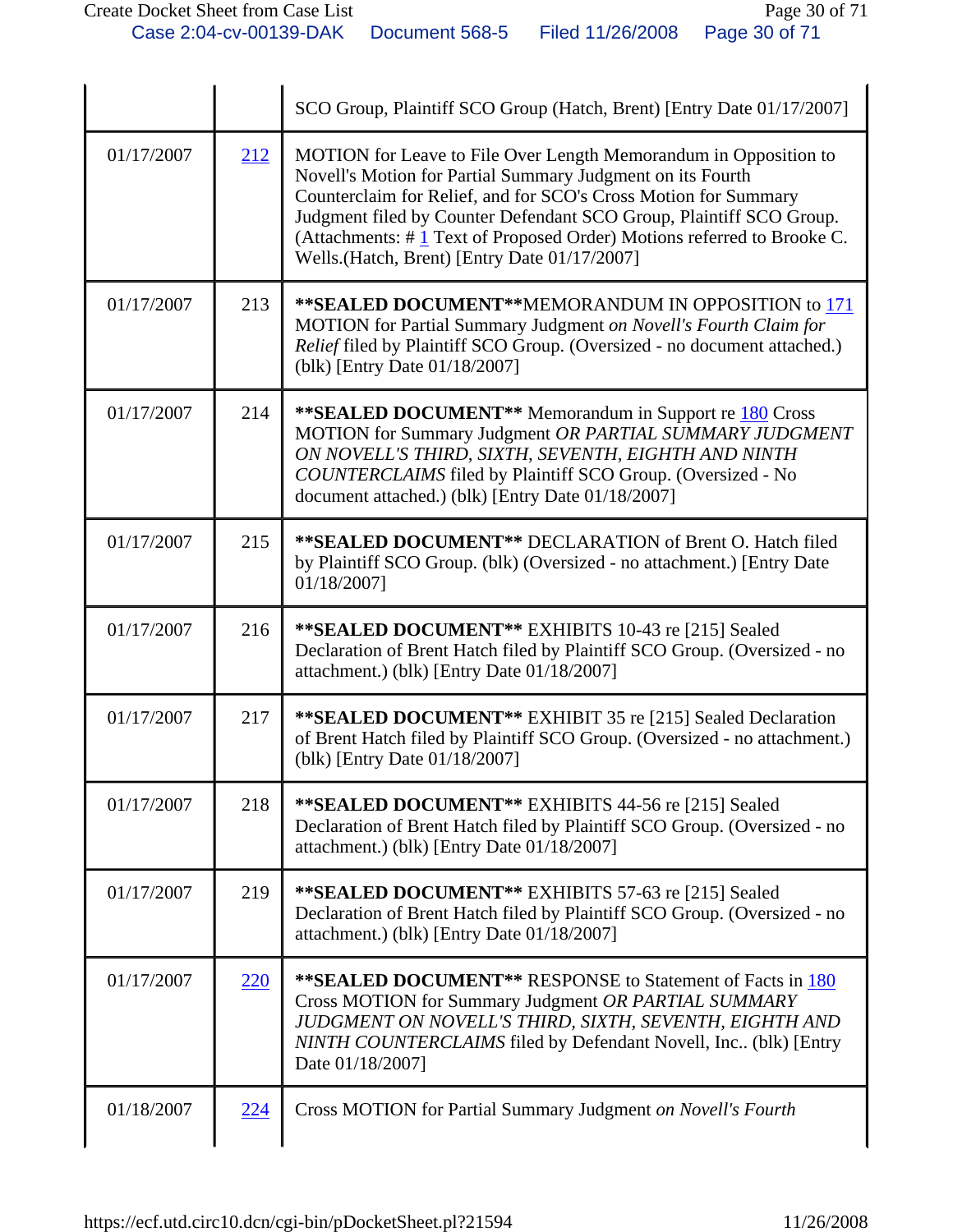|            |            | Counterclaim filed by Counter Defendant SCO Group, Plaintiff SCO<br>Group. (Normand, Edward) [Entry Date 01/18/2007]                                                                                                                                                                                                                                                                                                                                                                                                                                                                                                                                                                                                                                                                                                                                                                                |
|------------|------------|-----------------------------------------------------------------------------------------------------------------------------------------------------------------------------------------------------------------------------------------------------------------------------------------------------------------------------------------------------------------------------------------------------------------------------------------------------------------------------------------------------------------------------------------------------------------------------------------------------------------------------------------------------------------------------------------------------------------------------------------------------------------------------------------------------------------------------------------------------------------------------------------------------|
| 01/19/2007 | 225        | DOCKET TEXT ORDER granting 182 Motion for Leave to File; granting<br>212 Motion for Leave to File. Signed by Judge Dale A. Kimball on 1-19-<br>07. No attached document. (sih) [Entry Date 01/19/2007]                                                                                                                                                                                                                                                                                                                                                                                                                                                                                                                                                                                                                                                                                              |
| 01/23/2007 | 226        | MOTION for Admission Pro Hac Vice of Sashi Bach Boruchow,<br>Registration fee \$15, receipt number 4681015764, filed by Counter<br>Defendant SCO Group, Plaintiff SCO Group. (Attachments: #1<br>Application for Admission# $2$ Text of Proposed Order # $3$ E-Filing<br>Registration Form)(Hatch, Brent) [Entry Date 01/23/2007]                                                                                                                                                                                                                                                                                                                                                                                                                                                                                                                                                                   |
| 01/23/2007 | 227        | Minute Entry for proceedings held before Judge Dale A. Kimball : Motion<br>Hearing held on 1/23/2007 re 147 MOTION for Partial Summary<br>Judgment or Preliminary Injunction filed by Novell, Inc., 180 Cross<br>MOTION for Summary Judgment OR PARTIAL SUMMARY JUDGMENT<br>ON NOVELL'S THIRD, SIXTH, SEVENTH, EIGHTH AND NINTH<br>COUNTERCLAIMS filed by SCO Group, 224 Cross MOTION for Partial<br>Summary Judgment on Novell's Fourth Counterclaim filed by SCO<br>Group, 171 MOTION for Partial Summary Judgment on Novell's Fourth<br>Claim for Relief filed by Novell, Inc. After hearing argument from<br>counsel, the court takes this matter under advisement. Attorney for<br>Plaintiff: Brent Hatch, Stuart Singer, Edward Normad, Esq., Attorney for<br>Defendant Thomas Karranberg, Michael Jacobs, Heather Sneddon, Esq<br>Court Reporter: Becky Janke. (tab) [Entry Date 01/24/2007] |
| 01/25/2007 | 228        | ORDER granting 226 Motion for Admission Pro Hac Vice of Sashi Bach<br>Boruchow for SCO Group.<br>Attorneys admitted Pro Hac Vice may download a copy of the District of<br>Utahs local rules from the courts web site at http://www.utd.uscourts.gov<br>Signed by Judge Dale A. Kimball on 1/24/07. (blk) [Entry Date<br>01/25/2007]                                                                                                                                                                                                                                                                                                                                                                                                                                                                                                                                                                |
| 01/25/2007 | 229        | Minute Entry for proceedings held before Judge Dale A. Kimball:<br>Telephone Conference held on 1/25/2007. After hearing from counsel, the<br>court will allow each side to designate 3 or 4 additional depositions by<br>$1/29$ , to be taken by $3/2/07$ . Each side will also be allowed to designate<br>one more deposition by 2/9/07 to be taken by 3/2/07. Attorney for<br>Plaintiff: Mark James, Edward Normand, Esq. Attorney for Defendant<br>Ken Brakebill, Esq. Court Reporter: Kelly Hicken. (tab) [Entry Date<br>01/26/2007]                                                                                                                                                                                                                                                                                                                                                           |
| 01/30/2007 | <u>230</u> | Stipulated MOTION for Extension of Time to File Response/Reply filed<br>by Plaintiff SCO Group. (Attachments: #1 Text of Proposed Order)<br>Motions referred to Brooke C. Wells. (Normand, Edward) [Entry Date<br>01/30/2007]                                                                                                                                                                                                                                                                                                                                                                                                                                                                                                                                                                                                                                                                       |
|            |            |                                                                                                                                                                                                                                                                                                                                                                                                                                                                                                                                                                                                                                                                                                                                                                                                                                                                                                     |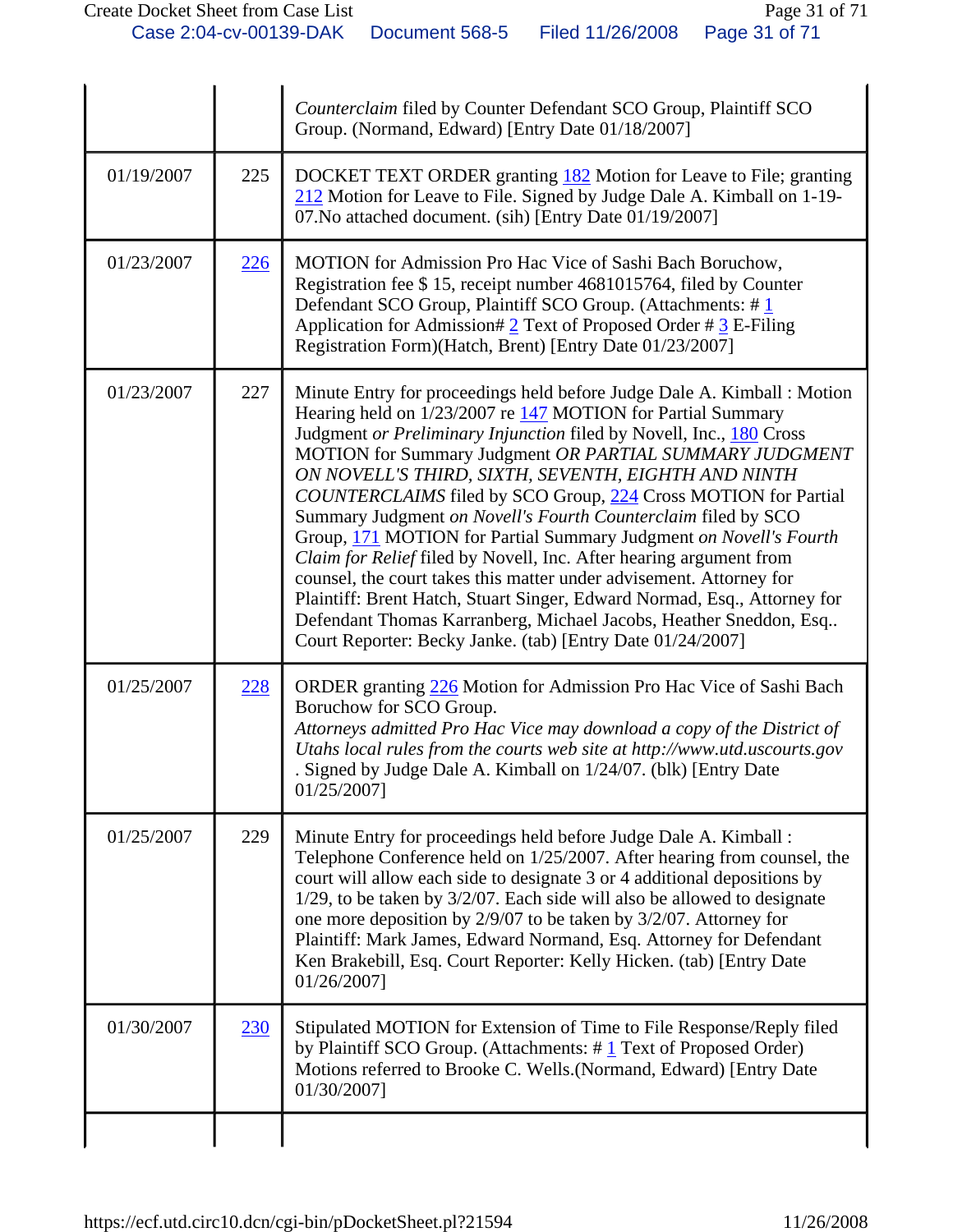| 01/31/2007 | 231 | NOTICE OF CONVENTIONAL FILING of SCO's Reply Memorandum<br>in Support of Its Cross Motion for Summary Judgment or Partial<br>Summary Judgment on Novells Third, Sixth, Seventh, Eighth and Ninth<br>Counterclaims filed by Counter Defendant SCO Group, Plaintiff SCO<br>Group re 180 Cross MOTION for Summary Judgment OR PARTIAL<br>SUMMARY JUDGMENT ON NOVELL'S THIRD, SIXTH, SEVENTH,<br>EIGHTH AND NINTH COUNTERCLAIMS (Hatch, Brent) [Entry Date<br>01/31/2007] |
|------------|-----|-----------------------------------------------------------------------------------------------------------------------------------------------------------------------------------------------------------------------------------------------------------------------------------------------------------------------------------------------------------------------------------------------------------------------------------------------------------------------|
| 01/31/2007 | 233 | ** SEALED DOCUMENT** REPLY MEMORANDUM IN SUPPORT<br>re 180 Cross MOTION for Summary Judgment OR PARTIAL SUMMARY<br>JUDGMENT ON NOVELL'S THIRD, SIXTH, SEVENTH, EIGHTH AND<br>NINTH COUNTERCLAIMS filed by Plaintiff SCO Group. (Oversized -<br>exhibits not attached as an image.) (blk) [Entry Date 02/02/2007]                                                                                                                                                      |
| 02/01/2007 | 232 | ORDER granting 230 Motion for Extension of Time to File<br>Response/Reply re 180 Cross MOTION for Summary Judgment OR<br>PARTIAL SUMMARY JUDGMENT ON NOVELL'S THIRD, SIXTH,<br>SEVENTH, EIGHTH AND NINTH COUNTERCLAIMS Replies due by<br>1/31/2007 Signed by Judge Dale A. Kimball on 2-1-07. (sih) [Entry Date<br>02/01/2007]                                                                                                                                        |
| 02/09/2007 | 234 | MOTION for Admission Pro Hac Vice of Grant L. Kim, Registration fee<br>\$15, receipt number 4681016160, filed by Defendant Novell, Inc<br>(Attachments: # $1$ Exhibit A -- Application# 2 Exhibit B -- Text of<br>Proposed Order)(Sneddon, Heather) [Entry Date 02/09/2007]                                                                                                                                                                                           |
| 02/12/2007 | 235 | Ex Parte (Not Sealed) MOTION for Leave to File Excess Pages (Novell's<br>Reply to SCO's Opposition to Novell's Motion for Partial Summary<br>Judgment on its Fourth Claim for Relief) filed by Defendant Novell, Inc<br>(Attachments: #1 Text of Proposed Order) Motions referred to Brooke C.<br>Wells.(Sneddon, Heather) [Entry Date 02/12/2007]                                                                                                                    |
| 02/12/2007 | 236 | NOTICE OF CONVENTIONAL FILING of Novell's Reply to SCO's<br>Opposition to Novell's Motion for Partial Summary Judgment on its<br>Fourth Claim for Relief [Filed Under Seal] filed by Defendant Novell, Inc.<br>re 171 MOTION for Partial Summary Judgment on Novell's Fourth Claim<br>for Relief (Sneddon, Heather) [Entry Date 02/12/2007]                                                                                                                           |
| 02/12/2007 | 237 | **SEALED DOCUMENT** REPLY TO RESPONSE regarding 171<br>MOTION for Partial Summary Judgment on Novell's Fourth Claim for<br>Relief filed by Defendant Novell, Inc (blk) [Entry Date 02/13/2007]                                                                                                                                                                                                                                                                        |
| 02/13/2007 | 238 | ORDER granting 234 Motion for Admission Pro Hac Vice of Grant L.<br>Kim for Novell, Inc<br>Attorneys admitted Pro Hac Vice may download a copy of the District of<br>Utahs local rules from the courts web site at http://www.utd.uscourts.gov<br>. Signed by Judge Dale A. Kimball on 2/13/07. (blk) [Entry Date                                                                                                                                                     |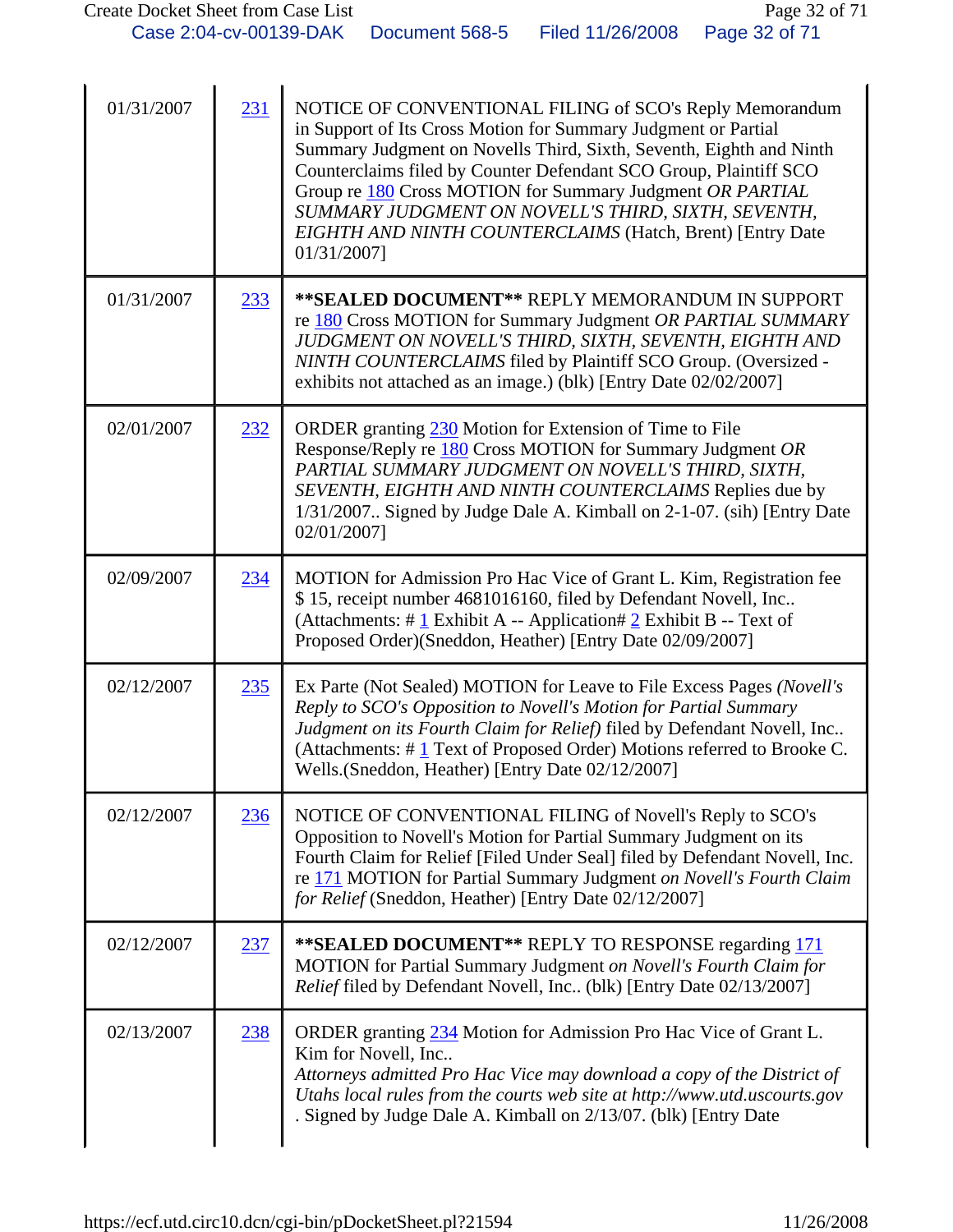|            |     | 02/13/2007]                                                                                                                                                                                                                                                                                                                                                     |
|------------|-----|-----------------------------------------------------------------------------------------------------------------------------------------------------------------------------------------------------------------------------------------------------------------------------------------------------------------------------------------------------------------|
| 02/20/2007 | 240 | ** SEALED DOCUMENT** Opposition to Cross Motion re 171<br>MOTION for Partial Summary Judgment on Novell's Fourth Claim for<br>Relief filed by Defendant Novell, Inc (blk) [Entry Date 02/22/2007]                                                                                                                                                               |
| 02/20/2007 | 241 | ** SEALED DOCUMENT** DECLARATION of Heather Sneddon re<br>240 Sealed Opposition to Cross-Motion filed by Defendant Novell, Inc<br>(blk) [Entry Date 02/22/2007]                                                                                                                                                                                                 |
| 02/21/2007 | 239 | NOTICE OF CONVENTIONAL FILING of Novell's Opposition to<br>SCO's Cross-Motion for Summary Judgment on Novell's Fourth Claim for<br>Relief; Declaration of Heather M. Sneddon in Support; Novell's Response<br>to SCO's Statement of Facts filed by Defendant Novell, Inc. (Sneddon,<br>Heather) [Entry Date 02/21/2007]                                         |
| 02/21/2007 | 242 | **SEALED DOCUMENT**REPSONSE to SCOs Statement of Facts<br>in Support of its Cross-Motion for Summary Jgm on Novells Fourth<br>Claim for Relief filed by Defendant Novell, Inc (Attachments: # (1) 2nd<br>half of document)(blk) [Entry Date 02/22/2007]                                                                                                         |
| 03/02/2007 | 243 | Stipulated MOTION for Extension of Time to Complete Discovery filed<br>by Defendant Novell, Inc (Attachments: #1 Text of Proposed Order)<br>Motions referred to Brooke C. Wells. (Sneddon, Heather) [Entry Date<br>03/02/2007]                                                                                                                                  |
| 03/05/2007 | 244 | ORDER RE SCHEDULING granting 243 Motion for Extension of Time<br>to Complete Discovery. Signed by Judge Dale A. Kimball on 3/5/07. (blk)<br>[Entry Date 03/05/2007]                                                                                                                                                                                             |
| 03/05/2007 |     | Set/Reset Deadlines: Motions due by 4/13/2007. (blk) [Entry Date<br>03/05/2007]                                                                                                                                                                                                                                                                                 |
| 03/09/2007 | 245 | MOTION for Extension of Time to File Response/Reply to Novell's<br>Opposition to SCO's Cross Motion for Partial Summary Judgment on<br>Novell's Fourth Claim for Relief filed by Counter Defendant SCO Group,<br>Plaintiff SCO Group. (Attachments: #1 Text of Proposed Order) Motions<br>referred to Brooke C. Wells.(Normand, Edward) [Entry Date 03/09/2007] |
| 03/12/2007 | 246 | ORDER granting 245 Motion for Extension of Time to File<br>Response/Reply re 224 Cross MOTION for Partial Summary Judgment on<br>Novell's Fourth Counterclaim. Replies due by 3/16/2007. Signed by Judge<br>Dale A. Kimball on 3/12/07. (blk) [Entry Date 03/12/2007]                                                                                           |
| 03/16/2007 | 247 | NOTICE OF CONVENTIONAL FILING of Reply Memorandum in<br>Support of its Cross Motion for Partial Summary Judgment on Novells<br>Fourth Counterclaim and Exhibits Attached Thereto; Declaration of Mark                                                                                                                                                           |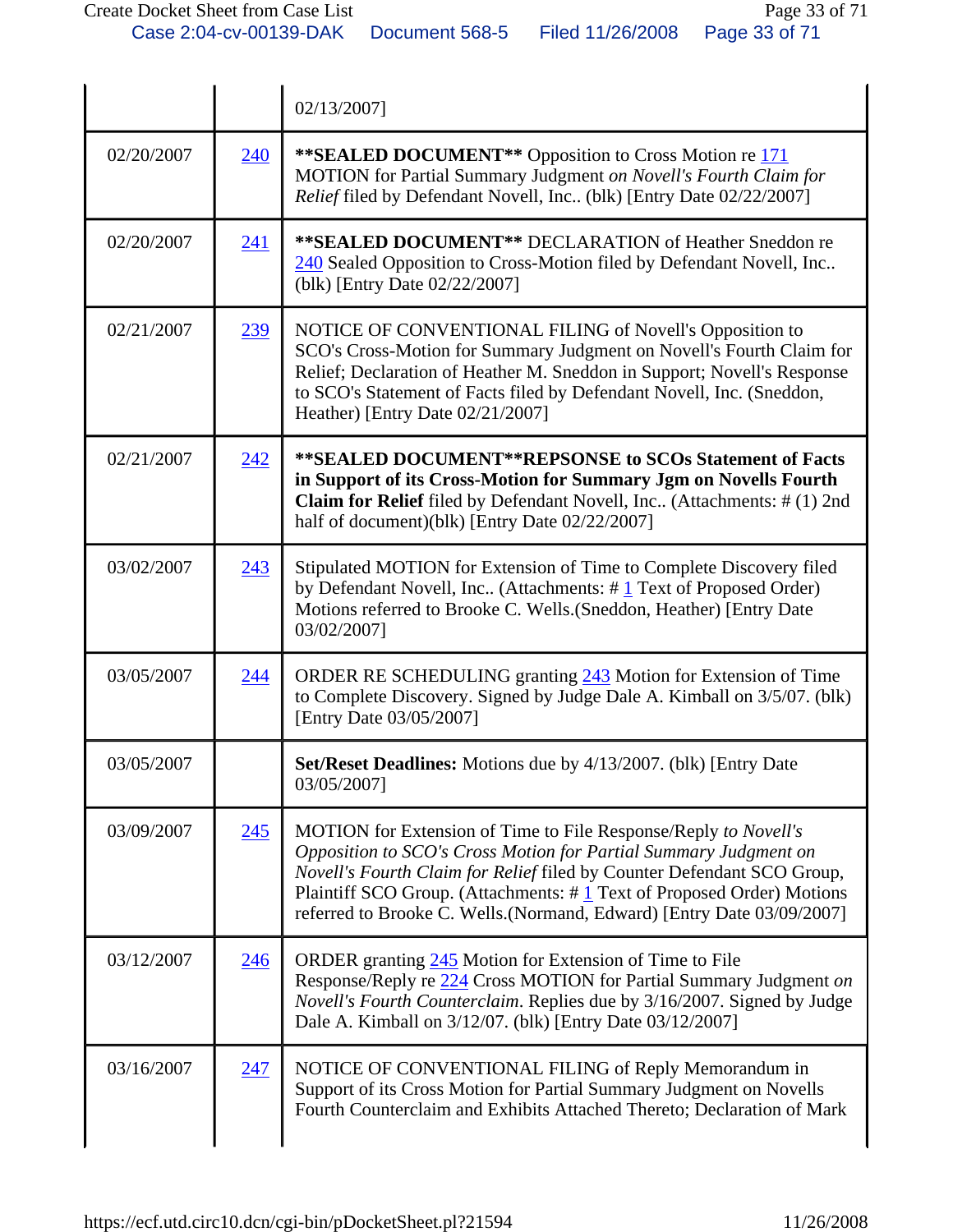|            |            | F. James filed by Counter Defendant SCO Group, Plaintiff SCO Group<br>(James, Mark) [Entry Date 03/16/2007]                                                                                                                                                                                                                                                                                                                                                                                                             |
|------------|------------|-------------------------------------------------------------------------------------------------------------------------------------------------------------------------------------------------------------------------------------------------------------------------------------------------------------------------------------------------------------------------------------------------------------------------------------------------------------------------------------------------------------------------|
| 03/16/2007 | <u>248</u> | MOTION for Leave to File Excess Pages filed by Counter Defendant<br>SCO Group, Plaintiff SCO Group. (Attachments: #1 Text of Proposed<br>Order) Motions referred to Brooke C. Wells.(James, Mark) [Entry Date<br>03/16/2007]                                                                                                                                                                                                                                                                                            |
| 03/16/2007 | 251        | **SEALED DOCUMENT** REPLY MEMORANDUM IN SUPPORT<br>re 224 Cross MOTION for Partial Summary Judgment on Novell's Fourth<br>Counterclaim filed by Counter Defendant SCO Group. (blk) [Entry Date<br>03/21/2007]                                                                                                                                                                                                                                                                                                           |
| 03/19/2007 | 249        | ORDER granting 248 Motion for Leave to File Excess Pages. Signed by<br>Judge Dale A. Kimball on 3/19/07. (blk) [Entry Date 03/19/2007]                                                                                                                                                                                                                                                                                                                                                                                  |
| 03/20/2007 | 250        | Stipulated MOTION to Amend/Correct SCO's Fifth Claim for Relief filed<br>by Defendant Novell, Inc (Attachments: #1 Text of Proposed Order)<br>Motions referred to Brooke C. Wells. (Sneddon, Heather) [Entry Date<br>03/20/2007]                                                                                                                                                                                                                                                                                        |
| 03/22/2007 | 252        | ORDER on 250 Motion to Amend/Correct Second Amended Complaint.<br>It is hereby ordered that Plaintiff and Counterclaim-Defendant SCO's<br>Second Amended Complaint is deemed amended to reflect that SCO's<br>Fifth Claim for Relief arises out of Utah statutory and/or common law and<br>Defendant and Counterclaim-Plaintiff Novell's Motion for a More<br>Definite Statement of SCO's Unfair Competition Cause of Action is<br>mooted. Signed by Judge Dale A. Kimball on 3/21/07. (blk) [Entry Date<br>03/22/2007] |
| 03/23/2007 | 253        | NOTICE FROM THE CLERK'S OFFICE: From this day forward,<br>sealed submission in this case will not be scanned for internal court use<br>but will be maintained in the court's sealed room not to be accessed<br><i>except by court personnel.</i> (ce) [Entry Date 03/23/2007]                                                                                                                                                                                                                                           |
| 03/26/2007 | 254        | Stipulated MOTION for Protective Order (Entry of Stipulated Addendum)<br>filed by Defendant Novell, Inc (Attachments: $\#$ 1 Text of Proposed<br>Order) Motions referred to Brooke C. Wells. (Sneddon, Heather) [Entry<br>Date 03/26/2007]                                                                                                                                                                                                                                                                              |
| 03/28/2007 | 255        | STIPULATED ADDENDUM to PROTECTIVE ORDER. Signed by<br>Judge Dale A. Kimball on 3/27/07. (blk) [Entry Date 03/28/2007]                                                                                                                                                                                                                                                                                                                                                                                                   |
| 03/30/2007 | 256        | Stipulated MOTION for Extension of Time to Complete Outstanding Fact<br>Discovery filed by Defendant Novell, Inc (Attachments: #1 Text of<br>Proposed Order) Motions referred to Brooke C. Wells.(Sneddon, Heather)<br>[Entry Date 03/30/2007]                                                                                                                                                                                                                                                                          |
|            |            |                                                                                                                                                                                                                                                                                                                                                                                                                                                                                                                         |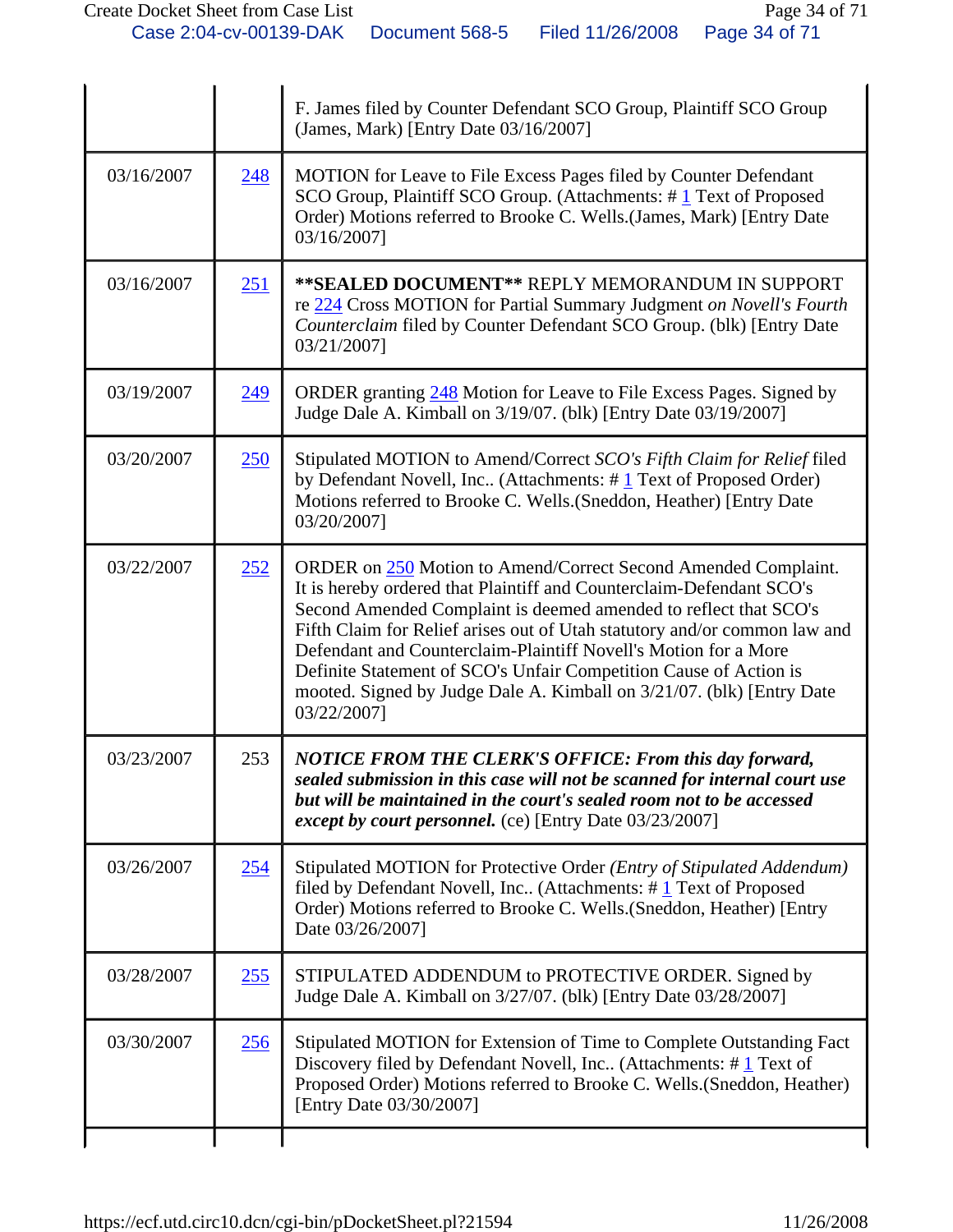| 04/03/2007 | 257        | ORDER granting 256 Motion for Extension of Time to complete all<br>outstanding fact discovery. The parties' 9/17/07 trial date will not change.<br>Signed by Judge Dale A. Kimball on 4/3/07. (blk) [Entry Date<br>04/03/2007]                                                                                                                                                                                                                                                                         |
|------------|------------|--------------------------------------------------------------------------------------------------------------------------------------------------------------------------------------------------------------------------------------------------------------------------------------------------------------------------------------------------------------------------------------------------------------------------------------------------------------------------------------------------------|
| 04/09/2007 | <u>258</u> | MOTION for Summary Judgment (Partial) on SCO's First, Second and<br>Fifth Causes of Action and for Summary Judgment on Novell's First<br>Counterclaim filed by Counter Defendant SCO Group, Plaintiff SCO<br>Group. (Attachments: $\# \mathbf{1}$ Text of Proposed Order)(Normand, Edward)<br>[Entry Date 04/09/2007]                                                                                                                                                                                  |
| 04/09/2007 | 259        | MEMORANDUM in Support re 258 MOTION for Summary Judgment<br>(Partial) on SCO's First, Second and Fifth Causes of Action and for<br>Summary Judgment on Novell's First Counterclaim MOTION for<br>Summary Judgment (Partial) on SCO's First, Second and Fifth Causes of<br>Action and for Summary Judgment on Novell's First Counterclaim filed by<br>Counter Defendant SCO Group, Plaintiff SCO Group. (Attachments: #1<br>Exhibit A-D: Unpublished Cases)(Normand, Edward) [Entry Date<br>04/09/2007] |
| 04/09/2007 | 260        | DECLARATION of Edward Normand re 259 Memorandum in Support of<br>Motion, filed by SCO Group. (Attachments: $\# \underline{1}$ Exhibit 1 Part 1# 2<br>Exhibit 1 Part 2# 3 Exhibit 1 Part 3# 4 Exhibit 1 Part 4# 5 Exhibit 2-9# 6<br>Exhibit 10-20# 7 Exhibit 21-27# 8 Exhibit 28-31# 9 Exhibit 32-34# 10<br>Exhibit 35 Part 1# $11$ Exhibit 35 Part 2# $12$ Exhibit 36-41)(Normand,<br>Edward) [Entry Date 04/09/2007]                                                                                  |
| 04/09/2007 | 261        | Stipulated MOTION for Extension of Time to File Dispositive Motions<br>filed by Defendant Novell, Inc (Attachments: $\# \underline{1}$ Text of Proposed<br>Order) Motions referred to Brooke C. Wells. (Sneddon, Heather) [Entry<br>Date 04/09/2007]                                                                                                                                                                                                                                                   |
| 04/10/2007 | 262        | MOTION for Admission Pro Hac Vice of David Boies, Registration fee \$<br>15, receipt number 490587, filed by Counter Defendant SCO Group,<br>Plaintiff SCO Group. (Attachments: $\#$ 1 Exhibit A: Application for<br>Admission# 2 Exhibit B: ECF Registration# 3 Text of Proposed Order)<br>(James, Mark) [Entry Date 04/10/2007]                                                                                                                                                                      |
| 04/10/2007 | 263        | ORDER granting 261 Motion for Extension of Time to Extend<br>Dispositive Motion Deadline to April 20, 2007. Signed by Judge Dale A.<br>Kimball on 4-10-07. (sih) [Entry Date 04/10/2007]                                                                                                                                                                                                                                                                                                               |
| 04/11/2007 | 264        | ORDER granting 262 Motion for Admission Pro Hac Vice of David Boies<br>for SCO Group.<br>Attorneys admitted Pro Hac Vice may download a copy of the District of<br>Utahs local rules from the courts web site at http://www.utd.uscourts.gov<br>Signed by Judge Dale A. Kimball on 4/11/07. (blk) [Entry Date<br>04/11/2007]                                                                                                                                                                           |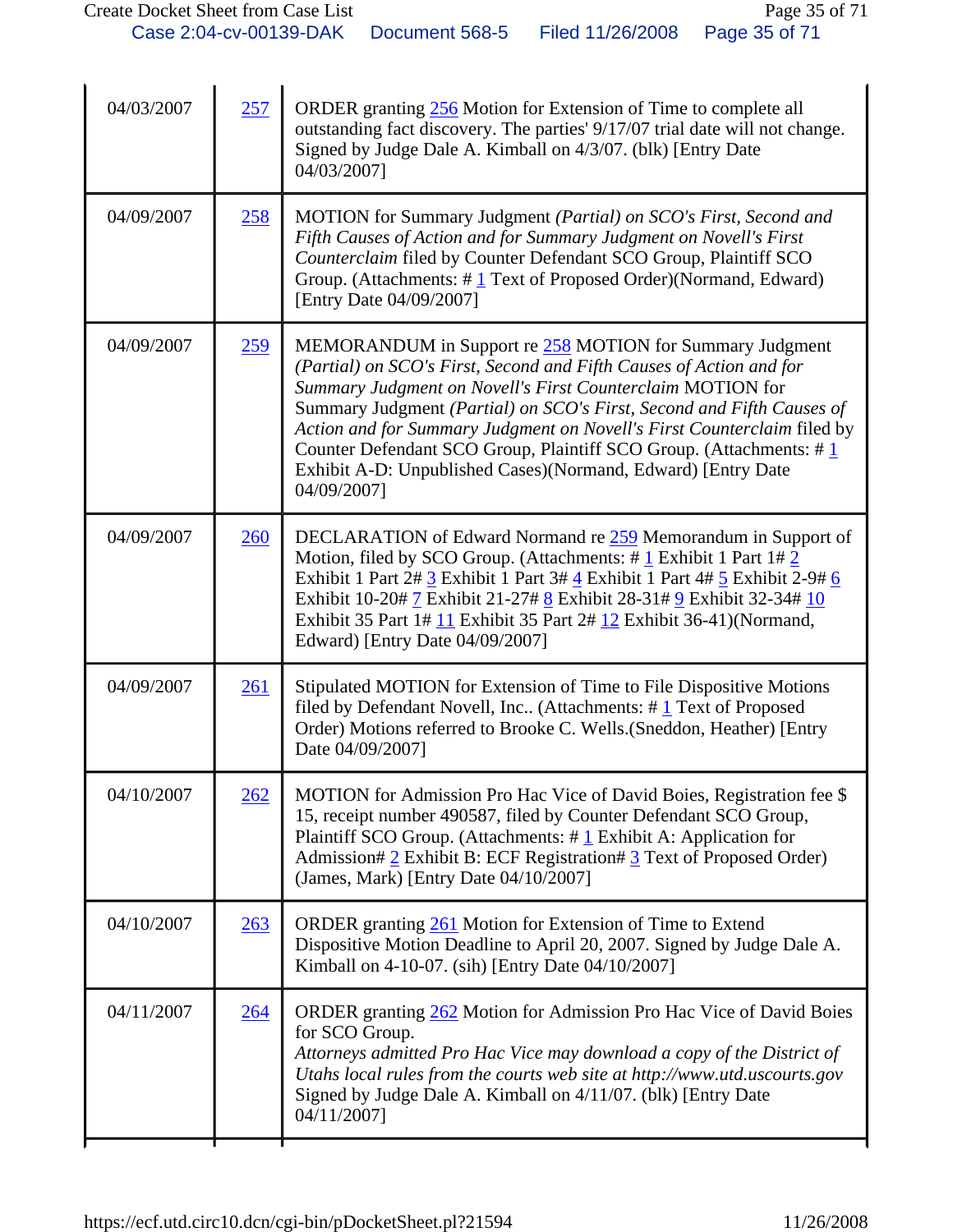| 04/16/2007 | 265        | REDACTION to [213] Sealed Document SCO's Memorandum in<br>Opposition to Novell's Motion for Partial Summary Judgment on its<br>Fourth Counterclaim for Relief, and In Support of SCO's Cross Motion<br>for Partial Summary Judgment by Plaintiff SCO Group. (Attachments: #1<br>Part 2# 2 Part 3# 3 Appendix A)(Normand, Edward) [Entry Date<br>04/16/2007] |
|------------|------------|-------------------------------------------------------------------------------------------------------------------------------------------------------------------------------------------------------------------------------------------------------------------------------------------------------------------------------------------------------------|
| 04/16/2007 | 266        | REDACTION to 251 Sealed Document SCO's Reply Memorandum In<br>Support of its Cross Motion for Partial Summary Judgment on Novell's<br>Fourth Counterclaim by Plaintiff SCO Group. (Normand, Edward) [Entry<br>Date 04/16/2007]                                                                                                                              |
| 04/19/2007 | 267        | Stipulated MOTION for Extension of Time to Complete All Expert<br>Discovery filed by Defendant Novell, Inc (Attachments: #1 Text of<br>Proposed Order) Motions referred to Brooke C. Wells.(Sneddon, Heather)<br>[Entry Date 04/19/2007]                                                                                                                    |
| 04/19/2007 | 268        | Stipulated MOTION for Protective Order (Entry of Second Stipulated<br>Addendum) filed by Defendant Novell, Inc (Attachments: #1 Text of<br>Proposed Order) Motions referred to Brooke C. Wells. (Sneddon, Heather)<br>[Entry Date 04/19/2007]                                                                                                               |
| 04/20/2007 | 269        | ORDER granting 267 Motion for Extension of Time of deadlines for<br>expert discovery. See order for deadlines set. Signed by Judge Dale A.<br>Kimball on 4/17/07. (blk) [Entry Date 04/20/2007]                                                                                                                                                             |
| 04/20/2007 | 270        | ORDER granting 268 Motion for Protective Order - SECOND<br>STIPULATED ADDENDUM TO PROTECTIVE ORDER. Signed by<br>Judge Dale A. Kimball on 4/20/07. (blk) [Entry Date 04/20/2007]                                                                                                                                                                            |
| 04/20/2007 | 271        | MOTION for Partial Summary Judgment on the Copyright Ownership<br>Portions of SCO's Second Claim for Breach of Contract and Fifth Claim<br>for Unfair Competition filed by Defendant Novell, Inc (Sneddon,<br>Heather) [Entry Date 04/20/2007]                                                                                                              |
| 04/20/2007 | <u>272</u> | MEMORANDUM in Support re 271 MOTION for Partial Summary<br>Judgment on the Copyright Ownership Portions of SCO's Second Claim<br>for Breach of Contract and Fifth Claim for Unfair Competition filed by<br>Defendant Novell, Inc (Sneddon, Heather) [Entry Date 04/20/2007]                                                                                 |
| 04/20/2007 | 273        | MOTION for Partial Summary Judgment on SCO's Non-Compete Claim<br>in its Second Claim for Breach of Contract and Fifth Claim for Unfair<br>Competition filed by Defendant Novell, Inc (Sneddon, Heather) [Entry<br>Date 04/20/2007]                                                                                                                         |
| 04/20/2007 | 274        | MEMORANDUM in Support re 273 MOTION for Partial Summary<br>Judgment on SCO's Non-Compete Claim in its Second Claim for Breach                                                                                                                                                                                                                               |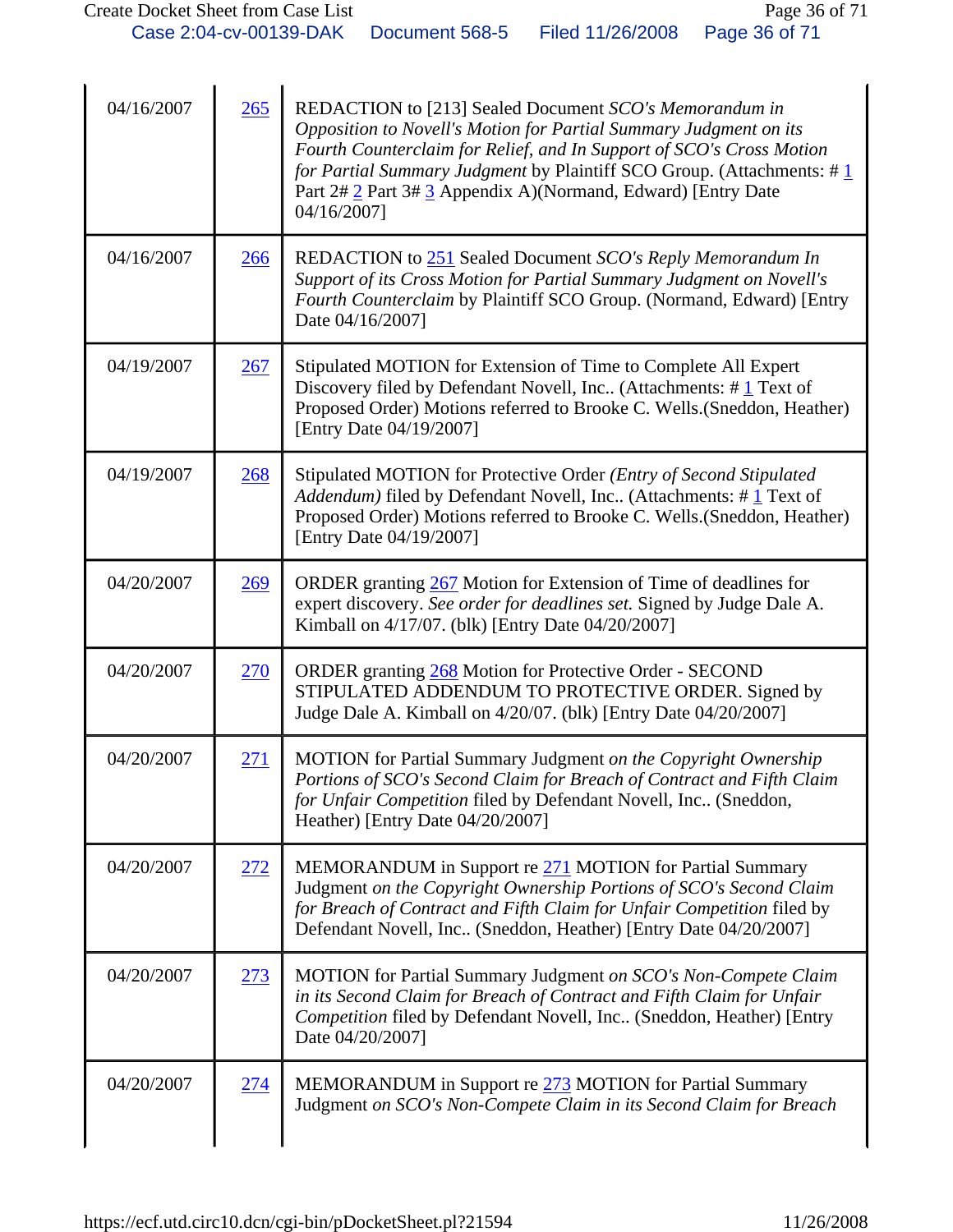|            |            | of Contract and Fifth Claim for Unfair Competition filed by Defendant<br>Novell, Inc (Attachments: #1 Exhibit 1 - Evolution v. Prime Rate)<br>(Sneddon, Heather) [Entry Date 04/20/2007]                                                                                                                                                                                                                                                                                                                       |
|------------|------------|----------------------------------------------------------------------------------------------------------------------------------------------------------------------------------------------------------------------------------------------------------------------------------------------------------------------------------------------------------------------------------------------------------------------------------------------------------------------------------------------------------------|
| 04/20/2007 | 275        | MOTION for Summary Judgment on SCO's First Claim for Slander of<br>Title and Third Claim for Specific Performance filed by Defendant<br>Novell, Inc (Sneddon, Heather) [Entry Date 04/20/2007]                                                                                                                                                                                                                                                                                                                 |
| 04/20/2007 | 276        | MEMORANDUM in Support re 275 MOTION for Summary Judgment<br>on SCO's First Claim for Slander of Title and Third Claim for Specific<br>Performance [REDACTED] filed by Defendant Novell, Inc (Sneddon,<br>Heather) [Entry Date 04/20/2007]                                                                                                                                                                                                                                                                      |
| 04/20/2007 | 277        | MOTION for Summary Judgment on SCO's First Claim for Slander of<br>Title Based on Failure to Establish Special Damages filed by Defendant<br>Novell, Inc (Sneddon, Heather) [Entry Date 04/20/2007]                                                                                                                                                                                                                                                                                                            |
| 04/20/2007 | <u>278</u> | DECLARATION of Allison Amadia re 275 MOTION for Summary<br>Judgment on SCO's First Claim for Slander of Title and Third Claim for<br>Specific Performance filed by Novell, Inc (Attachments: #1 Exhibit 1#2<br>Exhibit 2)(Sneddon, Heather) [Entry Date 04/20/2007]                                                                                                                                                                                                                                            |
| 04/20/2007 | 279        | DECLARATION of David Bradford re 275 MOTION for Summary<br>Judgment on SCO's First Claim for Slander of Title and Third Claim for<br>Specific Performance filed by Novell, Inc (Attachments: $\# \underline{1}$ Exhibit 1# $\underline{2}$<br>Exhibit 2# 3 Exhibit 3)(Sneddon, Heather) [Entry Date 04/20/2007]                                                                                                                                                                                                |
| 04/20/2007 | 280        | DECLARATION of James R. Tolonen re 275 MOTION for Summary<br>Judgment on SCO's First Claim for Slander of Title and Third Claim for<br>Specific Performance filed by Novell, Inc (Sneddon, Heather) [Entry<br>Date 04/20/2007]                                                                                                                                                                                                                                                                                 |
| 04/20/2007 | 281        | DECLARATION of Tor Braham re 275 MOTION for Summary<br>Judgment on SCO's First Claim for Slander of Title and Third Claim for<br>Specific Performance filed by Novell, Inc. (Attachments: $\# 1$ Exhibit $1\# 2$<br>Exhibit 2 - Pt. A# 3 Exhibit 2 - Pt. B# 4 Exhibit 2 - Pt. C# 5 Exhibit 3# 6<br>Exhibit 4# 7 Exhibit 5 - Pt. A# 8 Exhibit 5 - Pt. B# 9 Exhibit 6 - Pt. A# 10<br>Exhibit 6 - Pt. B# 11 Exhibit 7-8# 12 Exhibit 9# 13 Exhibit 10# 14 Exhibit<br>11)(Sneddon, Heather) [Entry Date 04/20/2007] |
| 04/20/2007 | 282        | NOTICE of Corrected Filing by Novell, Inc. re 273 MOTION for Partial<br>Summary Judgment on SCO's Non-Compete Claim in its Second Claim<br>for Breach of Contract and Fifth Claim for Unfair Competition (Sneddon,<br>Heather) [Entry Date 04/20/2007]                                                                                                                                                                                                                                                         |
| 04/20/2007 | 283        | NOTICE OF CONVENTIONAL FILING of (Memoranda and<br>Declarations) filed by Defendant Novell, Inc. (Sneddon, Heather) [Entry                                                                                                                                                                                                                                                                                                                                                                                     |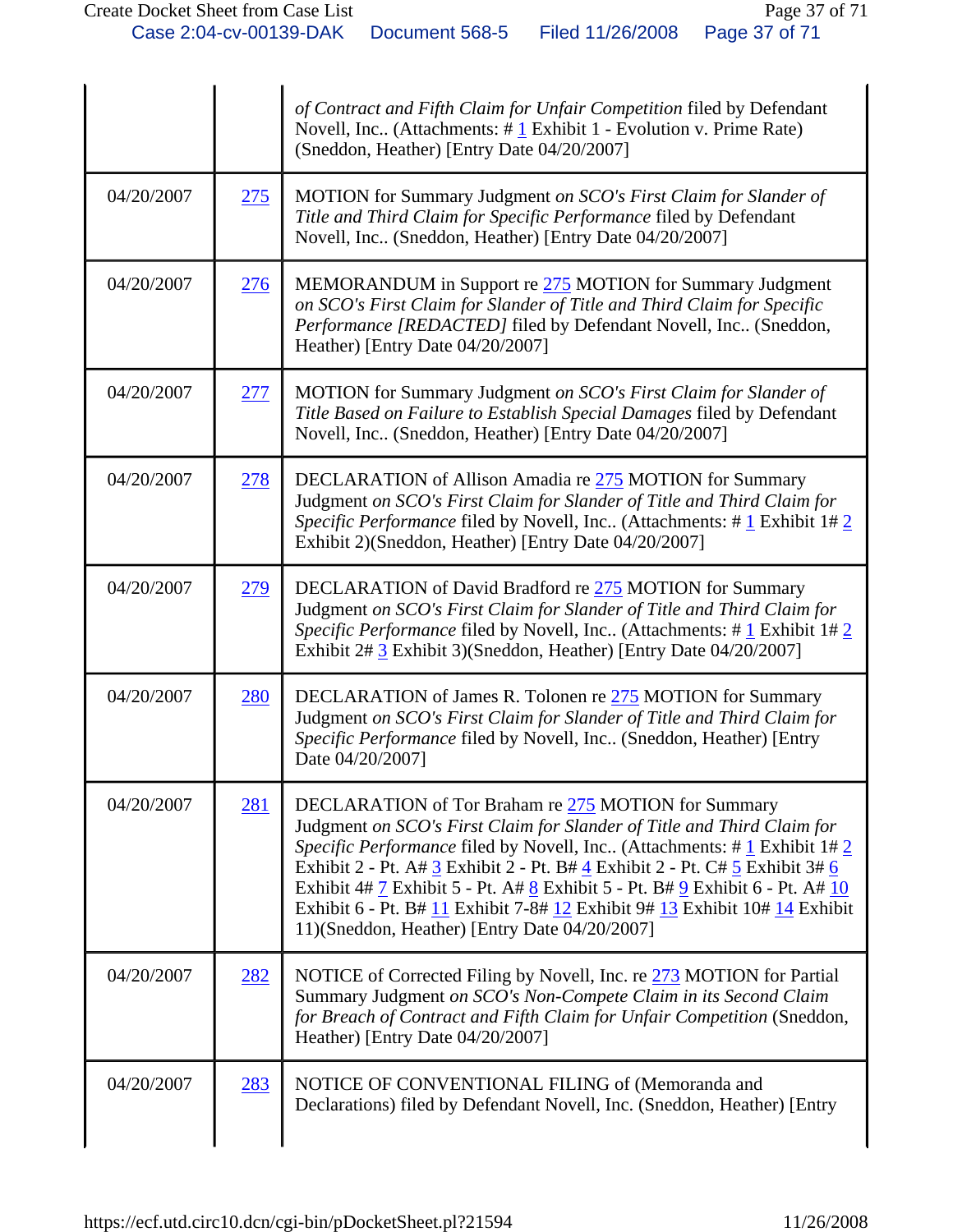|            |            | Date 04/20/2007]                                                                                                                                                                                                                                                                                                                                                                                                                                                                                                                                                                                                        |
|------------|------------|-------------------------------------------------------------------------------------------------------------------------------------------------------------------------------------------------------------------------------------------------------------------------------------------------------------------------------------------------------------------------------------------------------------------------------------------------------------------------------------------------------------------------------------------------------------------------------------------------------------------------|
| 04/20/2007 | 284        | <b>**SEALED DOCUMENT**DECLARATION of Kenneth W. Brakebill</b><br>filed by Defendant Novell, Inc (blk) [Entry Date 04/23/2007]                                                                                                                                                                                                                                                                                                                                                                                                                                                                                           |
| 04/20/2007 | 286        | ** SEALED DOCUMENT** MEMORANDUM IN SUPPORT re 275<br>MOTION for Summary Judgment on SCO's First Claim for Slander of<br>Title and Third Claim for Specific Performance filed by Defendant<br>Novell, Inc (blk) [Entry Date 04/23/2007]                                                                                                                                                                                                                                                                                                                                                                                  |
| 04/20/2007 | 287        | ** SEALED DOCUMENT** MEMORANDUM IN SUPPORT re 273<br>MOTION for Partial Summary Judgment on SCO's Non-Compete Claim<br>in its Second Claim for Breach of Contract and Fifth Claim for Unfair<br>Competition filed by Defendant Novell, Inc (blk) [Entry Date<br>04/23/2007]                                                                                                                                                                                                                                                                                                                                             |
| 04/20/2007 | 288        | ** SEALED DOCUMENT** MEMORANDUM IN SUPPORT re 277<br>MOTION for Summary Judgment on SCO's First Claim for Slander of<br>Title Based on Failure to Establish Special Damages filed by Defendant<br>Novell, Inc (blk) [Entry Date 04/23/2007]                                                                                                                                                                                                                                                                                                                                                                             |
| 04/23/2007 | 285        | REDACTION to [284] Sealed Document DECLARATION OF<br>KENNETH W. BRAKEBILL by Defendant Novell, Inc (blk) Modified<br>on 4/23/2007 - Exhibits not scanned because they are oversize. They will<br>be retained in the clerk's office for viewing (blk).                                                                                                                                                                                                                                                                                                                                                                   |
| 04/24/2007 | 289        | MOTION for Admission Pro Hac Vice of Marc J. Pernick, Registration<br>fee \$15, receipt number 4681017374, filed by Defendant Novell, Inc<br>(Attachments: # $1$ Exhibit A - Application# $2$ Exhibit B - Electronic Case<br>Filing Registration Form# 3 Exhibit C - Proposed Order)(Sneddon,<br>Heather) [Entry Date 04/24/2007]                                                                                                                                                                                                                                                                                       |
| 04/25/2007 | <u>290</u> | ORDER granting 289 Motion for Admission Pro Hac Vice of Marc J.<br>Pernick for Novell, Inc<br>Attorneys admitted Pro Hac Vice may download a copy of the District of<br>Utahs local rules from the courts web site at http://www.utd.uscourts.gov<br>. Signed by Judge Dale A. Kimball on 4/25/07. (blk) [Entry Date<br>04/25/2007]                                                                                                                                                                                                                                                                                     |
| 04/25/2007 | <u>291</u> | REDACTION to [288] Sealed Document [Memorandum in Support of<br>Novell's Motion for Summary Judgment on SCO's First Claim for Slander<br>of Title Based on Failure to Establish Special Damages] by Defendant<br>Novell, Inc (Attachments: $\#\underline{1}$ Exhibit 1 - The SCO Group v. Novell $\#\underline{2}$<br>Exhibit 2 - Geer v. Cox# 3 Exhibit 3 - Zapata v. IBP# 4 Exhibit 4 -<br>Marseilles Hydro Power v. Marseilles Land & Water# 5 Exhibit 5 -<br>Computerized Thermal Imaging v. Bloomberg# 6 Exhibit 6 - Professional<br>Asset Mgmt. v. Penn Square Bank)(Sneddon, Heather) [Entry Date<br>04/25/2007] |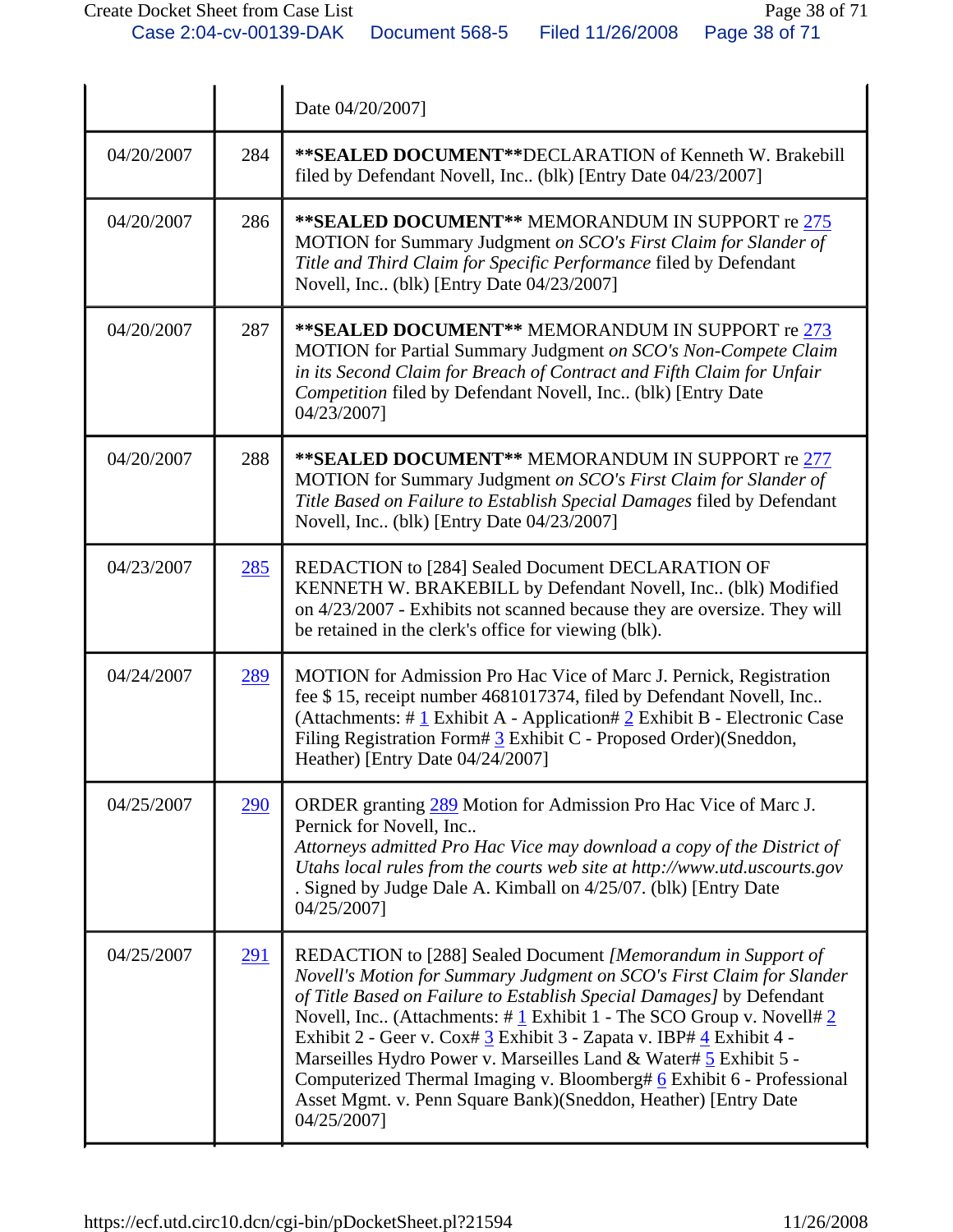| 05/14/2007 | 292        | Defendant's MEMORANDUM in Opposition re 258 MOTION for<br>Summary Judgment (Partial) on SCO's First, Second and Fifth Causes of<br>Action and for Summary Judgment on Novell's First Counterclaim<br>MOTION for Summary Judgment (Partial) on SCO's First, Second and<br>Fifth Causes of Action and for Summary Judgment on Novell's First<br>Counterclaim [REDACTED] filed by Defendant Novell, Inc<br>(Attachments: $\#$ 1 Exhibit A-Response to SCO's Statement of Facts $\#$ 2<br>Exhibit B# 3 Exhibit C)(Sneddon, Heather) [Entry Date 05/14/2007]                                                                                                                                                       |
|------------|------------|---------------------------------------------------------------------------------------------------------------------------------------------------------------------------------------------------------------------------------------------------------------------------------------------------------------------------------------------------------------------------------------------------------------------------------------------------------------------------------------------------------------------------------------------------------------------------------------------------------------------------------------------------------------------------------------------------------------|
| 05/14/2007 | <u>293</u> | DECLARATION of James McKenna re 292 Memorandum in Opposition<br>to Motion,, filed by Novell, Inc (Sneddon, Heather) [Entry Date<br>05/14/2007]                                                                                                                                                                                                                                                                                                                                                                                                                                                                                                                                                                |
| 05/14/2007 | 294        | NOTICE OF CONVENTIONAL FILING of (Sealed Memorandum in<br>Opposition & Sealed/Redacted Supplemental Declaration) filed by<br>Defendant Novell, Inc. (Sneddon, Heather) [Entry Date 05/14/2007]                                                                                                                                                                                                                                                                                                                                                                                                                                                                                                                |
| 05/14/2007 | 295        | ** SEALED DOCUMENT** MEMORANDUM IN SUPPORT re 292<br>Memorandum in Opposition to Motion for Partial Summary Judgment on<br>SCO's First, Second, and Fifth Causes of Action and for Summary<br>Judgment on Novell's First Counterclaim (Copyright Ownership) filed by<br>Defendant Novell, Inc (No document attached.) (blk) [Entry Date<br>05/15/2007]                                                                                                                                                                                                                                                                                                                                                        |
| 05/14/2007 | 296        | ** SEALED DOCUMENT** SUPPLEMENTAL DECLARATION of<br>Kenneth W. Brakebill in Opposition to SCO's Motion for Summary<br>Judgment filed by Defendant Novell, Inc (No document attached.) (blk)<br>[Entry Date 05/15/2007]                                                                                                                                                                                                                                                                                                                                                                                                                                                                                        |
| 05/14/2007 | 297        | REDACTION to [296] Sealed Supplemental Declaration of Kenneth W.<br>Brakebill by Defendant Novell, Inc (Exhibits not attached in this image<br>due to overlength size.) (blk) [Entry Date 05/15/2007]                                                                                                                                                                                                                                                                                                                                                                                                                                                                                                         |
| 05/15/2007 | <u>298</u> | <b>OBJECTIONS</b> to [213] Sealed Document, 258 MOTION for Summary<br>Judgment (Partial) on SCO's First, Second and Fifth Causes of Action<br>and for Summary Judgment on Novell's First Counterclaim MOTION for<br>Summary Judgment (Partial) on SCO's First, Second and Fifth Causes of<br>Action and for Summary Judgment on Novell's First Counterclaim, 224<br>Cross MOTION for Partial Summary Judgment on Novell's Fourth<br>Counterclaim, 259 Memorandum in Support of Motion, [Evidentiary<br>Objections to SCO's Summary Judgment Exhibits] filed by Defendant<br>Novell, Inc (Attachments: $\# \underline{1}$ Exhibit A $\# \underline{2}$ Exhibit B)(Sneddon,<br>Heather) [Entry Date 05/15/2007] |
| 05/18/2007 | <u>299</u> | Plaintiff's MEMORANDUM in Opposition re 271 MOTION for Partial<br>Summary Judgment on the Copyright Ownership Portions of SCO's<br>Second Claim for Breach of Contract and Fifth Claim for Unfair<br>Competition filed by Counter Defendant SCO Group, Plaintiff SCO                                                                                                                                                                                                                                                                                                                                                                                                                                          |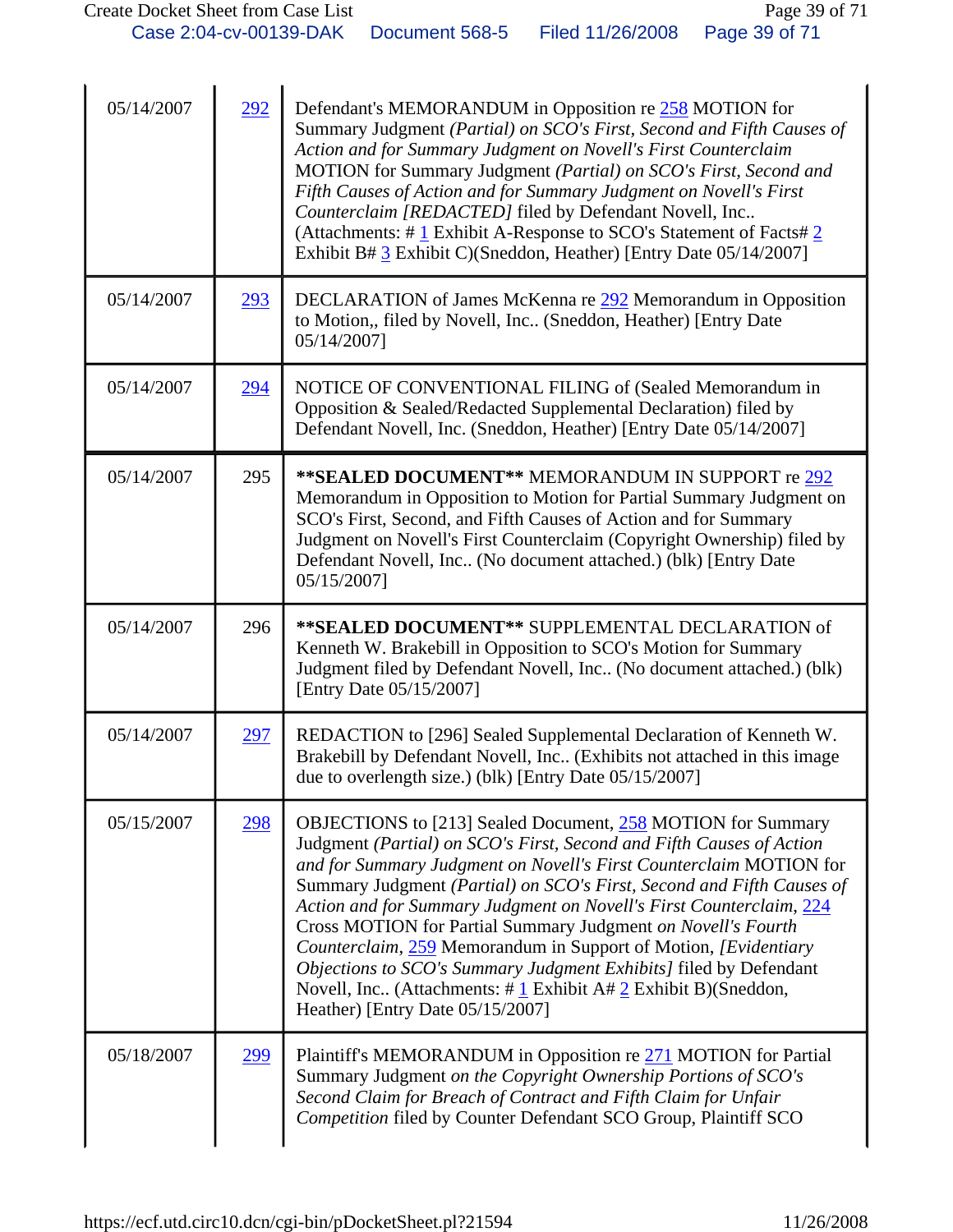|            |            | Group. (Normand, Edward) [Entry Date 05/18/2007]                                                                                                                                                                                                                                                                                                                                                                                                                                |
|------------|------------|---------------------------------------------------------------------------------------------------------------------------------------------------------------------------------------------------------------------------------------------------------------------------------------------------------------------------------------------------------------------------------------------------------------------------------------------------------------------------------|
| 05/18/2007 | <b>300</b> | Plaintiff's MOTION for Leave to File Excess Pages filed by Counter<br>Defendant SCO Group, Plaintiff SCO Group. (Attachments: #1 Text of<br>Proposed Order Order Granting Ex Parte Motion for Leave to File Excess<br>Pages) Motions referred to Brooke C. Wells.(Normand, Edward) [Entry<br>Date 05/18/2007]                                                                                                                                                                   |
| 05/18/2007 | <u>301</u> | Plaintiff's MEMORANDUM in Opposition re 273 MOTION for Partial<br>Summary Judgment on SCO's Non-Compete Claim in its Second Claim<br>for Breach of Contract and Fifth Claim for Unfair Competition filed by<br>Counter Defendant SCO Group, Plaintiff SCO Group. (Attachments: #1<br>Exhibit Unpublished Cases)(Normand, Edward) [Entry Date 05/18/2007]                                                                                                                        |
| 05/18/2007 | 302        | NOTICE OF CONVENTIONAL FILING of SCO's Memorandum in<br>Opposition to Novell's Motion for Summary Judgment on SCO's First<br>Claim for Slander of Title and Third Claim for Specific Performance,<br>SCO's Response in Opposition to Novell's Motion for Summary Judgment<br>on SCO's First Claim for Slander of Title Based on Failure to Establish<br>Special Damages, Declaration of Mark F. James filed by Plaintiff SCO<br>Group (Normand, Edward) [Entry Date 05/18/2007] |
| 05/18/2007 | 303        | EXHIBITS filed by SCO Group. (Normand, Edward) [Entry Date<br>05/18/2007]                                                                                                                                                                                                                                                                                                                                                                                                       |
| 05/18/2007 | 306        | **SEALED DOCUMENT** SEALED MEMORANDUM IN<br>OPPOSITION re: 275 MOTION for Summary Judgment on SCO's First<br>Claim for Slander of Title and Third Claim for Specific Performance,<br>filed by Plaintiff SCO Group (oversized document is not scanned - will be<br>kept in permanent storage) (alt) [Entry Date 05/21/2007]                                                                                                                                                      |
| 05/18/2007 | 307        | ** SEALED DOCUMENT** SEALED RESPONSE IN OPPOSITION<br>re: 277 MOTION for Summary Judgment on SCO's First Claim for<br>Slander of Title Based on Failure to Establish Special Damages, filed by<br>Plaintiff SCO Group (oversized document is not scanned - will be kept in<br>permanent storage) (alt) [Entry Date 05/21/2007]                                                                                                                                                  |
| 05/18/2007 | 308        | **SEALED DOCUMENT** SEALED DECLARATION OF MARK F.<br>JAMES filed by Plaintiff SCO Group (oversized document is not scanned<br>- will be kept in permanent storage) (alt) [Entry Date 05/21/2007]                                                                                                                                                                                                                                                                                |
| 05/18/2007 | 309        | **SEALED DOCUMENT** SEALED EXHIBITS 9-14 re: [308] Sealed<br>Document filed by Plaintiff SCO Group (oversized document is not<br>scanned - will be kept in permanent storage) (alt) [Entry Date 05/21/2007]                                                                                                                                                                                                                                                                     |
| 05/18/2007 | 310        | **SEALED DOCUMENT** SEALED EXHIBITS 15-20 re: [308]<br>Sealed Document filed by Plaintiff SCO Group (oversized document is                                                                                                                                                                                                                                                                                                                                                      |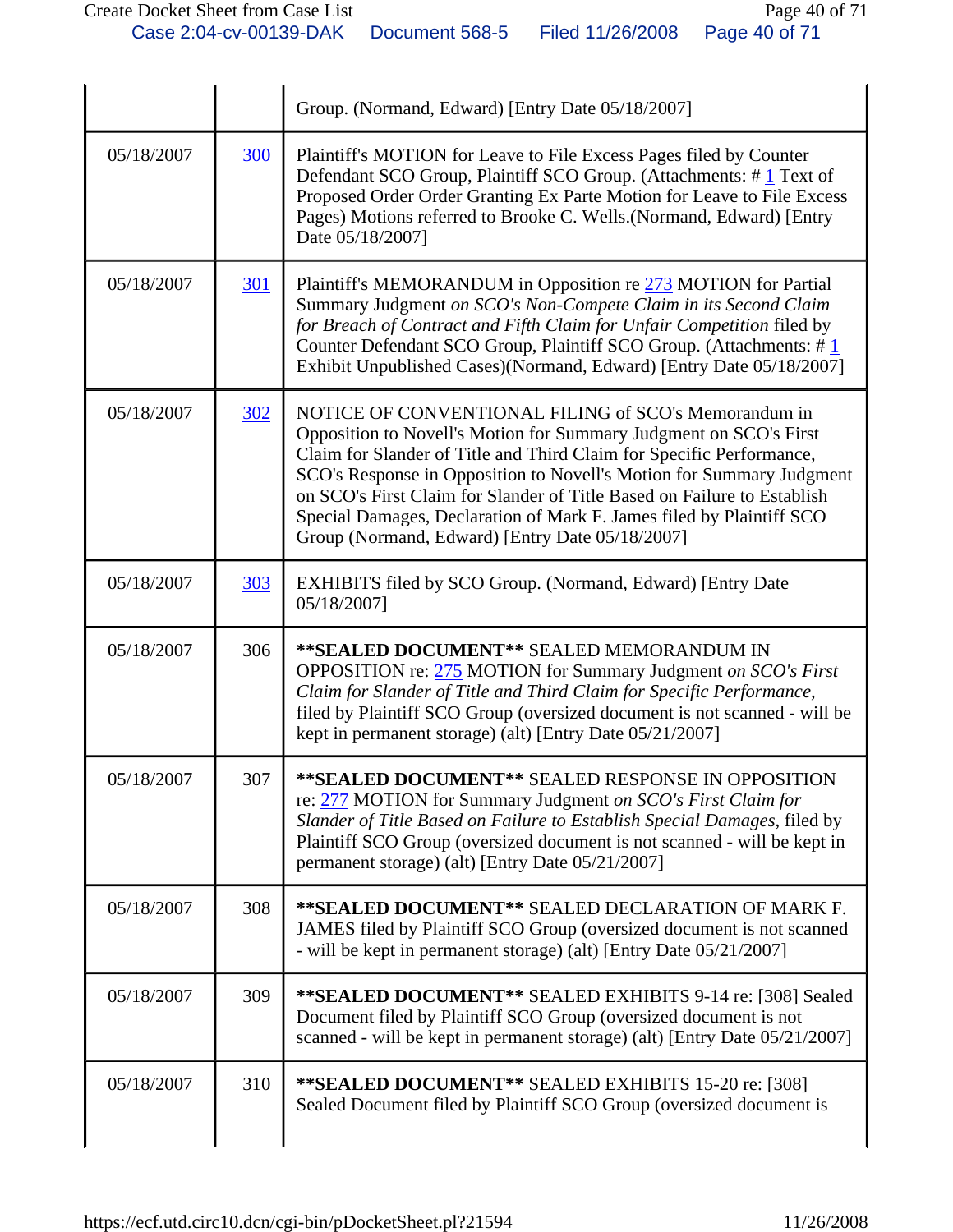|            |     | not scanned - will be kept in permanent storage) (alt) [Entry Date<br>05/21/2007]                                                                                                                                |
|------------|-----|------------------------------------------------------------------------------------------------------------------------------------------------------------------------------------------------------------------|
| 05/18/2007 | 311 | **SEALED DOCUMENT** SEALED EXHIBITS 21-34 re: [308]<br>Sealed Document filed by Plaintiff SCO Group (oversized document is<br>not scanned - will be kept in permanent storage) (alt) [Entry Date<br>05/21/2007]  |
| 05/18/2007 | 312 | **SEALED DOCUMENT** SEALED EXHIBITS 35-40 re: [308]<br>Sealed Document filed by Plaintiff SCO Group (oversized document is<br>not scanned - will be kept in permanent storage) (alt) [Entry Date<br>05/21/2007]  |
| 05/18/2007 | 313 | ** SEALED DOCUMENT** SEALED EXHIBITS 41-50 re: [308]<br>Sealed Document filed by Plaintiff SCO Group (oversized document is<br>not scanned - will be kept in permanent storage) (alt) [Entry Date<br>05/21/2007] |
| 05/18/2007 | 314 | ** SEALED DOCUMENT** SEALED EXHIBITS 51-59 re: [308]<br>Sealed Document filed by Plaintiff SCO Group (oversized document is<br>not scanned - will be kept in permanent storage) (alt) [Entry Date<br>05/21/2007] |
| 05/18/2007 | 315 | ** SEALED DOCUMENT** SEALED EXHIBITS 60-63 re: [308]<br>Sealed Document filed by Plaintiff SCO Group (oversized document is<br>not scanned - will be kept in permanent storage) (alt) [Entry Date<br>05/21/2007] |
| 05/18/2007 | 316 | **SEALED DOCUMENT** SEALED EXHIBITS 64-70 re: [308]<br>Sealed Document filed by Plaintiff SCO Group (oversized document is<br>not scanned - will be kept in permanent storage) (alt) [Entry Date<br>05/21/2007]  |
| 05/18/2007 | 317 | ** SEALED DOCUMENT** SEALED EXHIBITS 71-75 re: [308]<br>Sealed Document filed by Plaintiff SCO Group (oversized document is<br>not scanned - will be kept in permanent storage) (alt) [Entry Date<br>05/21/2007] |
| 05/18/2007 | 318 | **SEALED DOCUMENT** SEALED EXHIBITS 76-86 re: [308]<br>Sealed Document filed by Plaintiff SCO Group (oversized document is<br>not scanned - will be kept in permanent storage) (alt) [Entry Date<br>05/21/2007]  |
| 05/18/2007 | 319 | **SEALED DOCUMENT** SEALED EXHIBITS 87-104 re: [308]<br>Sealed Document filed by Plaintiff SCO Group (oversized document is<br>not scanned - will be kept in permanent storage) (alt) [Entry Date<br>05/21/2007] |
|            |     |                                                                                                                                                                                                                  |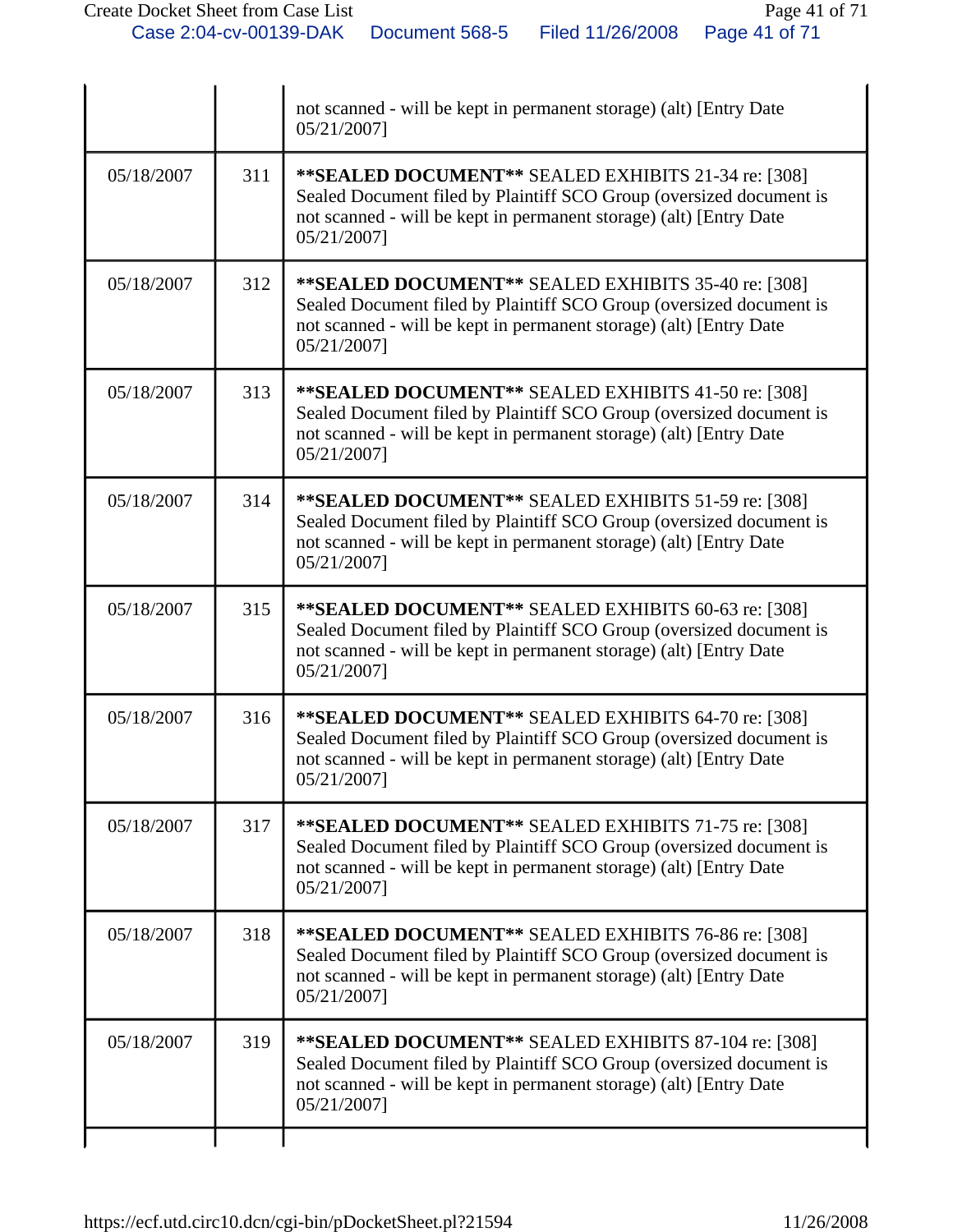| 05/18/2007 | 320 | ** SEALED DOCUMENT** SEALED EXHIBITS 105-120 re: [308]<br>Sealed Document filed by Plaintiff SCO Group (oversized document is<br>not scanned - will be kept in permanent storage) (alt) [Entry Date<br>05/21/2007]                                                                                                                                                                                                                                                                                                                                   |
|------------|-----|------------------------------------------------------------------------------------------------------------------------------------------------------------------------------------------------------------------------------------------------------------------------------------------------------------------------------------------------------------------------------------------------------------------------------------------------------------------------------------------------------------------------------------------------------|
| 05/19/2007 | 304 | Plaintiff's MOTION for Leave to File Excess Pages re SCO's Response in<br>Opposition to Novell's Motion for Summary Judgment on SCO's First<br>Claim for Slander of Title Based on Failure to Establish Special Damages<br>filed by Plaintiff SCO Group. (Attachments: $\# 1$ Text of Proposed Order)<br>Motions referred to Brooke C. Wells. (Normand, Edward) [Entry Date<br>05/19/2007]                                                                                                                                                           |
| 05/19/2007 | 305 | Plaintiff's MOTION for Leave to File Excess Pages re SCO's<br>Memorandum in Opposition to Novell's Motion for Summary Judgment on<br>SCO's First Claim for Slander of Title and Third Claim for Specific<br>Performance filed by Plaintiff SCO Group. (Attachments: #1 Text of<br>Proposed Order) Motions referred to Brooke C. Wells.(Normand,<br>Edward) [Entry Date 05/19/2007]                                                                                                                                                                   |
| 05/21/2007 | 321 | ORDER granting 304 Motion for Leave to File Excess Pages. Signed by<br>Judge Dale A. Kimball on 5/21/07 (alt) [Entry Date 05/21/2007]                                                                                                                                                                                                                                                                                                                                                                                                                |
| 05/21/2007 | 322 | ORDER granting 305 Motion for Leave to File Excess Pages. Signed by<br>Judge Dale A. Kimball on 5/21/07 (alt) [Entry Date 05/21/2007]                                                                                                                                                                                                                                                                                                                                                                                                                |
| 05/21/2007 | 323 | ORDER granting 300 Motion for Leave to File Excess Pages. Signed by<br>Judge Dale A. Kimball on 5/21/07 (alt) [Entry Date 05/21/2007]                                                                                                                                                                                                                                                                                                                                                                                                                |
| 05/21/2007 | 324 | DECLARATION of G. Gervaise Davis III re [306] Sealed Document,<br>SCO'S MEMORANDUM IN OPPOSITION re: 275 MOTION for<br>Summary Judgment on SCO's First Claim for Slander of Title and Third<br><i>Claim for Specific Performance</i> , filed by SCO Group. (Attachments: # 1<br>Exhibit A-B)(Normand, Edward) [Entry Date 05/21/2007]                                                                                                                                                                                                                |
| 05/24/2007 | 325 | REDACTION to [306] Sealed Document, SCO's Memorandum in<br>Opposition to Novell's Motion for Summary Judgment on SCO's First<br>Claim for Slander of Title and Third Claim for Specific Performance by<br>Plaintiff SCO Group. (Attachments: $\# \underline{1}$ Part $2\# \underline{2}$ Appendix A)(Normand,<br>Edward) [Entry Date 05/24/2007]                                                                                                                                                                                                     |
| 05/24/2007 | 326 | <b>NOTICE OF HEARING ON MOTION</b> re: 275 MOTION for Summary<br>Judgment on SCO's First Claim for Slander of Title and Third Claim for<br>Specific Performance, 277 MOTION for Summary Judgment on SCO's<br>First Claim for Slander of Title Based on Failure to Establish Special<br>Damages, 273 MOTION for Partial Summary Judgment on SCO's Non-<br>Compete Claim in its Second Claim for Breach of Contract and Fifth<br>Claim for Unfair Competition, 180 Cross MOTION for Summary<br>Judgment OR PARTIAL SUMMARY JUDGMENT ON NOVELL'S THIRD, |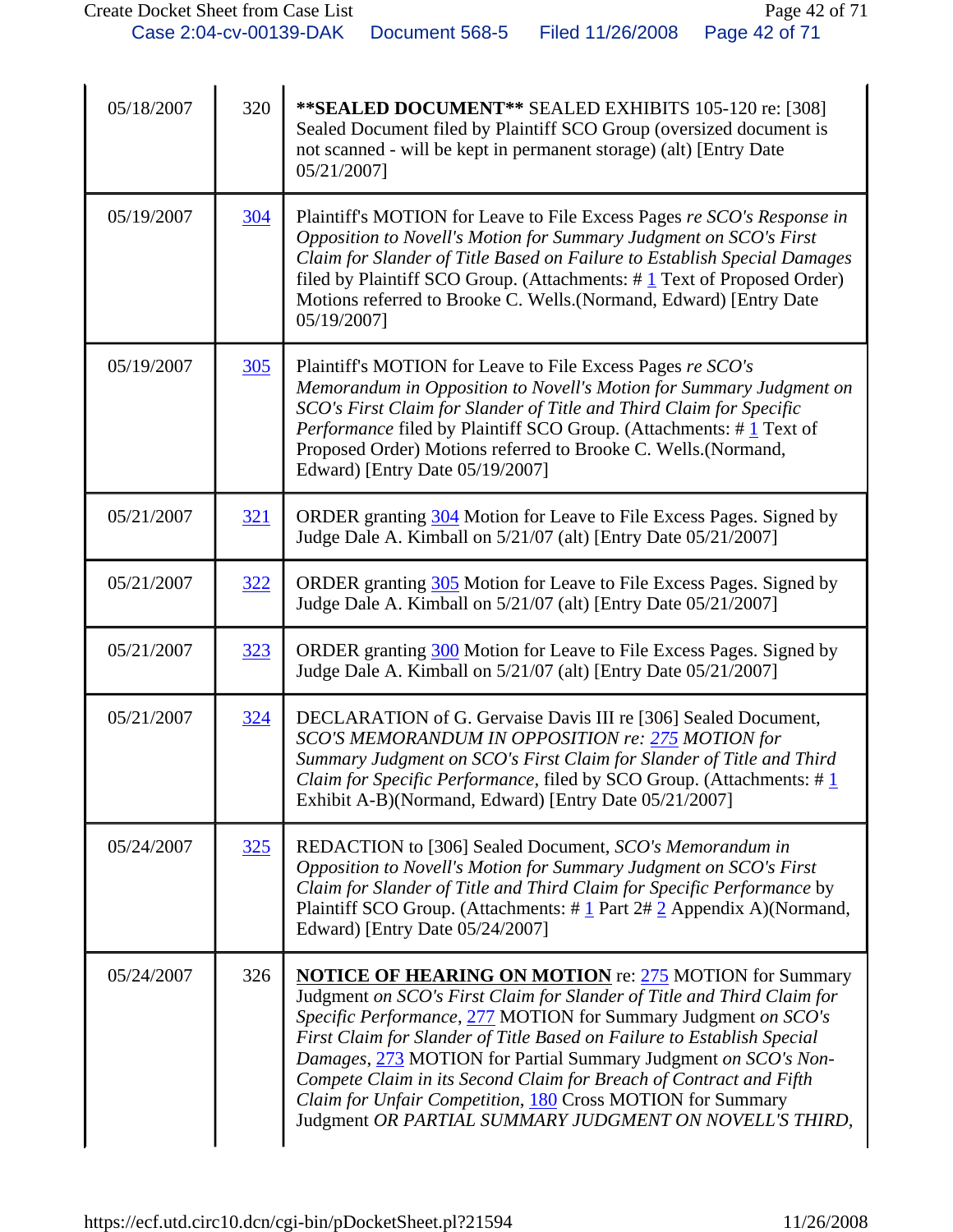|            |            | SIXTH, SEVENTH, EIGHTH AND NINTH COUNTERCLAIMS, 258<br>MOTION for Summary Judgment (Partial) on SCO's First, Second and<br>Fifth Causes of Action and for Summary Judgment on Novell's First<br>Counterclaim MOTION for Summary Judgment (Partial) on SCO's First,<br>Second and Fifth Causes of Action and for Summary Judgment on<br>Novell's First Counterclaim, 271 MOTION for Partial Summary<br>Judgment on the Copyright Ownership Portions of SCO's Second Claim<br>for Breach of Contract and Fifth Claim for Unfair Competition, 224 Cross<br>MOTION for Partial Summary Judgment on Novell's Fourth<br>Counterclaim, 147 MOTION for Partial Summary Judgment or<br>Preliminary Injunction, 171 MOTION for Partial Summary Judgment on<br>Novell's Fourth Claim for Relief: Motion Hearing set for 5/31/2007 09:00<br>AM in Room 220 before Judge Dale A. Kimball. (kmj) [Entry Date<br>05/24/2007] |
|------------|------------|---------------------------------------------------------------------------------------------------------------------------------------------------------------------------------------------------------------------------------------------------------------------------------------------------------------------------------------------------------------------------------------------------------------------------------------------------------------------------------------------------------------------------------------------------------------------------------------------------------------------------------------------------------------------------------------------------------------------------------------------------------------------------------------------------------------------------------------------------------------------------------------------------------------|
| 05/24/2007 | 327        | EXHIBIT 113 filed by SCO Group re [308] Sealed Declaration of Mark<br>F. James. (Normand, Edward) Modified on 5/25/2007 by adding<br>descriptive text(blk).                                                                                                                                                                                                                                                                                                                                                                                                                                                                                                                                                                                                                                                                                                                                                   |
| 05/24/2007 | 328        | EXHIBIT 114 filed by SCO Group re [308] Sealed Declaration of Mark<br>F. James. (Normand, Edward) Modified on 5/25/2007 by adding<br>descriptive text(blk).                                                                                                                                                                                                                                                                                                                                                                                                                                                                                                                                                                                                                                                                                                                                                   |
| 05/24/2007 | 329        | REDACTION to Exhibit 89 re [308] Sealed Declaration Exhibit 89 to the<br>Declaration of Mark F. James by Plaintiff SCO Group. (Normand,<br>Edward) Modified on 5/25/2007 by adding descriptive text (blk).                                                                                                                                                                                                                                                                                                                                                                                                                                                                                                                                                                                                                                                                                                    |
| 05/25/2007 | 330        | EXHIBITS filed by SCO Group re [308] Sealed Document. (Normand,<br>Edward) [Entry Date 05/25/2007]                                                                                                                                                                                                                                                                                                                                                                                                                                                                                                                                                                                                                                                                                                                                                                                                            |
| 05/25/2007 | 331        | Ex Parte (Not Sealed) MOTION for Leave to File Excess Pages<br>(Overlength Reply Memoranda) filed by Defendant Novell, Inc.<br>(Attachments: #1 Text of Proposed Order) Motions referred to Brooke C.<br>Wells. (Sneddon, Heather) [Entry Date 05/25/2007]                                                                                                                                                                                                                                                                                                                                                                                                                                                                                                                                                                                                                                                    |
| 05/25/2007 | 332        | REPLY to Response to Motion re 271 MOTION for Partial Summary<br>Judgment on the Copyright Ownership Portions of SCO's Second Claim<br>for Breach of Contract and Fifth Claim for Unfair Competition filed by<br>Defendant Novell, Inc (Attachments: #1 Exhibit A - Klein-Becker v.<br>Home Shopping Network# $2$ Exhibit B - Bloom v. Goodyear Tire)<br>(Sneddon, Heather) [Entry Date 05/25/2007]                                                                                                                                                                                                                                                                                                                                                                                                                                                                                                           |
| 05/25/2007 | <u>333</u> | REPLY to Response to Motion re 273 MOTION for Partial Summary<br>Judgment on SCO's Non-Compete Claim in its Second Claim for Breach<br>of Contract and Fifth Claim for Unfair Competition filed by Defendant<br>Novell, Inc (Attachments: $\#$ 1 Exhibit Addendum: Response to SCO's<br>Statement of Facts# 2 Exhibit A-D: Unpublished Decisions# 3 Exhibit E-<br>G: Unpublished Decisions# $4$ Exhibit H: Unpublished Decision)(Sneddon,                                                                                                                                                                                                                                                                                                                                                                                                                                                                     |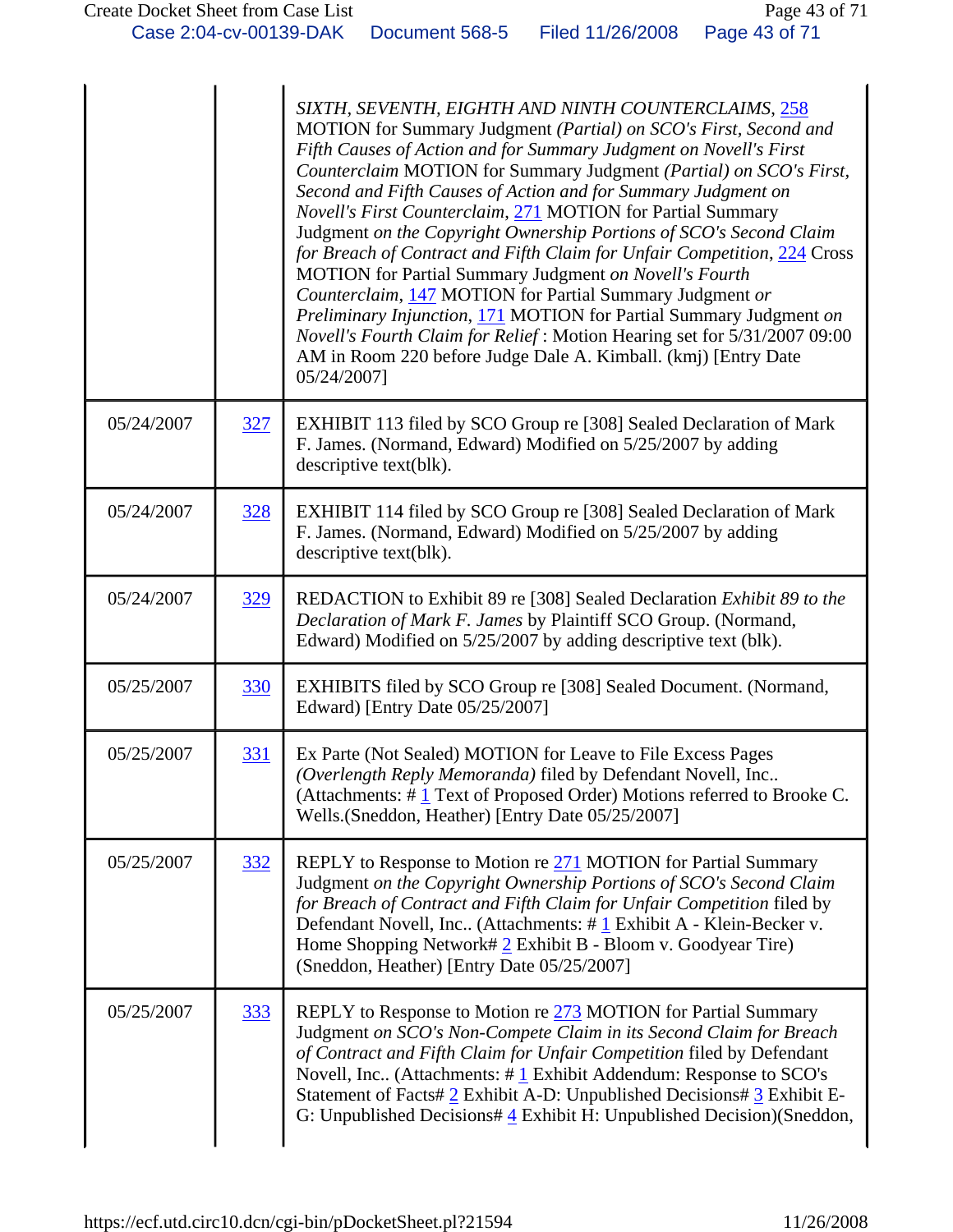|            |     | Heather) [Entry Date 05/25/2007]                                                                                                                                                                                                                                                                                                                                                                                                                                                                                                                                                                                                                                                                                                                                                                                                                                                                                                      |
|------------|-----|---------------------------------------------------------------------------------------------------------------------------------------------------------------------------------------------------------------------------------------------------------------------------------------------------------------------------------------------------------------------------------------------------------------------------------------------------------------------------------------------------------------------------------------------------------------------------------------------------------------------------------------------------------------------------------------------------------------------------------------------------------------------------------------------------------------------------------------------------------------------------------------------------------------------------------------|
| 05/25/2007 | 334 | DECLARATION of James McKenna re 275 MOTION for Summary<br>Judgment on SCO's First Claim for Slander of Title and Third Claim for<br>Specific Performance filed by Novell, Inc (Sneddon, Heather) [Entry<br>Date 05/25/2007]                                                                                                                                                                                                                                                                                                                                                                                                                                                                                                                                                                                                                                                                                                           |
| 05/25/2007 | 335 | DECLARATION of Kenneth W. Brakebill re 275 MOTION for Summary<br>Judgment on SCO's First Claim for Slander of Title and Third Claim for<br>Specific Performance, 271 MOTION for Partial Summary Judgment on<br>the Copyright Ownership Portions of SCO's Second Claim for Breach of<br>Contract and Fifth Claim for Unfair Competition, 277 MOTION for<br>Summary Judgment on SCO's First Claim for Slander of Title Based on<br>Failure to Establish Special Damages, 273 MOTION for Partial<br>Summary Judgment on SCO's Non-Compete Claim in its Second Claim<br>for Breach of Contract and Fifth Claim for Unfair Competition filed by<br>Novell, Inc. (Attachments: # $1$ Exhibit 1# $2$ Exhibit 2# $3$ Exhibit 3# $4$<br>Exhibit 4# 5 Exhibit 5# 6 Exhibit 6# 7 Exhibit 7# 8 Exhibit 8# 9 Exhibit<br>9# 10 Exhibit 10# 11 Exhibit 11# 12 Exhibit 13# 13 Exhibit 14# 14<br>Exhibit 15)(Sneddon, Heather) [Entry Date 05/25/2007] |
| 05/25/2007 | 336 | NOTICE OF CONVENTIONAL FILING of Reply Memoranda and<br>Declaration filed by Defendant Novell, Inc. (Sneddon, Heather) [Entry<br>Date 05/25/2007]                                                                                                                                                                                                                                                                                                                                                                                                                                                                                                                                                                                                                                                                                                                                                                                     |
| 05/25/2007 | 337 | REPLY to Response to Motion re 275 MOTION for Summary Judgment<br>on SCO's First Claim for Slander of Title and Third Claim for Specific<br>Performance [REDACTED] filed by Defendant Novell, Inc<br>(Attachments: $\# \underline{1}$ Exhibit A - Response to SCO's Statement of Facts $\frac{2}{2}$<br>Exhibit B - Relational Design v. Brock# 3 Exhibit C - Dick Corp. v. SNC-<br>Lavalin# 4 Exhibit D - Bank of the West v. Resolution Trust# 5 Exhibit E<br>- Wester Online Dictionary Entry for "Require")(Sneddon, Heather)<br>[Entry Date 05/25/2007]                                                                                                                                                                                                                                                                                                                                                                          |
| 05/25/2007 | 338 | ** SEALED DOCUMENT** SEALED REPLY IN SUPPORT OF 275<br>MOTION for Summary Judgment on SCO's First Claim for Slander of<br>Title and Third Claim for Specific Performance filed by Defendant<br>Novell, Inc (document is not scanned - will be kept in permanent storage)<br>(alt) [Entry Date 05/29/2007]                                                                                                                                                                                                                                                                                                                                                                                                                                                                                                                                                                                                                             |
| 05/25/2007 | 339 | **SEALED DOCUMENT** SEALED REPLY IN SUPPORT OF 277<br>MOTION for Summary Judgment on SCO's First Claim for Slander of<br>Title Based on Failure to Establish Special Damages filed by Defendant<br>Novell, Inc (document is not scanned - will be kept in permanent storage)<br>(alt) [Entry Date $05/29/2007$ ]                                                                                                                                                                                                                                                                                                                                                                                                                                                                                                                                                                                                                      |
| 05/25/2007 | 340 | ** SEALED DOCUMENT** SEALED 2ND SUPPLEMENTAL<br>DECALRATION OF KENNETH W. BRAKEBILL re: 147 MOTION for                                                                                                                                                                                                                                                                                                                                                                                                                                                                                                                                                                                                                                                                                                                                                                                                                                |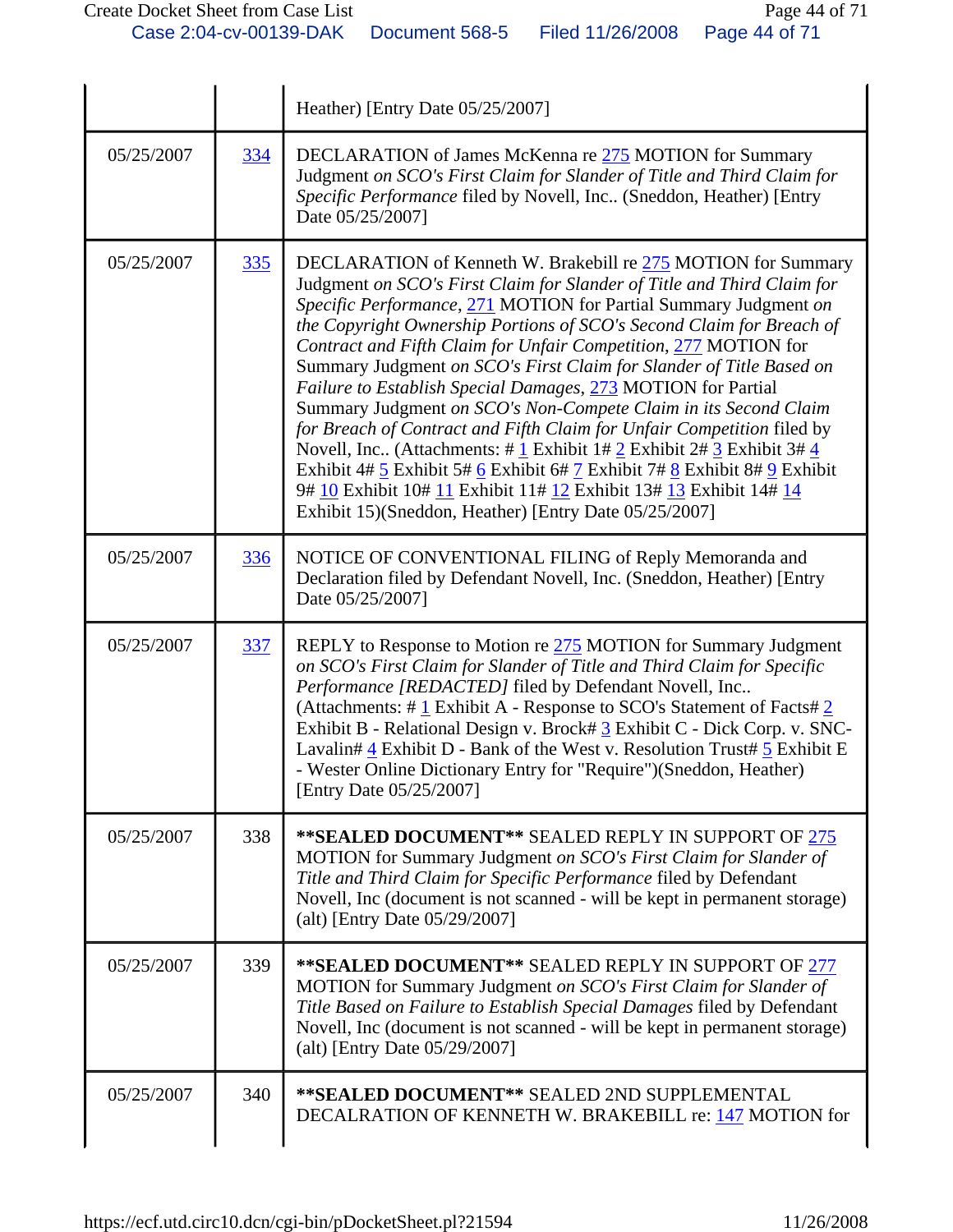|            |     | Partial Summary Judgment or Preliminary Injunction, 171 MOTION for<br>Partial Summary Judgment on Novell's Fourth Claim for Relief, 271<br>MOTION for Partial Summary Judgment on the Copyright Ownership<br>Portions of SCO's Second Claim for Breach of Contract and Fifth Claim<br>for Unfair Competition, 273MOTION for Partial Summary Judgment on<br>SCO's Non-Compete Claim in its Second Claim for Breach of Contract<br>and Fifth Claim for Unfair Competition, 275 MOTION for Summary<br>Judgment on SCO's First Claim for Slander of Title and Third Claim for<br>Specific Performance, 277 MOTION for Summary Judgment on SCO's<br>First Claim for Slander of Title Based on Failure to Establish Special<br>Damages filed by Defendant Novell, Inc (alt) (document is not scanned -<br>will be kept in permanent storage) Modified on 5/29/2007: added text re:<br>permanent storage (alt) |
|------------|-----|---------------------------------------------------------------------------------------------------------------------------------------------------------------------------------------------------------------------------------------------------------------------------------------------------------------------------------------------------------------------------------------------------------------------------------------------------------------------------------------------------------------------------------------------------------------------------------------------------------------------------------------------------------------------------------------------------------------------------------------------------------------------------------------------------------------------------------------------------------------------------------------------------------|
| 05/29/2007 | 341 | <b>AMENDED NOTICE OF HEARING ON MOTION re: 275 MOTION</b><br>for Summary Judgment on SCO's First Claim for Slander of Title and<br>Third Claim for Specific Performance, 277 MOTION for Summary<br>Judgment on SCO's First Claim for Slander of Title Based on Failure to<br>Establish Special Damages, 273 MOTION for Partial Summary Judgment<br>on SCO's Non-Compete Claim in its Second Claim for Breach of Contract<br>and Fifth Claim for Unfair Competition : (Notice generated by Kim<br>Jones) Motion Hearing reset for 5/31/2007 02:00 PM in Room 220 before<br>Judge Dale A. Kimball. (kmj) [Entry Date 05/29/2007]                                                                                                                                                                                                                                                                          |
| 05/29/2007 | 342 | <b>SECOND AMENDED NOTICE OF HEARING ON MOTION re: 258</b><br>MOTION for Summary Judgment (Partial) on SCO's First, Second and<br>Fifth Causes of Action and for Summary Judgment on Novell's First<br>Counterclaim MOTION for Summary Judgment (Partial) on SCO's First,<br>Second and Fifth Causes of Action and for Summary Judgment on<br>Novell's First Counterclaim, 271 MOTION for Partial Summary<br>Judgment on the Copyright Ownership Portions of SCO's Second Claim<br>for Breach of Contract and Fifth Claim for Unfair Competition, 224 Cross<br><b>MOTION</b> for Partial Summary Judgment on Novell's Fourth<br>Counterclaim, 171 MOTION for Partial Summary Judgment on Novell's<br>Fourth Claim for Relief: (Notice generated by Kim Jones) Motion<br>Hearing reset for 6/4/2007 09:00 AM in Room 220 before Judge Dale A.<br>Kimball. (kmj) [Entry Date 05/29/2007]                   |
| 05/29/2007 | 343 | ORDER granting 331 Motion for Leave to File Excess Pages. Signed by<br>Judge Dale A. Kimball on 5/29/07 (alt) [Entry Date 05/29/2007]                                                                                                                                                                                                                                                                                                                                                                                                                                                                                                                                                                                                                                                                                                                                                                   |
| 05/29/2007 | 344 | <b>CORRECTED NOTICE OF HEARING ON MOTION re: 277</b><br>MOTION for Summary Judgment on SCO's First Claim for Slander of<br>Title Based on Failure to Establish Special Damages, 273 MOTION for<br>Partial Summary Judgment on SCO's Non-Compete Claim in its Second<br>Claim for Breach of Contract and Fifth Claim for Unfair Competition,<br>271 MOTION for Partial Summary Judgment on the Copyright<br>Ownership Portions of SCO's Second Claim for Breach of Contract and<br>Fifth Claim for Unfair Competition : (Notice generated by Kim Jones)                                                                                                                                                                                                                                                                                                                                                  |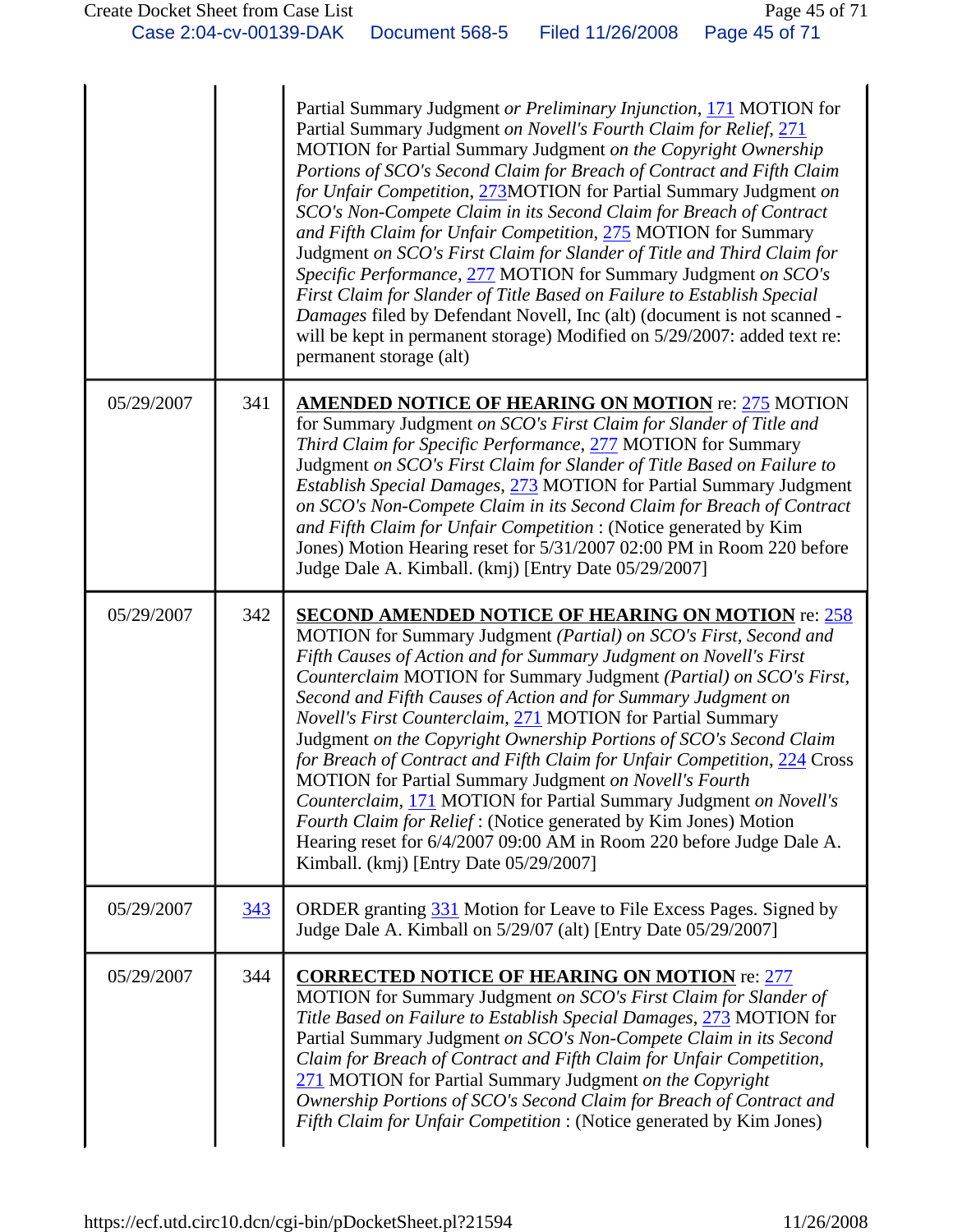|            |     | Motion Hearing set for 5/31/2007 02:00 PM in Room 220 before Judge<br>Dale A. Kimball. (kmj) [Entry Date 05/29/2007]                                                                                                                                                                                                                                                                                                                                                                                                                                                                                                                                                                                                                                                                                                           |
|------------|-----|--------------------------------------------------------------------------------------------------------------------------------------------------------------------------------------------------------------------------------------------------------------------------------------------------------------------------------------------------------------------------------------------------------------------------------------------------------------------------------------------------------------------------------------------------------------------------------------------------------------------------------------------------------------------------------------------------------------------------------------------------------------------------------------------------------------------------------|
| 05/29/2007 | 345 | <b>SECOND CORRECTED NOTICE OF HEARING ON MOTION re:</b><br>275 MOTION for Summary Judgment on SCO's First Claim for Slander<br>of Title and Third Claim for Specific Performance, 258 MOTION for<br>Summary Judgment (Partial) on SCO's First, Second and Fifth Causes of<br>Action and for Summary Judgment on Novell's First Counterclaim<br>MOTION for Summary Judgment (Partial) on SCO's First, Second and<br>Fifth Causes of Action and for Summary Judgment on Novell's First<br>Counterclaim, 224 Cross MOTION for Partial Summary Judgment on<br>Novell's Fourth Counterclaim, 171 MOTION for Partial Summary<br>Judgment on Novell's Fourth Claim for Relief: (Notice generated by Kim<br>Jones) Motion Hearing set for 6/4/2007 09:00 AM in Room 220 before<br>Judge Dale A. Kimball. (kmj) [Entry Date 05/29/2007] |
| 05/29/2007 | 346 | REPLY to Response to Motion re 258 MOTION for Summary Judgment<br>(Partial) on SCO's First, Second and Fifth Causes of Action and for<br>Summary Judgment on Novell's First Counterclaim MOTION for<br>Summary Judgment (Partial) on SCO's First, Second and Fifth Causes of<br>Action and for Summary Judgment on Novell's First Counterclaim filed<br>by Plaintiff SCO Group. (Normand, Edward) [Entry Date 05/29/2007]                                                                                                                                                                                                                                                                                                                                                                                                      |
| 05/29/2007 | 347 | DECLARATION of Edward Normand re 346 Reply Memorandum/Reply<br>to Response to Motion, filed by SCO Group. (Attachments: $\# \underline{1}$ Exhibit 1-<br>2# 2 Exhibit 3# 3 Exhibit 4-12# 4 Exhibit 13-14# 5 Exhibit 15 Part 1# 6<br>Exhibit 15 Part 2# 7 Exhibit 15 Part 3# 8 Exhibit 15 Part 4# 9 Exhibit 15<br>Part 5# 10 Exhibit 16-19# 11 Exhibit 20-26# 12 Exhibit 27-34) (Normand,<br>Edward) [Entry Date 05/29/2007]                                                                                                                                                                                                                                                                                                                                                                                                    |
| 05/29/2007 | 348 | MOTION for Leave to File Excess Pages re Docket Entry 346 filed by<br>Plaintiff SCO Group. (Attachments: $\#$ 1 Text of Proposed Order) Motions<br>referred to Brooke C. Wells. (Normand, Edward) [Entry Date 05/30/2007]                                                                                                                                                                                                                                                                                                                                                                                                                                                                                                                                                                                                      |
| 05/29/2007 | 350 | ** SEALED DOCUMENT** Novell's Evidentiary Objections to SCO's<br>Exhibits Submitted in Support of its Summary Judgment Oppositions filed<br>5/18/07 re [317] Sealed Document, [314] Sealed Document, [315] Sealed<br>Document, [319] Sealed Document, [316] Sealed Document, [312] Sealed<br>Document, [311] Sealed Document, [309] Sealed Document, [310] Sealed<br>Document, [313] Sealed Document, [318] Sealed Document, [320] Sealed<br>Document filed by Defendant Novell, Inc. (This document is not scanned<br>and is located in the sealed area.) (kla) [Entry Date 05/30/2007]                                                                                                                                                                                                                                       |
| 05/30/2007 | 349 | ORDER granting 348 Motion for Leave to File Excess Pages. Signed by<br>Judge Dale A. Kimball on 5/30/07 (alt) [Entry Date 05/30/2007]                                                                                                                                                                                                                                                                                                                                                                                                                                                                                                                                                                                                                                                                                          |
| 05/30/2007 | 351 | NOTICE OF CONVENTIONAL FILING of Supplemental Declaration of<br>Mark F. James filed by Counter Defendant SCO Group, Plaintiff SCO                                                                                                                                                                                                                                                                                                                                                                                                                                                                                                                                                                                                                                                                                              |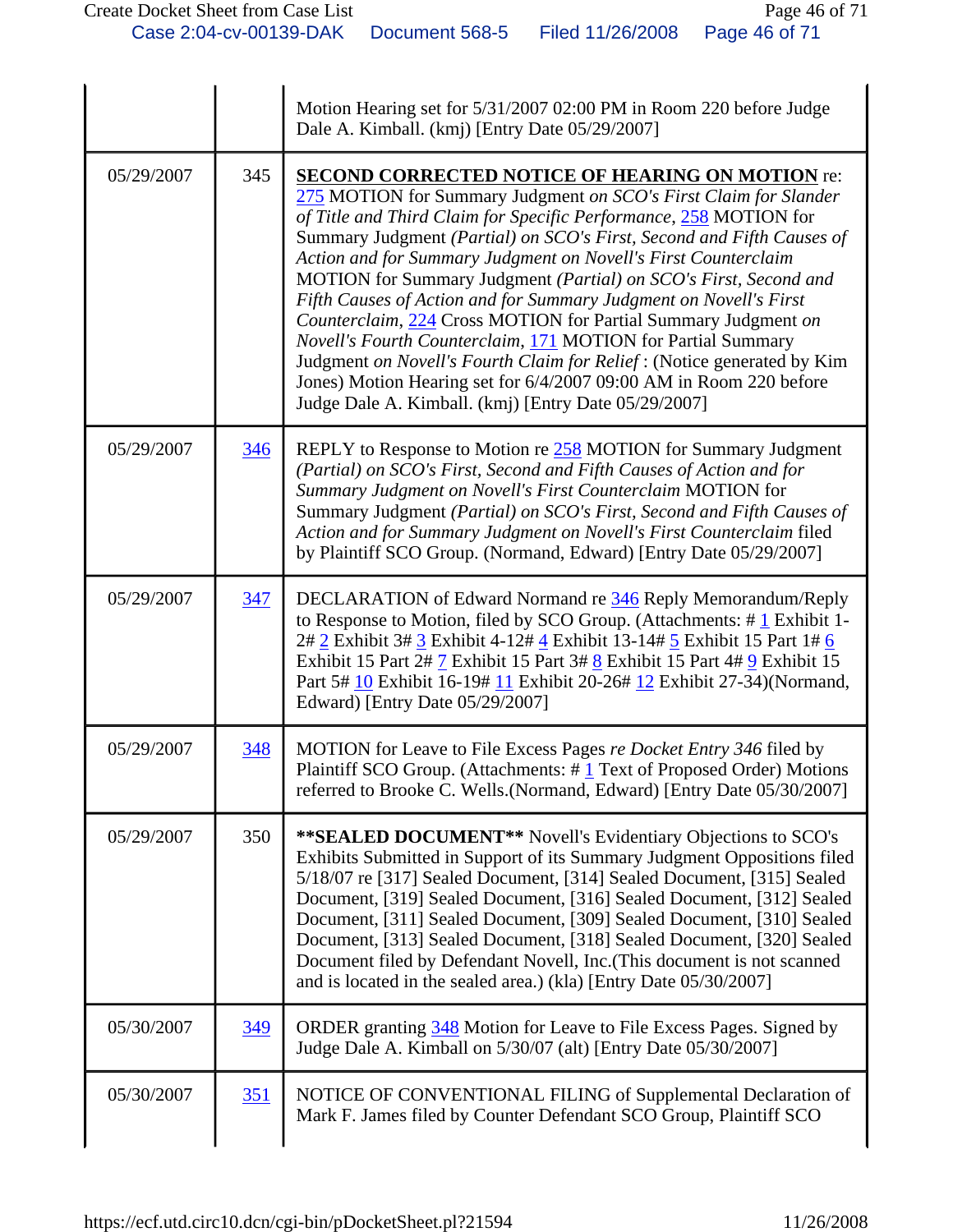|            |     | Group re [308] Sealed Document (James, Mark) [Entry Date 05/30/2007]                                                                                                                                                                                                                                                                                                                                                                                                                                                                                                                                                                                                                                                                                                                                                                                                                                                                                                           |
|------------|-----|--------------------------------------------------------------------------------------------------------------------------------------------------------------------------------------------------------------------------------------------------------------------------------------------------------------------------------------------------------------------------------------------------------------------------------------------------------------------------------------------------------------------------------------------------------------------------------------------------------------------------------------------------------------------------------------------------------------------------------------------------------------------------------------------------------------------------------------------------------------------------------------------------------------------------------------------------------------------------------|
| 05/30/2007 | 352 | <b>MOTION</b> to Strike Supplemental Declaration of Mark F. James<br>Attaching Expert Reports and Declarations filed by Defendant Novell,<br>Inc Motions referred to Brooke C. Wells.(Sneddon, Heather) [Entry Date<br>05/30/2007]                                                                                                                                                                                                                                                                                                                                                                                                                                                                                                                                                                                                                                                                                                                                             |
| 05/30/2007 | 353 | MEMORANDUM in Support re 352 MOTION to Strike Supplemental<br>Declaration of Mark F. James Attaching Expert Reports and Declarations<br>filed by Defendant Novell, Inc (Attachments: $\# \underline{1}$ Exhibit A - Leviton v.<br>Nicor)(Sneddon, Heather) [Entry Date 05/30/2007]                                                                                                                                                                                                                                                                                                                                                                                                                                                                                                                                                                                                                                                                                             |
| 05/30/2007 | 354 | ** SEALED DOCUMENT** Supplemental Declaration of Mark F.<br>James filed by Counter Defendant SCO Group, Plaintiff SCO Group.<br>(This document is not scanned and is located in the sealed area.) (kla)<br>[Entry Date 05/31/2007]                                                                                                                                                                                                                                                                                                                                                                                                                                                                                                                                                                                                                                                                                                                                             |
| 05/31/2007 |     | Motions No Longer Referred: 352 MOTION to Strike Supplemental<br>Declaration of Mark F. James Attaching Expert Reports and Declarations<br>because this relates to the summary judgment motions. (mjw) [Entry Date<br>05/31/2007]                                                                                                                                                                                                                                                                                                                                                                                                                                                                                                                                                                                                                                                                                                                                              |
| 05/31/2007 | 355 | Minute Entry for proceedings held before Judge Dale A. Kimball : Motion<br>Hearing held on 5/31/2007 re 271 MOTION for Partial Summary<br>Judgment on the Copyright Ownership Portions of SCO's Second Claim<br>for Breach of Contract and Fifth Claim for Unfair Competition filed by<br>Novell, Inc., 273 MOTION for Partial Summary Judgment on SCO's Non-<br>Compete Claim in its Second Claim for Breach of Contract and Fifth<br>Claim for Unfair Competition filed by Novell, Inc., 277 MOTION for<br>Summary Judgment on SCO's First Claim for Slander of Title Based on<br>Failure to Establish Special Damages filed by Novell, Inc. After hearing<br>the arguments of counsel, the Court took the motions under advisement.<br>Attorneys for Plaintiff: Brent Hatch, Edward Normand, Sashi Boruchow;<br>Attorneys for Defendant: Michael Jacobs, Thomas Karrenberg, Grant<br>Kim, Kenneth Brakebill. Court Reporter: Kelly Hicken. (kmj) [Entry Date<br>06/01/2007] |
| 06/04/2007 | 356 | Minute Entry for proceedings held before Judge Dale A. Kimball: Motion<br>Hearing held on 6/4/2007 re 275 MOTION for Summary Judgment on<br>SCO's First Claim for Slander of Title and Third Claim for Specific<br>Performance filed by Novell, Inc., 258 MOTION for Summary Judgment<br>(Partial) on SCO's First, Second and Fifth Causes of Action and for<br>Summary Judgment on Novell's First Counterclaim MOTION for<br>Summary Judgment (Partial) on SCO's First, Second and Fifth Causes of<br>Action and for Summary Judgment on Novell's First Counterclaim filed<br>by SCO Group, 224 Cross MOTION for Partial Summary Judgment on<br>Novell's Fourth Counterclaim filed by SCO Group, 171 MOTION for<br>Partial Summary Judgment on Novell's Fourth Claim for Relief filed by                                                                                                                                                                                      |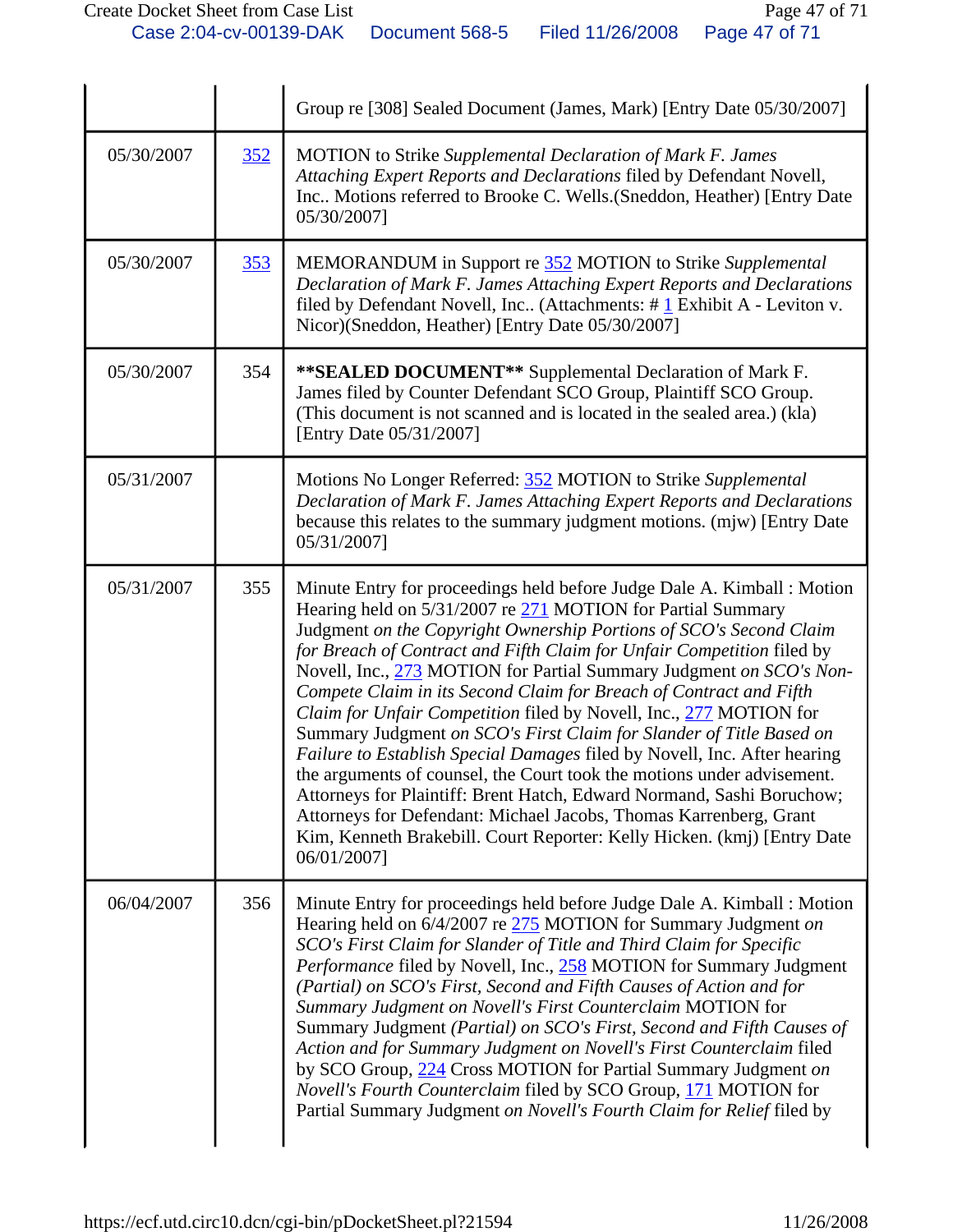|            |            | Novell, Inc. After hearing the arguments of counsel, the Court took the<br>motions under advisement. Attorneys for Plaintiff: Stuart Singer, Edward<br>Normand, Mark Jacobs; Attorneys for Defendants: Michael Jacobs,<br>Kenneth Brakebill, Thomas Karrenberg. Court Reporter: Becky Janke.<br>(kmj) [Entry Date 06/04/2007]                                                                                                              |
|------------|------------|--------------------------------------------------------------------------------------------------------------------------------------------------------------------------------------------------------------------------------------------------------------------------------------------------------------------------------------------------------------------------------------------------------------------------------------------|
| 06/07/2007 | <u>357</u> | CERTIFICATE OF SERVICE by SCO Group Regarding SCO's Expert<br>Reports (Normand, Edward) [Entry Date 06/07/2007]                                                                                                                                                                                                                                                                                                                            |
| 06/07/2007 | 358        | REDACTION to [339] Sealed Document, Reply Memorandum in Support<br>of Novell's Motion for Summary Judgment on SCO's First Claim for<br>Slander of Title Based on Failure to Establish Special Damages by<br>Defendant Novell, Inc. (Attachments: $\# \underline{1}$ Exhibit A $\# \underline{2}$ Exhibit B $\# \underline{3}$<br>Exhibit C# 4 Exhibit D)(Sneddon, Heather) [Entry Date 06/07/2007]                                         |
| 06/07/2007 | 359        | REDACTION to [350] Sealed Document,, Novell's Evidentiary<br>Objections to SCO's Exhibits Submitted in Support of Its Summary<br>Judgment Oppositions Filed May 18, 2007 by Defendant Novell, Inc<br>(Attachments: # $1$ Exhibit A - Part $1# 2$ Exhibit A - Part $2# 3$ Exhibit A -<br>Part 3# 4 Exhibit A - Part 4# 5 Exhibit B)(Sneddon, Heather) [Entry Date<br>06/07/2007]                                                            |
| 06/11/2007 | 360        | REDACTION to [307] Sealed Document, SCO's Response in Opposition<br>to Novell's Motion for Summary Judgment on SCO's First Claim for<br>Slander of Title Based on Failure to Establish Special Damages by<br>Plaintiff SCO Group. (Boruchow, Sashi) [Entry Date 06/11/2007]                                                                                                                                                                |
| 06/18/2007 | 361        | NOTICE OF CONVENTIONAL FILING of SCO's Memorandum in<br>Opposition to Novell's Evidentiary Objections to SCO's Exhibits<br>Submitted in Support of Its Summary Judgment Oppositions Filed May<br>18, 2007, Incorporating by Reference Novell's Evidentiary Objections to<br>SCO's Summary Judgment Exhibits (Filed Under Seal) filed by Plaintiff<br>SCO Group re [350] Sealed Document,, (James, Mark) [Entry Date<br>06/18/2007]         |
| 06/18/2007 | 362        | ** SEALED DOCUMENT** MEMORANDUM IN OPPOSITION to<br>Novell's Evidentiary Objections to SCO's Exhibits Submitted in Support<br>of its Summary Judgment Oppositions Filed May 18, 2007, Incorporating<br>by Reference Novell's Evidentiary Objections to SCO's Summary<br>Judgment Exhibits, re [350] Sealed Objections, filed by Plaintiff SCO<br>Group. No attachment - document retained in sealed room. (blk) [Entry<br>Date 06/19/2007] |
| 06/18/2007 | 363        | ** SEALED DOCUMENT** EXHIBITS to SCO's Memorandum in<br>Opposition to Novell's Evidentiary Objections to SCO's Exhibits<br>Submitted in Support of its Summary Judgment Oppsitions Filed May 18,<br>2007 Incorporating by Reference Novell's Evidentiary Objections to<br>SCO's Summary Judgment Exhibits filed by Plaintiff SCO Group re [362]                                                                                            |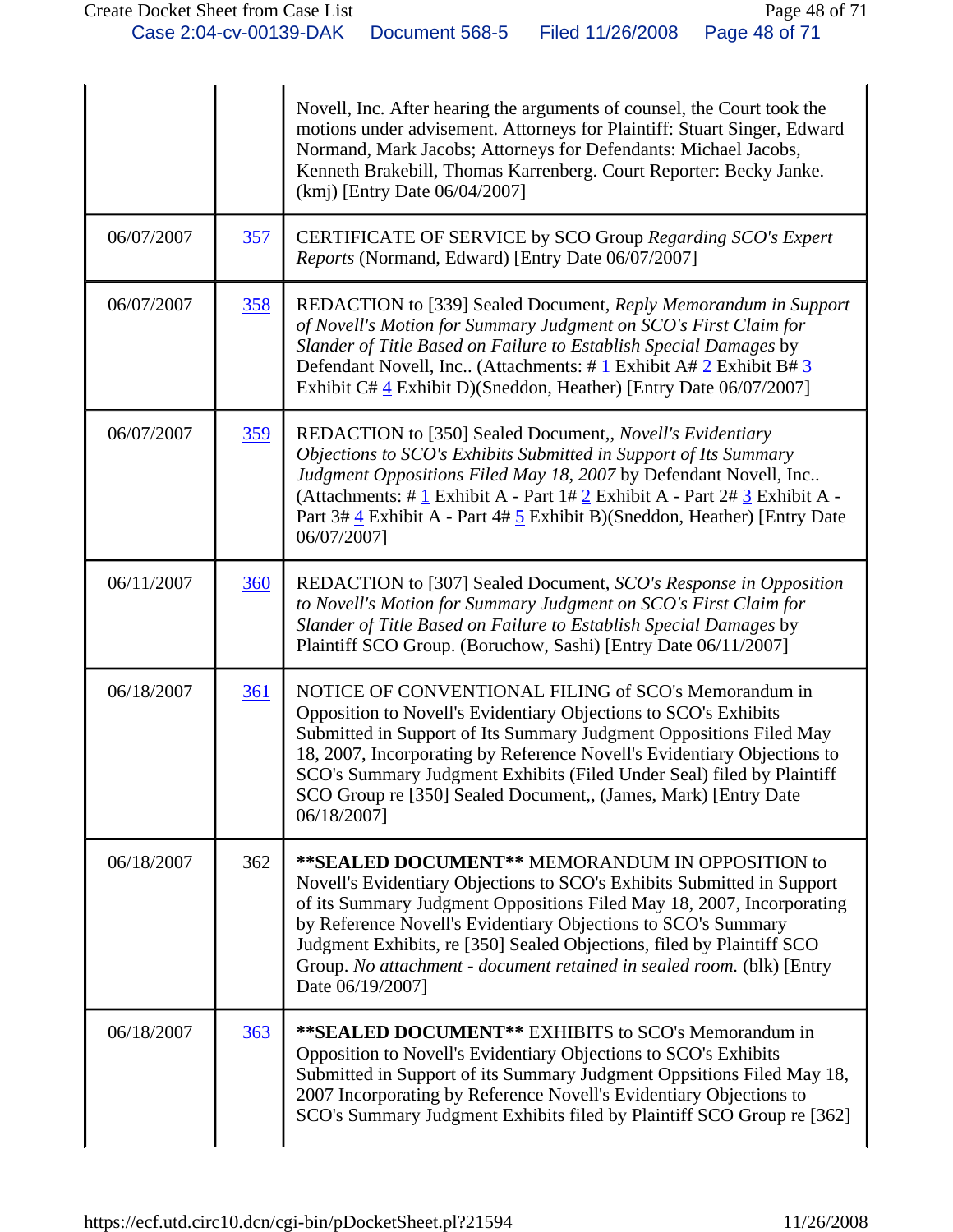|            |     | Sealed Document filed by Plaintiff SCO Group. No attachment -<br>document retained in the sealed room. (blk) [Entry Date 06/19/2007]                                                                                                                                                                                                                                                                                                                                                           |
|------------|-----|------------------------------------------------------------------------------------------------------------------------------------------------------------------------------------------------------------------------------------------------------------------------------------------------------------------------------------------------------------------------------------------------------------------------------------------------------------------------------------------------|
| 06/20/2007 | 364 | Plaintiff's MOTION for Leave to File Excess Pages re SCO's<br>Memorandum in Opposition to Novell's Evidentiary Objections to SCO's<br>Exhibits Submitted in Support of Its Summary Judgment Oppositions Filed<br>May 18, 2007, incorporating by reference Novell's Evidentiary Objections<br>to SCO's Summary Judgment Exhibits filed by Plaintiff SCO Group.<br>(Attachments: $\#$ 1 Text of Proposed Order) Motions referred to Brooke C.<br>Wells.(Normand, Edward) [Entry Date 06/20/2007] |
| 06/20/2007 | 365 | ORDER granting 364 Motion for Leave to File Excess Pages. Signed by<br>Judge Dale A. Kimball on 6/20/07. (kla) [Entry Date 06/20/2007]                                                                                                                                                                                                                                                                                                                                                         |
| 07/03/2007 | 366 | RESPONSE re [362] Sealed Document,, (SCO's Opposition to Novell's<br>Evidentiary Objections to SCO's Exhibits Submitted in Connection with<br>Summary Judgment Motions) filed by Defendant Novell, Inc<br>(Attachments: # $\perp$ Appendix A# $\perp$ Appendix B)(Sneddon, Heather) [Entry<br>Date 07/03/2007]                                                                                                                                                                                 |
| 07/10/2007 | 367 | Stipulated MOTION for Scheduling Order (Pretrial Schedule) filed by<br>Defendant Novell, Inc (Attachments: #1 Text of Proposed Order)<br>Motions referred to Brooke C. Wells. (Sneddon, Heather) [Entry Date<br>07/10/2007]                                                                                                                                                                                                                                                                    |
| 07/11/2007 | 368 | PRETRIAL ORDER Setting dates/deadlines. Final Pretrial Conference set<br>for 9/11/07. Jury Trial set for 9/17/2007 08:30 AM in Room 220 before<br>Judge Dale A. Kimball. See order for all dates/deadlines set. Signed by<br>Judge Dale A. Kimball on 7/11/07. (blk) [Entry Date 07/11/2007]                                                                                                                                                                                                   |
| 08/02/2007 | 369 | Proposed Witness List and Exhibit List (Rule 26 Pretrial Disclosures) by<br>Novell, Inc (Attachments: $\# \underline{1}$ Exhibit A-1, A-2, B and C)(Sneddon,<br>Heather) [Entry Date 08/02/2007]                                                                                                                                                                                                                                                                                               |
| 08/02/2007 | 370 | Proposed Exhibit List and Witness List (Rule 26 Pretrial Disclosures) by<br>Plaintiff SCO Group (Normand, Edward) [Entry Date 08/02/2007]                                                                                                                                                                                                                                                                                                                                                      |
| 08/03/2007 | 371 | MOTION for Admission Pro Hac Vice of Eric M. Acker, Registration fee<br>\$15, receipt number 548982, filed by Defendant Novell, Inc<br>(Attachments: # $1$ Exhibit A# $2$ Exhibit B# $3$ Exhibit C - Text of Proposed<br>Order)(Sneddon, Heather) [Entry Date 08/03/2007]                                                                                                                                                                                                                      |
| 08/06/2007 | 372 | Proposed Exhibit List and Witness List (Rule 26 Pretrial Disclosures)<br>AMENDED by Plaintiff SCO Group (Normand, Edward) [Entry Date<br>08/06/2007]                                                                                                                                                                                                                                                                                                                                           |
| 08/06/2007 | 373 | ORDER granting 371 Motion for Admission Pro Hac Vice of Eric M.                                                                                                                                                                                                                                                                                                                                                                                                                                |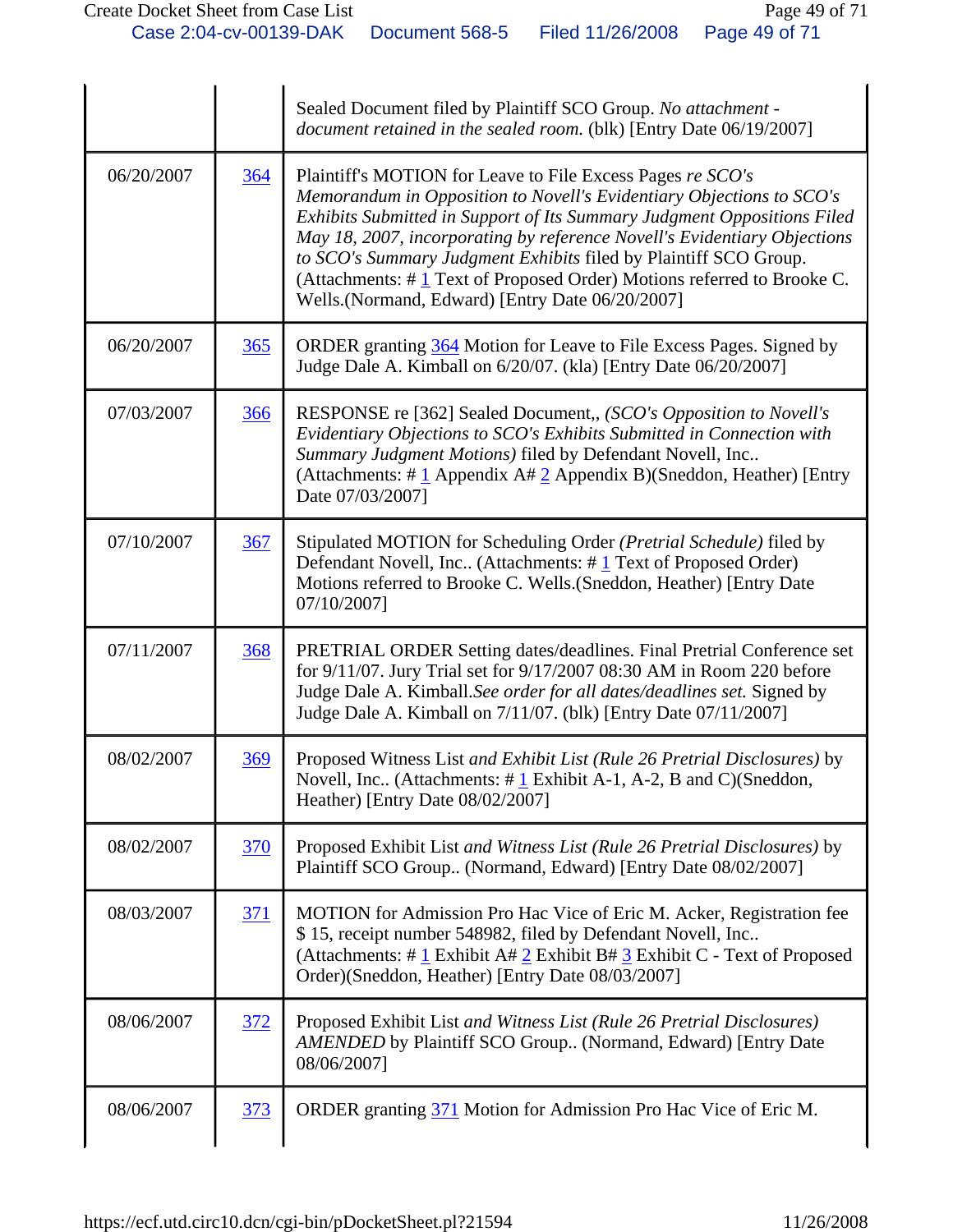|            |            | Acker for Novell, Inc<br>Attorneys admitted Pro Hac Vice may download a copy of the District of<br>Utahs local rules from the courts web site at http://www.utd.uscourts.gov<br>. Signed by Judge Dale A. Kimball on 8/6/07. (blk) [Entry Date<br>08/07/2007]                                                                                                                                                                                                                                                                                                                                                                                                   |
|------------|------------|-----------------------------------------------------------------------------------------------------------------------------------------------------------------------------------------------------------------------------------------------------------------------------------------------------------------------------------------------------------------------------------------------------------------------------------------------------------------------------------------------------------------------------------------------------------------------------------------------------------------------------------------------------------------|
| 08/08/2007 | <u>374</u> | Stipulated MOTION for Extension of Time Re Objections to Pre-Trial<br>Rule 26(a)(3) Disclosures filed by Plaintiff SCO Group. (Attachments: $\#$ 1<br>Text of Proposed Order) Motions referred to Brooke C. Wells.(Normand,<br>Edward) [Entry Date 08/08/2007]                                                                                                                                                                                                                                                                                                                                                                                                  |
| 08/09/2007 | 375        | Stipulated MOTION for Extension of Time for Submission of Pre-Trial<br>Order filed by Plaintiff SCO Group. (Attachments: $\# \underline{1}$ Text of Proposed<br>Order) Motions referred to Brooke C. Wells. (Normand, Edward) [Entry<br>Date 08/09/2007]                                                                                                                                                                                                                                                                                                                                                                                                        |
| 08/09/2007 | 376        | ORDER granting 374 Motion for Extension of Time to file objections to<br>the Pre-Trial Rule $26(a)(3)$ Disclosures until $8/31/07$ . Signed by Judge<br>Dale A. Kimball on 8/9/07. (kla) [Entry Date 08/09/2007]                                                                                                                                                                                                                                                                                                                                                                                                                                                |
| 08/10/2007 | 377        | MEMORANDUM DECISION AND ORDER granting in part and<br>denying in part 147 Motion for Partial Summary Judgment; granting 171<br>Motion for Partial Summary Judgment; granting in part and denying in<br>part 180 Motion for Summary Judgment ; denying 224 Motion for Partial<br>Summary Judgment; denying 258 Motion for Summary Judgment;<br>granting 271 Motion for Partial Summary Judgment; granting in part and<br>denying in part 273 Motion for Partial Summary Judgment; granting 275<br>Motion for Summary Judgment ; finding as moot 277 Motion for<br>Summary Judgment. Signed by Judge Dale A. Kimball on 8-10-07. (sih)<br>[Entry Date 08/10/2007] |
| 08/10/2007 | 378        | TRIAL ORDER. Signed by Judge Dale A. Kimball on 8-10-07. (sih)<br>[Entry Date 08/10/2007]                                                                                                                                                                                                                                                                                                                                                                                                                                                                                                                                                                       |
| 08/17/2007 | <u>379</u> | STATUS REPORT (Joint Statement in Response to the Court's August<br>10, 2007 Memorandum Decision and Order) by Novell, Inc (Sneddon,<br>Heather) [Entry Date 08/17/2007]                                                                                                                                                                                                                                                                                                                                                                                                                                                                                        |
| 08/22/2007 | <b>380</b> | Proposed Witness List and Exhibit List (Novell's First Amended Rule 26<br><i>Pretrial Disclosures</i> ) by Novell, Inc (Attachments: #1 Exhibit A-1, A-2,<br>B and C)(Sneddon, Heather) [Entry Date 08/22/2007]                                                                                                                                                                                                                                                                                                                                                                                                                                                 |
| 08/22/2007 | <u>381</u> | Proposed Exhibit List and Witness List (Rule 26 Pretrial Disclosures)<br>SECOND AMENDED by Plaintiff SCO Group (Normand, Edward)<br>[Entry Date 08/22/2007]                                                                                                                                                                                                                                                                                                                                                                                                                                                                                                     |
| 08/23/2007 | 382        | Proposed Witness List and Exhibit List (Novell's Second Amended Rule                                                                                                                                                                                                                                                                                                                                                                                                                                                                                                                                                                                            |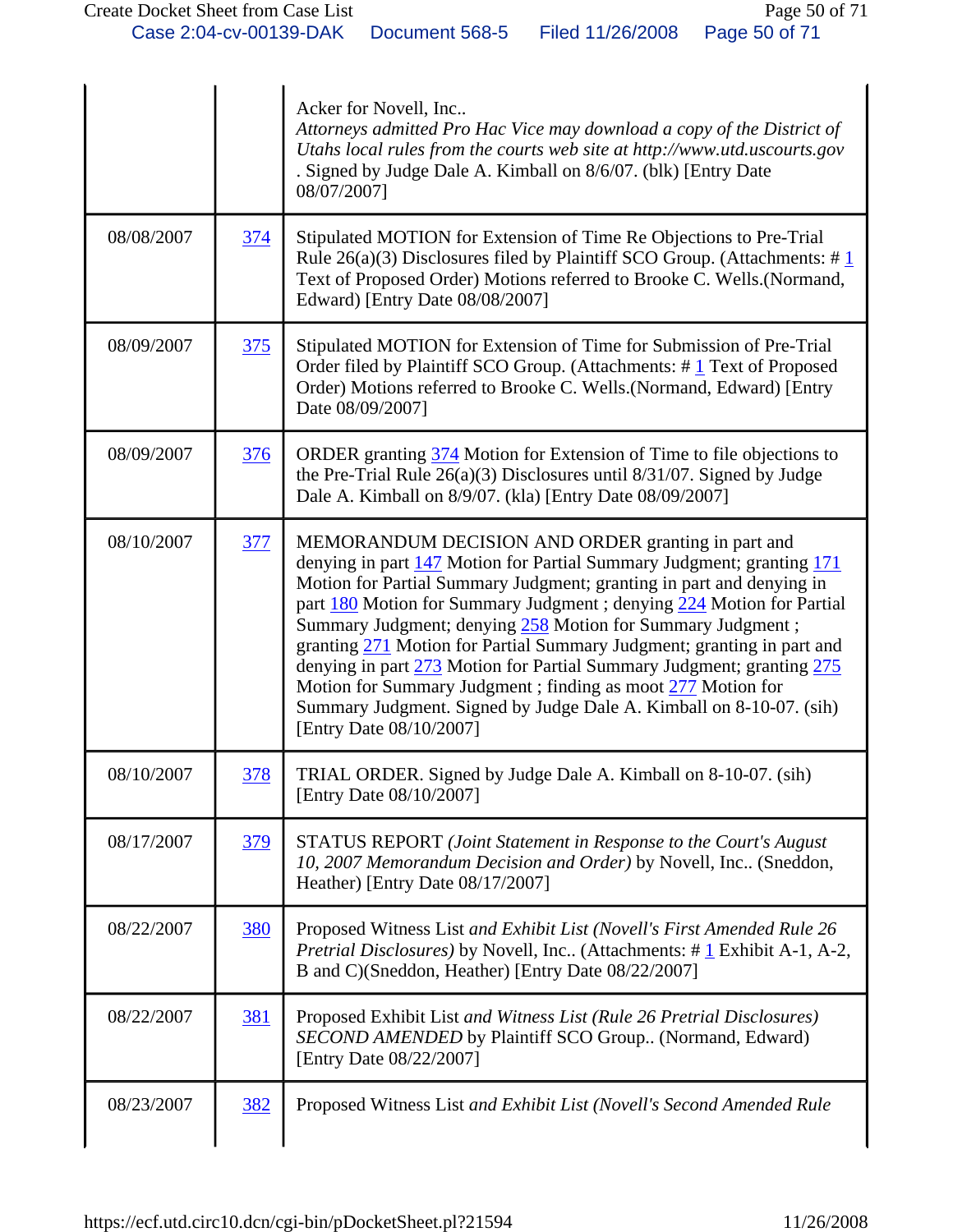|            |            | 26 Pretrial Disclosures) by Novell, Inc (Attachments: #1 Exhibit A-C)<br>(Sneddon, Heather) [Entry Date 08/23/2007]                                                                                                                                            |
|------------|------------|----------------------------------------------------------------------------------------------------------------------------------------------------------------------------------------------------------------------------------------------------------------|
| 08/24/2007 | 383        | STATUS REPORT (Supplemental Joint Statement re: the Parties' August<br>17, 2007 Joint Statement) by Novell, Inc (Sneddon, Heather) [Entry Date<br>08/24/2007]                                                                                                  |
| 08/24/2007 | 384        | NOTICE OF CONVENTIONAL FILING filed by Plaintiff SCO Group<br>Re: SCO's Motion to Exclude Testimony of Terry L. Musika and SCO's<br>Motion in Limine Regarding Apportionment of 2003 Microsoft and Sun<br>Agreements (Normand, Edward) [Entry Date 08/24/2007] |
| 08/24/2007 | 385        | MOTION to Strike SCO's Jury Demand filed by Defendant Novell, Inc<br>(Attachments: #1 Text of Proposed Order) Motions referred to Brooke C.<br>Wells.(Sneddon, Heather) [Entry Date 08/24/2007]                                                                |
| 08/24/2007 | 386        | MEMORANDUM in Support re 385 MOTION to Strike SCO's Jury<br>Demand filed by Defendant Novell, Inc (Sneddon, Heather) [Entry Date<br>08/24/2007]                                                                                                                |
| 08/24/2007 | 387        | MOTION to Dismiss Voluntarily Its Third Claim for Relief filed by<br>Defendant Novell, Inc (Attachments: #1 Text of Proposed Order)<br>(Sneddon, Heather) [Entry Date 08/24/2007]                                                                              |
| 08/24/2007 | 388        | MEMORANDUM in Support re 387 MOTION to Dismiss Voluntarily Its<br>Third Claim for Relief filed by Defendant Novell, Inc (Sneddon,<br>Heather) [Entry Date 08/24/2007]                                                                                          |
| 08/24/2007 | 389        | Plaintiff's MOTION in Limine to Exclude All Evidence Related to Other<br>Litigation and Commentary Thereon filed by Plaintiff SCO Group.<br>(Normand, Edward) [Entry Date 08/24/2007]                                                                          |
| 08/24/2007 | 390        | Plaintiff's MOTION to Strike Exhibits on Novell's Revised Exhibit List<br>Not Previously Disclosed filed by Plaintiff SCO Group. Motions referred<br>to Brooke C. Wells. (Normand, Edward) [Entry Date 08/24/2007]                                             |
| 08/24/2007 | <u>391</u> | MOTION in Limine No. 1 to Preclude SCO from Challenging Questions<br>Already Decided as a Matter of Law filed by Defendant Novell, Inc<br>(Attachments: $\# \mathbf{1}$ Text of Proposed Order)(Sneddon, Heather) [Entry<br>Date 08/24/2007]                   |
| 08/24/2007 | <u>392</u> | MEMORANDUM in Support re 391 MOTION in Limine No. 1 to<br>Preclude SCO from Challenging Questions Already Decided as a Matter<br>of Law filed by Defendant Novell, Inc (Sneddon, Heather) [Entry Date<br>08/24/2007]                                           |
| 08/24/2007 | <u>393</u> | MOTION in Limine No. 2 to Preclude SCO from Contesting Licenses                                                                                                                                                                                                |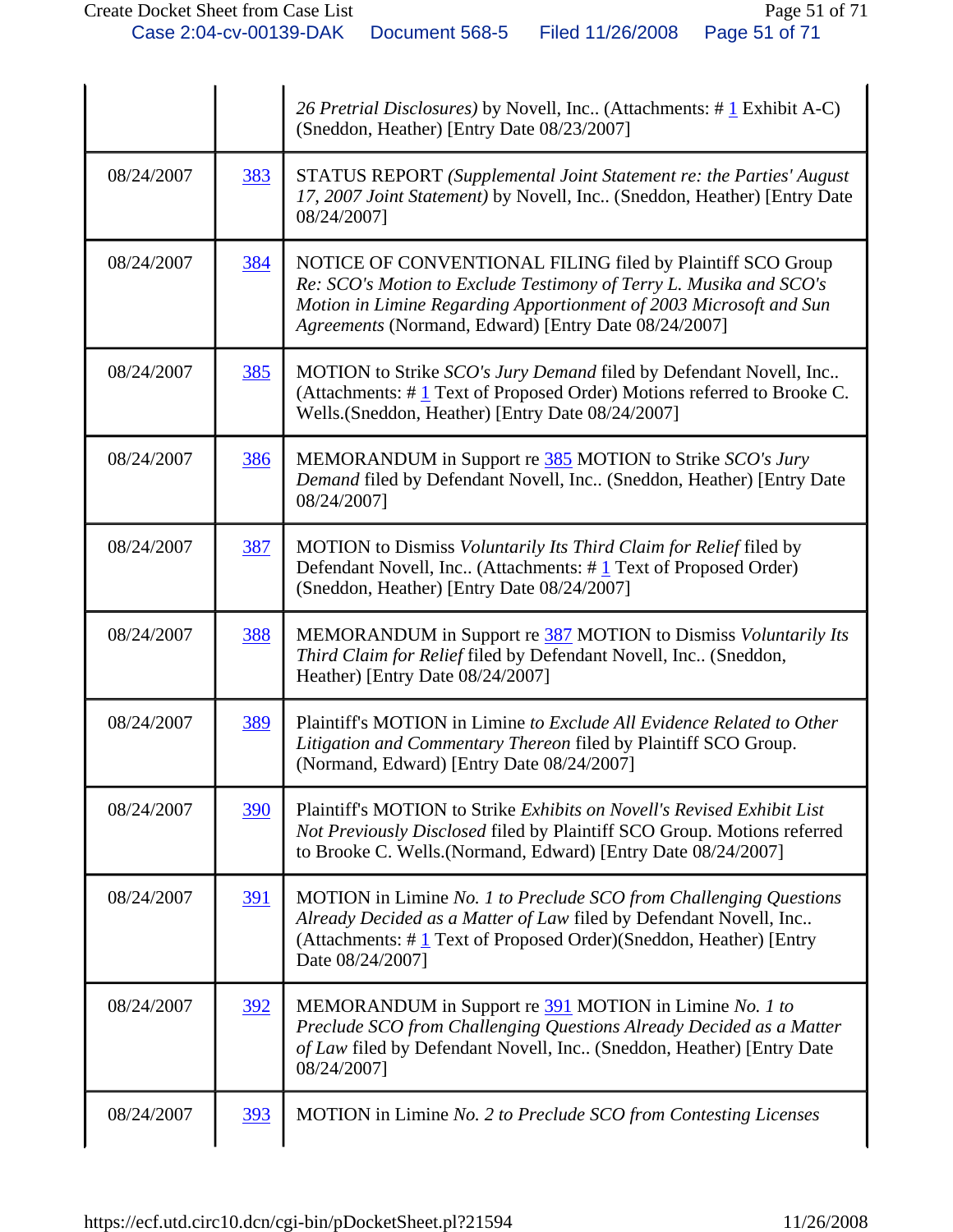|            |            | Conveying SVRX Rights are "SVRX Licenses" filed by Defendant Novell,<br>Inc (Attachments: #1 Text of Proposed Order)(Sneddon, Heather)<br>[Entry Date 08/24/2007]                                                                                                                                                                                                                                                                                                                                                                                                                   |
|------------|------------|-------------------------------------------------------------------------------------------------------------------------------------------------------------------------------------------------------------------------------------------------------------------------------------------------------------------------------------------------------------------------------------------------------------------------------------------------------------------------------------------------------------------------------------------------------------------------------------|
| 08/24/2007 | 394        | MEMORANDUM in Support re 393 MOTION in Limine No. 2 to<br>Preclude SCO from Contesting Licenses Conveying SVRX Rights are<br>"SVRX Licenses" filed by Defendant Novell, Inc (Sneddon, Heather)<br>[Entry Date 08/24/2007]                                                                                                                                                                                                                                                                                                                                                           |
| 08/24/2007 | <u>395</u> | MOTION in Limine No. 3 to Preclude SCO from Introducing New<br>Evidence or Argument of SCOsource Revenue filed by Defendant Novell,<br>Inc (Attachments: $\#$ 1 Text of Proposed Order)(Sneddon, Heather) [Entry<br>Date 08/24/2007]                                                                                                                                                                                                                                                                                                                                                |
| 08/24/2007 | 396        | MEMORANDUM in Support re 395 MOTION in Limine No. 3 to<br>Preclude SCO from Introducing New Evidence or Argument of<br>SCOsource Revenue [REDACTED] filed by Defendant Novell, Inc<br>(Sneddon, Heather) Modified on 8/27/2007 by sealing document image.<br>The image attached was not redacted and was mistakenly attached as the<br>redacted version. Please see image #397 for the redacted image (blk).                                                                                                                                                                        |
| 08/24/2007 | 397        | NOTICE of Corrected Filing of MEMORANDUM IN SUPPORT by<br>Novell, Inc. re 396 Memorandum in Support of Motion in Limine No. 3 to<br>Preclude SCO from Introducing New Evidence or Argument Regarding<br>Apportionment of SCOsource Revenue (Sneddon, Heather) Modified on<br>$8/27/2007$ by linking to $\#395$ Motion (blk).                                                                                                                                                                                                                                                        |
| 08/24/2007 | <u>398</u> | DECLARATION of David E. Melaugh re 395 MOTION in Limine No. 3<br>to Preclude SCO from Introducing New Evidence or Argument of<br>SCOsource Revenue, 391 MOTION in Limine No. 1 to Preclude SCO<br>from Challenging Questions Already Decided as a Matter of Law, 393<br>MOTION in Limine No. 2 to Preclude SCO from Contesting Licenses<br>Conveying SVRX Rights are "SVRX Licenses" [REDACTED] filed by<br>Novell, Inc. (Attachments: #1 Exhibit 1 & $2# 2$ Exhibit 3 Pt. 1#3 Exhibit<br>3 Pt. 2# 4 Exhibit 4-6# 5 Exhibit Ex. 8-15) (Sneddon, Heather) [Entry Date<br>08/24/2007] |
| 08/24/2007 | 399        | NOTICE OF CONVENTIONAL FILING of Declaration of David E.<br>Melaugh in Support of Novell's Motions in Limine Nos. 1-3 (Filed Under<br>Seal), Opening Brief in Support of Novell's Motion in Limine No. 3 to<br>Preclude SCO from Introducing New Evidence or Argument Regarding<br>Apportionment of SCOsource Revenue (Filed Under Seal) filed by<br>Defendant Novell, Inc. (Sneddon, Heather) [Entry Date 08/24/2007]                                                                                                                                                              |
| 08/24/2007 | 404        | ** SEALED DOCUMENT** OPENING BRIEF/Memorandum in<br>Support re 395 MOTION in Limine No. 3 to Preclude SCO from<br>Introducing New Evidence or Argument of SCOsource Revenue filed by<br>Counter Claimant Novell, Inc., Defendant Novell, Inc (blk) [Entry Date                                                                                                                                                                                                                                                                                                                      |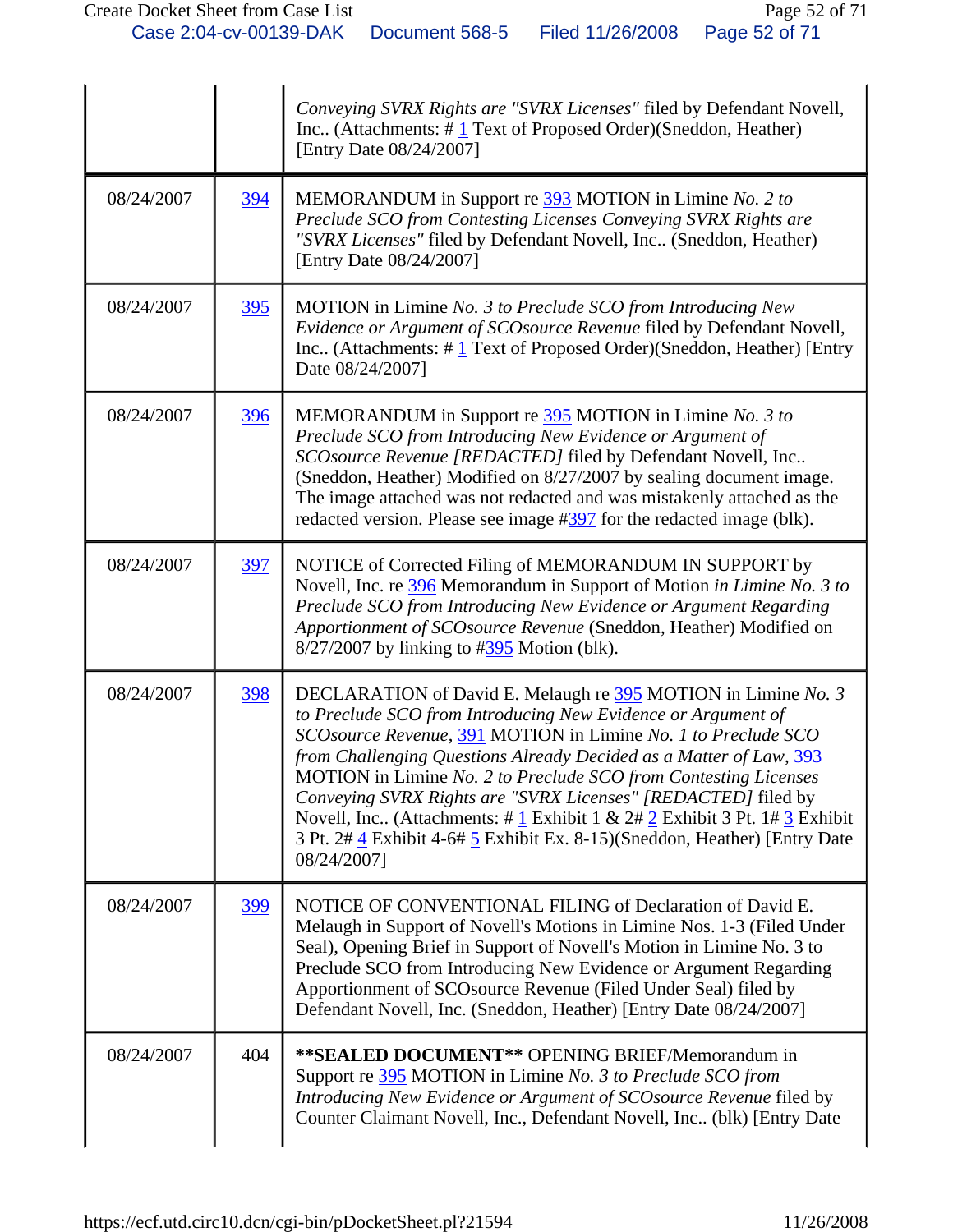|            |     | 08/27/2007]                                                                                                                                                                                                                                                                                                                                                                                                                                                                                                                                                                                                                                                                                                                                                                 |
|------------|-----|-----------------------------------------------------------------------------------------------------------------------------------------------------------------------------------------------------------------------------------------------------------------------------------------------------------------------------------------------------------------------------------------------------------------------------------------------------------------------------------------------------------------------------------------------------------------------------------------------------------------------------------------------------------------------------------------------------------------------------------------------------------------------------|
| 08/24/2007 | 405 | ** SEALED DOCUMENT** SEALED MOTION to Exclude Testimony<br>of Terry L. Musika filed by Plaintiff SCO Group. Motions referred to<br>Brooke C. Wells.(blk) [Entry Date 08/27/2007]                                                                                                                                                                                                                                                                                                                                                                                                                                                                                                                                                                                            |
| 08/24/2007 | 406 | ** SEALED DOCUMENT** SEALED MOTION in Limine Regarding<br>Apportionment of 2003 Microsoft and Sun Agreements filed by Plaintiff<br>SCO Group. Motions referred to Brooke C. Wells.(blk) [Entry Date<br>08/27/2007]                                                                                                                                                                                                                                                                                                                                                                                                                                                                                                                                                          |
| 08/24/2007 | 407 | ** SEALED DOCUMENT** DECLARATION of David E. Melaugh in<br>Support of Novell's Motions in Limine Nos. 1-3, re 395 MOTION in<br>Limine No. 3 to Preclude SCO from Introducing New Evidence or<br>Argument of SCOsource Revenue, 391 MOTION in Limine No. 1 to<br>Preclude SCO from Challenging Questions Already Decided as a Matter<br>of Law, 393 MOTION in Limine No. 2 to Preclude SCO from Contesting<br>Licenses Conveying SVRX Rights are "SVRX Licenses" filed by Counter<br>Claimant Novell, Inc., Defendant Novell, Inc., (blk) [Entry Date<br>08/27/2007]                                                                                                                                                                                                         |
| 08/27/2007 | 400 | <b>NOTICE OF HEARING ON MOTION re: 389 Plaintiffs MOTION in</b><br>Limine to Exclude All Evidence Related to Other Litigation and<br>Commentary Thereon, 393 MOTION in Limine No. 2 to Preclude SCO<br>from Contesting Licenses Conveying SVRX Rights are "SVRX Licenses",<br>390 Plaintiff's MOTION to Strike Exhibits on Novell's Revised Exhibit<br>List Not Previously Disclosed, 395 MOTION in Limine No. 3 to Preclude<br>SCO from Introducing New Evidence or Argument of SCOsource<br>Revenue, 391 MOTION in Limine No. 1 to Preclude SCO from<br>Challenging Questions Already Decided as a Matter of Law: (Notice<br>generated by Kim Jones) Motion Hearing set for 9/13/2007 10:00 AM in<br>Room 220 before Judge Dale A. Kimball. (kmj) [Entry Date 08/27/2007] |
| 08/27/2007 | 401 | NOTICE OF CONVENTIONAL FILING of SCOS AMENDED<br>MOTION IN LIMINE REGARDING APPORTIONMENT OF 2003<br>MICROSOFT AND SUN AGREEMENTS filed by Plaintiff SCO Group<br>(Amending Exhibit 2: Plaintiff inadvertently filed with the Court the<br>incorrect version) (Normand, Edward) [Entry Date 08/27/2007]                                                                                                                                                                                                                                                                                                                                                                                                                                                                     |
| 08/27/2007 | 402 | REDACTION to 384 Notice of Conventional Filing SCO's Motion to<br>Exclude Testimony of Terry L. Musika by Plaintiff SCO Group.<br>(Attachments: #1 Exhibit 1: Filed Under Seal# 2 Exhibit 2: Filed Under<br>Seal)(Normand, Edward) [Entry Date 08/27/2007]                                                                                                                                                                                                                                                                                                                                                                                                                                                                                                                  |
| 08/27/2007 | 403 | REDACTION to 384 Notice of Conventional Filing SCO's Motion in<br>Limine Regarding Apportionment of 2003 Microsoft and Sun Agreements<br>by Plaintiff SCO Group. (Attachments: $\# \underline{1}$ Exhibit 1: Filed Under Seal# $\underline{2}$<br>Exhibit 2: Filed Under Seal)(Normand, Edward) [Entry Date 08/27/2007]                                                                                                                                                                                                                                                                                                                                                                                                                                                     |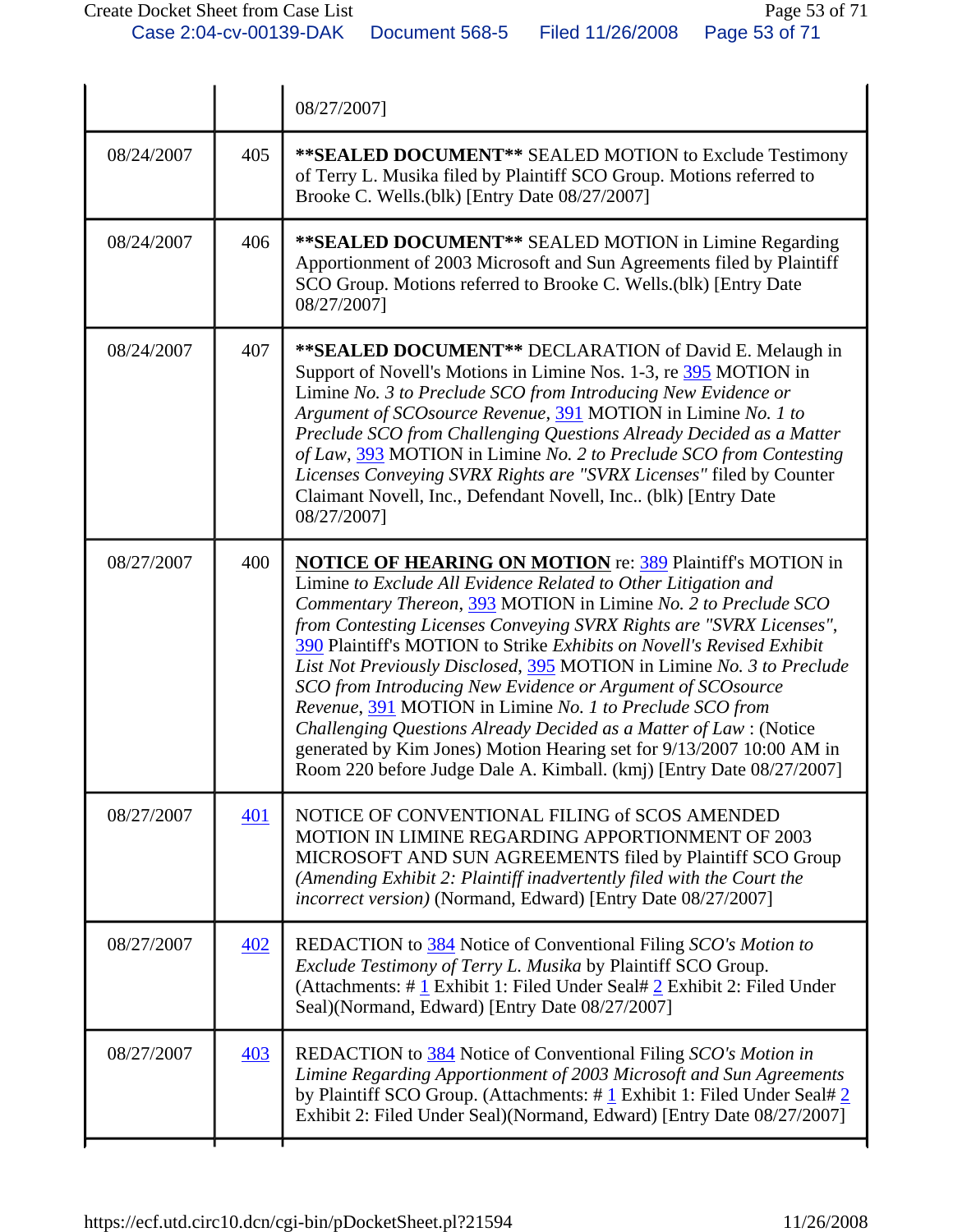| 08/27/2007 | 408        | ** SEALED DOCUMENT** SEALED AMENDED MOTION in<br>Limine Regarding Apportionment of 2003 Microsoft and Sun Agreements<br>filed by Plaintiff SCO Group. Amends Motion #[406]. Motions referred to<br>Brooke C. Wells.(blk) [Entry Date 08/27/2007]                                   |
|------------|------------|------------------------------------------------------------------------------------------------------------------------------------------------------------------------------------------------------------------------------------------------------------------------------------|
| 08/29/2007 | 409        | <b>AMENDED NOTICE OF HEARING ON MOTION</b> (Notice generated<br>by Kim Jones) Motion Hearing re: all motions in limine reset for<br>9/11/2007 10:00 AM in Room 220 before Judge Dale A. Kimball at the<br>request of Heather Snedden, Esq. (kmj) [Entry Date 08/29/2007]           |
| 08/29/2007 | 410        | Plaintiff's MOTION for Entry of Judgment PURSUANT TO FEDERAL<br>RULE OF CIVIL PROCEDURE 54(b) filed by Plaintiff SCO Group.<br>(Attachments: $\# \underline{1}$ Text of Proposed Order)(Normand, Edward) [Entry<br>Date 08/29/2007]                                                |
| 08/29/2007 | 411        | Plaintiff's MEMORANDUM in Support re 410 Plaintiff's MOTION for<br>Entry of Judgment PURSUANT TO FEDERAL RULE OF CIVIL<br><i>PROCEDURE 54(b)</i> filed by Plaintiff SCO Group. (Attachments: $\#$ 1<br>Exhibit A-C: Unpublished Cases)(Normand, Edward) [Entry Date<br>08/29/2007] |
| 08/29/2007 | 412        | STATUS REPORT (Joint Statement Regarding Trial Length) by Novell,<br>Inc (Sneddon, Heather) [Entry Date 08/29/2007]                                                                                                                                                                |
| 08/29/2007 | 413        | MOTION to Withdraw Matthew I. Kreeger, Johnathan Mansfield and<br>Maame A.F. Ewusi-Mensah as Counsel for Novell, Inc. filed by Defendant<br>Novell, Inc Motions referred to Brooke C. Wells. (Sneddon, Heather)<br>[Entry Date 08/29/2007]                                         |
| 08/29/2007 | 414        | MEMORANDUM in Support re 413 MOTION to Withdraw Matthew I.<br>Kreeger, Johnathan Mansfield and Maame A.F. Ewusi-Mensah as<br>Counsel for Novell, Inc. filed by Defendant Novell, Inc (Attachments: #<br>1 Text of Proposed Order) (Sneddon, Heather) [Entry Date 08/29/2007]       |
| 08/29/2007 | <u>415</u> | Proposed Jury Instructions by Novell, Inc. (Attachments: $\#$ 1 Exhibit 1, 2)<br>(Sneddon, Heather) [Entry Date 08/29/2007]                                                                                                                                                        |
| 08/31/2007 | 416        | ORDER granting 413 Motion to Withdraw as Counsel as to Matthew<br>Kreeger, Johnathan Mansfield and Maame A.F. Ewusi-Mensah for<br>Novell. Signed by Judge Dale A. Kimball on 8/30/07. (blk) [Entry Date<br>08/31/2007]                                                             |
| 08/31/2007 | <u>417</u> | Plaintiff's MEMORANDUM in Opposition re 387 MOTION to Dismiss<br>Voluntarily Its Third Claim for Relief filed by Plaintiff SCO Group.<br>(Normand, Edward) [Entry Date 08/31/2007]                                                                                                 |
| 08/31/2007 | 418        | Plaintiff's MEMORANDUM in Opposition re 391 MOTION in Limine                                                                                                                                                                                                                       |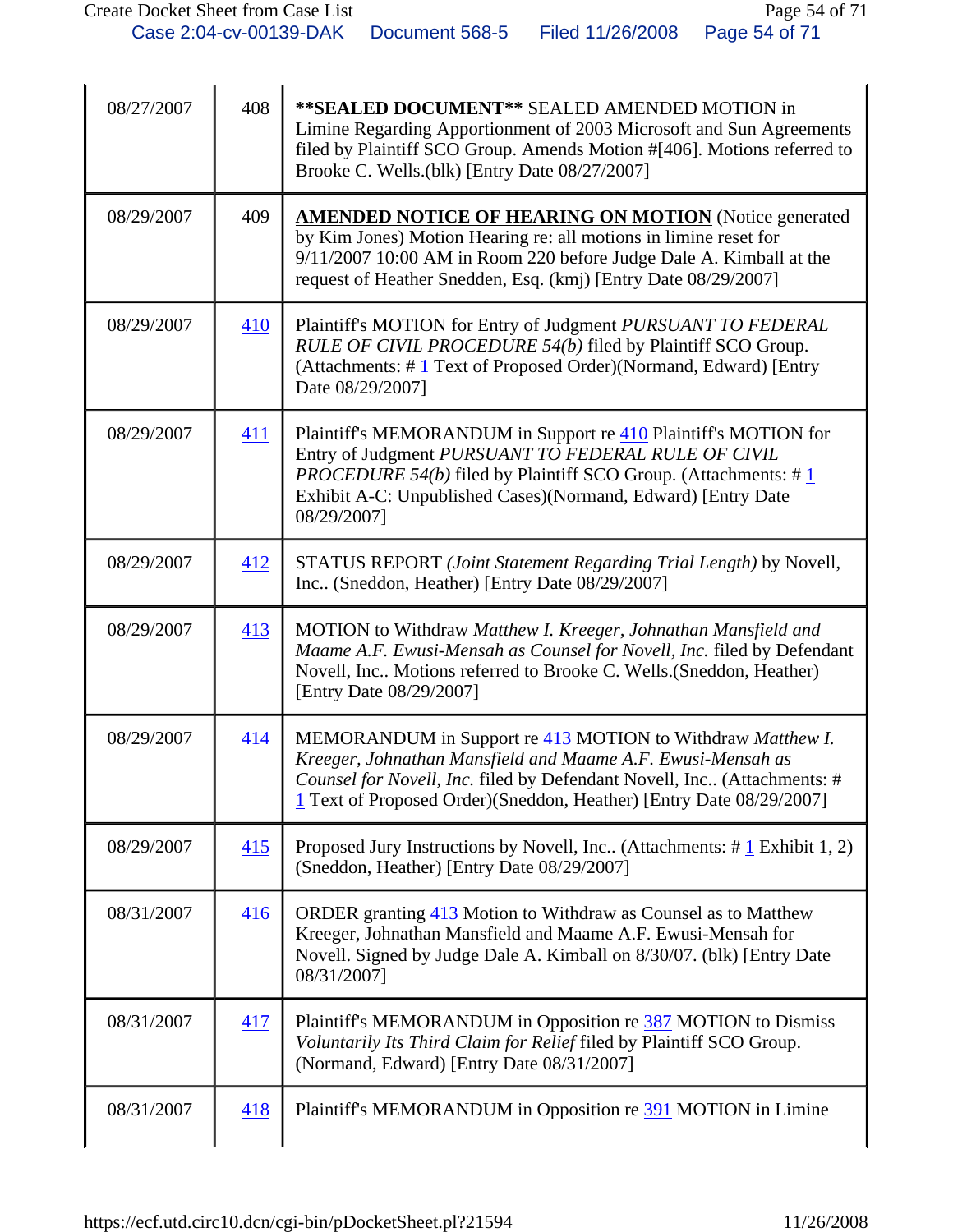|            |     | No. 1 to Preclude SCO from Challenging Questions Already Decided as a<br>Matter of Law filed by Plaintiff SCO Group. (Attachments: $\# \underline{1}$ Exhibit A-<br>B: Unpublished Cases)(Normand, Edward) [Entry Date 08/31/2007]                                                                                                                                                                                                                                                                                                                                                                                                  |
|------------|-----|-------------------------------------------------------------------------------------------------------------------------------------------------------------------------------------------------------------------------------------------------------------------------------------------------------------------------------------------------------------------------------------------------------------------------------------------------------------------------------------------------------------------------------------------------------------------------------------------------------------------------------------|
| 08/31/2007 | 419 | Plaintiff's MOTION FOR RECONSIDERATION OR CLARIFICATION<br>OF THE COURTS AUGUST 10, 2007 ORDER re 377 Order on Motion<br>for Partial Summary Judgment,, Order on Motion for Summary<br>Judgment,,,,,,,,,,,,,,,,,,,,,, filed by Plaintiff SCO Group. Motions referred<br>to Brooke C. Wells.(Normand, Edward) [Entry Date 08/31/2007]                                                                                                                                                                                                                                                                                                |
| 08/31/2007 | 420 | Plaintiff's MEMORANDUM in Support re 419 Plaintiff's MOTION FOR<br>RECONSIDERATION OR CLARIFICATION OF THE COURTS<br>AUGUST 10, 2007 ORDER re 377 Order on Motion for Partial Summary<br>Judgment,, Order on Motion for Summary<br>Judgment,,,,,,,,,,,,,,,,,,,,,,,Plaintiff's MOTION FOR RECONSIDERATION<br>OR CLARIFICATION OF THE COURTS AUGUST 10, 2007 ORDER<br>re 377 Order on Motion for Partial Summary Judgment,, Order on Motion<br>for Summary Judgment,,,,,,,,,,,,,,,,,,,,,,, filed by Plaintiff SCO Group.<br>(Attachments: $\# \mathbf{1}$ Exhibit A-B: Unpublished Cases)(Normand, Edward)<br>[Entry Date 08/31/2007] |
| 08/31/2007 | 421 | Plaintiff's MEMORANDUM in Opposition re 393 MOTION in Limine<br>No. 2 to Preclude SCO from Contesting Licenses Conveying SVRX Rights<br>are "SVRX Licenses" filed by Plaintiff SCO Group. (Attachments: #1<br>Exhibit A: Unpublished Case)(Normand, Edward) [Entry Date<br>08/31/2007]                                                                                                                                                                                                                                                                                                                                              |
| 08/31/2007 | 422 | MEMORANDUM in Opposition re 389 Plaintiff's MOTION in Limine to<br>Exclude All Evidence Related to Other Litigation and Commentary<br>Thereon filed by Defendant Novell, Inc (Sneddon, Heather) [Entry Date<br>08/31/2007]                                                                                                                                                                                                                                                                                                                                                                                                          |
| 08/31/2007 | 423 | MEMORANDUM in Opposition re 390 Plaintiff's MOTION to Strike<br>Exhibits on Novell's Revised Exhibit List Not Previously Disclosed filed<br>by Defendant Novell, Inc (Attachments: $\#$ 1 Exhibit (Attachment A))<br>(Sneddon, Heather) [Entry Date 08/31/2007]                                                                                                                                                                                                                                                                                                                                                                     |
| 08/31/2007 | 424 | Plaintiff's MEMORANDUM in Opposition re 395 MOTION in Limine<br>No. 3 to Preclude SCO from Introducing New Evidence or Argument of<br>SCOsource Revenue filed by Plaintiff SCO Group. (Attachments: #1<br>Exhibit 1# 2 Exhibit A: Unpublished Case)(Normand, Edward) [Entry<br>Date 08/31/2007]                                                                                                                                                                                                                                                                                                                                     |
| 08/31/2007 | 425 | MEMORANDUM in Opposition to SCO's Motion In Limine to Exclude<br>Testimony of Terry L. Musika [REDACTED] filed by Defendant Novell,<br>Inc (Attachments: # $1$ Exhibit A - Valentino v. Proviso Township# 2<br>Exhibit B - Wrench v. Taco Bell) (Sneddon, Heather) [Entry Date<br>08/31/2007]                                                                                                                                                                                                                                                                                                                                       |
|            |     |                                                                                                                                                                                                                                                                                                                                                                                                                                                                                                                                                                                                                                     |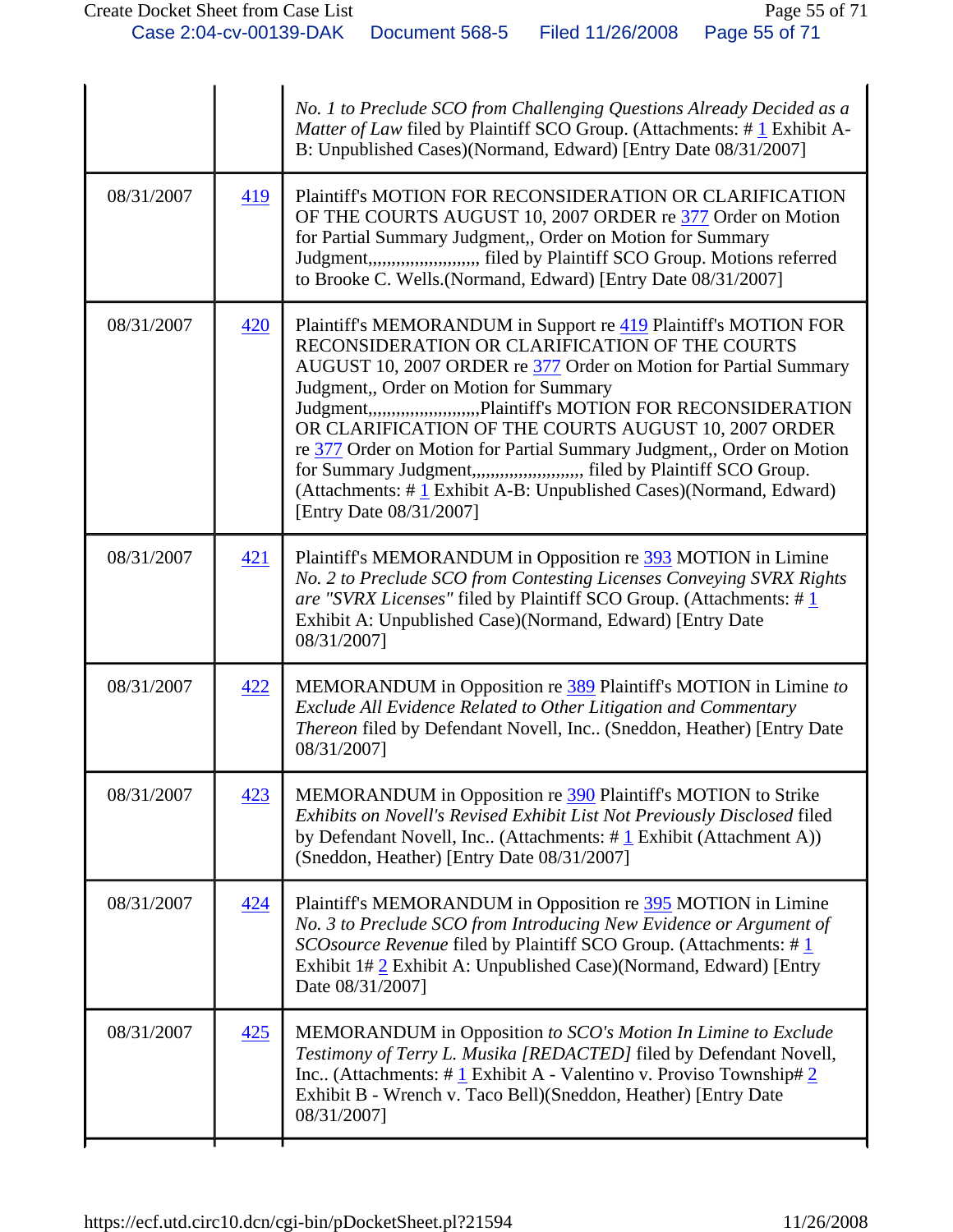| 08/31/2007 | 426 | MEMORANDUM in Opposition to SCO's Motion in Limine Regarding<br>Apportionment of Microsoft and Sun SCOsource Licenses [REDACTED]<br>filed by Defendant Novell, Inc (Sneddon, Heather) [Entry Date<br>08/31/2007]                                                                                                                                         |
|------------|-----|----------------------------------------------------------------------------------------------------------------------------------------------------------------------------------------------------------------------------------------------------------------------------------------------------------------------------------------------------------|
| 08/31/2007 | 427 | DECLARATION of David E. Melaugh re 426 Memorandum in<br>Opposition to Motion, $425$ Memorandum in Opposition to Motion, $423$<br>Memorandum in Opposition to Motion, 422 Memorandum in Opposition<br>to Motion filed by Novell, Inc (Attachments: $\# \underline{1}$ Exhibit 5# $\underline{2}$ Exhibit 6)<br>(Sneddon, Heather) [Entry Date 08/31/2007] |
| 08/31/2007 | 428 | NOTICE OF CONVENTIONAL FILING of Novell's Oppositions to<br>SCO's Motions in Limine Regarding Terry L. Musika and the<br>Apportionment of Microsoft and Sun SCO source Licenses, and the<br>Declaration of David E. Melaugh filed by Defendant Novell, Inc.<br>(Sneddon, Heather) [Entry Date 08/31/2007]                                                |
| 08/31/2007 | 429 | OBJECTIONS to 381 Exhibit List(Proposed) (SCO's Second Amended<br><i>Rule 26 Disclosure</i> ) filed by Defendant Novell, Inc (Attachments: #1<br>Exhibit A)(Sneddon, Heather) [Entry Date 08/31/2007]                                                                                                                                                    |
| 08/31/2007 | 430 | Plaintiff's MEMORANDUM in Opposition re 385 MOTION to Strike<br>SCO's Jury Demand filed by Plaintiff SCO Group. (Attachments: #1<br>Exhibit A-B: Unpublished Cases)(Normand, Edward) [Entry Date<br>08/31/2007]                                                                                                                                          |
| 08/31/2007 | 431 | Proposed Jury Instructions by Novell, Inc. (Attachments: $\#$ 1 Exhibit 1, 2)<br>(Sneddon, Heather) [Entry Date 08/31/2007]                                                                                                                                                                                                                              |
| 08/31/2007 | 432 | ** SEALED DOCUMENT** filed by Defendant Novell, Inc. -<br>Opposition to SCO's 405 Motion in Limine to Exclude Testimony of<br>Terry L. Musika (note: there is no image attached to this entry). (ce)<br>[Entry Date 09/04/2007]                                                                                                                          |
| 08/31/2007 | 433 | ** SEALED DOCUMENT** filed by Defendant Novell, Inc. in<br>Opposition to SCO's 406 and 408 Motions in Limine Regarding<br>Apportionment of Microsoft and Sun SCOSOURCE Licenses (note: no<br>image attached to this entry). (ce) [Entry Date 09/04/2007]                                                                                                 |
| 08/31/2007 | 434 | ** SEALED DOCUMENT** filed by Defendant Novell, Inc. -<br>Declaration of David E. MeLaugh in Support of Novell's Opposition<br>(entry 433) to SCO's Motions in Limine entry numbers 406 and 408 (note:<br>there is no image of this document). (ce) [Entry Date 09/04/2007]                                                                              |
| 09/04/2007 | 435 | REPLY to Response to Motion re 395 MOTION in Limine No. 3 to<br>Preclude SCO from Introducing New Evidence or Argument of<br>SCOsource Revenue filed by Defendant Novell, Inc (Sneddon, Heather)                                                                                                                                                         |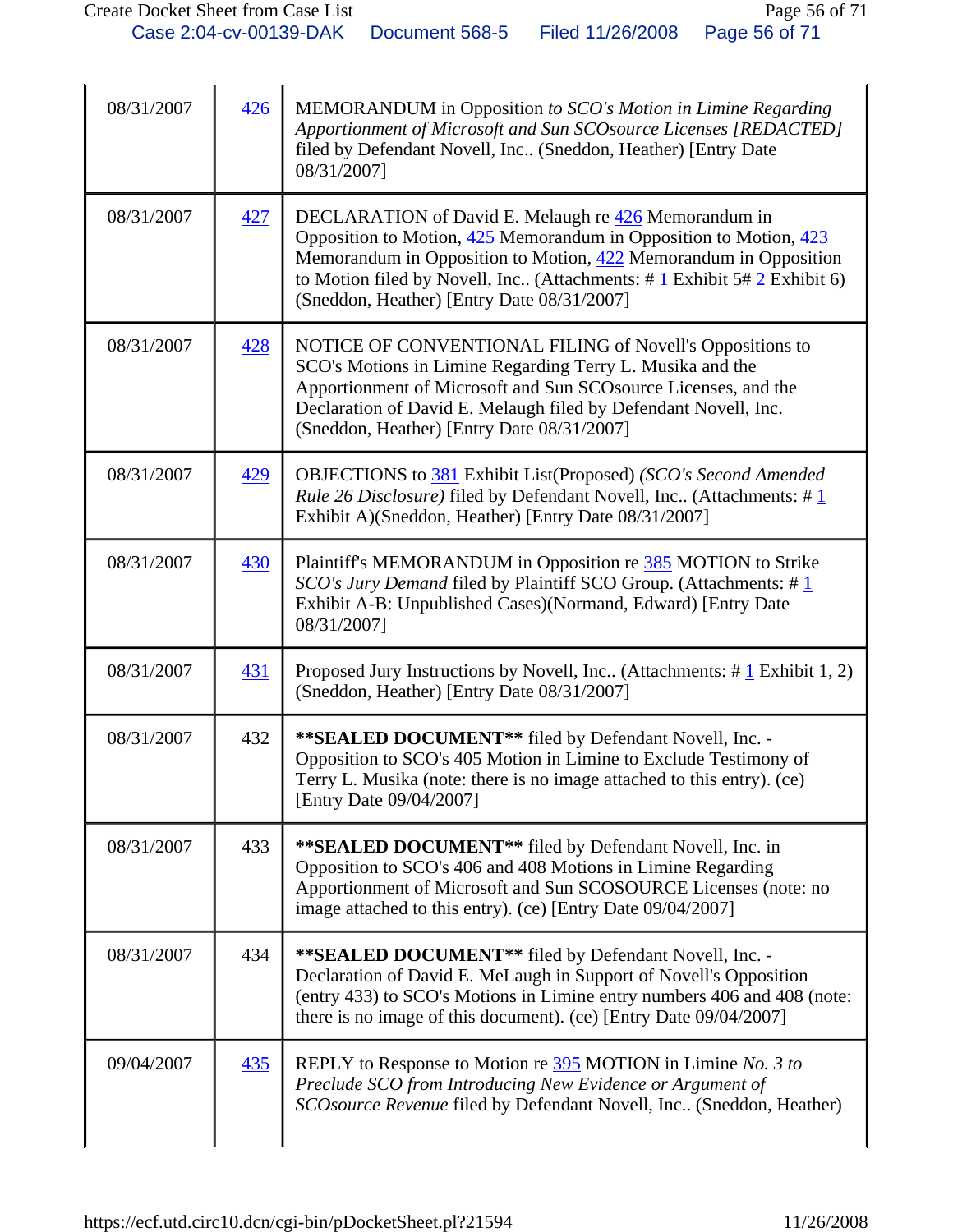|            |            | [Entry Date 09/04/2007]                                                                                                                                                                                                                                                                                                                                                                                                                                                                                                                     |
|------------|------------|---------------------------------------------------------------------------------------------------------------------------------------------------------------------------------------------------------------------------------------------------------------------------------------------------------------------------------------------------------------------------------------------------------------------------------------------------------------------------------------------------------------------------------------------|
| 09/04/2007 | 436        | REPLY to Response to Motion re 391 MOTION in Limine No. 1 to<br>Preclude SCO from Challenging Questions Already Decided as a Matter<br>of Law filed by Defendant Novell, Inc (Attachments: # $1$ Exhibit 1# $2$<br>Exhibit 2# 3 Exhibit 3)(Sneddon, Heather) [Entry Date 09/04/2007]                                                                                                                                                                                                                                                        |
| 09/04/2007 | 437        | REPLY to Response to Motion re 393 MOTION in Limine No. 2 to<br>Preclude SCO from Contesting Licenses Conveying SVRX Rights are<br>"SVRX Licenses" filed by Defendant Novell, Inc (Attachments: #1<br>Exhibit 1# 2 Exhibit 2)(Sneddon, Heather) [Entry Date 09/04/2007]                                                                                                                                                                                                                                                                     |
| 09/04/2007 | 438        | REPLY to Response to Motion re 385 MOTION to Strike SCO's Jury<br><i>Demand</i> filed by Defendant Novell, Inc (Attachments: $\#$ 1 Exhibit 1# 2<br>Exhibit 2)(Sneddon, Heather) [Entry Date 09/04/2007]                                                                                                                                                                                                                                                                                                                                    |
| 09/04/2007 | 439        | REPLY to Response to Motion re 387 MOTION to Dismiss Voluntarily<br>Its Third Claim for Relief filed by Defendant Novell, Inc (Sneddon,<br>Heather) [Entry Date 09/04/2007]                                                                                                                                                                                                                                                                                                                                                                 |
| 09/04/2007 | 440        | SEE CORRECTED ENTRY FOR THIS DOCUMENT DATED 9/4/07,<br>ENTRY 441. REPLY to Response to Motion re 390 Plaintiff's MOTION<br>to Strike Exhibits on Novell's Revised Exhibit List Not Previously<br>Disclosed filed by Plaintiff SCO Group. (Attachments: #1 Exhibit A-B<br>(Unpublished Cases))(Normand, Edward) Modified on 9/13/2007 by<br>removing link to Motion 390. This Reply relates to the Sealed Motion re:<br>Musika, document 405 dated 8/24/07. See counsel's corrective entry re:<br>this reply, entry 441 dated $9/4/07$ (ce). |
| 09/04/2007 | 441        | NOTICE of CORRECTED FILING by SCO Group re 440 Reply<br>Memorandum/Reply to Response to Motion (Normand, Edward) [Entry<br>Date 09/04/2007]                                                                                                                                                                                                                                                                                                                                                                                                 |
| 09/04/2007 | <u>442</u> | REPLY to Response to Motion Re: SCO's Motion to Exclude Testimony of<br>Terry L. Musika filed by Plaintiff SCO Group. (Attachments: #1 Exhibit<br>A-B (Unpublished Cases))(Normand, Edward) [Entry Date 09/04/2007]                                                                                                                                                                                                                                                                                                                         |
| 09/04/2007 | 443        | NOTICE OF CONVENTIONAL FILING of SCO's Reply Memorandum<br>In Further Support of SCO's Motion In Limine Regarding Apportionment<br>of 2003 Microsoft and Sun Agreements filed by Plaintiff SCO Group<br>(Normand, Edward) [Entry Date 09/04/2007]                                                                                                                                                                                                                                                                                           |
| 09/04/2007 | 444        | Plaintiff's MOTION for Leave to File Excess Pages re: SCO's Reply<br>Memorandum In Further Support of SCO's Motion in Limine Regarding<br>Apportionment of 2003 Microsoft and Sun Agreements filed by Plaintiff<br>SCO Group. (Attachments: $\#$ 1 Text of Proposed Order) Motions referred<br>to Brooke C. Wells.(Normand, Edward) [Entry Date 09/04/2007]                                                                                                                                                                                 |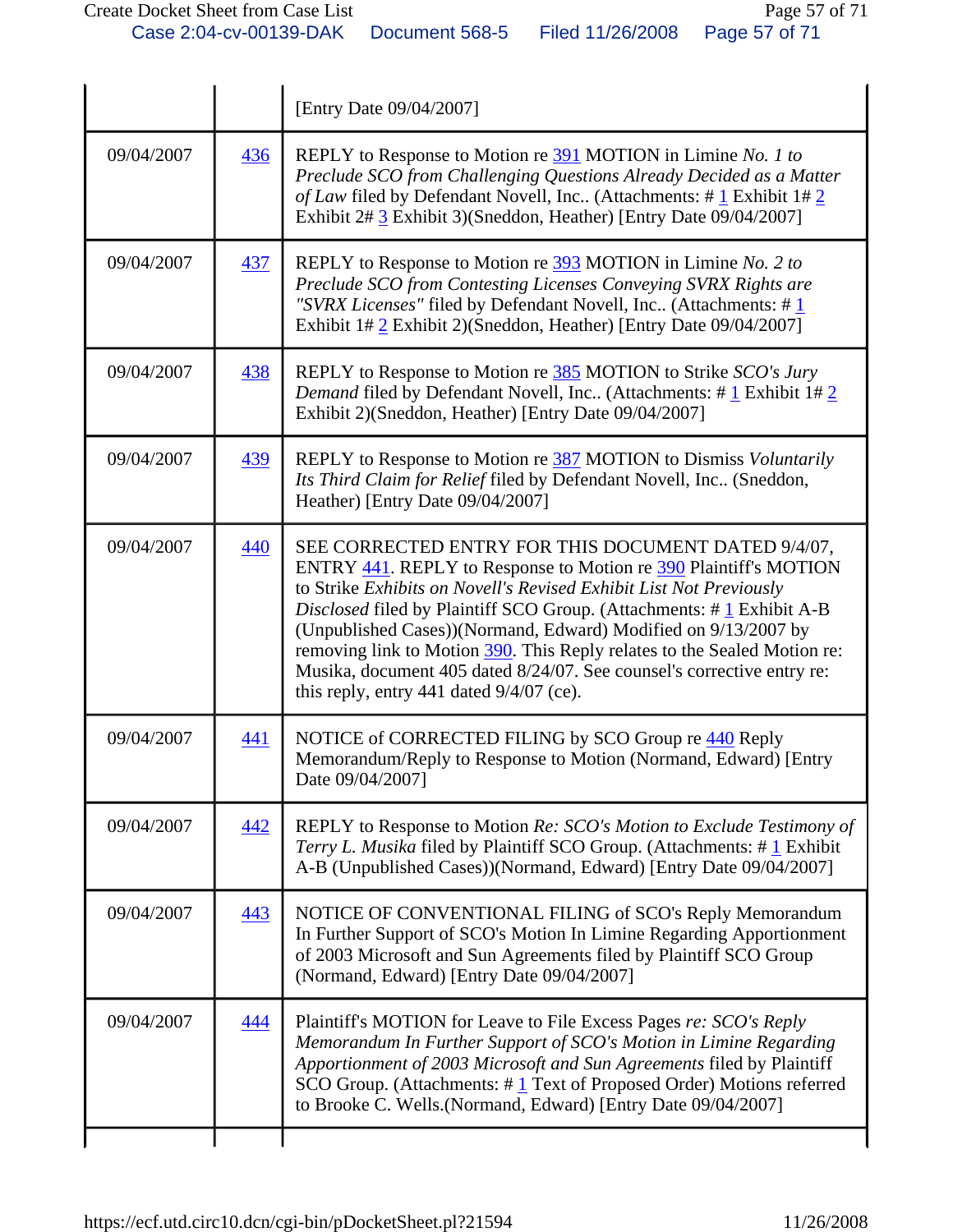| 09/04/2007 | 445 | REPLY to Response to Motion re 389 Plaintiff's MOTION in Limine to<br>Exclude All Evidence Related to Other Litigation and Commentary<br><i>Thereon</i> filed by Plaintiff SCO Group. (Attachments: #1 Exhibit A<br>(Unpublished Case))(Normand, Edward) [Entry Date 09/04/2007]                                                                                                                                                       |
|------------|-----|----------------------------------------------------------------------------------------------------------------------------------------------------------------------------------------------------------------------------------------------------------------------------------------------------------------------------------------------------------------------------------------------------------------------------------------|
| 09/04/2007 | 446 | REPLY to Response to Motion re 390 Plaintiff's MOTION to Strike<br>Exhibits on Novell's Revised Exhibit List Not Previously Disclosed filed<br>by Plaintiff SCO Group. (Normand, Edward) [Entry Date 09/04/2007]                                                                                                                                                                                                                       |
| 09/04/2007 | 449 | ** SEALED DOCUMENT** REPLY MEMORANDUM in Further<br>Support of [406] SCO's Sealed Motion in Limine Regarding<br>Apportionment of 2003 Microsoft and Sun Agreements filed by Plaintiff<br>SCO Group. (blk) [Entry Date 09/05/2007]                                                                                                                                                                                                      |
| 09/05/2007 | 447 | ORDER granting 444 Motion for Leave to File Excess Pages. Signed by<br>Judge Dale A. Kimball on 9/5/07. (kla) [Entry Date 09/05/2007]                                                                                                                                                                                                                                                                                                  |
| 09/05/2007 | 448 | MEMORANDUM in Opposition re 410 Plaintiff's MOTION for Entry of<br>Judgment PURSUANT TO FEDERAL RULE OF CIVIL PROCEDURE 54<br>(b) filed by Defendant Novell, Inc (Attachments: $\#$ 1 Exhibit 1# 2<br>Exhibit 2# 3 Exhibit 3)(Sneddon, Heather) [Entry Date 09/05/2007]                                                                                                                                                                |
| 09/05/2007 | 450 | OBJECTIONS to SCO's Supplemental Jury Instructions filed by<br>Defendant Novell, Inc (Sneddon, Heather) [Entry Date 09/05/2007]                                                                                                                                                                                                                                                                                                        |
| 09/05/2007 | 451 | <b>OBJECTIONS</b> to Novell's Proposed Supplemental Jury Instructions filed<br>by Plaintiff SCO Group. (Normand, Edward) [Entry Date 09/05/2007]                                                                                                                                                                                                                                                                                       |
| 09/05/2007 | 452 | OBJECTIONS to 382 Witness List(Proposed) (Novell's Second Amended<br>Rule 26 Pretrial Disclosures) filed by Plaintiff SCO Group. (Attachments:<br>#1 Exhibit A)(Normand, Edward) [Entry Date 09/05/2007]                                                                                                                                                                                                                               |
| 09/07/2007 | 453 | ORDER granting 385 Motion to Strike; granting 387 Motion to Dismiss;<br>finding as moot 389 Motion in Limine; granting 391 Motion in Limine;<br>granting 393 Motion in Limine; denying 395 Motion in Limine; finding as<br>moot in part and denying in part [406] $\&$ [408] Sealed Amended Motion<br>in Limine; denying 410 Motion for Entry of Judgment. Signed by Judge<br>Dale A. Kimball on 9-7-07. (sih) [Entry Date 09/07/2007] |
| 09/10/2007 |     | Deadlines/Hearings terminated : Motion hearing set for 9/11/2007 is<br>vacated. (kmj) [Entry Date 09/10/2007]                                                                                                                                                                                                                                                                                                                          |
| 09/10/2007 | 454 | MEMORANDUM in Opposition re 419 Plaintiff's MOTION FOR<br>RECONSIDERATION OR CLARIFICATION OF THE COURTS<br>AUGUST 10, 2007 ORDER re 377 Order on Motion for Partial Summary<br>Judgment, Order on Motion for Summary Judgment [REDACTED] filed<br>by Defendant Novell, Inc. (Attachments: $\#$ 1 Exhibit 1# 2 Exhibit 2)                                                                                                              |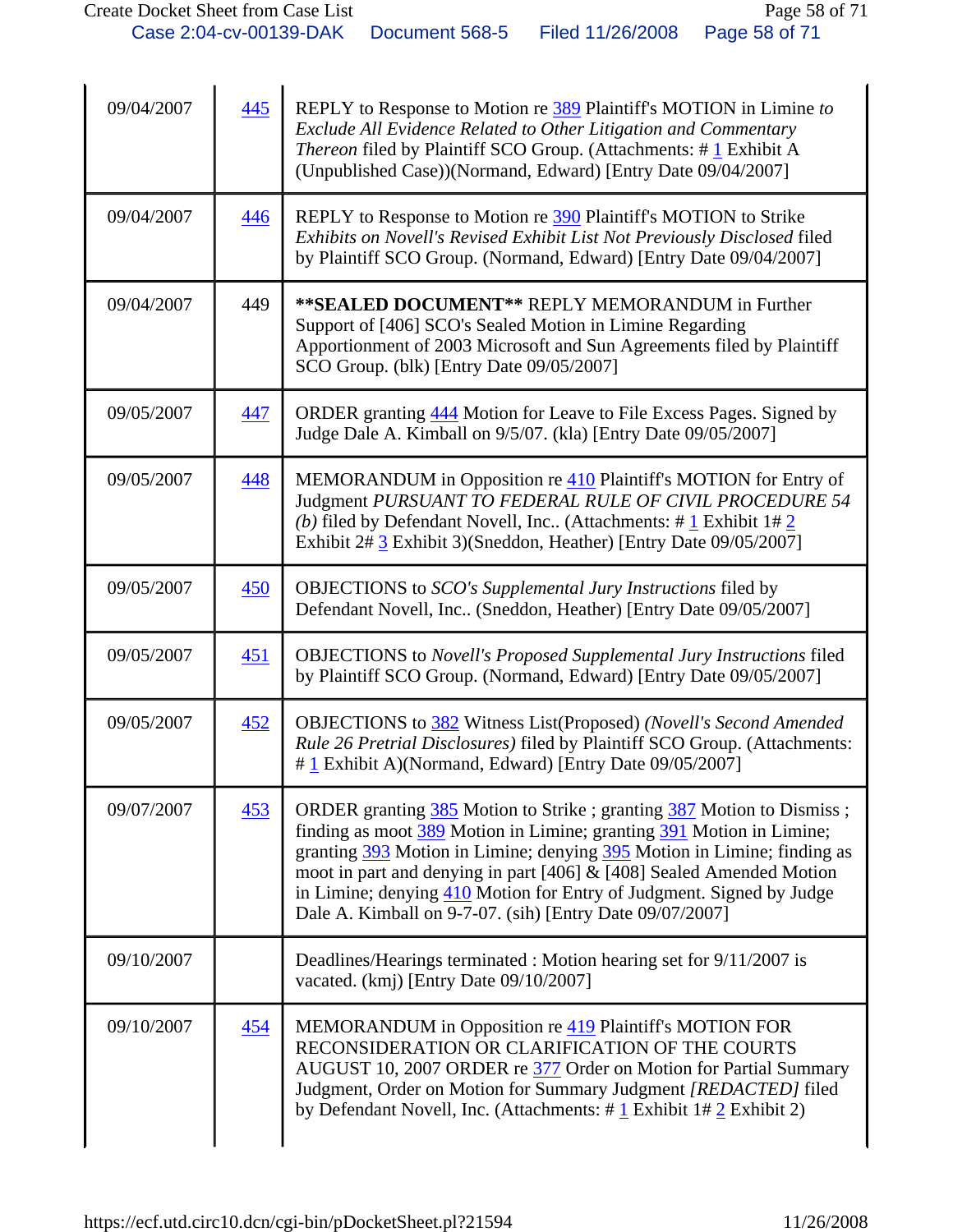|            |     | (Sneddon, Heather) Modified on 9/13/2007 by removing duplicative text<br>created when this entry was made (ce).                                                                                                                                                                                                                                                                                    |
|------------|-----|----------------------------------------------------------------------------------------------------------------------------------------------------------------------------------------------------------------------------------------------------------------------------------------------------------------------------------------------------------------------------------------------------|
| 09/10/2007 | 455 | DECLARATION of David E. Melaugh re 454 Memorandum in<br>Opposition to Motion,, [REDACTED] filed by Novell, Inc (Attachments:<br>$\#$ 1 Exhibit 5)(Sneddon, Heather) [Entry Date 09/10/2007]                                                                                                                                                                                                        |
| 09/10/2007 | 456 | NOTICE OF CONVENTIONAL FILING of Novell's Opposition to<br>SCO's Motion for Reconsideration and David Melaugh's Declaration filed<br>by Defendant Novell, Inc. (Sneddon, Heather) [Entry Date 09/10/2007]                                                                                                                                                                                          |
| 09/10/2007 | 458 | **SEALED DOCUMENT** MEMORANDUM IN OPPOSITION re<br>419 Plaintiff's MOTION FOR RECONSIDERATION OR<br>CLARIFICATION OF THE COURTS AUGUST 10, 2007 ORDER re<br>377 Order on Motion for Partial Summary Judgment,, Order on Motion<br>for Summary Judgment, filed by Counter Claimant Novell, Inc.,<br>Defendant Novell, Inc. (blk) Modified on 9/11/2007 by correcting filed<br>date to 9/10/07(blk). |
| 09/10/2007 | 459 | ** SEALED DOCUMENT** DECLARATION OF DAVID E<br>MELAUGH re [458] Sealed Memorandum in Opposition, filed by<br>Counter Claimant Novell, Inc., Defendant Novell, Inc., (blk) [Entry Date<br>09/11/2007]                                                                                                                                                                                               |
| 09/11/2007 | 457 | ORDER denying 390 Motion to Strike Exhibits; denying [405] Motion to<br>Exclude Testimony. Signed by Judge Dale A. Kimball on 9-11-07. (sih)<br>[Entry Date 09/11/2007]                                                                                                                                                                                                                            |
| 09/12/2007 | 460 | NOTICE of Courtroom Change for Trial by Novell, Inc. (Sneddon,<br>Heather) [Entry Date 09/12/2007]                                                                                                                                                                                                                                                                                                 |
| 09/12/2007 | 461 | NOTICE OF CONVENTIONAL FILING of SCOS REPLY<br>MEMORANDUM IN FURTHER SUPPORT OF ITS MOTION FOR<br>RECONSIDERATION OR CLARIFICATION OF THE COURTS<br>AUGUST 10, 2007 ORDER filed by Plaintiff SCO Group re [458] Sealed<br>Document, (Normand, Edward) [Entry Date 09/12/2007]                                                                                                                      |
| 09/12/2007 | 462 | Plaintiff's MOTION for Leave to File Excess Pages re SCOS REPLY<br>MEMORANDUM IN FURTHER SUPPORT OF ITS MOTION FOR<br>RECONSIDERATION OR CLARIFICATION OF THE COURTS AUGUST<br>10, 2007 ORDER filed by Plaintiff SCO Group. (Attachments: #1 Text of<br>Proposed Order) Motions referred to Brooke C. Wells.(Normand, Edward)<br>[Entry Date 09/12/2007]                                           |
| 09/12/2007 | 463 | REDACTION to 461 Notice of Conventional Filing re SCOS REPLY<br>MEMORANDUM IN FURTHER SUPPORT OF ITS MOTION FOR<br>RECONSIDERATION OR CLARIFICATION OF THE COURTS AUGUST                                                                                                                                                                                                                           |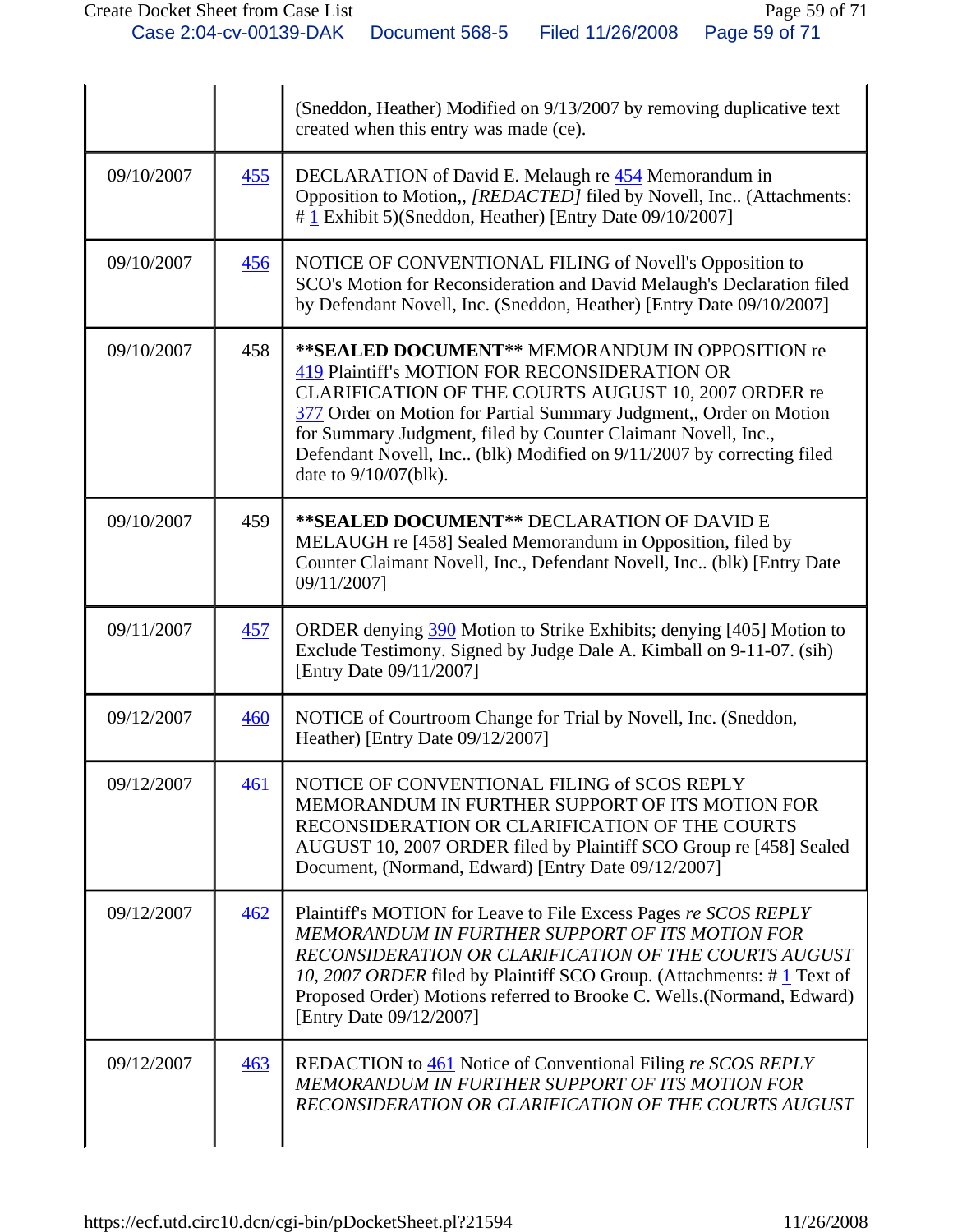|            |            | 10, 2007 ORDER by Plaintiff SCO Group. (Attachments: #1 Exhibit 1#2<br>Exhibit 2: Filed Under Seal# 3 Exhibit 3# 4 Exhibit 4)(Normand, Edward)<br>[Entry Date 09/12/2007]                                                                                                                                                                                                                                                                                                                                                                                                              |
|------------|------------|----------------------------------------------------------------------------------------------------------------------------------------------------------------------------------------------------------------------------------------------------------------------------------------------------------------------------------------------------------------------------------------------------------------------------------------------------------------------------------------------------------------------------------------------------------------------------------------|
| 09/13/2007 | 464        | ORDER granting 462 Motion for Leave to File Excess Pages. Signed by<br>Judge Dale A. Kimball on 9/13/07. (blk) [Entry Date 09/13/2007]                                                                                                                                                                                                                                                                                                                                                                                                                                                 |
| 09/13/2007 | 465        | ** SEALED DOCUMENT** REPLY MEMORANDUM IN FURTHER<br>SUPPORT re 419 Plaintiff's MOTION FOR RECONSIDERATION OR<br>CLARIFICATION OF THE COURTS AUGUST 10, 2007 ORDER re<br>377 Order on Motion for Partial Summary Judgment,, Order on Motion<br>for Summary Judgment filed by Plaintiff SCO Group. (blk) [Entry Date<br>09/13/2007]                                                                                                                                                                                                                                                      |
| 09/13/2007 | 466        | Modification of Docket: re 440 Reply Memorandum/Reply to Response to<br>Motion re 390 Plaintiff's MOTION to Strike Exhibits on Novell's Revised<br>Exhibit List Not Previously Disclosed filed by Plaintiff SCO Group.<br>(Attachments: # (1) Exhibit A-B (Unpublished Cases). CORRECTION:<br>SEE COUNSEL'S CORRECTED ENTRY FOR THIS DOCUMENT<br>DATED 9/4/07, ENTRY $441$ and $442$ . Entry 440 was modified on<br>$9/13/2007$ by removing link to Motion $390$ as this Reply relates to the<br>Sealed Motion re: Musika, document 405 dated 8/24/07. (ce) [Entry Date<br>09/13/2007] |
| 09/14/2007 | 467        | TRIAL BRIEF <i>[REDACTED]</i> by Defendant Novell, Inc (Attachments: #<br>1 Exhibit 1# 2 Exhibit 2) (Sneddon, Heather) [Entry Date 09/14/2007]                                                                                                                                                                                                                                                                                                                                                                                                                                         |
| 09/14/2007 | 468        | NOTICE OF CONVENTIONAL FILING of Novell's Trial Brief [Filed]<br>Under Seal] filed by Defendant Novell, Inc. (Sneddon, Heather) [Entry<br>Date 09/14/2007]                                                                                                                                                                                                                                                                                                                                                                                                                             |
| 09/14/2007 | <u>469</u> | <b>ORDER</b> denying 419 Motion for Reconsideration or Clarification. Signed<br>by Judge Dale A. Kimball on 9-14-07. (sih) [Entry Date 09/14/2007]                                                                                                                                                                                                                                                                                                                                                                                                                                     |
| 09/14/2007 | 470        | ** SEALED DOCUMENT** Novell's Trial Brief filed by Counter<br>Claimant Novell, Inc., Defendant Novell, Inc (blk) [Entry Date<br>09/14/2007]                                                                                                                                                                                                                                                                                                                                                                                                                                            |
| 09/14/2007 | <u>471</u> | NOTICE of Filing for Bankruptcy by SCO Group (Attachments: $\#$ 1<br>Exhibit Exhibit A to Notice of Filing For Bankruptcy)(James, Mark)<br>[Entry Date 09/14/2007]                                                                                                                                                                                                                                                                                                                                                                                                                     |
| 09/14/2007 |            | Deadlines/Hearings terminated: Bench trial set for 9/17/2007 is vacated<br>due to the notice of bankruptcy filing. (kmj) [Entry Date 09/14/2007]                                                                                                                                                                                                                                                                                                                                                                                                                                       |
| 11/27/2007 | 472        | NOTICE of Delaware Bankruptcy Court's Memorandum Opinion and<br>Order Granting Novell's Motion for Relief from the Automatic Stay to                                                                                                                                                                                                                                                                                                                                                                                                                                                   |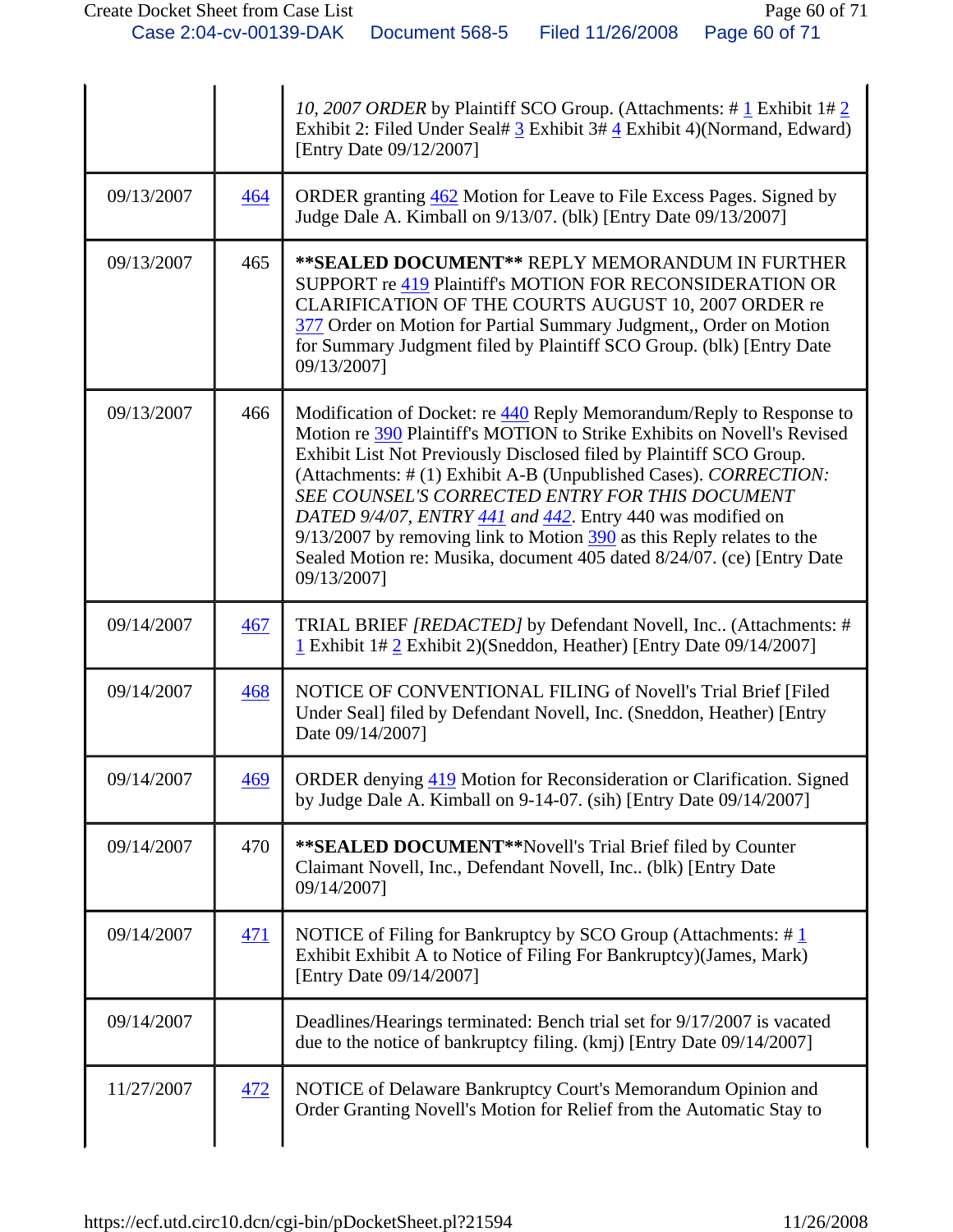|            |     | Proceed with the Lawsuit by Novell, Inc. (Attachments: $\# \underline{1}$ Exhibit A $\# \underline{2}$<br>Exhibit B)(Sneddon, Heather) [Entry Date 11/27/2007]                                                                                                                                                                                                                                                  |
|------------|-----|-----------------------------------------------------------------------------------------------------------------------------------------------------------------------------------------------------------------------------------------------------------------------------------------------------------------------------------------------------------------------------------------------------------------|
| 12/06/2007 | 473 | ORDER requesting joint statement by parties by December 13, 2007.<br>Signed by Judge Dale A. Kimball on 12-06-07. (sih) [Entry Date<br>12/06/2007]                                                                                                                                                                                                                                                              |
| 12/11/2007 | 474 | MOTION to Withdraw as Attorney filed by Defendant Novell, Inc<br>(Attachments: #1 Text of Proposed Order) Motions referred to Brooke C.<br>Wells.(Mullen, John) [Entry Date 12/11/2007]                                                                                                                                                                                                                         |
| 12/11/2007 | 475 | MEMORANDUM in Support re 474 MOTION to Withdraw as Attorney<br>filed by Defendant Novell, Inc (Mullen, John) [Entry Date 12/11/2007]                                                                                                                                                                                                                                                                            |
| 12/12/2007 | 476 | ORDER granting 474 Motion to Withdraw as Attorney. Attorney John P.<br>Mullen withdrawn from case for Novell, Inc Signed by Judge Dale A.<br>Kimball on 12/12/07. (jwt) [Entry Date 12/12/2007]                                                                                                                                                                                                                 |
| 12/13/2007 | 477 | Joint RESPONSE re 473 Order, filed by Defendant Novell, Inc<br>(Sneddon, Heather) [Entry Date 12/13/2007]                                                                                                                                                                                                                                                                                                       |
| 12/21/2007 | 478 | MOTION for Summary Judgment on Novell's Fourth Claim for Relief<br>filed by Defendant Novell, Inc (Sneddon, Heather) [Entry Date<br>12/21/2007]                                                                                                                                                                                                                                                                 |
| 12/21/2007 | 479 | MEMORANDUM in Support re 478 MOTION for Summary Judgment<br>on Novell's Fourth Claim for Relief [REDACTED] filed by Defendant<br>Novell, Inc (Attachments: $\# \mathbf{1}$ Exhibit 1)(Sneddon, Heather) [Entry Date<br>12/21/2007]                                                                                                                                                                              |
| 12/21/2007 | 480 | DECLARATION of David E. Melaugh re 478 MOTION for Summary<br>Judgment on Novell's Fourth Claim for Relief [REDACTED] filed by<br>Novell, Inc. (Attachments: #1 Exhibit 2# 2 Exhibit 5# 3 Exhibit 6# 4<br>Exhibit 7# $\frac{5}{5}$ Exhibit 8# (6) Exhibit 9, Pt. 1# $\frac{7}{5}$ Exhibit 9, Pt. 2# $\frac{8}{5}$ Exhibit<br>9, Pt. 3# 9 Exhibit 10# 10 Exhibit 12)(Sneddon, Heather) [Entry Date<br>12/21/2007] |
| 12/21/2007 | 481 | NOTICE OF CONVENTIONAL FILING of Memorandum in Support of<br>Novell's Motion for Summary Judgment on its Fourth Claim for Relief,<br>and Declaration of David E. Melaugh filed by Defendant Novell, Inc.<br>[FILED UNDER SEAL] (Sneddon, Heather) [Entry Date 12/21/2007]                                                                                                                                       |
| 12/21/2007 | 482 | <b>**SEALED DOCUMENT**</b> Memorandum in Support of Novell's 478<br>MOTION for Summary Judgment on Novell's Fourth Claim for Relief<br>filed by Counter Claimant Novell, Inc., Defendant Novell, Inc. (original<br>not scanned). (jwt) [Entry Date $12/26/2007$ ]                                                                                                                                               |
|            |     |                                                                                                                                                                                                                                                                                                                                                                                                                 |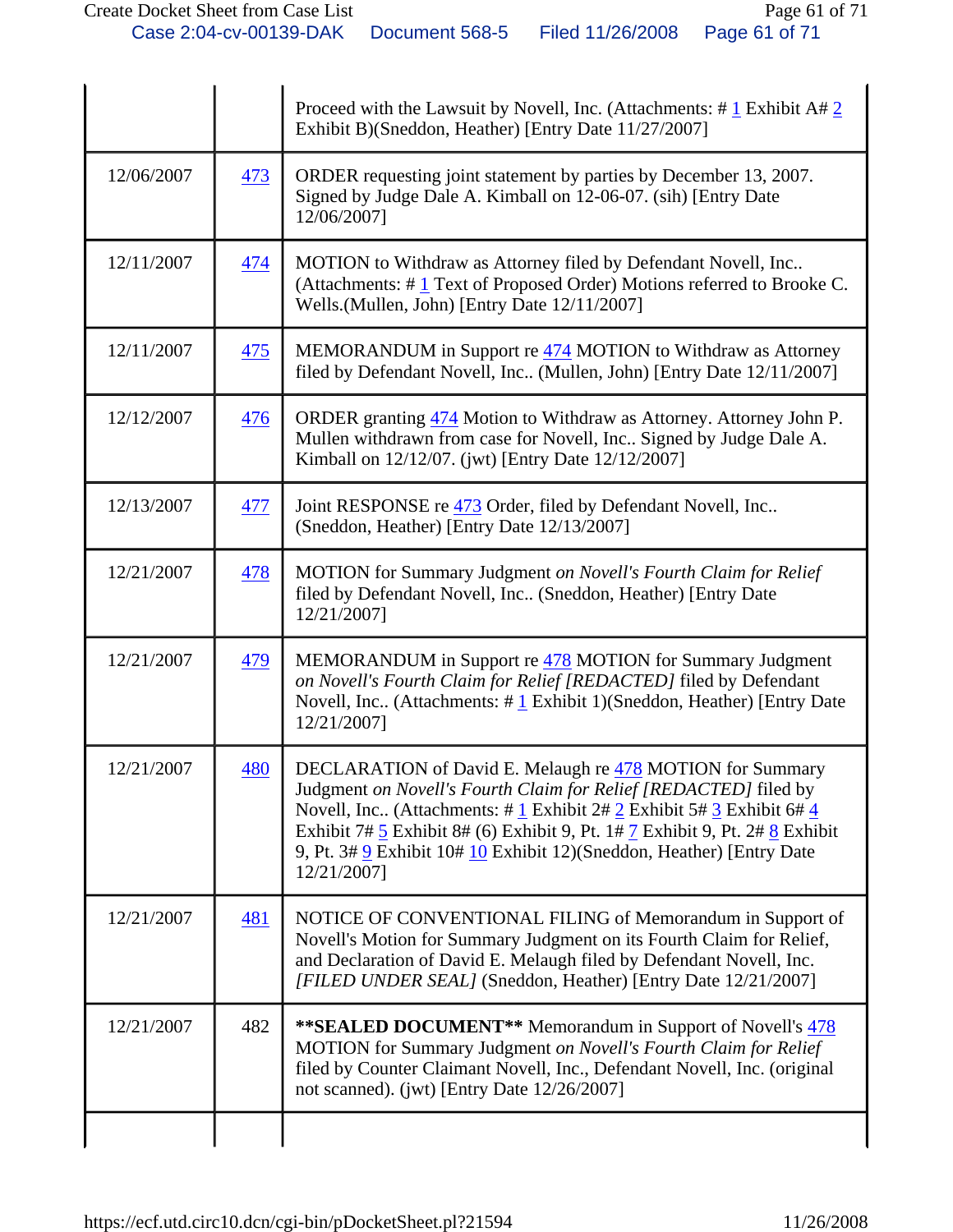| 12/21/2007 | 483        | ** SEALED DOCUMENT** Declaration of David E. Melaugh in<br>Support of 478 MOTION for Summary Judgment on Novell's Fourth<br>Claim for Relief filed by Counter Claimant Novell, Inc., Defendant<br>Novell, Inc. (original not scanned). (jwt) [Entry Date 12/26/2007]                                                                                                                                                                                                                        |
|------------|------------|---------------------------------------------------------------------------------------------------------------------------------------------------------------------------------------------------------------------------------------------------------------------------------------------------------------------------------------------------------------------------------------------------------------------------------------------------------------------------------------------|
| 01/11/2008 | 484        | <b>NOTICE OF HEARING:</b> (Notice generated by Kim Jones)4-day Bench<br>Trial set for 4/29/2008 08:30 AM in Room 220 before Judge Dale A.<br>Kimball. Any motions for summary judgment filed will be heard at the<br>time of trial. $(kmj)$ [Entry Date $01/11/2008$ ]                                                                                                                                                                                                                      |
| 01/15/2008 | 485        | ORDER regarding bench trial and hearing on motion for summary<br>judgment. Signed by Judge Dale A. Kimball on 1-15-08. (sih) [Entry Date<br>01/15/2008]                                                                                                                                                                                                                                                                                                                                     |
| 01/25/2008 | 486        | NOTICE OF CONVENTIONAL FILING of MEMORANDUM IN<br>OPPOSITION TO NOVELLS MOTION FOR SUMMARY JUDGMENT<br>ON ITS FOURTH CLAIM FOR RELIEF and EXHIBITS THERETO<br>filed by Counter Defendant SCO Group, Plaintiff SCO Group (Hatch,<br>Brent) [Entry Date 01/25/2008]                                                                                                                                                                                                                           |
| 01/25/2008 | 487        | DECLARATION of Brent O. Hatch re 486 Notice of Conventional Filing<br>OF SCO'S MEMORANDUM IN OPPOSITION TO NOVELLS MOTION<br>FOR SUMMARY JUDGMENT ON ITS FOURTH CLAIM FOR RELIEF<br>AND EXHIBITS THERETO filed by SCO Group. (Hatch, Brent) [Entry<br>Date 01/25/2008]                                                                                                                                                                                                                      |
| 01/25/2008 | 488        | MOTION for Leave to File Excess Pages filed by Counter Defendant<br>SCO Group, Plaintiff SCO Group. (Attachments: #1 Text of Proposed<br>Order) Motions referred to Brooke C. Wells.(Hatch, Brent) [Entry Date<br>01/25/2008]                                                                                                                                                                                                                                                               |
| 01/25/2008 | 489        | Proposed Exhibit List and Witness List (Rule $26(a)(3)$ Pretrial<br>Disclosures) SUPPLEMENTAL by Plaintiff SCO Group (Normand,<br>Edward) [Entry Date 01/25/2008]                                                                                                                                                                                                                                                                                                                           |
| 01/25/2008 | 490        | SEALED DOCUMENT - Memorandum in Opposition to 478 MOTION<br>for Summary Judgment on Novell's Fourth Claim for Relief filed by<br>Counter Defendant SCO Group, Plaintiff SCO Group. (This memorandum<br>and 7 envelopes of exhibits have not been scanned but will be placed in<br>sealed storage in the clerk's office.) (jwt) Modified on 2/4/2008: removed<br>sealed designation (alt) Modified on 2/4/2008 correcting title of entry to<br>Sealed Document instead of Sealed Entry(jwt). |
| 01/28/2008 | <u>491</u> | ORDER granting 488 Motion for Leave to File Excess Pages. Signed by<br>Judge Dale A. Kimball on 1/28/08. (jwt) [Entry Date 01/28/2008]                                                                                                                                                                                                                                                                                                                                                      |
| 02/07/2008 | 492        | Stipulated MOTION for Extension of Time to File Response/Reply as to                                                                                                                                                                                                                                                                                                                                                                                                                        |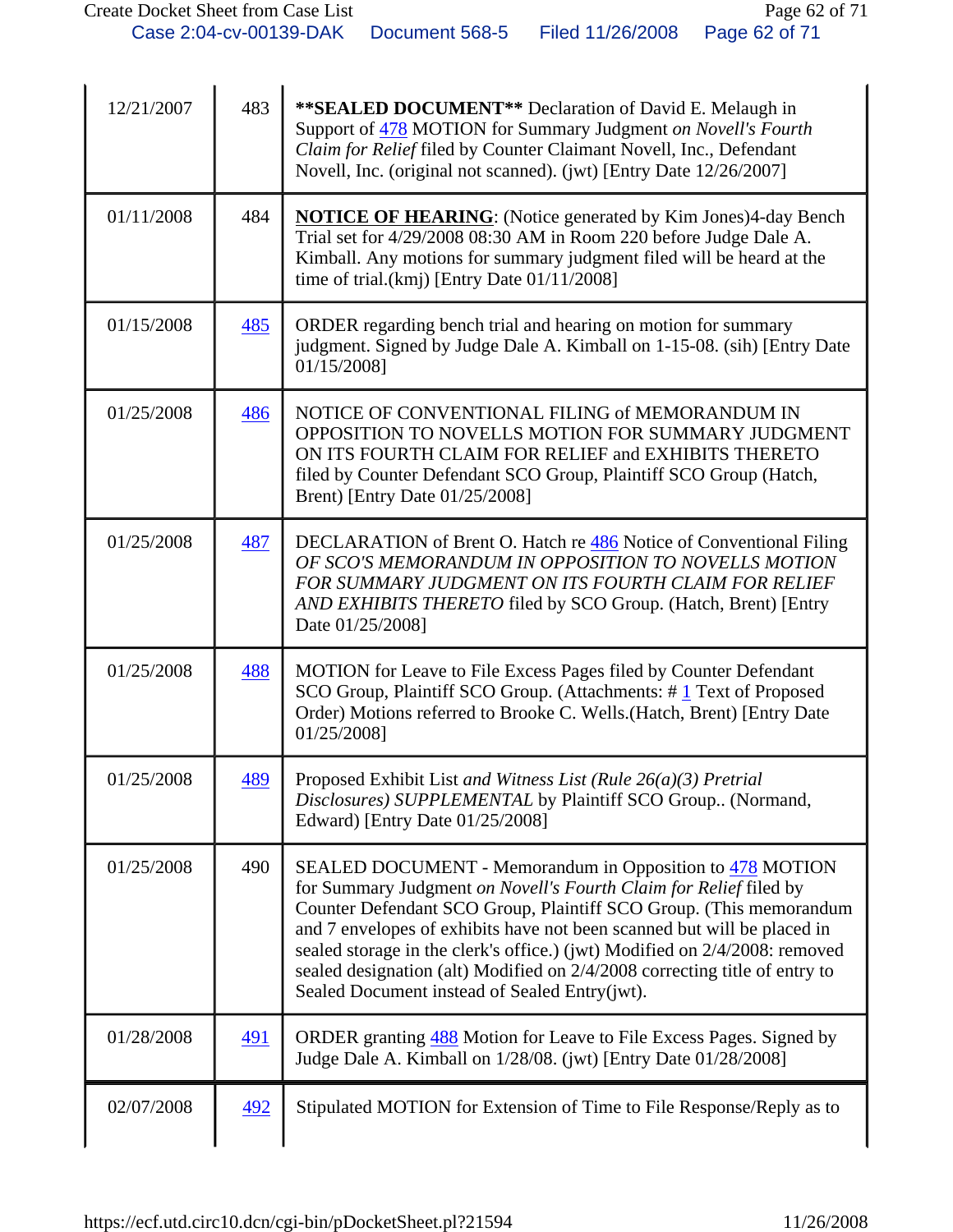|            |            | 478 MOTION for Summary Judgment on Novell's Fourth Claim for<br><i>Relief</i> filed by Defendant Novell, Inc (Attachments: $\# \underline{1}$ Text of<br>Proposed Order) Motions referred to Brooke C. Wells. (Sneddon, Heather)<br>[Entry Date 02/07/2008]                                                                                                                   |
|------------|------------|-------------------------------------------------------------------------------------------------------------------------------------------------------------------------------------------------------------------------------------------------------------------------------------------------------------------------------------------------------------------------------|
| 02/08/2008 | 493        | ORDER granting 492 Motion for Extension of Time to File<br>Response/Reply re 478 MOTION for Summary Judgment on Novell's<br>Fourth Claim for Relief. Replies due by 2/19/2008. Signed by Judge Dale<br>A. Kimball on 2/08/08. (jwt) [Entry Date 02/11/2008]                                                                                                                   |
| 02/19/2008 | 494        | Ex Parte (Not Sealed) MOTION for Leave to File Excess Pages<br>(Overlength Reply Memorandum in Support of Novell's Motion for<br>Summary Judgment on its Fourth Claim for Relief) filed by Defendant<br>Novell, Inc (Attachments: #1 Text of Proposed Order) Motions referred<br>to Brooke C. Wells.(Sneddon, Heather) [Entry Date 02/19/2008]                                |
| 02/19/2008 | 495        | REPLY to Response to Motion re 478 MOTION for Summary Judgment<br>on Novell's Fourth Claim for Relief [REDACTED] filed by Defendant<br>Novell, Inc (Sneddon, Heather) [Entry Date 02/19/2008]                                                                                                                                                                                 |
| 02/19/2008 | 496        | DECLARATION of David E. Melaugh re 478 MOTION for Summary<br>Judgment on Novell's Fourth Claim for Relief filed by Novell, Inc<br>(Attachments: # $1$ Exhibit 3, # $2$ Exhibit 4, # $3$ Exhibit 5, # $4$ Exhibit 6, #<br>$\frac{5}{5}$ Exhibit 7, # 6 Exhibit 8, # 7 Exhibit 9, # 8 Exhibit 10, # 9 Exhibit 11, #<br>10 Exhibit 12)(Sneddon, Heather) [Entry Date 02/19/2008] |
| 02/19/2008 | 497        | NOTICE OF CONVENTIONAL FILING of Reply Memorandum in<br>Support of Novell's Motion for Summary Judgment on its Fourth Claim<br>for Relief and Reply Declaration of David E. Melaugh [FILED UNDER<br>SEAL] filed by Defendant Novell, Inc. (Sneddon, Heather) [Entry Date<br>02/19/2008]                                                                                       |
| 02/19/2008 | 500        | <b>**SEALED DOCUMENT**</b> Reply Declaration in Support of 478<br>MOTION for Summary Judgment on Novell's Fourth Claim for Relief<br>filed by Counter Claimant Novell, Inc., Defendant Novell, Inc (jwt)<br>[Entry Date 02/20/2008]                                                                                                                                           |
| 02/20/2008 | 498        | ORDER granting 494 Motion for Leave to File Excess Pages. Signed by<br>Judge Dale A. Kimball on 2/20/08. (jwt) [Entry Date 02/20/2008]                                                                                                                                                                                                                                        |
| 02/20/2008 | <u>501</u> | REDACTION to [490] Sealed Entry, SCO's Memorandum in Opposition<br>to Novell's Motion for Summary Judgment on its Fourth Claim for Relief<br>by Plaintiff SCO Group. (Normand, Edward) [Entry Date 02/20/2008]                                                                                                                                                                |
| 03/07/2008 | 502        | NOTICE OF CONVENTIONAL FILING of MOTION FOR<br>JUDGMENT ON THE PLEADINGS ON NOVELLS CLAIMS FOR<br>MONEY OR CLAIM FOR DECLARATORY RELIEF; OR FOR                                                                                                                                                                                                                               |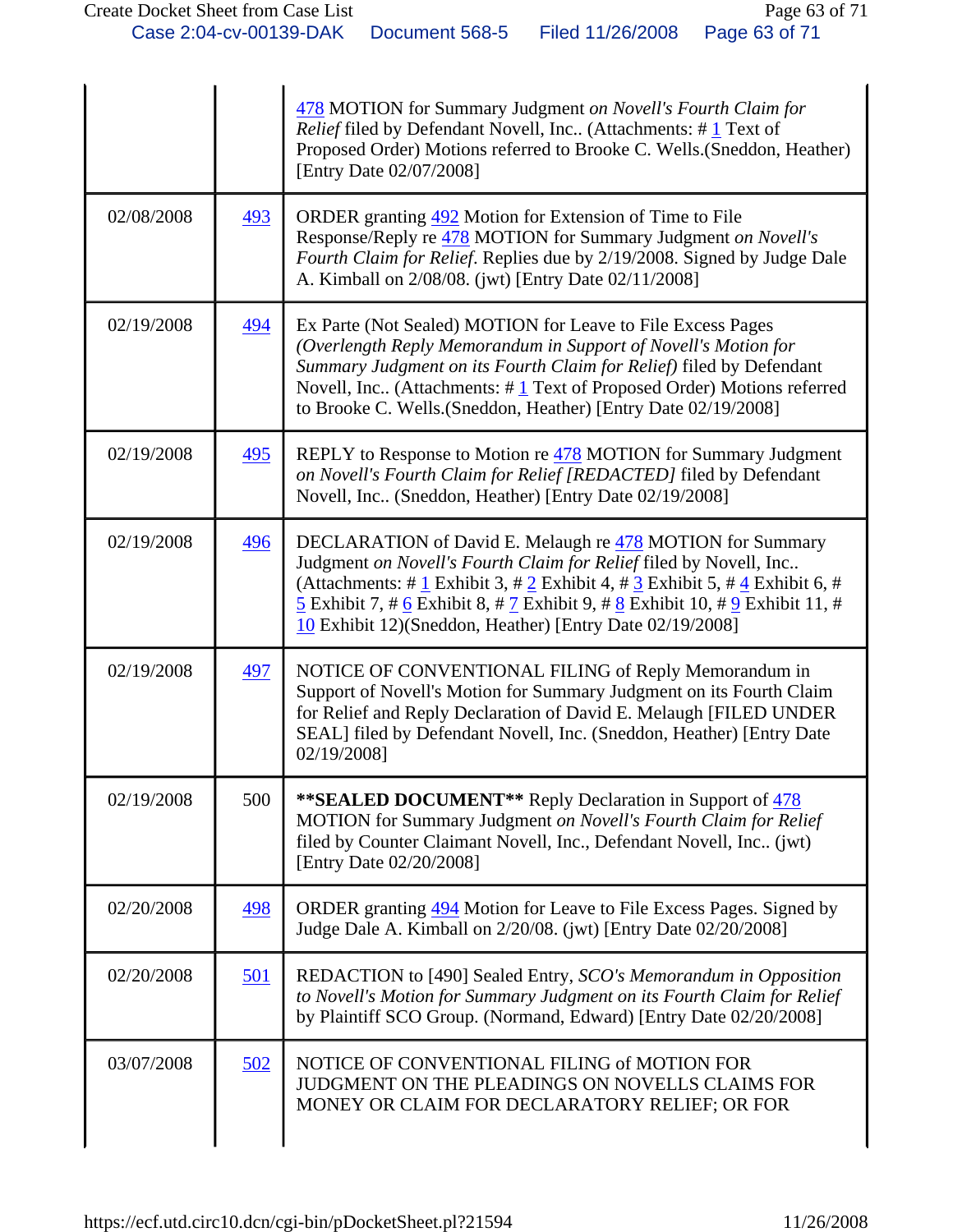|            |     | AMENDMENT OF THE SCOPE OF THE TRIAL filed by Counter<br>Defendant SCO Group, Plaintiff SCO Group (Hatch, Brent) [Entry Date<br>03/07/2008]                                                                                                                                                                                                                                                                  |
|------------|-----|-------------------------------------------------------------------------------------------------------------------------------------------------------------------------------------------------------------------------------------------------------------------------------------------------------------------------------------------------------------------------------------------------------------|
| 03/07/2008 | 503 | NOTICE OF CONVENTIONAL FILING of MEMORANDUM IN<br>SUPPORT OF SCOS MOTION FOR JUDGMENT ON THE<br>PLEADINGS ON NOVELLS CLAIMS FOR MONEY OR CLAIM FOR<br>DECLARATORY RELIEF; OR FOR AMENDMENT OF THE SCOPE<br>OF THE TRIAL filed by Counter Defendant SCO Group, Plaintiff SCO<br>Group (Hatch, Brent) [Entry Date 03/07/2008]                                                                                 |
| 03/07/2008 | 504 | NOTICE OF CONVENTIONAL FILING of SCO's Motion for Judgment<br>on the Pleadings on Novell's Claims for Money or Claim for Declaratory<br>Relief, and Memorandum in Support Thereof filed by Counter Defendant<br>SCO Group, Plaintiff SCO Group (Corrected Filing) (Hatch, Brent)<br>[Entry Date 03/07/2008]                                                                                                 |
| 03/07/2008 | 505 | ** SEALED DOCUMENT** SEALED MOTION for Judgment on the<br>Pleadings on Novell's Claims for Money or Claim for Declaratory Relief<br>filed by Counter Defendant SCO Group, Plaintiff SCO Group. (Document<br>has not been scanned but will be retained in the sealed room of the clerk's<br>office.) (jwt) Modified on 3/7/2008 (jwt). Modified on 3/14/2008 motion<br>referral to Judge Wells removed(jwt). |
| 03/07/2008 | 506 | ** SEALED DOCUMENT** Memorandum in Support of [505]<br>SEALED MOTION for Judgment on the Pleadings on Novell's Claims for<br>Money or Claim for Declaratory Relief filed by Counter Defendant SCO<br>Group, Plaintiff SCO Group. (Document has not been scanned but will be<br>retained in the sealed room of the clerk's office.) (jwt) [Entry Date<br>03/07/2008]                                         |
| 03/12/2008 | 507 | REDACTION to [506] Sealed Document, SCO's Memorandum in Support<br>of its Motion for Judgment on the Pleadings on Novell's Claims for Money<br>or Claim for Declaratory Relief by Counter Defendant SCO Group.<br>(Normand, Edward) [Entry Date 03/12/2008]                                                                                                                                                 |
| 03/14/2008 |     | Motions No Longer Referred: [505]Sealed Motion is before Judge<br>Kimball (jwt) [Entry Date 03/14/2008]                                                                                                                                                                                                                                                                                                     |
| 03/31/2008 | 508 | Proposed Witness List and Exhibit List (Supplemental) by SCO Group.<br>(Normand, Edward) [Entry Date 03/31/2008]                                                                                                                                                                                                                                                                                            |
| 04/07/2008 | 509 | MEMORANDUM in Opposition to SCO's Motion for Judgment on the<br>Pleadings on Novell's Claims for Money or Claim for Declaratory Relief<br>filed by Defendant Novell, Inc (Attachments: $\# \underline{1}$ Exhibit A, $\# \underline{2}$ Exhibit<br>B)(Sneddon, Heather) [Entry Date 04/07/2008]                                                                                                             |
|            |     |                                                                                                                                                                                                                                                                                                                                                                                                             |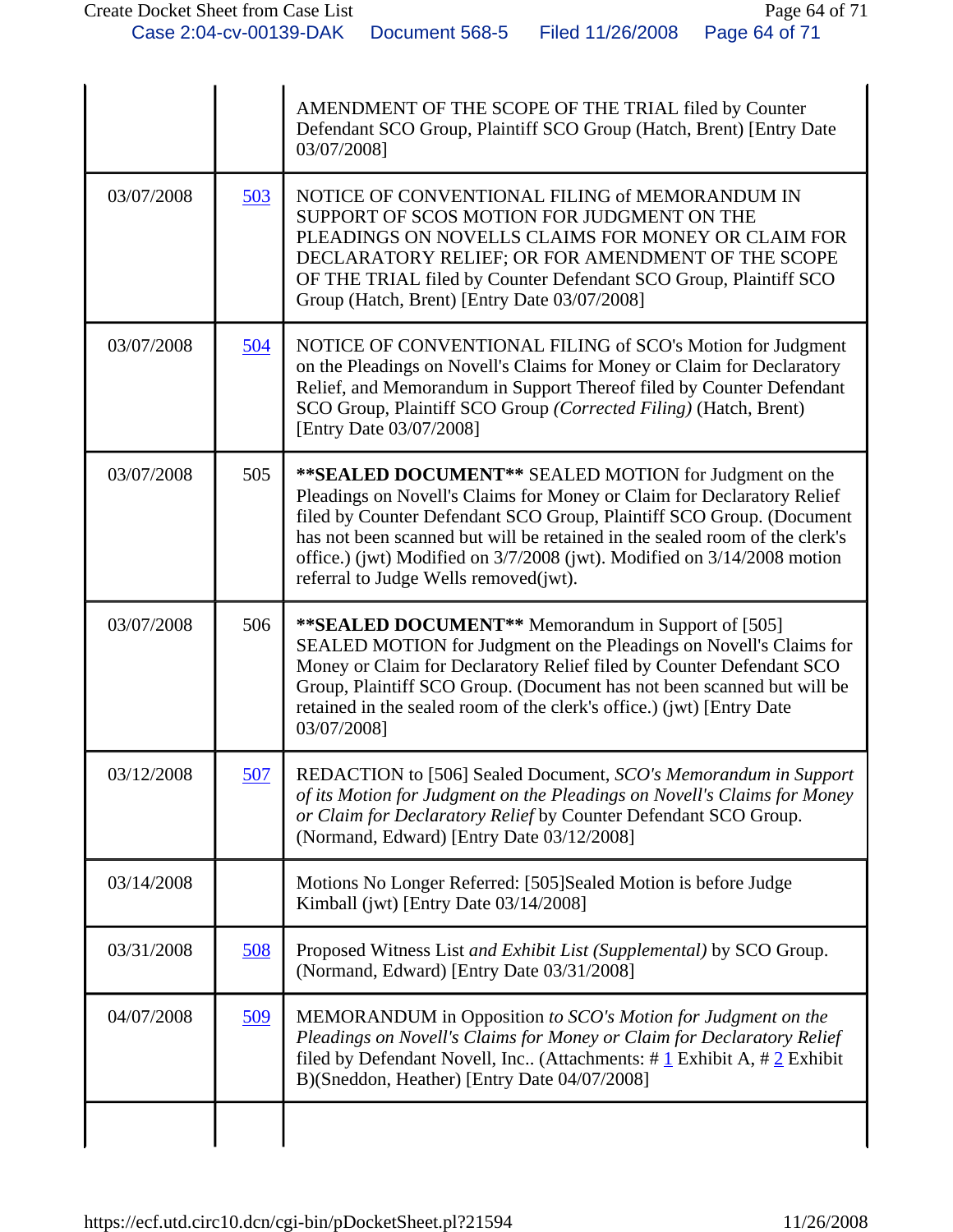| 04/07/2008 | 510        | DECLARATION of David E. Melaugh re 509 Memorandum in<br>Opposition to Motion for Judgment on the Pleadings on Novell's Claims<br>for Money or Claim for Declaratory Relief filed by Novell, Inc<br>(Attachments: # $1$ Exhibit 1, # $2$ Exhibit 2, # $3$ Exhibit 3)(Sneddon,<br>Heather) [Entry Date 04/07/2008]                       |
|------------|------------|----------------------------------------------------------------------------------------------------------------------------------------------------------------------------------------------------------------------------------------------------------------------------------------------------------------------------------------|
| 04/08/2008 | 511        | <b>NOTICE OF HEARING ON MOTION</b> (Notice generated by blk)<br>The Motion for Judgment on the Pleadings will also be heard with the<br>Motion for Summary Judgment in the Motion Hearing set for 4/30/2008<br>03:00 PM in Room 220 before Judge Dale A. Kimball. (blk) [Entry Date<br>04/08/2008]                                     |
| 04/08/2008 | 512        | MOTION for Admission Pro Hac Vice of Mauricio A. Gonzalez,<br>Registration fee \$15, receipt number 4681023661, filed by Counter<br>Defendant SCO Group, Plaintiff SCO Group. (Attachments: #1 Exhibit<br>A, #2 Exhibit B, #3 Text of Proposed Order)(Hatch, Brent) [Entry Date<br>04/08/2008]                                         |
| 04/09/2008 | 513        | ORDER granting 512 Motion for Admission Pro Hac Vice of Mauricio A.<br>Gonzalez for SCO Group.<br>Attorneys admitted Pro Hac Vice may download a copy of the District of<br>Utahs local rules from the courts web site at http://www.utd.uscourts.gov.<br>Signed by Judge Dale A. Kimball on 4/09/08. (jwt) [Entry Date<br>04/09/2008] |
| 04/15/2008 | 514        | MOTION for Admission Pro Hac Vice of Jason C. Cyrulnik, Registration<br>fee \$15, receipt number 4681023769, filed by Counter Defendant SCO<br>Group, Plaintiff SCO Group. (Attachments: #1 Exhibit A, #2 Exhibit B,<br># 3 Text of Proposed Order)(Hatch, Brent) [Entry Date 04/15/2008]                                              |
| 04/15/2008 | 515        | Proposed Exhibit List (Novell's Third Amended Rule 26 Pretrial<br><i>Disclosures</i> ) by Defendant Novell, Inc (Attachments: #1 Exhibit C<br>(Supplemental))(Sneddon, Heather) [Entry Date 04/15/2008]                                                                                                                                |
| 04/16/2008 | 516        | Proposed Exhibit List (Supplemental) by Counter Defendant SCO Group<br>(Normand, Edward) [Entry Date 04/16/2008]                                                                                                                                                                                                                       |
| 04/17/2008 | 517        | ORDER granting 514 Motion for Admission Pro Hac Vice of Jason C.<br>Cyrulnik for SCO Group.<br>Attorneys admitted Pro Hac Vice may download a copy of the District of<br>Utahs local rules from the courts web site at http://www.utd.uscourts.gov.<br>Signed by Judge Dale A. Kimball on 4/16/08. (jwt) [Entry Date<br>04/17/2008]    |
| 04/22/2008 | <u>518</u> | Proposed Exhibit List (Novell's Fourth Amended Rule 26 Pretrial<br>Disclosures) by Defendant Novell, Inc (Attachments: #1 Exhibit C<br>(Supplemental))(Sneddon, Heather) [Entry Date 04/22/2008]                                                                                                                                       |
|            |            |                                                                                                                                                                                                                                                                                                                                        |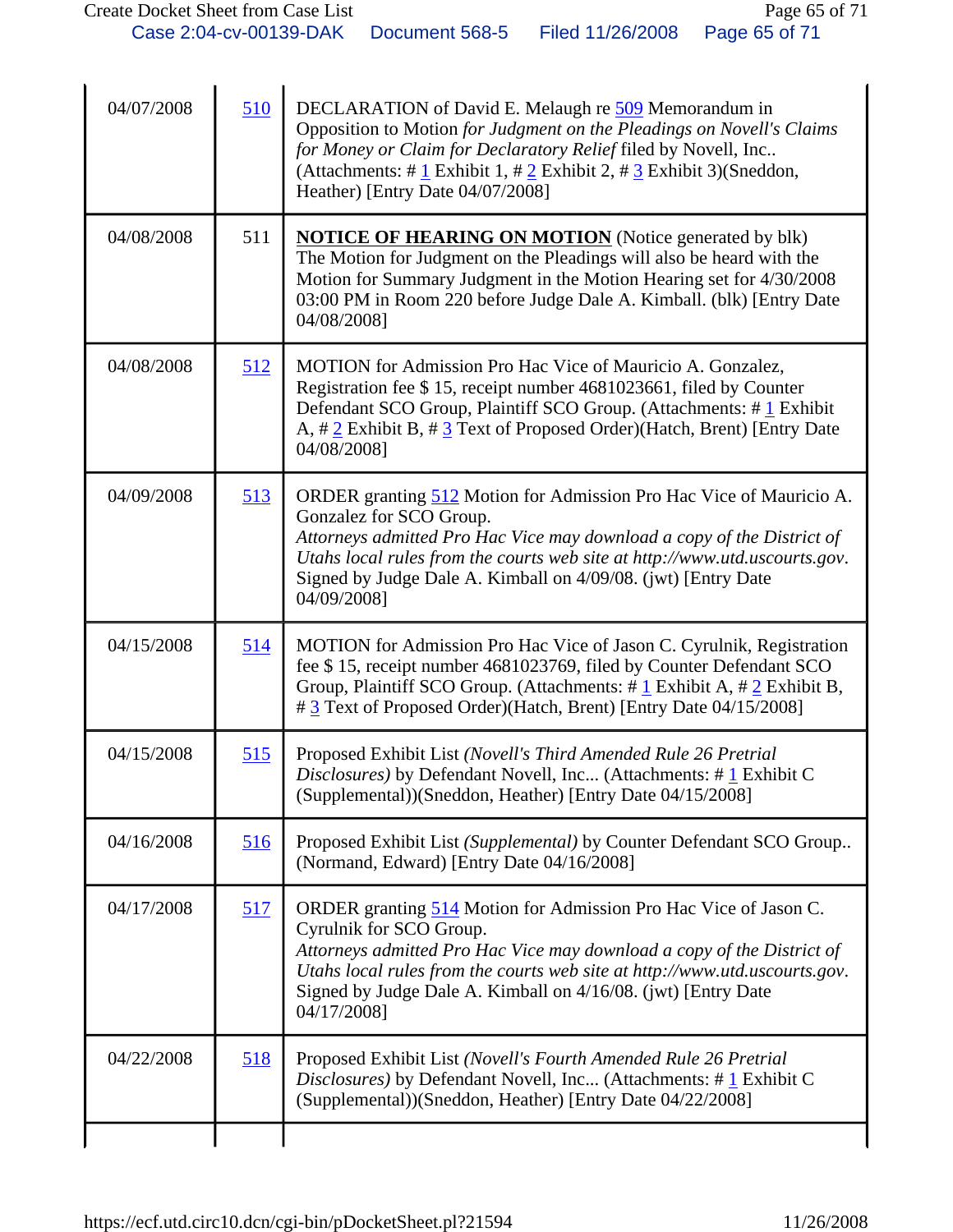| 04/23/2008 | 519        | ** SEALED DOCUMENT** Novell's Amended Trial Brief filed by<br>Counter Claimant Novell, Inc., Defendant Novell, Inc (jwt) [Entry Date<br>04/23/2008]                                                                                                                                                                                                                               |
|------------|------------|-----------------------------------------------------------------------------------------------------------------------------------------------------------------------------------------------------------------------------------------------------------------------------------------------------------------------------------------------------------------------------------|
| 04/23/2008 | 520        | **SEALED DOCUMENT**Trial Brief on Behalf of the SCO Group,<br>Inc. filed by Counter Defendant SCO Group, Plaintiff SCO Group. (jwt)<br>[Entry Date 04/23/2008]                                                                                                                                                                                                                    |
| 04/23/2008 | 521        | NOTICE OF CONVENTIONAL FILING of TRIAL BRIEF ON<br>BEHALF OF THE SCO GROUP, INC. filed by Counter Defendant SCO<br>Group (Normand, Edward) [Entry Date 04/23/2008]                                                                                                                                                                                                                |
| 04/23/2008 | <u>522</u> | REDACTION to [519] Sealed Document Novell's Amended Trial Brief by<br>Defendant Novell, Inc. (Attachments: $\# \underline{1}$ Exhibit A, $\# \underline{2}$ Exhibit B)<br>(Sneddon, Heather) [Entry Date 04/23/2008]                                                                                                                                                              |
| 04/23/2008 | 523        | NOTICE OF CONVENTIONAL FILING of Novell's Amended Trial<br>Brief filed by Defendant Novell, Inc. (Sneddon, Heather) [Entry Date<br>04/23/2008]                                                                                                                                                                                                                                    |
| 04/24/2008 | 524        | REDACTION to [520] Sealed Document Trial Brief on Behalf of the SCO<br>Group, Inc. by Counter Defendant SCO Group. (Normand, Edward)<br>[Entry Date 04/24/2008]                                                                                                                                                                                                                   |
| 04/24/2008 | 525        | REPLY to Response to Motion for Judgment on The Pleadings On<br>Novells Claims For Money Or Claim For Declaratory Relief filed by<br>Counter Defendant SCO Group. (Attachments: #1 Exhibit A-H:<br>Unpublished Cases)(Normand, Edward) [Entry Date 04/24/2008]                                                                                                                    |
| 04/28/2008 | 526        | STIPULATION ( <i>Pretrial</i> ) by Novell, Inc (Attachments: $\#$ 1 Exhibit A)<br>(Sneddon, Heather) [Entry Date 04/28/2008]                                                                                                                                                                                                                                                      |
| 04/28/2008 | 527        | STIPULATION (First Amended Joint Pretrial Stipulation) by Novell,<br>Inc (Attachments: $\# \underline{1}$ Exhibit A)(Sneddon, Heather) [Entry Date<br>04/28/2008]                                                                                                                                                                                                                 |
| 04/29/2008 | 528        | Proposed Findings of Fact by Novell, Inc (Sneddon, Heather) [Entry<br>Date 04/29/2008]                                                                                                                                                                                                                                                                                            |
| 04/29/2008 | 529        | Proposed Findings of Fact by SCO Group. (Attachments: #1 Exhibit A-C<br>(Unpublished Cases))(Normand, Edward) [Entry Date 04/29/2008]                                                                                                                                                                                                                                             |
| 04/29/2008 | 530        | Minute Entry for proceedings held before Judge Dale A. Kimball: Bench<br>Trial held on 4/29/2008. Trial opened at 8:30 AM with all parties present.<br>Both parties invoked the witness exclusion rule. Opening statements were<br>made by Mr. Jacobs and Mr. Singer. Testimony of witnesses was heard<br>and evidence rec'd. Depositions of Joseph LaSala and Christopher Sontag |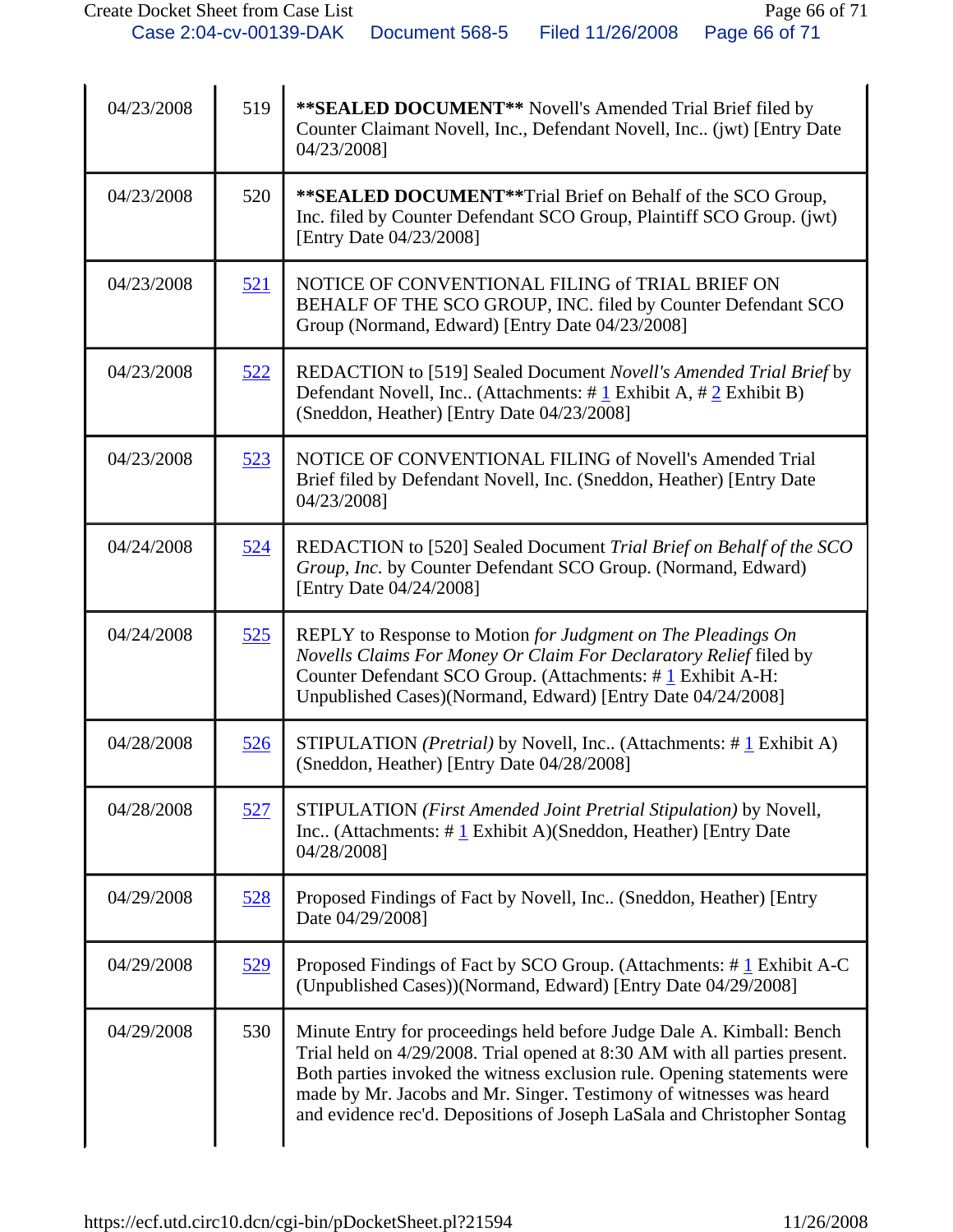|            |     | were published. Court recessed at 2:08 PM. Attorneys for Plaintiff: Stuart<br>Singer, Edward Normand, Brent Hatch, Jason Cyrulnik; Attorneys for<br>Defendant: Michael Jacobs, Eric Acker, David Melaugh. Court Reporter:<br>Becky Janke/Kelly Hicken. (kmj) [Entry Date 04/29/2008]                                                                                                                                                                                                                                                                                                                                                                                                                                                  |
|------------|-----|---------------------------------------------------------------------------------------------------------------------------------------------------------------------------------------------------------------------------------------------------------------------------------------------------------------------------------------------------------------------------------------------------------------------------------------------------------------------------------------------------------------------------------------------------------------------------------------------------------------------------------------------------------------------------------------------------------------------------------------|
| 04/30/2008 | 531 | Minute Entry for proceedings held before Judge Dale A. Kimball: Bench<br>Trial held on 4/30/2008. Court opened at 8:28 AM with all parties present.<br>Testimony of witnesses was heard and evidence rec'd. Deposition of Greg<br>Jones was published. Novell rested its case. Mr. Singer moved for<br>involuntary dismissal; the Court took the motion under advisement<br>without hearing argument at this time. SCO began presenting its case.<br>Court recessed at 2:08 PM. Attorney for Plaintiff: Stuart Singer, Edward<br>Normand, Jason Cyrulnik; Attorney for Defendant: Michael Jacobs, Eric<br>Acker, David Melaugh. Court Reporter: Kelly Hicken/Becky Janke. (kmj)<br>[Entry Date 04/30/2008]                            |
| 04/30/2008 | 532 | Minute Entry for proceedings held before Judge Dale A. Kimball: Motion<br>Hearing held on 4/30/2008 re 478 MOTION for Summary Judgment on<br>Novell's Fourth Claim for Relief filed by Novell, Inc. and SCO's Motion<br>for Judgment on the Pleadings. After hearing the arguments of counsel,<br>the Court took the motions under advisement. Attorney for Plaintiff:<br>Stuart Singer, Edward Normand, Mauricio Gonzalez; Attorney for<br>Defendant: Michael Jacobs, Eric Acker, David Melaugh. Court Reporter:<br>Laura Robinson. (kmj) [Entry Date 05/01/2008]                                                                                                                                                                    |
| 05/01/2008 | 533 | Minute Entry for proceedings held before Judge Dale A. Kimball: Bench<br>Trial held on 5/1/2008. Court opened at 8:32 AM with all parties present.<br>Testimony of witnesses was heard and evidence rec'd. Depositions of John<br>Hunsaker and Jay Petersen published. Trial will continue at 9:00 AM<br>5j/2/08. Court recessed at 2:03 PM. Attorney for Plaintiff: Stuart Singer,<br>Edward Normand, Mauricio Gonzalez, Jason Cyrulnik; Attorney for<br>Defendant: Michael Jacobs, Eric Acker, David Melaugh. Court Reporter:<br>Becky Janke/Kelly Hicken. (kmj) [Entry Date 05/01/2008]                                                                                                                                            |
| 05/02/2008 | 534 | Minute Entry for proceedings held before Judge Dale A. Kimball: Bench<br>Trial completed on 5/2/2008. Court opened at 9:05 AM with all parties<br>present. Testimony of one witness heard and evidence was rec'd.<br>Deposition of Andrew Nagle was published. SCO rested its case. Closing<br>arguments were presented by Mr. Acker and Mr. Singer. The Court took<br>the matter under advisement. All exhibits were reviewed and approved by<br>counsel. Court adjourned at 12:00 PM. Attorney for Plaintiff: Stuart<br>Singer, Edward Normand, Mauricio Gonzalez, Jason Cyrulnik, Brent<br>Hatch; Attorney for Defendant: Michael Jacobs, Eric Acker, David<br>Melaugh. Court Reporter: Becky Janke. (kmj) [Entry Date 05/02/2008] |
| 05/02/2008 | 535 | Trial Witness List. (kmj) [Entry Date 05/08/2008]                                                                                                                                                                                                                                                                                                                                                                                                                                                                                                                                                                                                                                                                                     |
| 05/02/2008 | 536 | Trial Exhibit List of Novell exhibits. (kmj) [Entry Date 05/08/2008]                                                                                                                                                                                                                                                                                                                                                                                                                                                                                                                                                                                                                                                                  |
|            |     |                                                                                                                                                                                                                                                                                                                                                                                                                                                                                                                                                                                                                                                                                                                                       |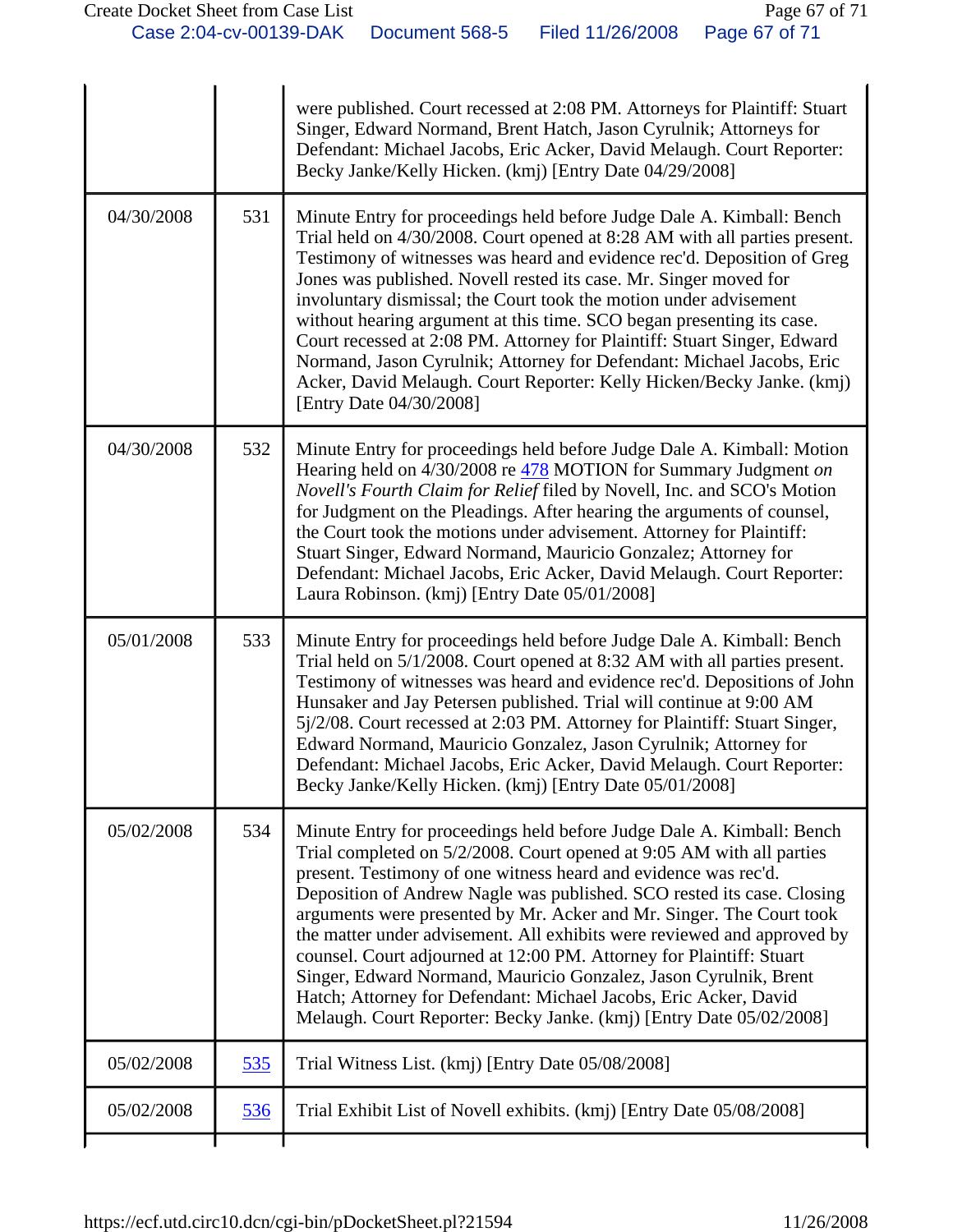| 05/02/2008 | 537        | Trial Exhibit List of SCO exhibits. (kmj) [Entry Date 05/08/2008]                                                                                                                                                                                                                                                                                                                                                                                                                                                                                                              |
|------------|------------|--------------------------------------------------------------------------------------------------------------------------------------------------------------------------------------------------------------------------------------------------------------------------------------------------------------------------------------------------------------------------------------------------------------------------------------------------------------------------------------------------------------------------------------------------------------------------------|
| 05/14/2008 | 538        | TRANSCRIPT of Proceedings held on April 30, 2008-Motion for<br>Summary Judgment before Judge Dale A. Kimball. Court<br>Reporter/Transcriber Laura W. Robinson, CSR, RPR, CP, Telephone<br>number 801-328-4800.                                                                                                                                                                                                                                                                                                                                                                 |
|            |            | <b>NOTICE RE REDACTION OF TRANSCRIPTS: Within 7 calendar</b><br>days of this filing, each party shall inform the Court, by filing a<br>Notice of Intent to Redact, of the parties intent to redact personal<br>data identifiers from the electronic transcript of the court proceeding.<br>The policy and forms are located on the court's website at<br>www.utd.uscourts.gov. Please read this policy carefully. If no Notice<br>of Intent to Redact is filed within the allotted time, this transcript will<br>be made electronically available on the date set forth below. |
|            |            | Transcript may be viewed at the court public terminal or purchased<br>through the Court Reporter/Transcriber before the deadline for Release of<br>Transcript Restriction. After that date it may be obtained through PACER.<br>Redaction Request due 6/4/2008. Redacted Transcript Deadline set for<br>6/16/2008. Release of Transcript Restriction set for 8/12/2008. (jmr)<br>Modified on 9/9/2008 removed restricted text(rak).                                                                                                                                            |
| 07/10/2008 | 540        | MOTION to Intervene filed by Jonathan Lee Riches. Motions referred to<br>Brooke C. Wells.(kpf) [Entry Date 07/14/2008]                                                                                                                                                                                                                                                                                                                                                                                                                                                         |
| 07/15/2008 | 541        | ORDER denying 540 Motion to Intervene and Reconsideration or<br>Clarification. Signed by Judge Dale A. Kimball on 7/15/08. (jwt) [Entry<br>Date 07/16/2008]                                                                                                                                                                                                                                                                                                                                                                                                                    |
| 07/16/2008 | 542        | FINDINGS OF FACT AND CONCLUSIONS OF LAW and Order.<br>Signed by Judge Dale A. Kimball on 7/16/08. (jwt) [Entry Date<br>07/16/2008]                                                                                                                                                                                                                                                                                                                                                                                                                                             |
| 07/30/2008 | 543        | Joint MOTION for Extension of Time Regarding Deadlines for Proposed<br>Final Judgment and Pre-Judgment Interest Submission filed by Defendant<br>Novell, Inc (Attachments: $\#$ 1 Text of Proposed Order) Motions referred<br>to Brooke C. Wells. (Sneddon, Heather) [Entry Date 07/30/2008]                                                                                                                                                                                                                                                                                   |
| 08/01/2008 | 544        | ORDER granting 543 Motion for Extension of Time for Proposed Final<br>Judgment and Pre-Judgment Interest Submission. Signed by Judge Dale<br>A. Kimball on 7/31/08. (jwt) [Entry Date 08/01/2008]                                                                                                                                                                                                                                                                                                                                                                              |
| 08/01/2008 | 545        | NOTICE OF APPEAL as to 541 Order on Motion for Miscellaneous<br>Relief filed by Jonathan Lee Riches. Appeals to the USCA for the Tenth<br>Circuit. Fee Status: Not Paid. (jmr) [Entry Date 08/04/2008]                                                                                                                                                                                                                                                                                                                                                                         |
| 08/04/2008 | <u>546</u> | Transmission of Preliminary Record to USCA re 545 Notice of Appeal;                                                                                                                                                                                                                                                                                                                                                                                                                                                                                                            |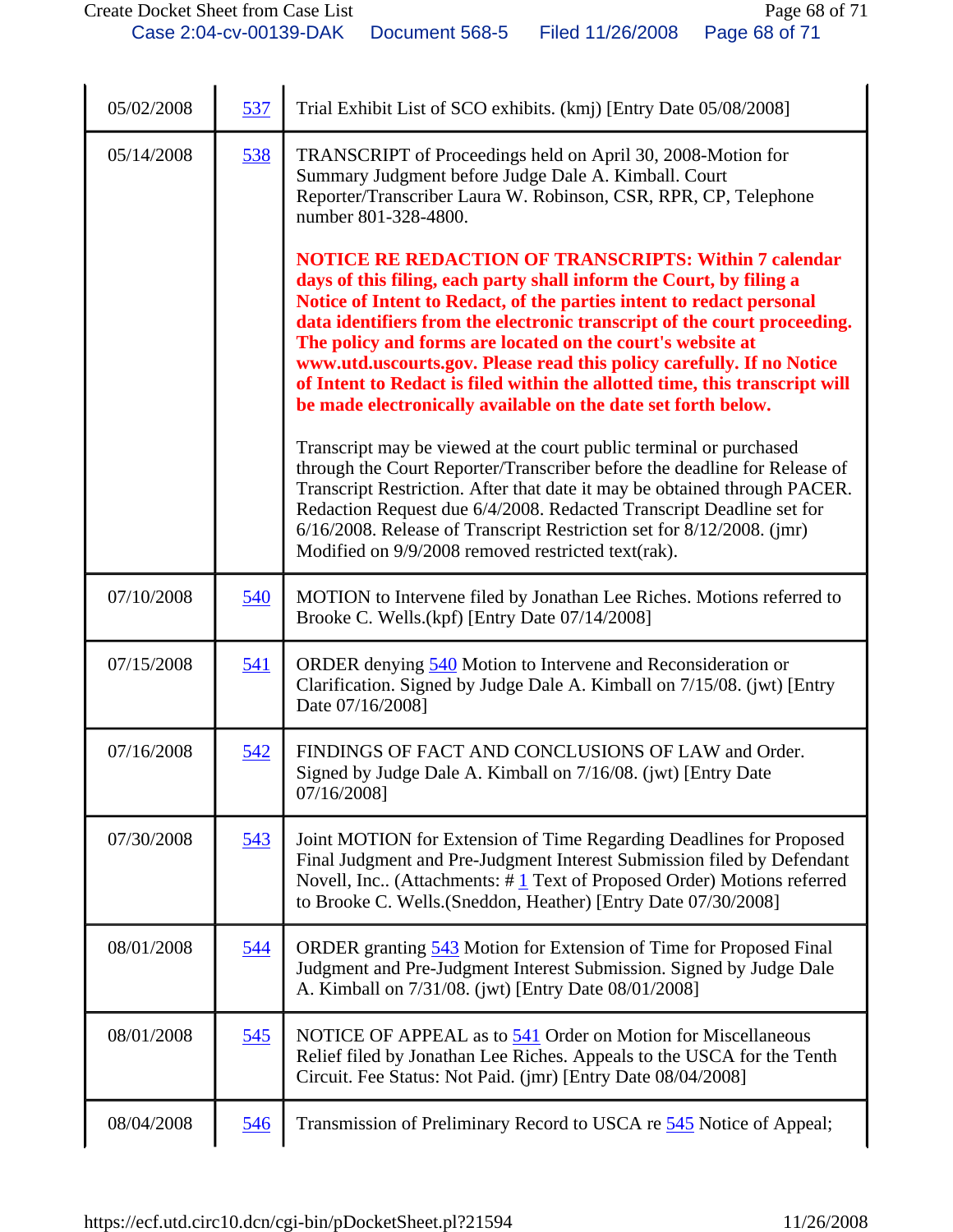|            |            | packet to appellant. (Attachments: $\# \underline{1}$ Notice of Appeal, $\# \underline{2}$ Order, $\# \underline{3}$<br>Docket)(jmr) [Entry Date 08/04/2008]                                                                                                                                |
|------------|------------|---------------------------------------------------------------------------------------------------------------------------------------------------------------------------------------------------------------------------------------------------------------------------------------------|
| 08/06/2008 | <u>547</u> | USCA Case Number Case Appealed to Tenth Case Number 08-4154 for<br>545 Notice of Appeal filed by Jonathan Lee Riches. (jmr) [Entry Date<br>08/06/2008]                                                                                                                                      |
| 08/22/2008 | 548        | Joint MOTION for Extension of Time Regarding Deadlines for Proposed<br>Final Judgment and Pre-Judgment Interest Submission filed by Defendant<br>Novell, Inc (Attachments: $\#$ 1 Text of Proposed Order) Motions referred<br>to Brooke C. Wells.(Sneddon, Heather) [Entry Date 08/22/2008] |
| 08/25/2008 | 549        | ORDER granting 548 Motion for Extension of Time Regarding Deadlines<br>for Proposed Final Judgment and Pre-Judgment Interest Submission.<br>Signed by Judge Dale A. Kimball on 8/25/08. (jwt) [Entry Date<br>08/25/2008]                                                                    |
| 08/29/2008 | 550        | RESPONSE re 542 Findings of Fact & Conclusions of Law, (Novell's<br>Unopposed Submission Regarding Prejudgment Interest) filed by<br>Defendant Novell, Inc (Sneddon, Heather) [Entry Date 08/29/2008]                                                                                       |
| 08/29/2008 | 551        | RESPONSE re 542 Findings of Fact & Conclusions of Law, (Novell's<br>Submission Regarding Entry of Final Judgment) filed by Defendant<br>Novell, Inc (Sneddon, Heather) [Entry Date 08/29/2008]                                                                                              |
| 09/15/2008 | 552        | NOTICE of Voluntary Dismissal of Stayed Claims filed by Plaintiff SCO<br>Group (Attachments: $\#$ 1 Text of Proposed Order)(Normand, Edward)<br>Modified on 9/16/2008 changing event to Motion to Dismiss(jwt).                                                                             |
| 09/15/2008 | 553        | MOTION for Judgment under Rule 54(b) filed by Plaintiff SCO Group.<br>(Attachments: #1 Text of Proposed Order)(Normand, Edward) [Entry<br>Date 09/15/2008]                                                                                                                                  |
| 09/15/2008 | 554        | MOTION for Entry of Judgment filed by Plaintiff SCO Group. (Normand,<br>Edward) [Entry Date 09/15/2008]                                                                                                                                                                                     |
| 09/15/2008 | 555        | MEMORANDUM in Support re 553 MOTION for Judgment under Rule<br>54(b), 554 MOTION for Entry of Judgment and 552 NOTICE of<br>Voluntary Dismissal of Stayed Claims filed by Plaintiff SCO Group.<br>(Normand, Edward) [Entry Date 09/15/2008]                                                 |
| 09/15/2008 | 556        | EXHIBITS filed by SCO Group re 555 Memorandum in Support of<br>Motion. (Normand, Edward) [Entry Date 09/15/2008]                                                                                                                                                                            |
| 10/03/2008 | 557        | MEMORANDUM in Opposition re 553 MOTION for Judgment under<br>Rule 54(b), 554 MOTION for Entry of Judgment, 552 MOTION to<br>Dismiss Stayed Claims filed by Defendant Novell, Inc (Sneddon,                                                                                                  |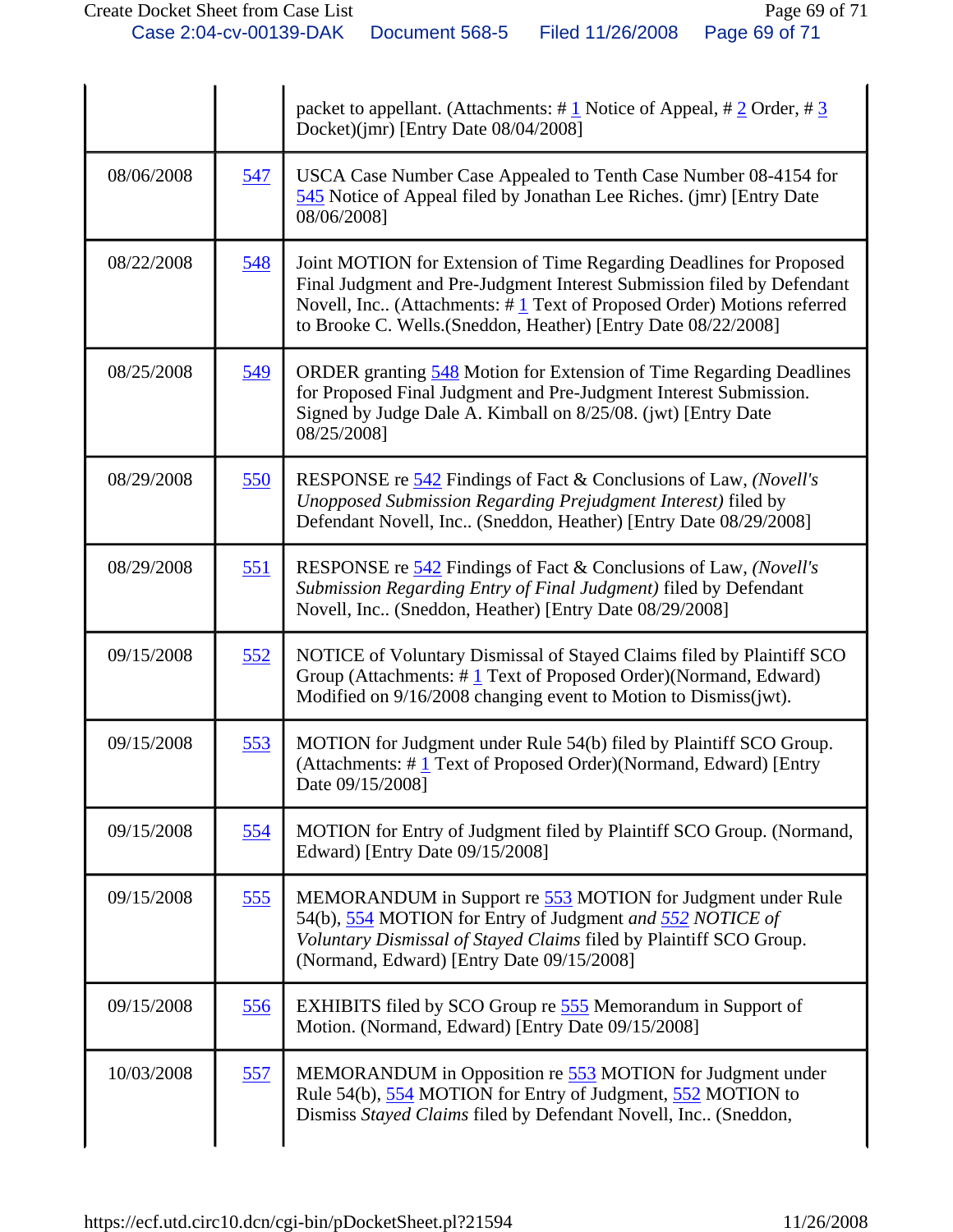|            |            | Heather) [Entry Date 10/03/2008]                                                                                                                                                                                                                                                                                                                                                                                                                                                                                                                                               |
|------------|------------|--------------------------------------------------------------------------------------------------------------------------------------------------------------------------------------------------------------------------------------------------------------------------------------------------------------------------------------------------------------------------------------------------------------------------------------------------------------------------------------------------------------------------------------------------------------------------------|
| 10/03/2008 | 558        | DECLARATION of David E. Melaugh re 557 Memorandum in<br>Opposition to Motion (SCO's Motions for Voluntary Dismissal of Stayed<br>Claims, Entry of Final Judgment, and Certification and Entry of Partial<br><i>Final Judgment</i> ) filed by Novell, Inc (Attachments: $\# \mathbf{1}$ Exhibit 1)<br>(Sneddon, Heather) Modified on 10/6/2008 linking document to<br>552Motion to Dismiss, 553Motion for Judgment, 554Motion for Entry of<br>Judgment (jwt).                                                                                                                   |
| 10/06/2008 | 559        | MANDATE of USCA as to 545 Notice of Appeal(08-4154) filed by<br>Jonathan Lee Riches. According to the USCA the Appeal of the USDC<br>for the Dist of UT is Dismissed pursuant to Tenth Cir. 42.1 for failure to<br>prosecute. (Attachments: $\# \underline{1}$ Mandate Cover Letter)(jmr) [Entry Date<br>10/06/2008]                                                                                                                                                                                                                                                           |
| 10/09/2008 | 560        | **RESTRICTED DOCUMENT** TRANSCRIPT of Proceedings held<br>on January 25, 2007-Motion Hearing (Held telephonically) before Judge<br>Dale A. Kimball. Court Reporter/Transcriber Kelly Brown, Hicken CSR,<br>RPR, RMR, Telephone number 801-521-7238.                                                                                                                                                                                                                                                                                                                            |
|            |            | <b>NOTICE RE REDACTION OF TRANSCRIPTS: Within 7 calendar</b><br>days of this filing, each party shall inform the Court, by filing a<br>Notice of Intent to Redact, of the parties intent to redact personal<br>data identifiers from the electronic transcript of the court proceeding.<br>The policy and forms are located on the court's website at<br>www.utd.uscourts.gov. Please read this policy carefully. If no Notice<br>of Intent to Redact is filed within the allotted time, this transcript will<br>be made electronically available on the date set forth below. |
|            |            | Transcript may be viewed at the court public terminal or purchased<br>through the Court Reporter/Transcriber before the deadline for Release of<br>Transcript Restriction. After that date it may be obtained through PACER.<br>Redaction Request due 10/30/2008. Redacted Transcript Deadline set for<br>11/10/2008. Release of Transcript Restriction set for 1/7/2009. (jmr)<br>[Entry Date 10/09/2008]                                                                                                                                                                     |
| 10/20/2008 | <u>561</u> | NOTICE of Voluntary Dismissal of Its Unresolved Stayed Claims With<br>Prejudice filed by Counter Defendant SCO Group (Attachments: #1 Text)<br>of Proposed Order) (Normand, Edward) [Entry Date 10/20/2008]                                                                                                                                                                                                                                                                                                                                                                    |
| 10/20/2008 | 562        | REPLY to Response to Motion re 554 MOTION for Entry of Judgment<br>and in support of 561 NOTICE of Voluntary Dismissal of Its Unresolved<br>Stayed Claims With Prejudice filed by Counter Defendant SCO Group.<br>(Attachments: #1 Text of Proposed Order Proposed Final Judgment)<br>(Normand, Edward) [Entry Date 10/20/2008]                                                                                                                                                                                                                                                |
| 10/31/2008 | 563        | RESPONSE re 561 Notice of Voluntary Dismissal, filed by Defendant                                                                                                                                                                                                                                                                                                                                                                                                                                                                                                              |